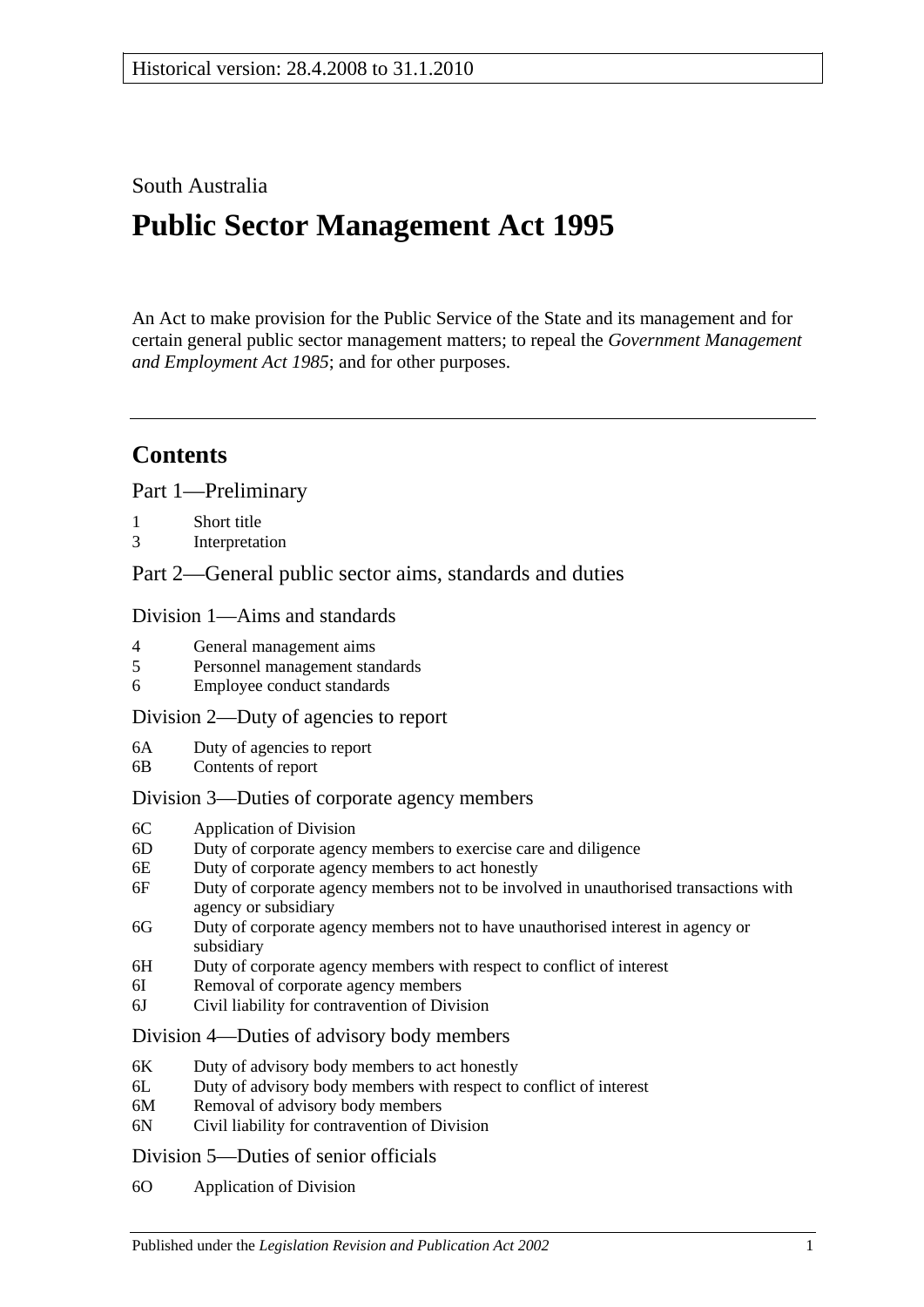- 6P [Duty of senior officials to act honestly](#page-16-4)
- 6Q [Duty of senior officials with respect to conflict of interest](#page-16-5)
- 6R [Civil liability for contravention of Division](#page-17-0)

#### [Division 6—Duties of corporate agency executives](#page-18-0)

- 6S [Application of Division](#page-18-1)
- 6T [Duty of corporate agency executives to act honestly](#page-18-2)
- 6U [Duty of corporate agency executives not to be involved in unauthorised transactions with](#page-18-3)  [agency or subsidiary](#page-18-3)
- 6V [Duty of corporate agency executives not to have unauthorised interest in agency or](#page-19-0)  [subsidiary](#page-19-0)
- 6W [Duty of corporate agency executives with respect to conflict of interest](#page-19-1)
- 6X [Civil liability for contravention of Division](#page-20-0)

#### [Division 7—Duties of employees](#page-20-1)

- 6Y [Application of Division](#page-20-2)
- 6Z [Duty of employees to act honestly](#page-21-0)
- 6ZA [Duty of employees with respect to conflict of interest](#page-21-1)
- 6ZB [Civil liability for contravention of Division](#page-22-0)

#### [Division 8—Duties of persons performing contract work](#page-22-1)

- 6ZC [Duty of persons performing contract work to act honestly](#page-22-2)
- 6ZD [Duty of persons performing contract work with respect to conflict of interest](#page-22-3)
- 6ZE [Civil liability for contravention of Division](#page-23-0)

#### [Division 9—Exemptions](#page-24-0)

6ZF [Exemptions](#page-24-1)

#### [Part 3—Public Service structure](#page-24-2)

- 7 [Public Service structure](#page-24-3)
- 8 [Crown employees to be employed in Public Service](#page-25-0)

#### [Part 4—Chief Executives](#page-25-1)

- 9 [Administrative units to have Chief Executives](#page-25-2)
- 10 [Conditions of Chief Executive's appointment](#page-25-3)
- 11 [Contract overrides other provisions](#page-26-0)
- 12 [Termination of Chief Executive's appointment](#page-26-1)
- 13 [Provision for statutory office holder to have powers etc of Chief Executive](#page-27-0)
- 14 [Chief Executive's general responsibilities](#page-27-1)
- 15 [Extent to which Chief Executive is subject to Ministerial direction](#page-27-2)
- 16 [Right of employee representatives and recognised organisations to make representations](#page-27-3)
- 17 [Delegation](#page-28-0)

## [Part 5—Commissioner for Public Employment](#page-28-1)

- 19 [Commissioner for Public Employment](#page-28-2)
- 20 [Conditions of Commissioner's appointment](#page-28-3)
- 21 [Termination of Commissioner's appointment](#page-28-4)
- 22 Functions [of Commissioner](#page-29-0)
- 23 [Extent to which Commissioner is subject to Ministerial direction](#page-30-0)<br>24 Recognised organisations and right of employee representatives a
- 24 [Recognised organisations and right of employee representatives and organisations to make](#page-30-1)  [representations](#page-30-1)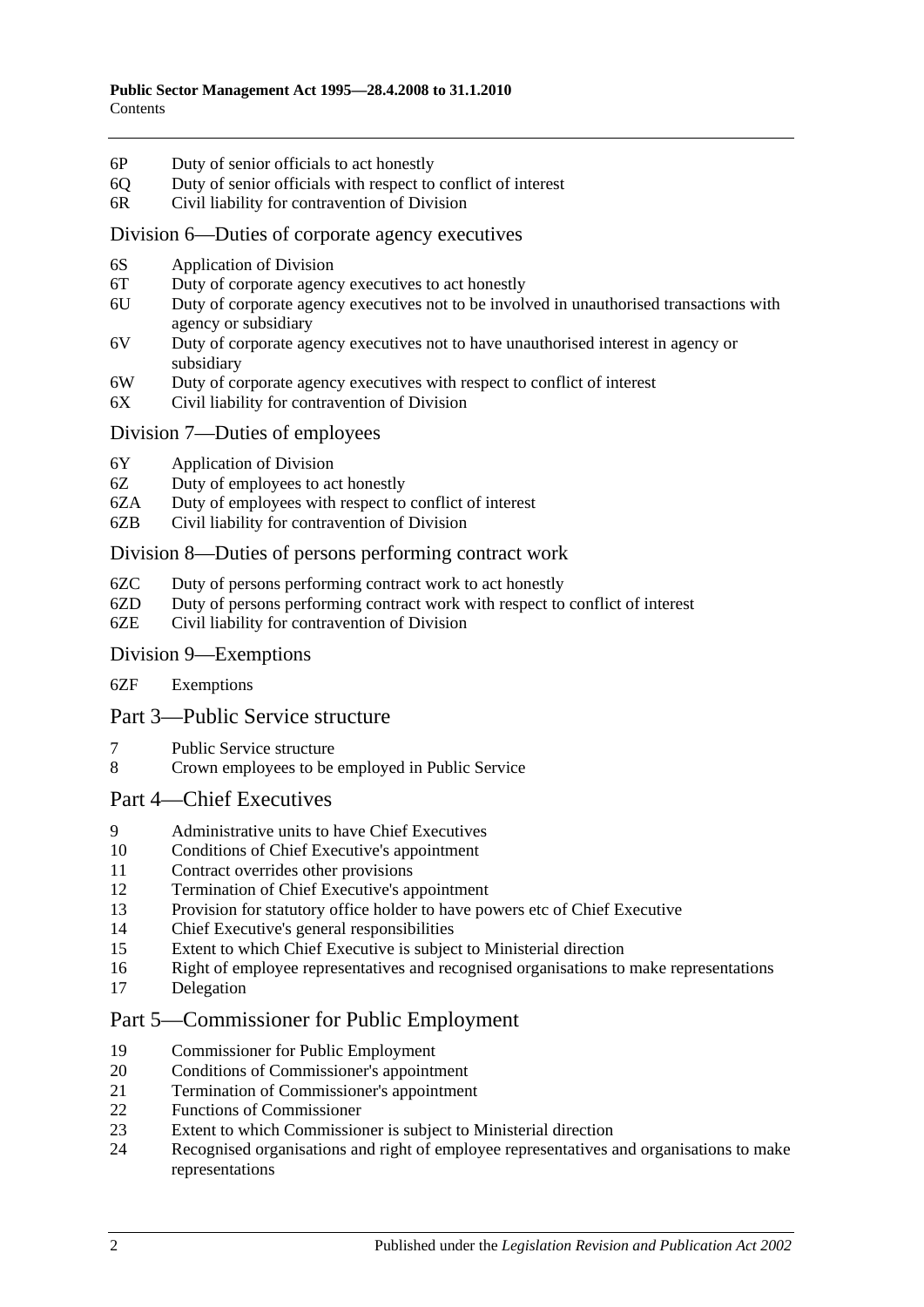- [Investigative powers of Commissioner](#page-31-0)
- [Delegation by Commissioner](#page-32-0)
- [Annual report](#page-32-1)
- [Special reports](#page-33-0)

## [Part 6—General employment determinations and positions](#page-33-1)

- [General employment determinations](#page-33-2)
- [Positions](#page-34-0)
- [Review of remuneration level of position](#page-34-1)

#### [Part 7—Public Service appointments \(apart from Chief Executives\)](#page-35-0)

#### [Division 1—Executive positions](#page-35-1)

- [Appointment of executives](#page-35-2)
- [Conditions of executive's employment](#page-36-0)
- [Contract overrides other provisions](#page-37-0)
- [Termination of executive's employment by notice](#page-37-1)
- [Executive's general responsibilities](#page-38-0)

#### [Division 2—Other positions](#page-38-1)

- [Division applies to positions other than executive positions](#page-38-2)
- [Appointment](#page-38-3)
- [Conditions of employment](#page-38-4)
- [Probation](#page-39-0)

## [Division 3—Appointment procedures and promotion appeals](#page-40-0)

- [Appointment procedures](#page-40-1)
- [Promotion appeals](#page-41-0)

## [Part 8—General Public Service employment provisions](#page-42-0)

#### [Division 1—Assignment between positions](#page-42-1)

[Assignment](#page-42-2)

#### [Division 2—Remuneration](#page-42-3)

- [Remuneration](#page-42-4)
- [Additional duties allowance](#page-42-5)
- [Reduction in salary arising from refusal or failure to carry out duties](#page-43-0)
- [Payment of remuneration on death](#page-43-1)

#### [Division 3—Hours of duty and leave](#page-43-2)

[Hours of duty and leave](#page-43-3)

#### [Division 4—Excess employees](#page-43-4)

[Excess employees](#page-43-5)

#### [Division 5—Mental or physical incapacity](#page-44-0)

[Mental or physical incapacity](#page-44-1)

#### [Division 6—Unsatisfactory performance](#page-46-0)

[Unsatisfactory performance](#page-46-1)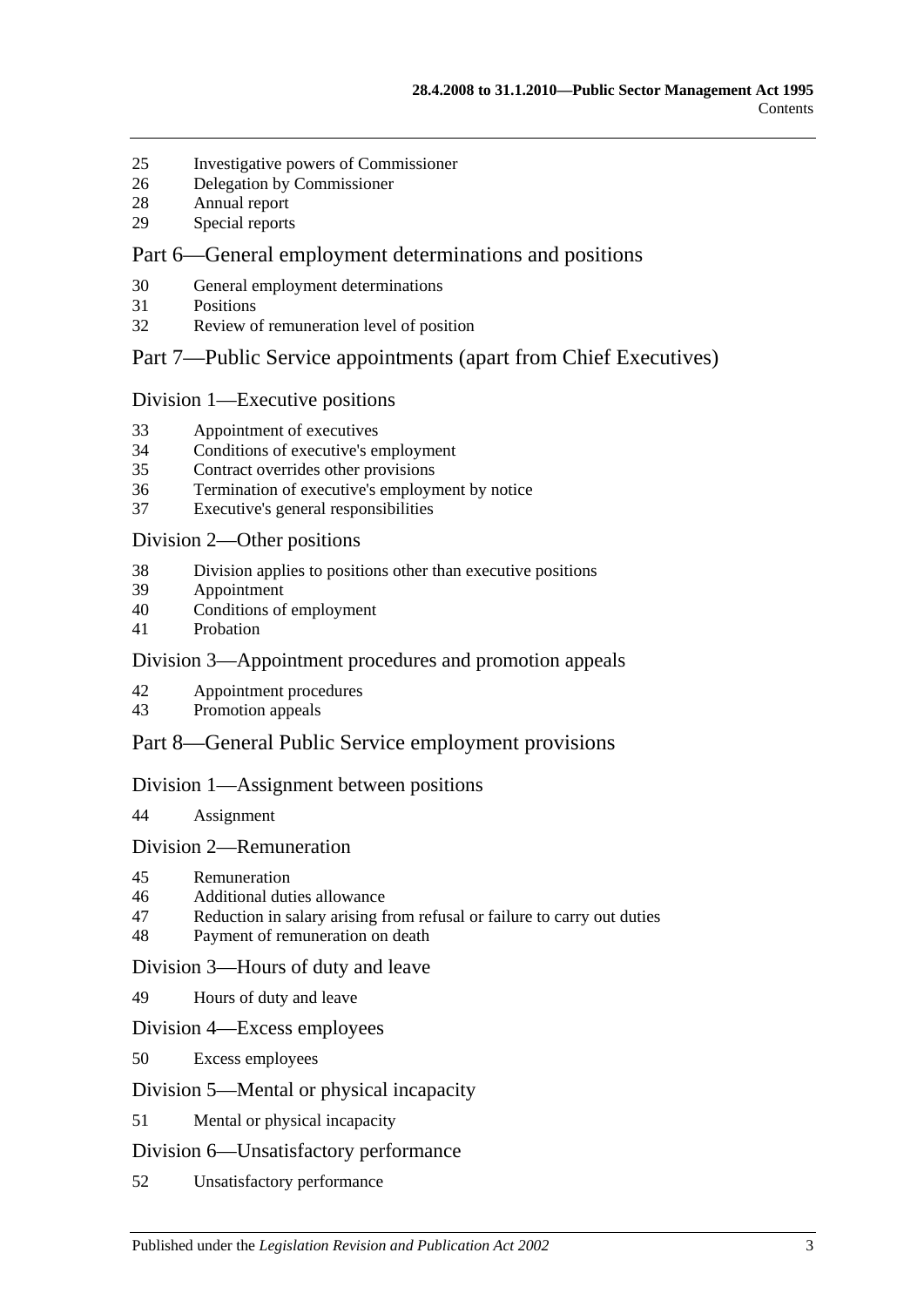## [Division 7—Resignation and retirement](#page-47-0)

- [Resignation](#page-47-1)
- [Reappointment of employee who resigns to contest election](#page-47-2)
- [Retirement](#page-47-3)

## [Division 8—Conduct and discipline](#page-47-4)

- [General rules of conduct](#page-47-5)
- [Inquiries and disciplinary action](#page-48-0)
- [Suspension or transfer where disciplinary inquiry or offence punishable by imprisonment](#page-49-0)  [charged](#page-49-0)
- [Disciplinary action on conviction of an offence punishable by imprisonment](#page-50-0)
- [Disciplinary appeals](#page-51-0)
- [Payments where employee has liability to Crown](#page-51-1)

#### [Division 9—Appeal against administrative decisions](#page-52-0)

- [Chief Executive's responsibility to conciliate grievances](#page-52-1)
- [Grievance appeals](#page-52-2)

#### [Part 9—Miscellaneous](#page-52-3)

- [Preservation of powers of Governor to appoint, transfer and dismiss](#page-52-4)
- [Equal employment opportunity programs](#page-53-0)
- [Transfers of employees within public sector](#page-53-1)
- [Appointment of Ministerial staff](#page-53-2)
- [Commissioner may approve arrangements for multiple appointments etc](#page-54-0)
- 70A [Incompatible public offices](#page-54-1)
- [Extension of operation of certain provisions of Act](#page-55-0)
- [Operation of Industrial and Employee Relations Act](#page-55-1)
- [Freedom of association for employees](#page-55-2)
- [Immunity of public sector employees, office holders and advisory body members](#page-56-0)
- [Temporary exercise of statutory powers](#page-56-1)
- [Obsolete references](#page-56-2)
- [Evidentiary provision](#page-57-0)
- [War Service \(Preference in Employment\) Act](#page-57-1)
- [Service of notices](#page-57-2)
- 79A [Proceedings for offences](#page-57-3)
- [Regulations](#page-57-4)

[Schedule 1—Persons excluded from Public Service](#page-58-0)

[Schedule 2—Hours of attendance, holidays and leave of absence](#page-59-0)

## Part 1—Hours of attendance

- [Hours of attendance](#page-59-1)
- [Directions relating to part-time employment](#page-59-2)

## Part 2—Holidays and closure of offices

- [Public Service holidays](#page-59-3)
- [Closure of offices etc](#page-59-4)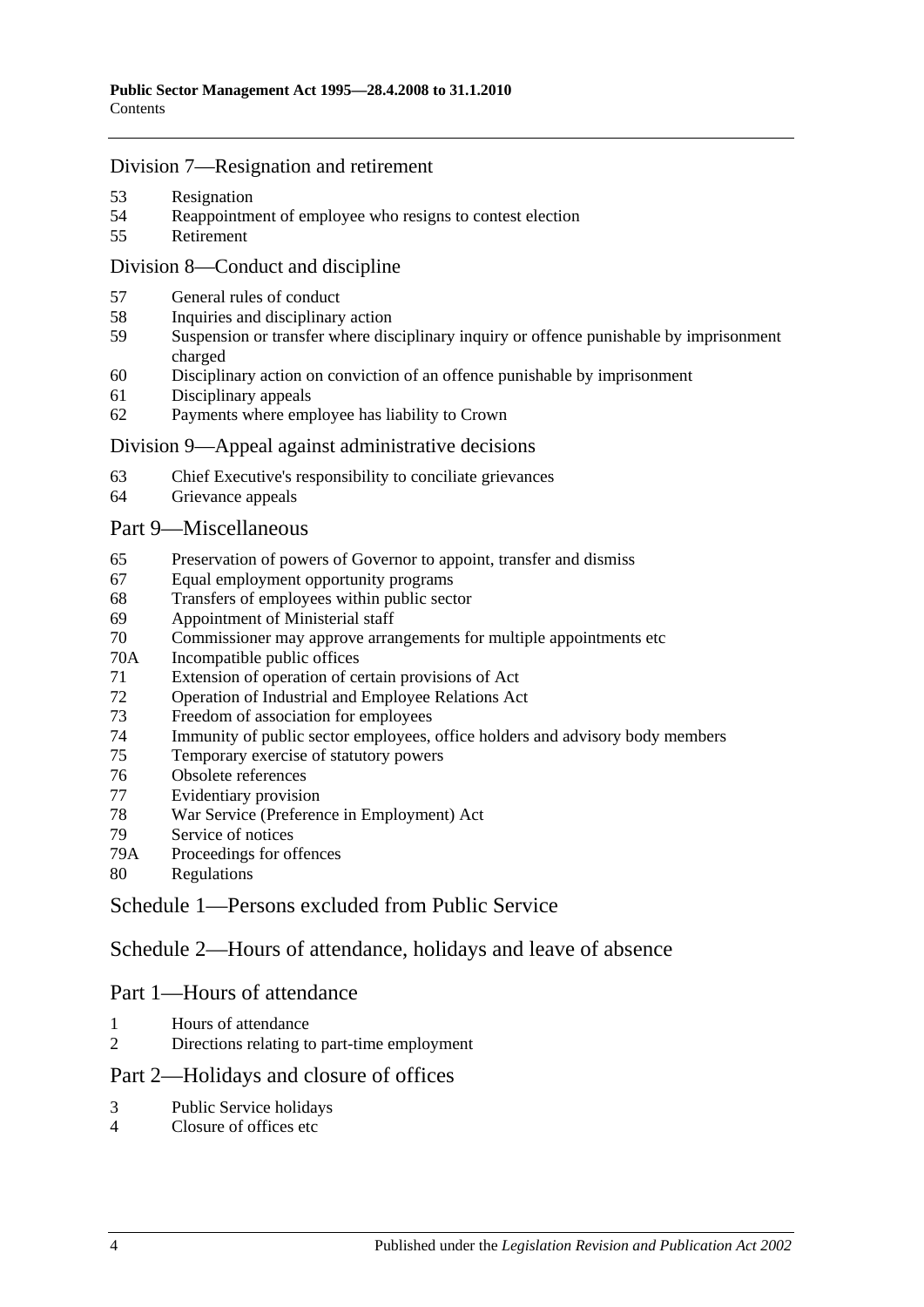## Part 3—Recreation leave

#### Part 4—Sick leave

[Sick leave etc](#page-60-0)

#### Part 5—Special leave

[Special leave](#page-61-0)

## Part 6—Long service leave

- [Long service leave](#page-62-0)
- [Time and manner in which long service leave is to be taken](#page-62-1)
- [Long service leave to be on full pay](#page-62-2)
- [Payment in lieu of long service leave](#page-63-0)

#### Part 7—Adjustment to leave rights based on prior service

[Adjustment to leave rights based on prior service](#page-64-0)

#### Part 8—Payments on death

[Payment in respect of leave on death](#page-64-1)

## [Schedule 3—Promotion and Grievance Appeals Tribunal and Disciplinary](#page-64-2)  [Appeals Tribunal](#page-64-2)

- [Promotion and Grievance Appeals Tribunal and Disciplinary Appeals Tribunal](#page-64-3)<br>2 Appointment of Presiding Officer and Deputy Presiding Officer
- [Appointment of Presiding Officer and Deputy Presiding Officer](#page-64-4)
- [Panels of nominees](#page-65-0)
- [Constitution of Tribunal and divisions of Tribunal](#page-66-0)
- [Procedure at meetings of Tribunal](#page-66-1)
- [Employee not subject to direction](#page-67-0)
- [Secretary to Tribunal](#page-67-1)
- [Principles on which Promotion and Grievance Appeals Tribunal is to](#page-67-2) act
- [Notice of proceedings etc](#page-67-3)
- [Representation](#page-67-4)
- [Powers of Tribunal](#page-67-5)
- [Witness fees](#page-68-0)
- [Reasons for decision](#page-68-1)
- [Report on proceedings of Tribunal](#page-68-2)

#### [Schedule 4—Repeal and transitional provisions](#page-69-0)

- [Repeal](#page-69-1)
- [Commissioner](#page-69-2)
- [Administrative units continued](#page-69-3)
- [Positions continued](#page-69-4)
- [Employees continued in positions](#page-69-5)
- [Basis of employment](#page-69-6)
- **[Executives](#page-70-0)**
- [Chief Executives](#page-70-1)
- [Temporary promotional reassignments](#page-72-0)
- [Classification and remuneration levels of positions](#page-72-1)
- [Tribunals continued](#page-72-2)
- [Leave rights](#page-72-3)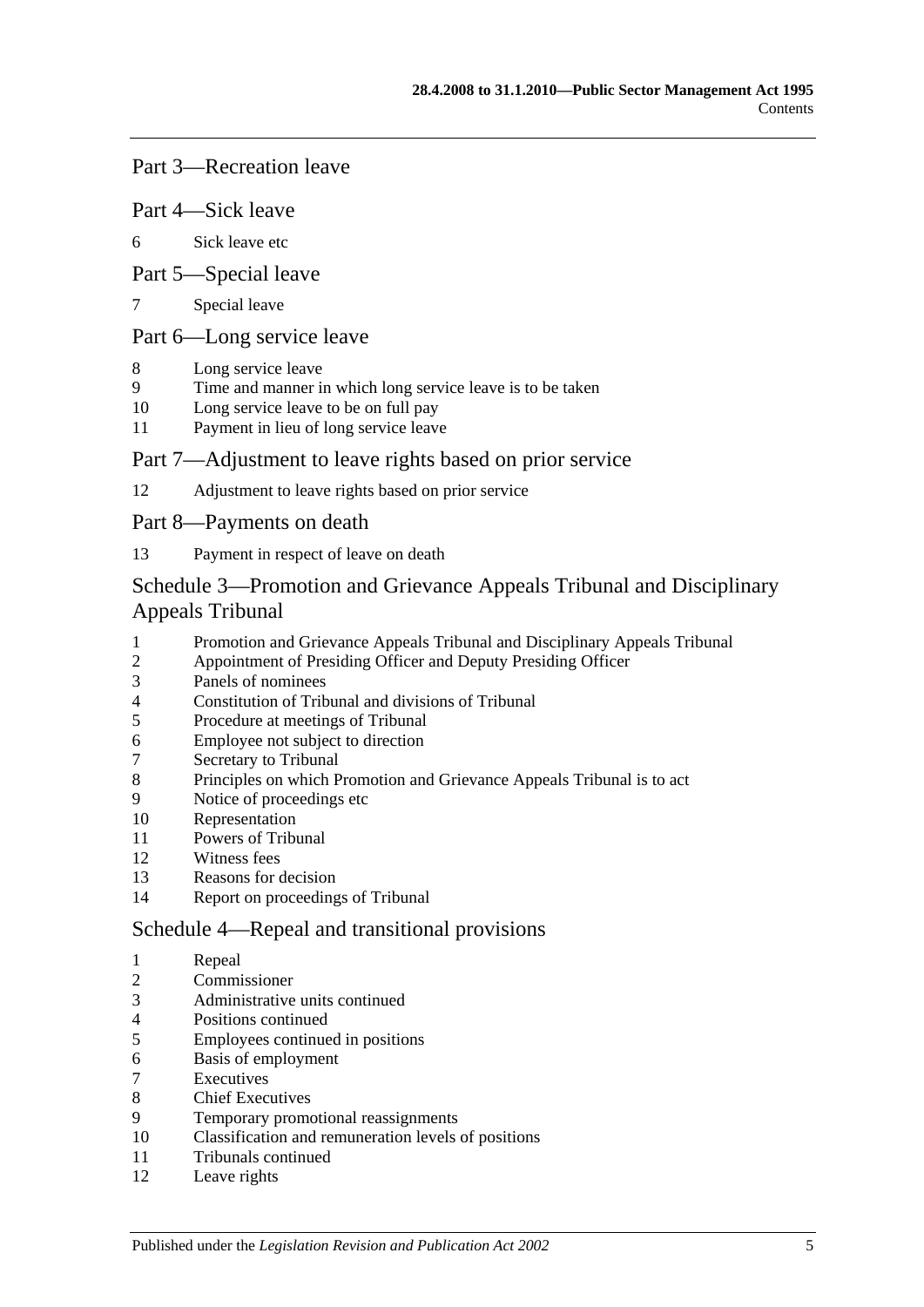- 13 [Directions etc continued](#page-72-4)
- 14 [Acts Interpretation Act applies](#page-72-5)
- 15 [Interaction with Superannuation legislation](#page-72-6)

#### [Legislative history](#page-73-0)

[Appendix—Divisional penalties and expiation fees](#page-76-0)

## <span id="page-5-0"></span>**The Parliament of South Australia enacts as follows:**

# **Part 1—Preliminary**

#### <span id="page-5-1"></span>**1—Short title**

This Act may be cited as the *Public Sector Management Act 1995*.

#### <span id="page-5-2"></span>**3—Interpretation**

(1) In this Act, unless the contrary intention appears—

#### *administrative decision* means—

- (a) a decision; or
- (b) failure or refusal to make a decision,

in the exercise or purported exercise of administrative authority, but does not include a decision or failure or refusal on the part of—

- (c) the Governor; or
- (d) a Minister; or
- (e) the Commissioner when acting under [Part 5](#page-28-1) or [6;](#page-33-1) or
- (f) the Disciplinary Appeals Tribunal or the Promotion and Grievance Appeals Tribunal; or
- (g) the Director of Public Prosecutions when acting under [section](#page-57-3) 79A;

*administrative unit* means an administrative structure in which persons are or are to be employed, established under this Act as an administrative unit;

*advisory body* means an unincorporated body comprised of members appointed by the Governor or a Minister (whether or not under an Act) with a function of providing advice to a public sector agency;

**beneficiary** includes a person who is an object of a discretionary trust;

*casual position* means a position with duties required to be performed—

- (a) for a period not exceeding four weeks; or
- (b) for hours that are not regular or do not exceed 15 hours in a week;

*Chief Executive* means a person holding, or acting in, the position of Chief Executive of an administrative unit;

*the Commissioner* means the person holding, or acting in, the position of Commissioner for Public Employment;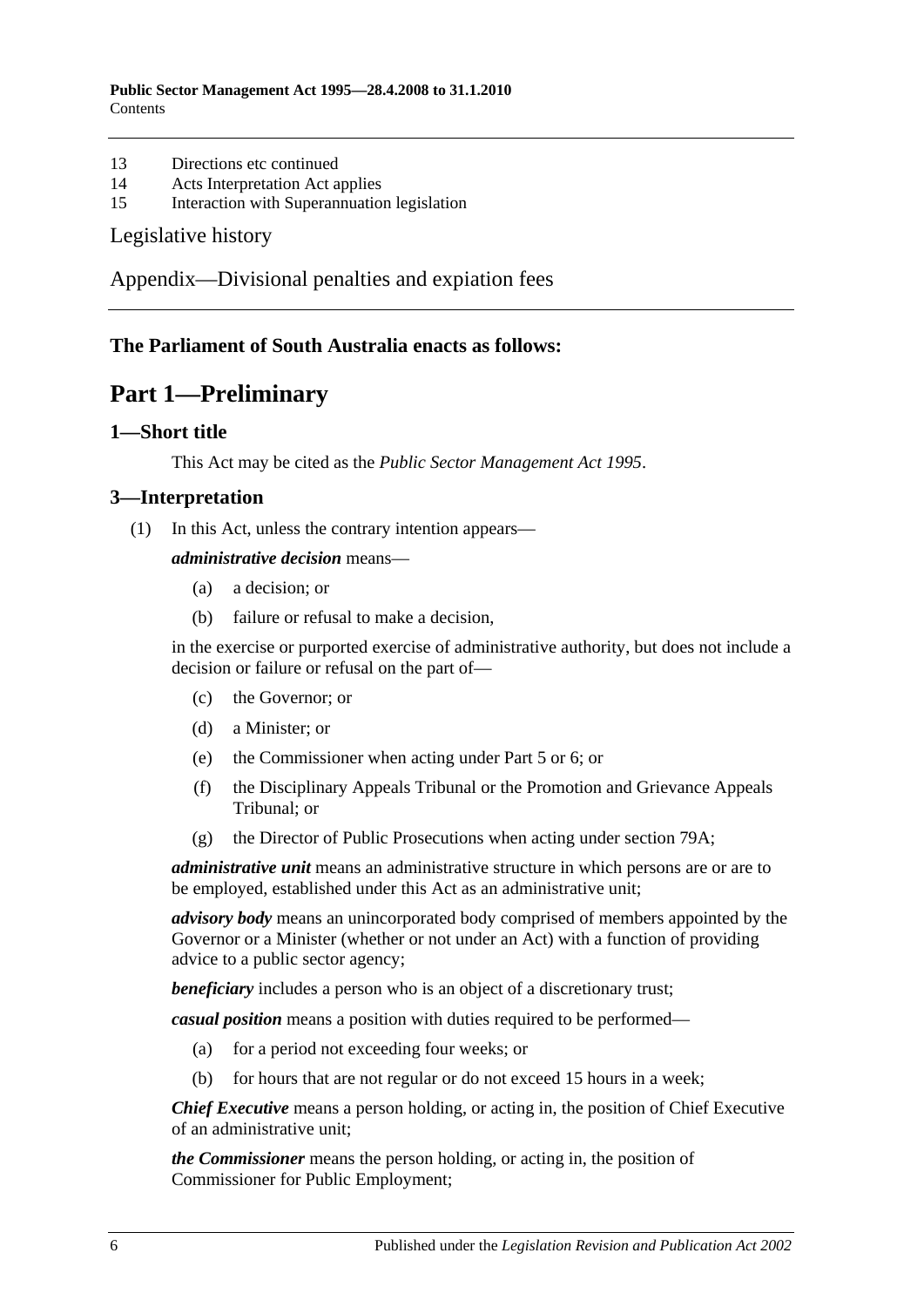*contractor* does not include a public sector agency:

*contract work* means work performed by a person as a contractor or as an employee of a contractor or otherwise directly or indirectly on behalf of a contractor, but does not include work performed as a member of an unincorporated body with a function of advising a public sector agency;

*corporate agency executive* means a person who is employed by a public sector agency that is a body corporate and is concerned or takes part in the management of the agency;

*corporate agency member* means—

- (a) a member of a public sector agency that is a body corporate; or
- (b) a member of the governing body of a public sector agency that is a body corporate;

*debenture* has the same meaning as in the *Corporations Act 2001* of the Commonwealth;

*the Disciplinary Appeals Tribunal* means the Tribunal of that name established under [Schedule 3;](#page-64-2)

*domestic partner* means a person who is a domestic partner within the meaning of the *[Family Relationships Act](http://www.legislation.sa.gov.au/index.aspx?action=legref&type=act&legtitle=Family%20Relationships%20Act%201975) 1975*, whether declared as such under that Act or not;

*effective service* of an employee means the period of the employee's continuous service in the Public Service subject to any adjustment required to be made to that period under this Act;

*employee* means—

- (a) in relation to [Part 2—](#page-10-0)a public sector employee; or
- (b) in relation to the remainder of this Act—a Chief Executive or executive of an administrative unit or any other person appointed to the Public Service;

*executive* means an employee occupying a position determined by the Commissioner under [Part 6](#page-33-1) to be an executive position;

*managed investment scheme* has the same meaning as in the *Corporations Act 2001* of the Commonwealth;

*merit*, in relation to selection processes, means—

- (a) the extent to which each of the applicants has abilities, aptitude, skills, qualifications, knowledge, experience (including community experience) and personal qualities relevant to the carrying out of the duties in question; and
- (b) if relevant—
	- (i) the manner in which each of the applicants carried out any previous employment or occupational duties or functions; and
	- (ii) the extent to which each of the applicants has potential for development;

*the Minister* means the Minister to whom the administration of this Act is for the time being committed;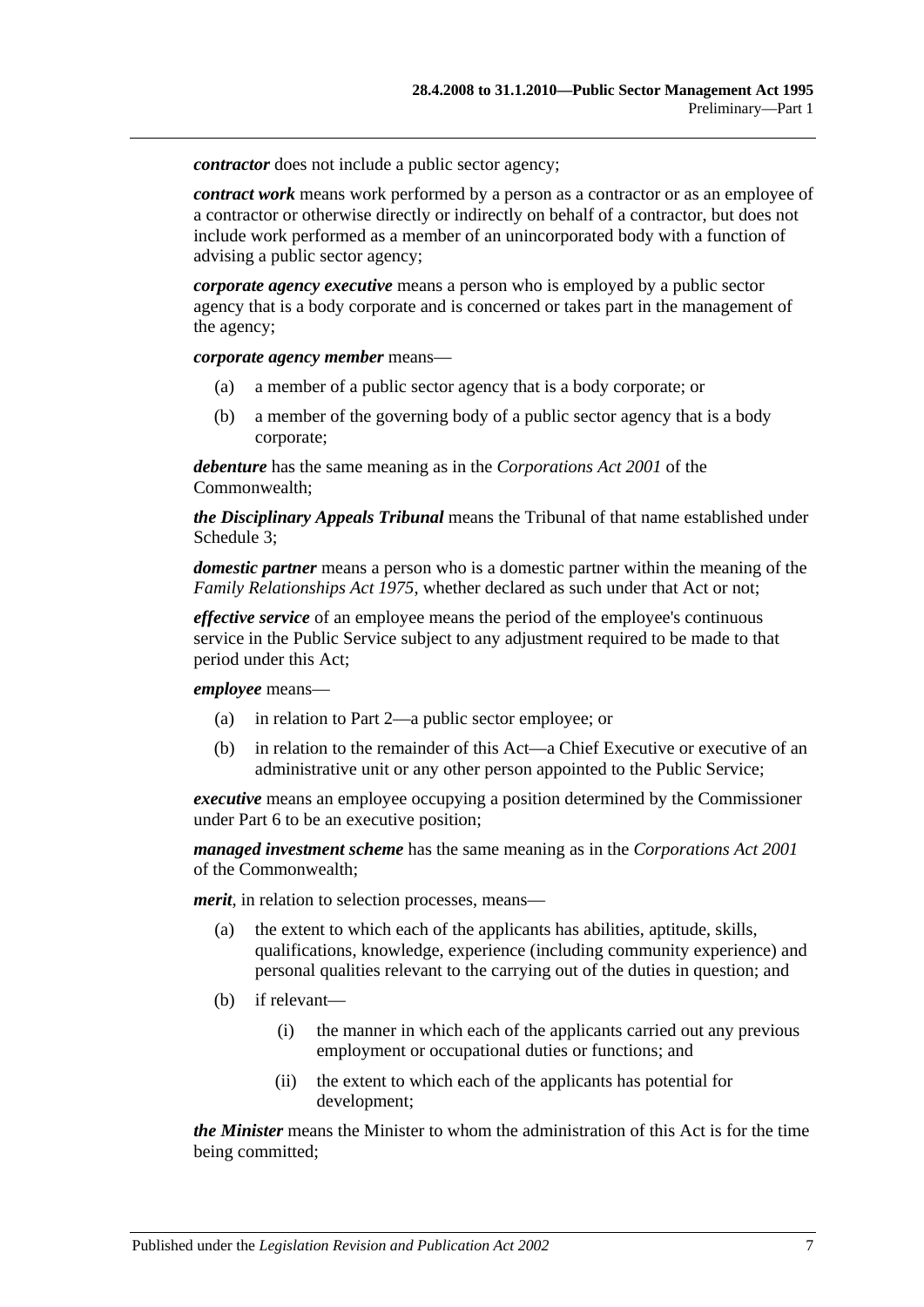*the Promotion and Grievance Appeals Tribunal* means the Tribunal of that name established under [Schedule 3;](#page-64-2)

*the public sector* means all public sector agencies and public sector employees and the operations and activities carried on by the agencies and employees;

<span id="page-7-0"></span>*public sector agency* means—

- (a) an administrative unit; or
- (b) an agency or instrumentality of the Crown (including a Minister); or
- <span id="page-7-1"></span>(c) a body corporate—
	- (i) comprised of persons, or with a governing body comprised of persons, a majority of whom are appointed by the Governor, a Minister or an agency or instrumentality of the Crown; or
	- (ii) subject to control or direction by a Minister; or
	- (iii) declared under [subsection](#page-9-0) (2) to be a public sector agency; or
- (d) a subsidiary of a person or body referred to in [paragraph](#page-7-0) (b) or [\(c\),](#page-7-1)

but does not include a person or body declared under [subsection](#page-9-0) (2) not to be a public sector agency;

*public sector employee* means a person appointed to the Public Service or employed by the Crown or a public sector agency;

*recognised organisation* means an association declared to be a recognised organisation by the Commissioner under [Part 5;](#page-28-1)

*relative*, in relation to a person, means the spouse, domestic partner, parent or remoter linear ancestor, son, daughter or remoter issue or brother or sister of the person;

*relevant interest* has the same meaning as in the *Corporations Act 2001* of the Commonwealth;

*relevant Minister* means—

- (a) in relation to a public sector agency—
	- (i) in the case of an agency that is a Minister—that Minister; or
	- (ii) in the case of an agency (other than an incorporated Minister) established under an Act other than this Act—the Minister responsible for the administration of the Act; or
	- (iii) in any other case—the Minister responsible for the agency; or
- (b) in relation to a corporate agency member or corporate agency executive—the relevant Minister in relation to the agency; or
- (c) in relation to an advisory body member—the relevant Minister in relation to a public sector agency to which the body provides advice; or
- (d) in relation to a senior official or employee—
	- (i) in the case of the Commissioner or the Deputy Commissioner for Public Employment—the Minister responsible for the administration of this Act; or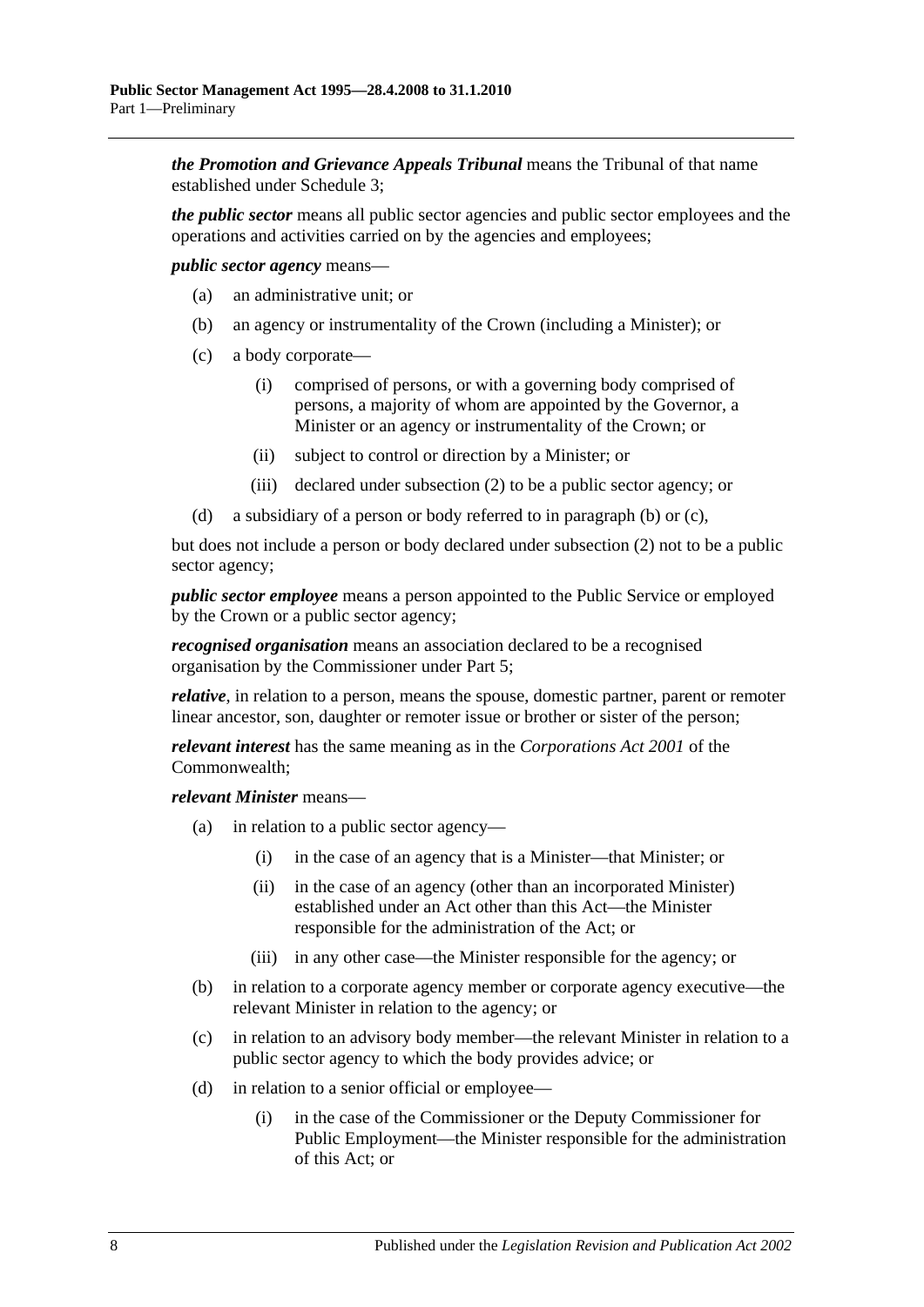- (ii) in the case of a senior official or employee appointed under an Act other than this Act—the Minister responsible for the administration of the Act; or
- (iii) in any other case—the relevant Minister in relation to the agency by or in which the senior official or employee is employed; or
- (e) in relation to a person performing contract work—
	- (i) for a public sector agency—the relevant Minister in relation to the agency; or
	- (ii) for the Crown—the Minister responsible for the administration of this Act;

*remuneration* means salary, allowances and other monetary benefits payable to an employee;

*remuneration level* of a position in the Public Service means the level fixed for the position in a structure of remuneration levels in accordance with the appropriate determination of the Commissioner under [Part 6;](#page-33-1)

*selection processes* means the processes by which applications are sought and applicants selected for the purpose of employment in the public sector;

#### *senior official* means—

- (a) the Commissioner for Public Employment; or
- (b) the Deputy Commissioner for Public Employment; or
- (c) the Chief Executive of an administrative unit; or
- (d) a statutory office holder with the powers and functions of a Chief Executive of an administrative unit; or
- (e) a chief executive (or acting chief executive) of a public sector agency other than an administrative unit; or
- (f) a person declared by another Act or under [subsection](#page-9-0) (2) to be a senior official;

*spouse*—a person is the spouse of another if they are legally married;

*subsidiary* has the same meaning as in the *Corporations Act 2001* of the Commonwealth;

*temporary position* means a position—

- (a) with duties that—
	- (i) are of a temporary nature; or
	- (ii) are required to be performed urgently without the delay involved in conducting selection processes; and
- (b) with a term of employment not exceeding 12 months;

*total remuneration package value* of a position under a contract means the sum that results from aggregating—

(a) the remuneration specified in the contract; and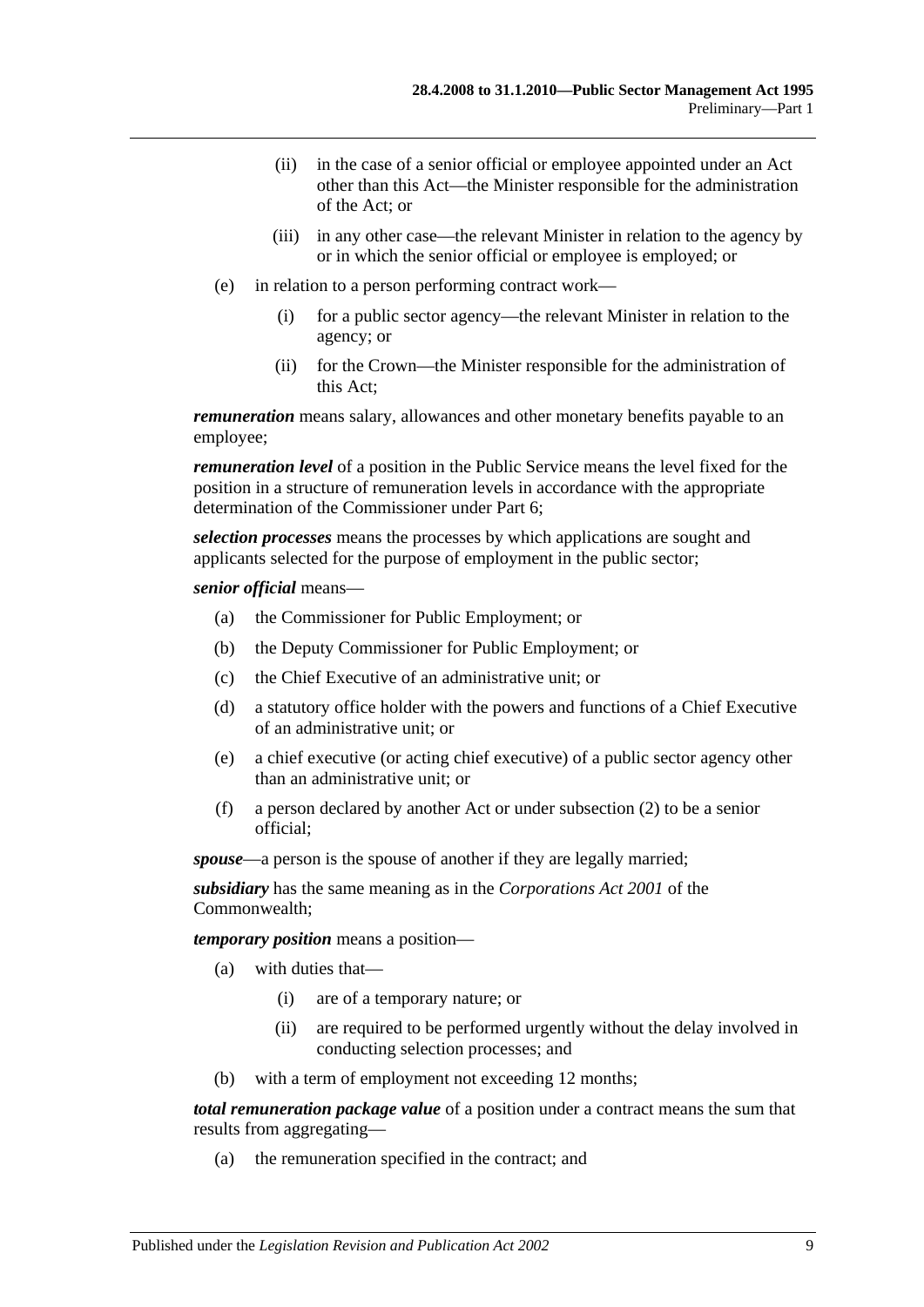(b) the sums specified in the contract as representing the values of the benefits (other than remuneration) to which the employee is entitled under the contract;

*whole-of-Government objectives* means objectives for Government that are approved in Cabinet from time to time and relate to the functions or operations of all or various public sector agencies.

- <span id="page-9-1"></span>(1a) For the purposes of this Act—
	- (a) a person is an *associate* of another person if—
		- (i) the other person is a relative of the person or of the person's spouse or domestic partner; or
		- (ii) the other person—
			- (A) is a body corporate; and
			- (B) the person or a relative of the person or of the person's spouse or domestic partner has, or two or more such persons together have, a relevant interest or relevant interests in shares in the body corporate the nominal value of which is not less than 10 per cent of the nominal value of the issued share capital of the body corporate; or
		- (iii) the other person is a trustee of a trust of which the person, a relative of the person or of the person's spouse or domestic partner or a body corporate referred to in [subparagraph](#page-9-1) (ii) is a beneficiary; or
		- (iv) the person is declared by the regulations to be an associate of the other person;
	- (b) in determining whether a company is a *subsidiary* of a public sector agency, any shares held, or powers exercisable by, the agency or any other body are not to be taken to be held or exercisable in a fiduciary capacity by reason of the fact that the agency is an instrumentality of the Crown or holds its property on behalf of the Crown.
- <span id="page-9-0"></span>(2) The Minister may, by notice published in the Gazette—
	- (a) declare that a specified person or body is or is not a public sector agency for the purposes of this Act; or
	- (ab) declare that a person holding or acting in a specified position (being a position established by an Act or an executive position) is a senior official; or
	- (b) vary or revoke a notice under this subsection.

#### **Note—**

For definition of divisional penalties (and divisional expiation fees) see Appendix.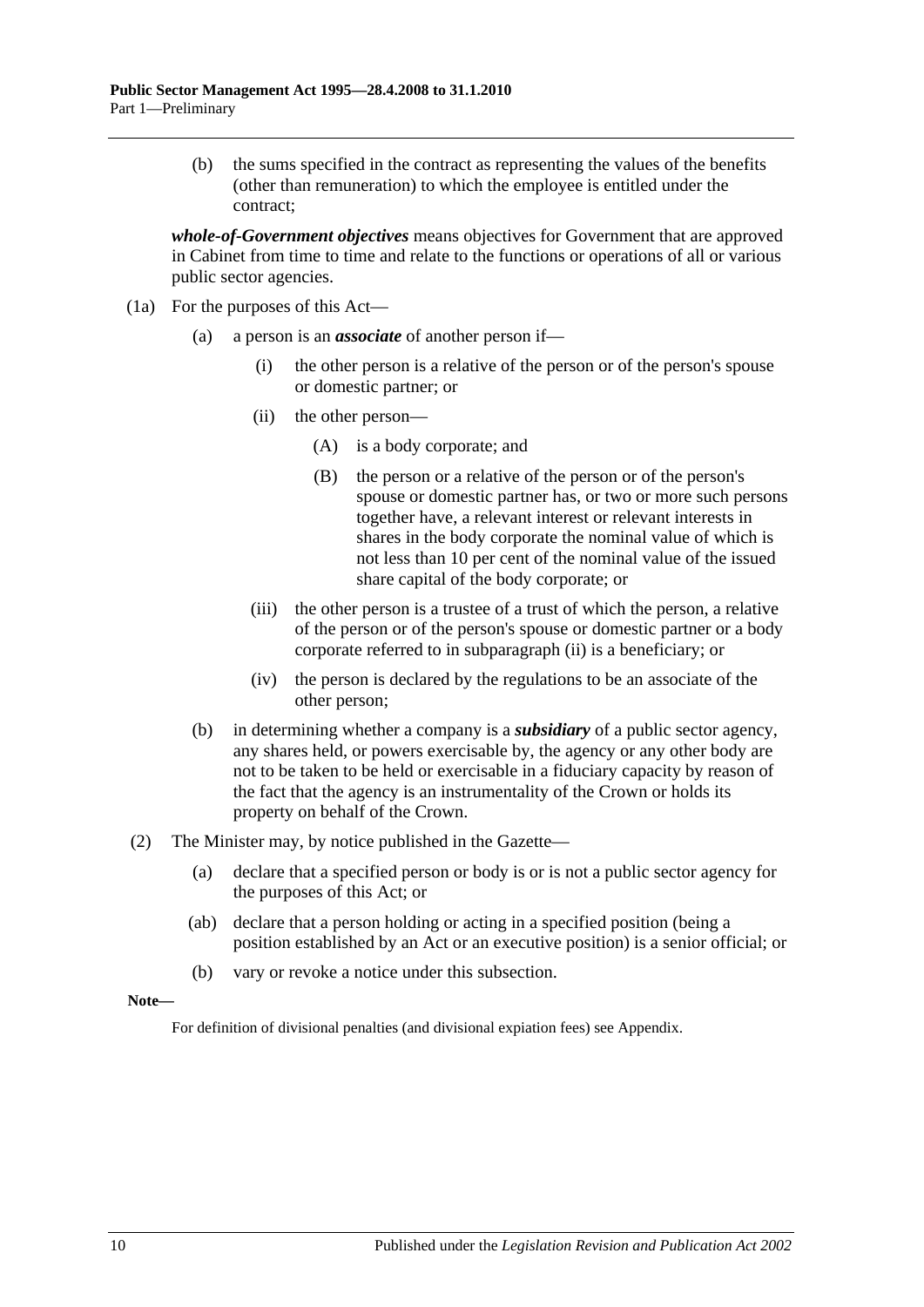# <span id="page-10-0"></span>**Part 2—General public sector aims, standards and duties**

## <span id="page-10-1"></span>**Division 1—Aims and standards**

## <span id="page-10-2"></span>**4—General management aims**

- (1) Public sector agencies will aim to—
	- (a) provide responsive, effective and efficient services to the community and the Government; and
	- (b) maintain structures, systems and processes that work without excessive formality and that can adapt quickly to changing demands; and
	- (c) recognise the importance of their people through training, ongoing development and appropriate remuneration; and
	- (d) manage all resources effectively, prudently and in a fully accountable manner; and
	- (e) continuously improve their performance in delivering services.
- (2) Public sector agencies must implement all legislative requirements relevant to the agencies.

## <span id="page-10-3"></span>**5—Personnel management standards**

In personnel management, public sector agencies will—

- (a) base all selection decisions on a proper assessment of merit; and
- (b) treat employees fairly and consistently and not subject employees to arbitrary or capricious administrative decisions; and
- (c) prevent unlawful discrimination against employees or persons seeking employment in the public sector on the ground of sex, sexuality, marital status, pregnancy, race, physical impairment or any other ground and ensure that no form of unjustifiable discrimination is exercised against employees or persons seeking employment in the public sector; and
- (d) use diversity in their workforces to advantage and afford employees equal opportunities to secure promotion and advancement in their employment; and
- (e) afford employees reasonable avenues of redress against improper or unreasonable administrative decisions; and
- (f) provide safe and healthy working conditions; and
- (g) prevent nepotism and patronage.

## <span id="page-10-4"></span>**6—Employee conduct standards**

Public sector employees are expected to—

- (a) treat the public and other employees with respect and courtesy; and
- (b) utilise resources at their disposal in an efficient, responsible and accountable manner; and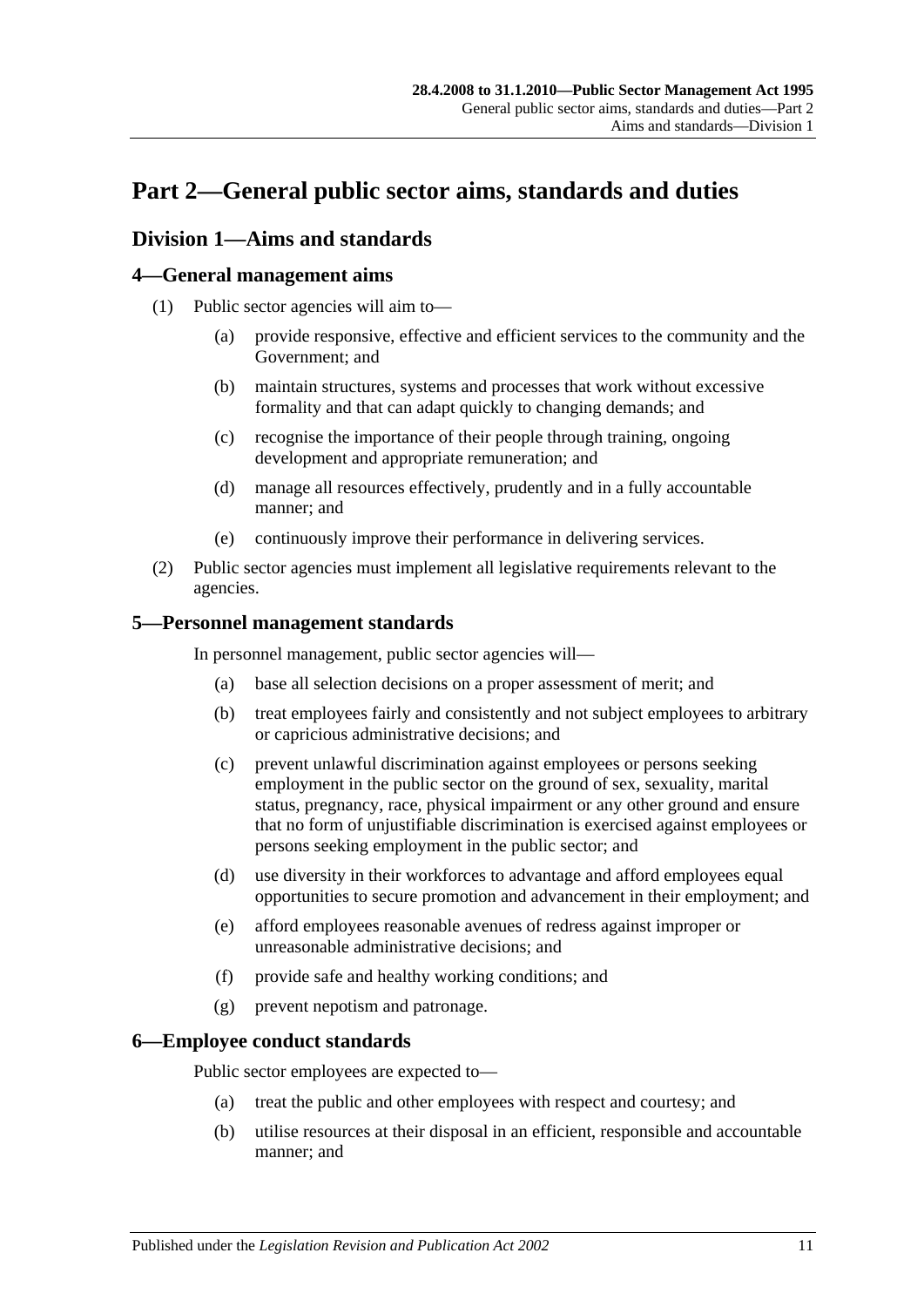- (c) deal with information of which they have knowledge as a result of their work only in accordance with the requirements of their agencies; and
- (d) endeavour to give their best to meet performance standards and other organisational requirements; and
- (e) conduct themselves in public in a manner that will not reflect adversely on the public sector, their agencies and other employees; and
- (ea) observe the requirements of any code of conduct for employees issued from time to time by the Commissioner and published in the Gazette; and
- (f) observe all relevant legislative requirements.

## <span id="page-11-0"></span>**Division 2—Duty of agencies to report**

## <span id="page-11-1"></span>**6A—Duty of agencies to report**

- (1) Each public sector agency must, once in each year, present a report on the agency's operations to the relevant Minister in accordance with this Division.
- (2) Subject to this section, the report must be related to a financial year and must be presented within three months after the end of the financial year to which it relates.
- (3) If a public sector agency is under some other statutory obligation to make an annual report to the relevant Minister—
	- (a) the report required by this section may be incorporated with that other report; and
	- (b) the period to which the report relates must be the same as for that other report; and
	- (c) the report must be presented within three months after the end of the reporting period referred to above.
- (4) A Minister must, within 12 sitting days after receipt of a report under this section, cause copies of the report to be laid before each House of Parliament.
- (5) The copy of the report to be laid before Parliament must set out in a prominent position the date on which it was presented to the relevant Minister and if a report is presented to the relevant Minister after the end of the period allowed under this section, the report must be accompanied by a written statement of the reasons for the delay and the statement must be laid before each House of Parliament together with the report.

## <span id="page-11-2"></span>**6B—Contents of report**

- (1) The public sector agency must ensure that the report is accurate, comprehensive, deals with all significant issues affecting the agency and written and presented in a manner that aids ready comprehension.
- (2) The report must contain the information required by the regulations.

## <span id="page-11-3"></span>**Division 3—Duties of corporate agency members**

## <span id="page-11-4"></span>**6C—Application of Division**

(1) This Division does not apply in relation to a corporation sole.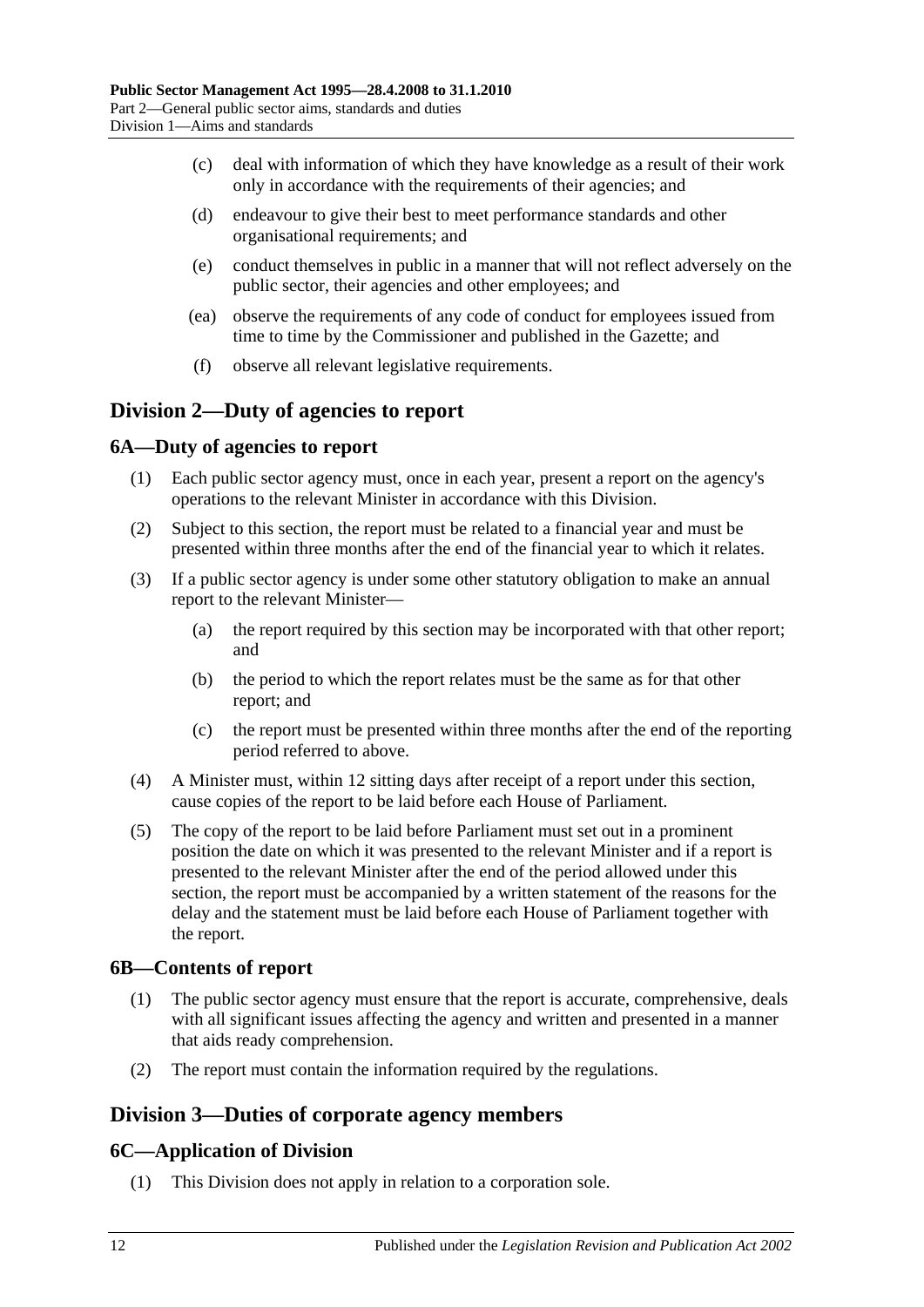(2) This Division does not apply to a corporate agency member if provisions of the *[Public](http://www.legislation.sa.gov.au/index.aspx?action=legref&type=act&legtitle=Public%20Corporations%20Act%201993)  [Corporations Act](http://www.legislation.sa.gov.au/index.aspx?action=legref&type=act&legtitle=Public%20Corporations%20Act%201993) 1993* apply to the public sector agency.

## <span id="page-12-0"></span>**6D—Duty of corporate agency members to exercise care and diligence**

- (1) A corporate agency member must at all times exercise a reasonable degree of care and diligence in the performance of his or her functions.
- <span id="page-12-3"></span>(2) If a corporate agency member is culpably negligent in the performance of his or her functions, the member is guilty of an offence.

Penalty: Division 4 fine.

- (3) A corporate agency member is not culpably negligent for the purposes of [subsection](#page-12-3) (2) unless the court is satisfied the member's conduct fell sufficiently short of the standards required under this Act of the member to warrant the imposition of a criminal sanction.
- (4) A corporate agency member does not commit any breach of duty under this section by acting in accordance with a direction or requirement of the relevant Minister.

#### <span id="page-12-4"></span><span id="page-12-1"></span>**6E—Duty of corporate agency members to act honestly**

(1) A corporate agency member must at all times act honestly in the performance of the functions of his or her office, whether within or outside the State.

Penalty: Division 4 fine or division 4 imprisonment, or both.

(2) [Subsection](#page-12-4) (1) does not apply to conduct that is merely of a trivial character and does not result in significant detriment to the public interest.

#### <span id="page-12-2"></span>**6F—Duty of corporate agency members not to be involved in unauthorised transactions with agency or subsidiary**

- <span id="page-12-5"></span>(1) Neither a corporate agency member nor an associate of a corporate agency member may, without the approval of the relevant Minister, be directly or indirectly involved in a transaction with the agency or any subsidiary of the agency.
- (2) A person will be treated as being indirectly involved in a transaction for the purposes of [subsection](#page-12-5) (1)—
	- (a) if the person initiates, promotes or takes any part in negotiations or steps leading to the making of the transaction with a view to that person or an associate of that person gaining some financial or other benefit (whether immediately or at a time after the making of the transaction); and
	- (b) despite the fact that neither that person nor an agent, nominee or trustee of that person becomes a party to the transaction.
- (3) [Subsection](#page-12-5) (1) does not apply—
	- (a) to the provision of services by the agency or any subsidiary of the agency in the ordinary course of its ordinary business and on ordinary terms; or
	- (b) to the employment of a person under a contract of service with the agency or a subsidiary of the agency or to a transaction that is ancillary or incidental to such employment; or
	- (c) to transactions of a prescribed class.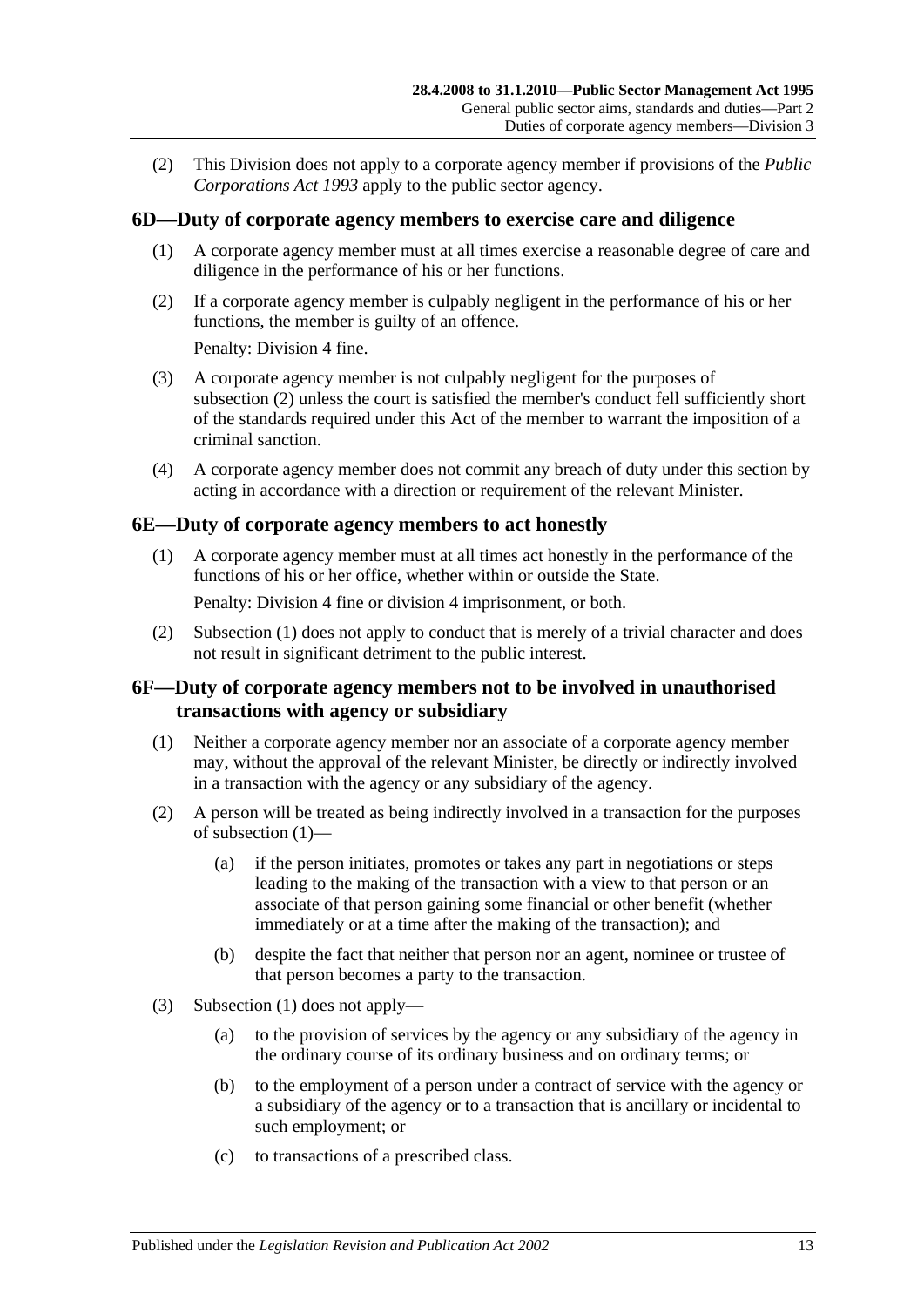- <span id="page-13-2"></span>(4) If a transaction is made with an agency or any subsidiary of the agency in contravention of [subsection](#page-12-5) (1), the transaction is liable to be avoided by the agency or by the relevant Minister.
- (5) A transaction may not be avoided under [subsection](#page-13-2) (4) if a person has acquired an interest in property the subject of the transaction in good faith for valuable consideration and without notice of the contravention.
- (6) A corporate agency member must not counsel, procure, induce or be in any way (whether by act or omission or directly or indirectly) knowingly concerned in, or party to, a contravention of [subsection](#page-12-5) (1).

Penalty:

If an intention to deceive or defraud is proved—Division 4 fine or division 4 imprisonment, or both.

In any other case—Division 6 fine.

## <span id="page-13-0"></span>**6G—Duty of corporate agency members not to have unauthorised interest in agency or subsidiary**

- <span id="page-13-3"></span>(1) Neither a corporate agency member nor an associate of a corporate agency member may, without the approval of the relevant Minister—
	- (a) have or acquire a beneficial interest in shares in, debentures of or managed investment schemes of the agency or any subsidiary of the agency; or
	- (b) have or hold or acquire (whether alone or with another person or persons) a right or option in respect of the acquisition or disposal of shares in, debentures of or interests in managed investment schemes of the agency or any subsidiary of the agency; or
	- (c) be a party to, or entitled to a benefit under, a contract under which a person has a right to call for or make delivery of shares in, debentures of or interests in managed investment schemes of the agency or any subsidiary of the agency.
- (2) A corporate agency member must not counsel, procure, induce or be in any way (whether by act or omission or directly or indirectly) knowingly concerned in, or party to, a contravention of [subsection](#page-13-3) (1).

Penalty:

If an intention to deceive or defraud is proved—Division 4 fine or division 4 imprisonment, or both.

In any other case—Division 6 fine.

#### <span id="page-13-4"></span><span id="page-13-1"></span>**6H—Duty of corporate agency members with respect to conflict of interest**

- (1) A corporate agency member who has a direct or indirect personal or pecuniary interest in a matter decided or under consideration by the agency or the governing body of the agency—
	- (a) must, as soon as reasonably practicable, disclose in writing to the agency or the governing body of the agency full and accurate details of the interest; and
	- (b) must not take part in any discussion by the agency or the governing body of the agency relating to that matter; and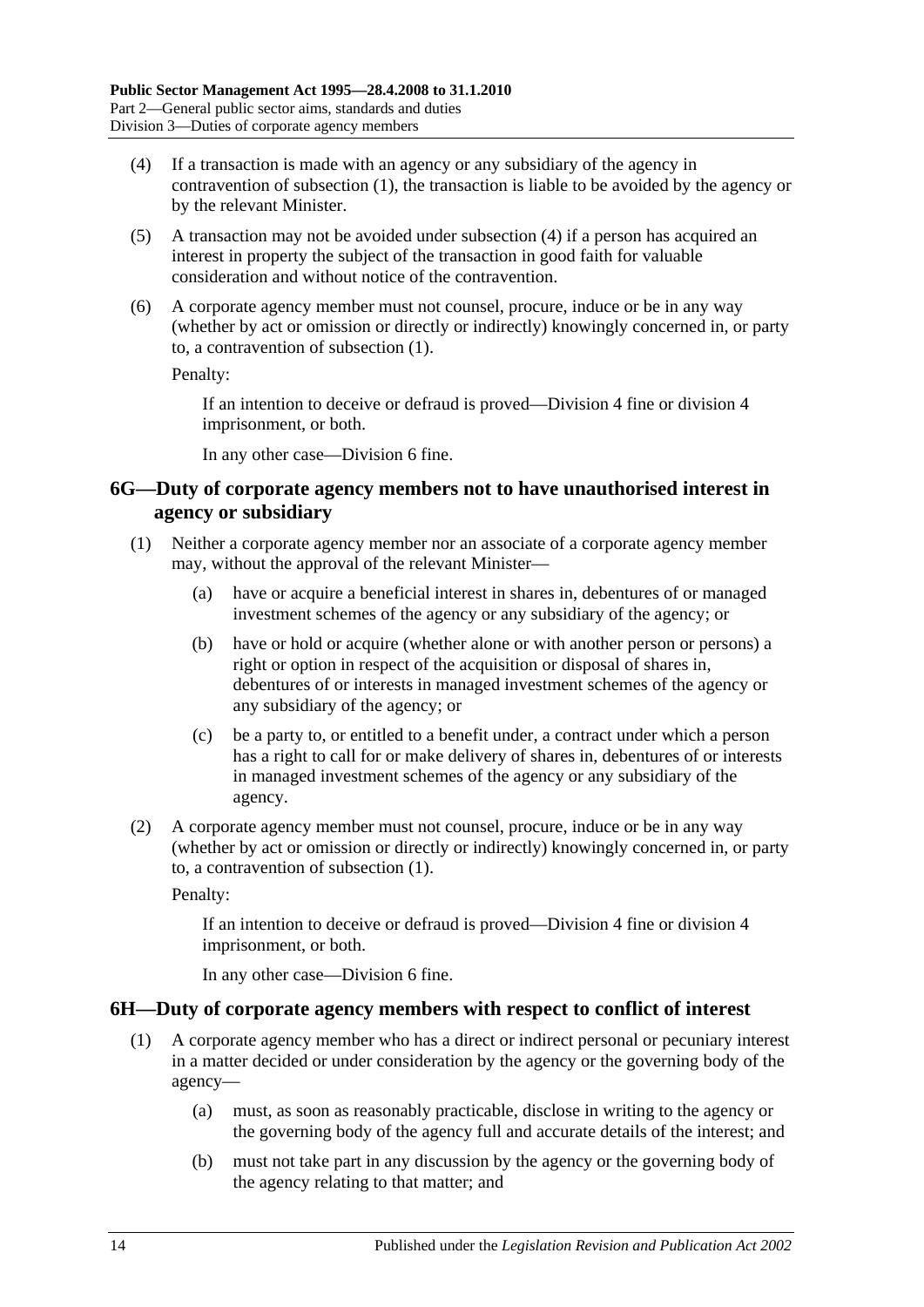- (c) must not vote in relation to that matter; and
- (d) must be absent from the meeting room when any such discussion or voting is taking place.

Penalty: Division 4 fine.

- (2) If a corporate agency member makes a disclosure of interest and complies with the other requirements of [subsection](#page-13-4) (1) in respect of a proposed contract—
	- (a) the contract is not liable to be avoided by the agency; and
	- (b) the corporate agency member is not liable to account to the agency for profits derived from the contract.
- <span id="page-14-1"></span>(3) If a corporate agency member fails to make a disclosure of interest or fails to comply with any other requirement of [subsection](#page-13-4) (1) in respect of a proposed contract, the contract is liable to be avoided by the agency or by the relevant Minister.
- (4) A contract may not be avoided under [subsection](#page-14-1) (3) if a person has acquired an interest in property the subject of the contract in good faith for valuable consideration and without notice of the contravention.
- (5) Where a corporate agency member has or acquires a personal or pecuniary interest, or is or becomes the holder of an office, such that it is reasonably foreseeable that a conflict might arise with his or her duties as a corporate agency member of the agency, the corporate agency member must, as soon as reasonably practicable, disclose in writing to the agency or the governing body of the agency full and accurate details of the interest or office.

Penalty: Division 4 fine.

- (6) A disclosure under this section must be recorded in the minutes of the agency or the governing body of the agency and reported to the relevant Minister.
- (7) If, in the opinion of the relevant Minister, a particular interest or office of a corporate agency member is of such significance that the holding of the interest or office is not consistent with the proper discharge of the duties of the corporate agency member, the Minister may require the corporate agency member either to divest himself or herself of the interest or office or to resign from the agency or governing body of the agency (and non-compliance with the requirement constitutes misconduct and hence a ground for removal of the corporate agency member from the agency or governing body of the agency).
- (8) Without limiting the effect of this section, a corporate agency member will be taken to have an interest in a matter for the purposes of this section if an associate of the corporate agency member has an interest in the matter.
- (9) This section does not apply in relation to a matter in which a corporate agency member has an interest while the corporate agency member remains unaware that he or she has an interest in the matter, but in any proceedings against the corporate agency member the burden will lie on the corporate agency member to prove that he or she was not, at the material time, aware of his or her interest.

#### <span id="page-14-0"></span>**6I—Removal of corporate agency members**

Non-compliance by a corporate agency member with a duty imposed by this Division constitutes a ground for removal of the corporate agency member from office.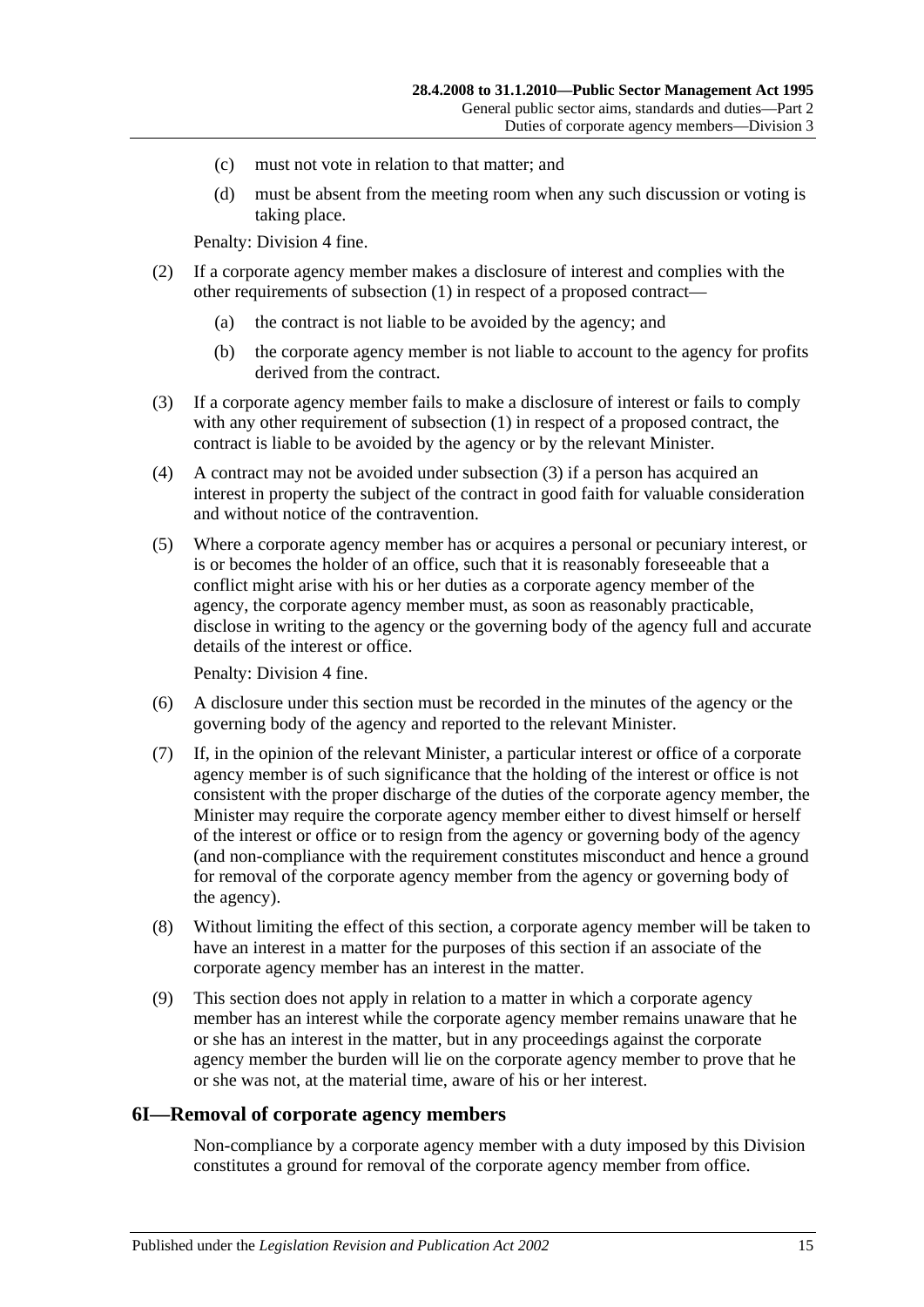## <span id="page-15-0"></span>**6J—Civil liability for contravention of Division**

- (1) If a person who is a corporate agency member or former corporate agency member is convicted of an offence for a contravention of this Division (other than an offence consisting of culpable negligence), the court by which the person is convicted may, in addition to imposing a penalty, order the convicted person to pay to the agency—
	- (a) if the court is satisfied that the person or any other person made a profit as a result of the contravention—an amount equal to the profit; and
	- (b) if the court is satisfied that the agency or a subsidiary of the agency suffered loss or damage as a result of the contravention—compensation for the loss or damage.
- (2) If a person who is a corporate agency member or former corporate agency member is guilty of a contravention of this Division for which a criminal penalty is fixed (other than a contravention consisting of culpable negligence), the agency or the relevant Minister may (whether or not proceedings have been brought for the offence) recover from the person by action in a court of competent jurisdiction—
	- (a) if the person or any other person made a profit as a result of the contravention—an amount equal to the profit; and
	- (b) if the agency or a subsidiary of the agency suffered loss or damage as a result of the contravention—compensation for the loss or damage.

## <span id="page-15-1"></span>**Division 4—Duties of advisory body members**

#### <span id="page-15-4"></span><span id="page-15-2"></span>**6K—Duty of advisory body members to act honestly**

(1) An advisory body member must at all times act honestly in the performance of the functions of his or her office, whether within or outside the State.

Penalty: Division 4 fine or division 4 imprisonment, or both.

(2) [Subsection](#page-15-4) (1) does not apply to conduct that is merely of a trivial character and does not result in significant detriment to the public interest.

## <span id="page-15-3"></span>**6L—Duty of advisory body members with respect to conflict of interest**

- (1) An advisory body member who has a direct or indirect personal or pecuniary interest in a matter decided or under consideration by the body—
	- (a) must, as soon as reasonably practicable, disclose in writing to the relevant Minister full and accurate details of the interest; and
	- (b) must not take part in any discussion by the body relating to that matter; and
	- (c) must not vote in relation to that matter; and
	- (d) must be absent from the meeting room when any such discussion or voting is taking place.

Penalty: Division 4 fine.

(2) Without limiting the effect of this section, an advisory body member will be taken to have an interest in a matter for the purposes of this section if an associate of the advisory body member has an interest in the matter.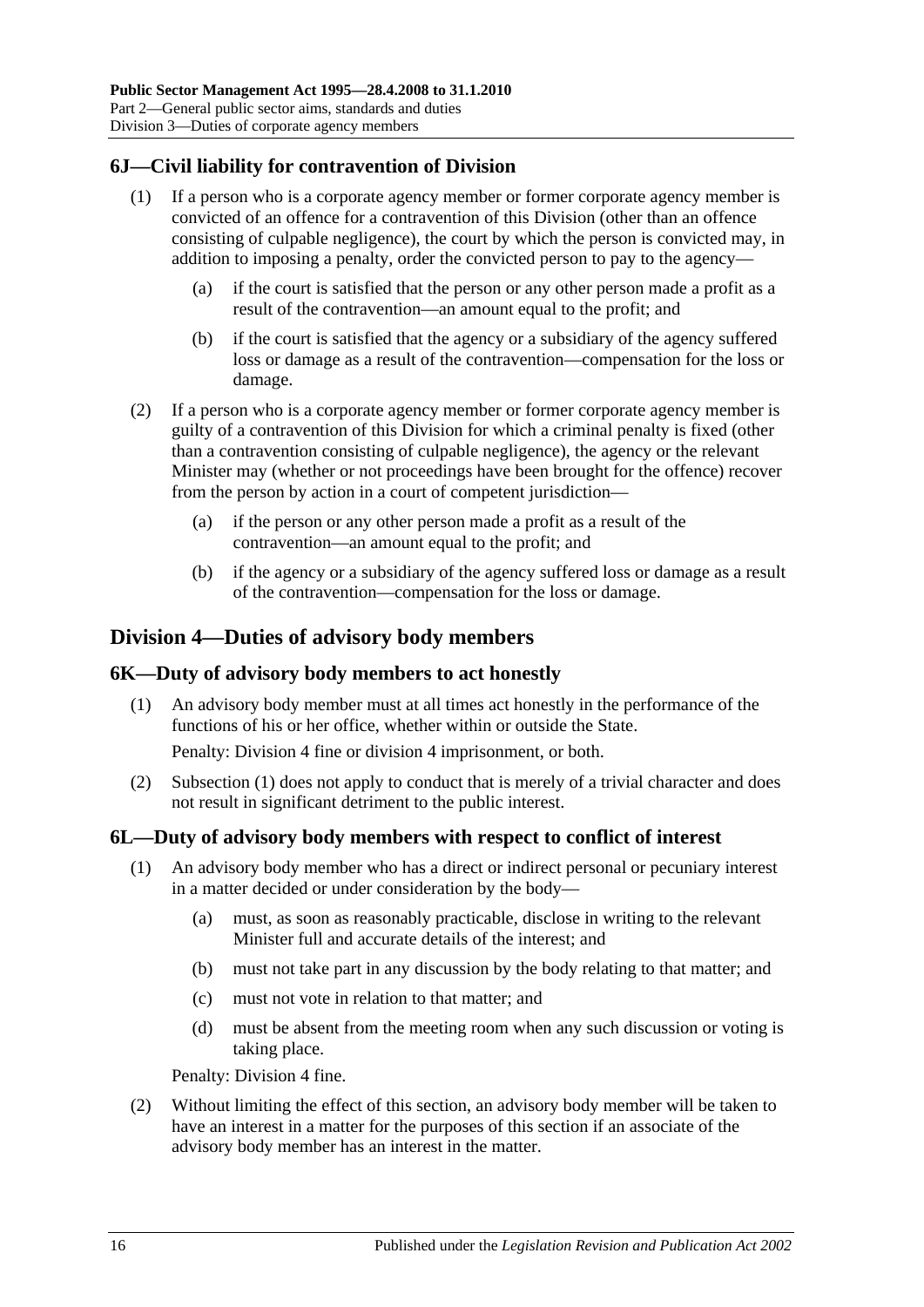(3) This section does not apply in relation to a matter in which an advisory body member has an interest while the member remains unaware that he or she has an interest in the matter, but in any proceedings against the advisory body member the burden will lie on the advisory body member to prove that he or she was not, at the material time, aware of his or her interest.

## <span id="page-16-0"></span>**6M—Removal of advisory body members**

Non-compliance by an advisory body member with a duty imposed by this Division constitutes a ground for removal of the member from office.

## <span id="page-16-1"></span>**6N—Civil liability for contravention of Division**

- (1) If a person who is an advisory body member or former advisory body member is convicted of an offence for a contravention of this Division, the court by which the person is convicted may, in addition to imposing a penalty, order the convicted person to pay to the relevant Minister—
	- (a) if the court is satisfied that the person or any other person made a profit as a result of the contravention—an amount equal to the profit; and
	- (b) if the court is satisfied that any loss or damage has been suffered as a result of the contravention—compensation for the loss or damage.
- (2) If a person who is an advisory body member or former advisory body member is guilty of a contravention of this Division, the relevant Minister may (whether or not proceedings have been brought for the offence) recover from the person by action in a court of competent jurisdiction—
	- (a) if the person or any other person made a profit as a result of the contravention—an amount equal to the profit; and
	- (b) if any loss or damage has been suffered as a result of the contravention—compensation for the loss or damage.

## <span id="page-16-2"></span>**Division 5—Duties of senior officials**

## <span id="page-16-3"></span>**6O—Application of Division**

This Division does not apply to a senior official if provisions of the *[Public](http://www.legislation.sa.gov.au/index.aspx?action=legref&type=act&legtitle=Public%20Corporations%20Act%201993)  [Corporations Act](http://www.legislation.sa.gov.au/index.aspx?action=legref&type=act&legtitle=Public%20Corporations%20Act%201993) 1993* apply to the senior official.

## <span id="page-16-6"></span><span id="page-16-4"></span>**6P—Duty of senior officials to act honestly**

(1) A senior official must at all times act honestly in the performance of his or her duties, whether within or outside the State.

Penalty: Division 4 fine or division 4 imprisonment, or both.

(2) [Subsection](#page-16-6) (1) does not apply to conduct that is merely of a trivial character and does not result in significant detriment to the public interest.

## <span id="page-16-8"></span><span id="page-16-5"></span>**6Q—Duty of senior officials with respect to conflict of interest**

- <span id="page-16-7"></span>(1) A senior official must—
	- (a) on appointment as a senior official, disclose his or her pecuniary interests to the relevant Minister in writing in accordance with the regulations; and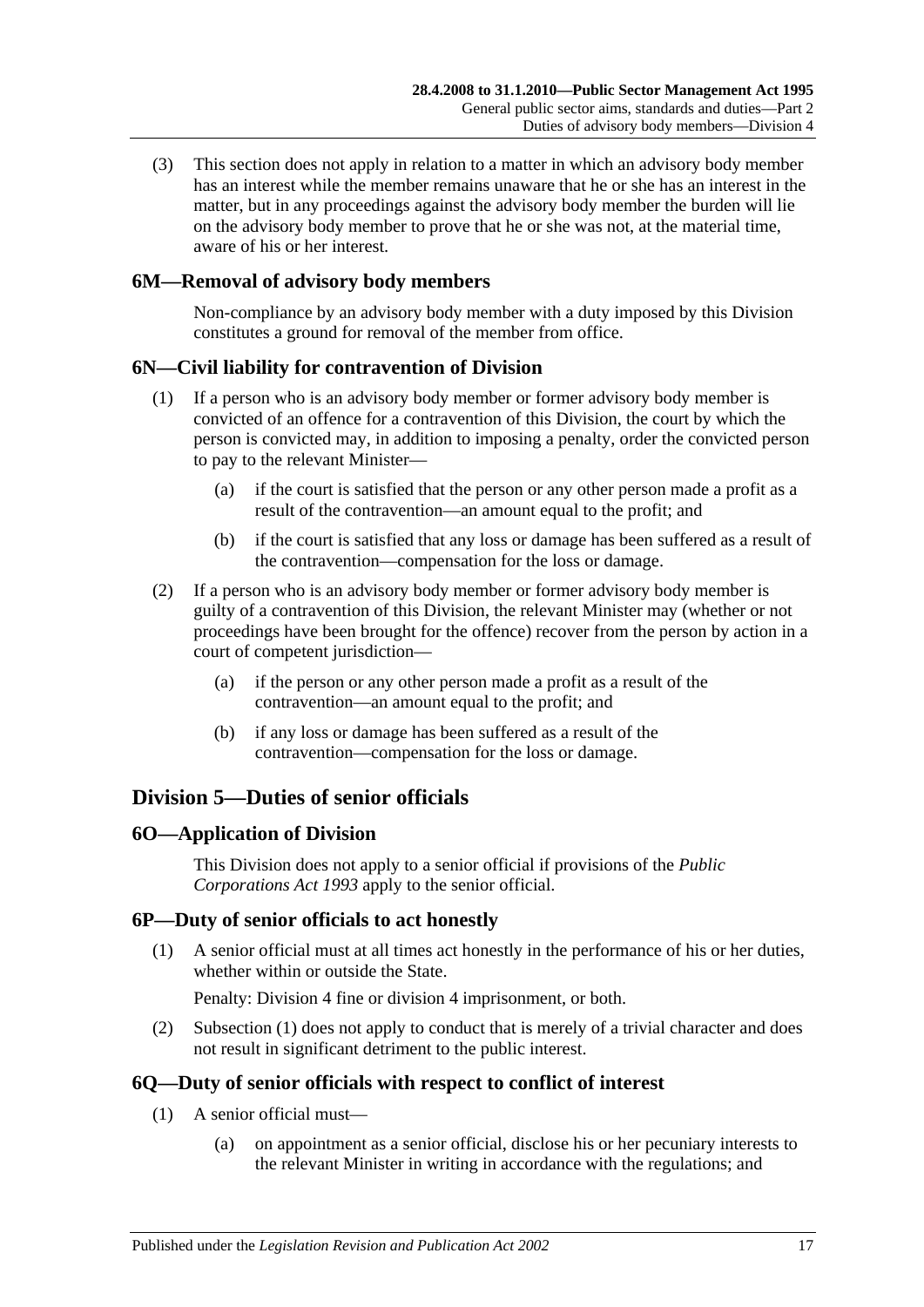- <span id="page-17-1"></span>(b) on acquiring any further pecuniary interest of a kind specified in the regulations, disclose the pecuniary interest to the relevant Minister in writing in accordance with the regulations; and
- (c) if a pecuniary interest (whether or not required to be disclosed under [paragraph](#page-16-7) (a) or [\(b\)\)](#page-17-1) or other personal interest of the senior official conflicts or may conflict with his or her duties—
	- (i) disclose in writing to the relevant Minister the nature of the interest and the conflict or potential conflict; and
	- (ii) not take action or further action in relation to the matter except as authorised in writing by the relevant Minister.

Penalty: Division 4 fine.

- (2) [Subsection](#page-16-7)  $(1)(a)$  applies to a person who is a senior official on the commencement of this section as if the requirement to disclose interests on appointment as a senior official were a requirement to disclose the interests within one month after that commencement.
- (3) A senior official must comply with any written directions given by the relevant Minister to resolve a conflict between the senior official's duties and a pecuniary or other personal interest.

Penalty: Division 4 fine.

- (4) Without limiting the effect of this section, a senior official will be taken to have an interest in a matter for the purposes of this section if an associate of the senior official has an interest in the matter.
- (5) If a senior official makes a disclosure of interest and complies with the other requirements of [subsection](#page-16-8) (1) in respect of a proposed contract—
	- (a) the contract is not liable to be avoided; and
	- (b) the senior official is not liable to account for profits derived from the contract.
- <span id="page-17-2"></span>(6) If a senior official fails to make a disclosure of interest or fails to comply with any other requirement of [subsection](#page-16-8) (1) in respect of a proposed contract, the contract is liable to be avoided by the relevant Minister.
- (7) A contract may not be avoided under [subsection](#page-17-2) (6) if a person has acquired an interest in property the subject of the contract in good faith for valuable consideration and without notice of the contravention.
- (8) This section does not apply in relation to a conflict or potential conflict between a senior official's duties and a pecuniary or other personal interest while the senior official remains unaware of the conflict or potential conflict, but in any proceedings against the senior official the burden will lie on the senior official to prove that he or she was not, at the material time, aware of the conflict or potential conflict.

## <span id="page-17-0"></span>**6R—Civil liability for contravention of Division**

- (1) If a person is convicted of an offence against this Division, the court by which the person is convicted may, in addition to imposing a penalty, order the convicted person to pay to the relevant Minister—
	- (a) if the court is satisfied that the person or any other person made a profit as a result of the contravention—an amount equal to the profit; and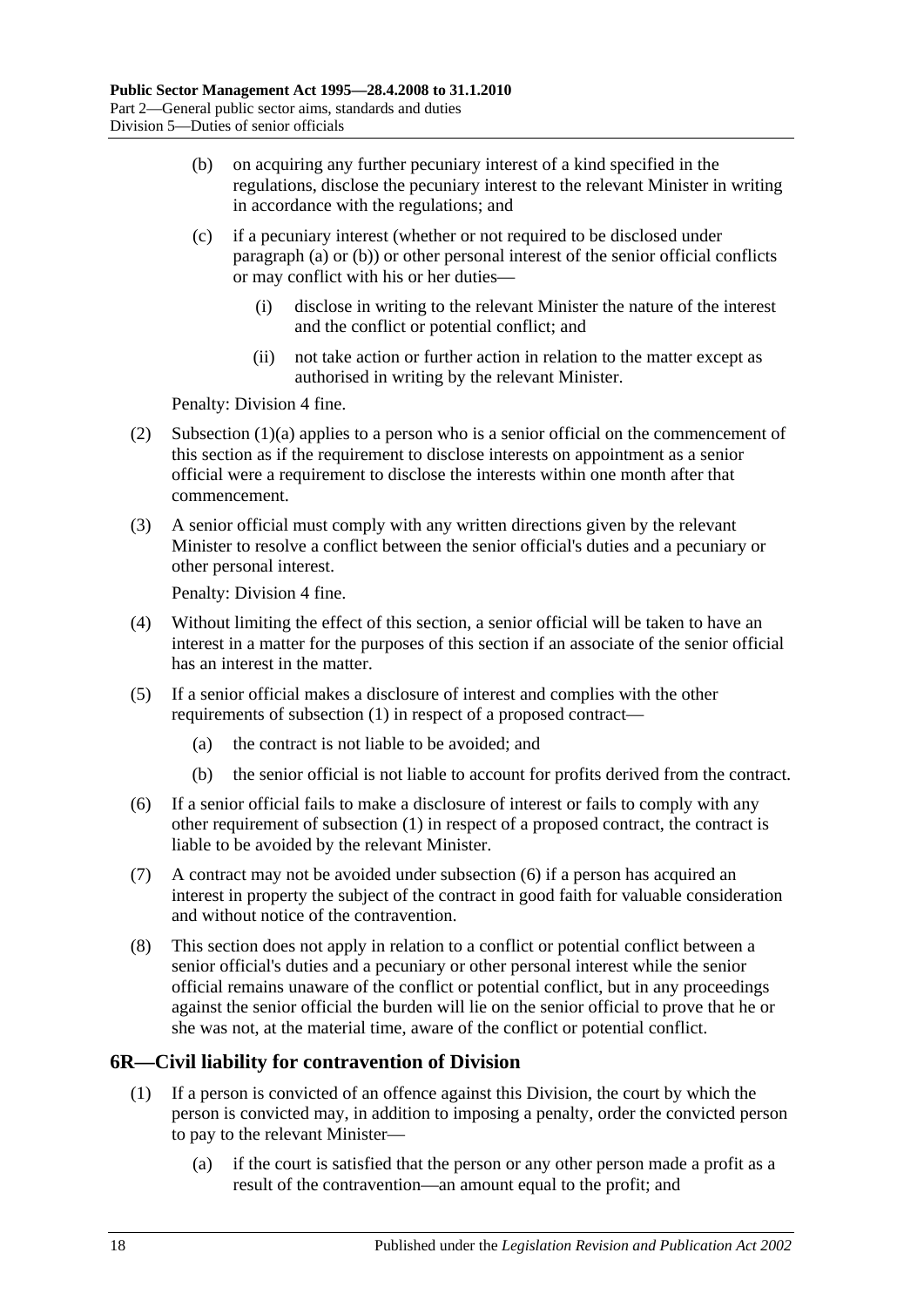- (b) if the court is satisfied that any loss or damage has been suffered as a result of the contravention—compensation for the loss or damage.
- (2) If a person contravenes this Division, the relevant Minister may (whether or not proceedings have been brought for the offence) recover from the person by action in a court of competent jurisdiction—
	- (a) if the person or any other person made a profit as a result of the contravention—an amount equal to the profit; and
	- (b) if any loss or damage has been suffered as a result of the contravention—compensation for the loss or damage.

## <span id="page-18-0"></span>**Division 6—Duties of corporate agency executives**

## <span id="page-18-1"></span>**6S—Application of Division**

- (1) This Division does not apply to a corporate agency executive if provisions of the *[Public Corporations Act](http://www.legislation.sa.gov.au/index.aspx?action=legref&type=act&legtitle=Public%20Corporations%20Act%201993) 1993* apply to the public sector agency.
- (2) [Sections](#page-18-2) 6T and [6W](#page-19-1) do not apply to a corporate agency executive who is a senior official.

## <span id="page-18-4"></span><span id="page-18-2"></span>**6T—Duty of corporate agency executives to act honestly**

(1) A corporate agency executive must at all times act honestly in the performance of his or her duties, whether within or outside the State.

Penalty: Division 4 fine or division 4 imprisonment, or both.

(2) [Subsection](#page-18-4) (1) does not apply to conduct that is merely of a trivial character and does not result in significant detriment to the public interest.

## <span id="page-18-3"></span>**6U—Duty of corporate agency executives not to be involved in unauthorised transactions with agency or subsidiary**

- <span id="page-18-5"></span>(1) Neither a corporate agency executive nor an associate of a corporate agency executive may, without the approval of the relevant Minister, be directly or indirectly involved in a transaction with the agency or any subsidiary of the agency.
- (2) A person will be treated as being indirectly involved in a transaction for the purposes of [subsection](#page-18-5) (1)—
	- (a) if the person initiates, promotes or takes any part in negotiations or steps leading to the making of the transaction with a view to that person or an associate of that person gaining some financial or other benefit (whether immediately or at a time after the making of the transaction); and
	- (b) despite the fact that neither that person nor an agent, nominee or trustee of that person becomes a party to the transaction.
- (3) [Subsection](#page-18-5) (1) does not apply—
	- (a) to the provision of services by the agency or any subsidiary of the agency in the ordinary course of its ordinary business and on ordinary terms; or
	- (b) to the employment of a person under a contract of service with the agency or a subsidiary of the agency or to a transaction that is ancillary or incidental to such employment; or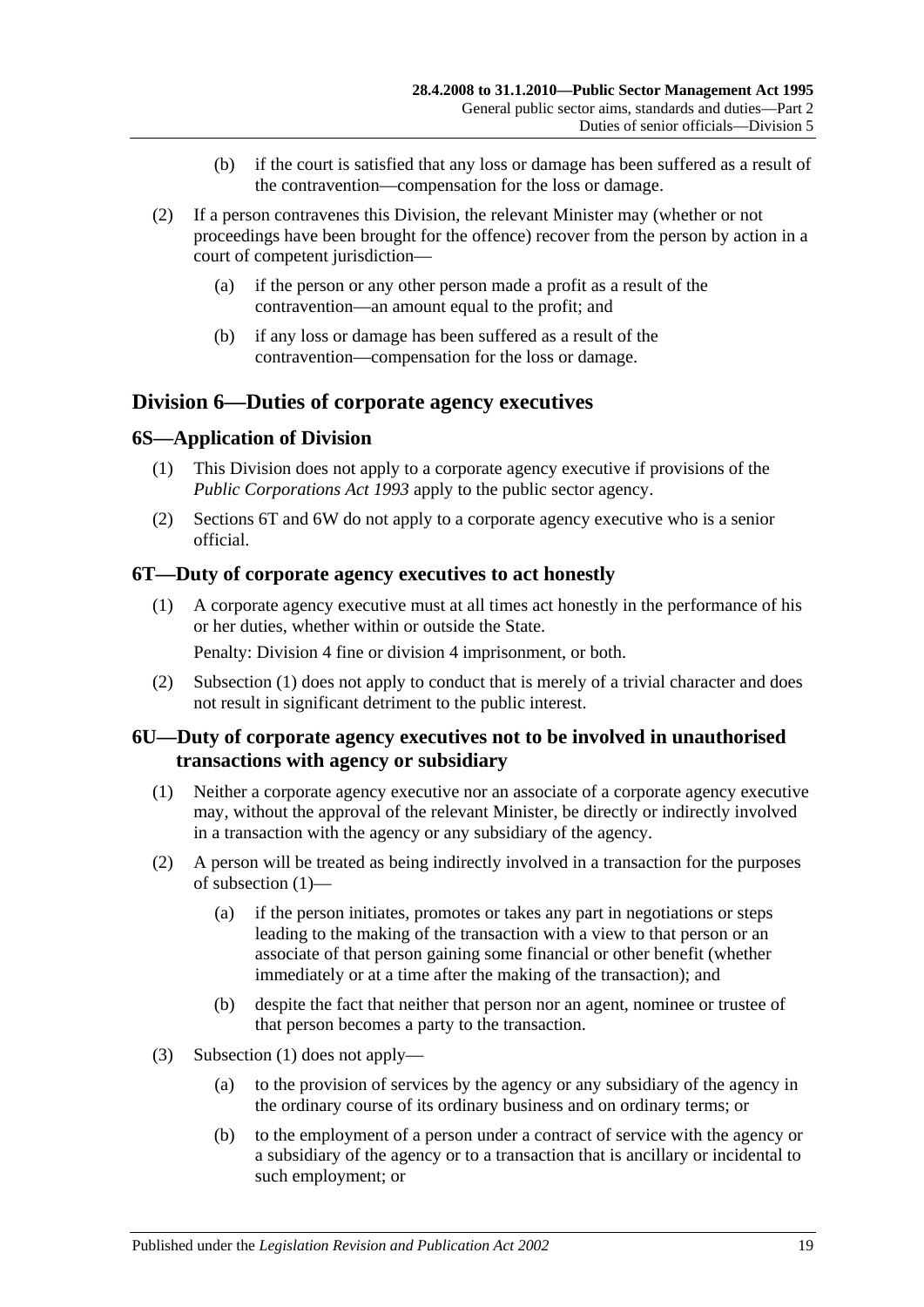- (c) to transactions of a prescribed class.
- <span id="page-19-2"></span>(4) If a transaction is made with an agency or any subsidiary of the agency in contravention of [subsection](#page-18-5) (1), the transaction is liable to be avoided by the agency or by the relevant Minister.
- (5) A transaction may not be avoided under [subsection](#page-19-2) (4) if a person has acquired an interest in property the subject of the transaction in good faith for valuable consideration and without notice of the contravention.
- (6) A corporate agency executive must not counsel, procure, induce or be in any way (whether by act or omission or directly or indirectly) knowingly concerned in, or party to, a contravention of [subsection](#page-18-5) (1).

Penalty:

If an intention to deceive or defraud is proved—Division 4 fine or division 4 imprisonment, or both.

In any other case—Division 6 fine.

#### <span id="page-19-0"></span>**6V—Duty of corporate agency executives not to have unauthorised interest in agency or subsidiary**

- <span id="page-19-3"></span>(1) Neither a corporate agency executive nor an associate of a corporate agency executive may, without the approval of the relevant Minister—
	- (a) have or acquire a beneficial interest in shares in, debentures of or managed investment schemes of the agency or any subsidiary of the agency; or
	- (b) have or hold or acquire (whether alone or with another person or persons) a right or option in respect of the acquisition or disposal of shares in, debentures of or interests in managed investment schemes of the agency or any subsidiary of the agency; or
	- (c) be a party to, or entitled to a benefit under, a contract under which a person has a right to call for or make delivery of shares in, debentures of or interests in managed investment schemes of the agency or any subsidiary of the agency.
- (2) A corporate agency executive must not counsel, procure, induce or be in any way (whether by act or omission or directly or indirectly) knowingly concerned in, or party to, a contravention of [subsection](#page-19-3) (1).

Penalty:

If an intention to deceive or defraud is proved—Division 4 fine or division 4 imprisonment, or both.

In any other case—Division 6 fine.

#### <span id="page-19-4"></span><span id="page-19-1"></span>**6W—Duty of corporate agency executives with respect to conflict of interest**

- (1) If a corporate agency executive has a pecuniary or other personal interest that conflicts or may conflict with the executive's duties, the executive must disclose in writing to the agency the nature of the interest and the conflict or potential conflict.
- (2) A corporate agency executive must comply with any written directions given by the agency to resolve a conflict between the executive's duties and a pecuniary or other personal interest.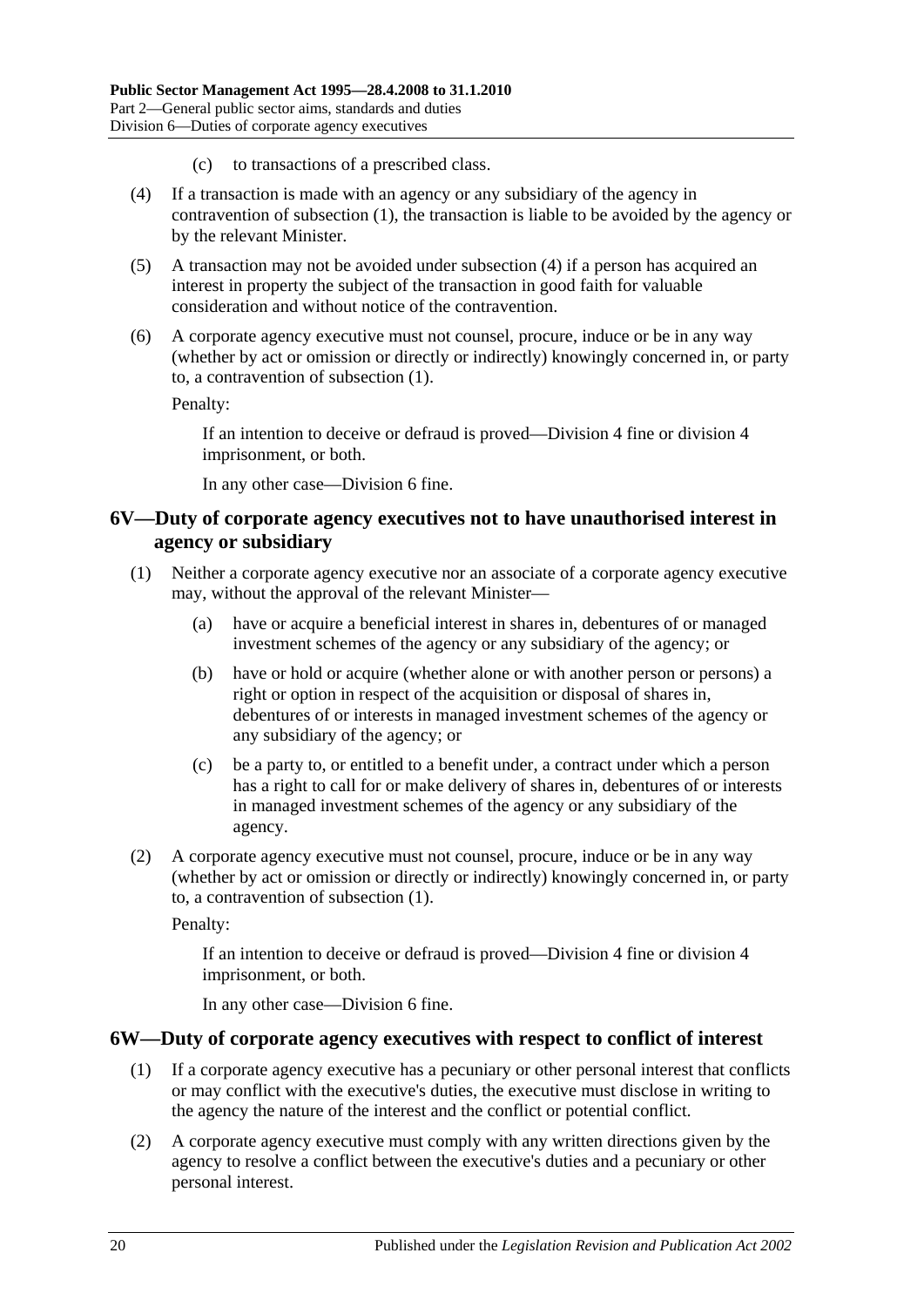- (3) Without limiting the effect of this section, a corporate agency executive will be taken to have an interest in a matter for the purposes of this section if an associate of the executive has an interest in the matter.
- (4) Failure by a corporate agency executive to comply with this section constitutes grounds for termination of the executive's employment (but this does not derogate from any statutory provisions or other law governing the process for discipline or termination of employment of an employee).
- (5) If a corporate agency executive makes a disclosure of interest under [subsection](#page-19-4) (1) in respect of a proposed contract—
	- (a) the contract is not liable to be avoided; and
	- (b) the executive is not liable to account for profits derived from the contract.
- <span id="page-20-3"></span>(6) If a corporate agency executive fails to make a disclosure of interest under [subsection](#page-19-4) (1) in respect of a proposed contract, the contract is liable to be avoided by the relevant Minister.
- (7) A contract may not be avoided under [subsection](#page-20-3) (6) if a person has acquired an interest in property the subject of the contract in good faith for valuable consideration and without notice of the contravention.
- (8) This section does not apply in relation to a conflict or potential conflict between a corporate agency executive's duties and a pecuniary or other personal interest while the executive remains unaware of the conflict or potential conflict, but in any proceedings against the executive the burden will lie on the executive to prove that he or she was not, at the material time, aware of the conflict or potential conflict.

## <span id="page-20-0"></span>**6X—Civil liability for contravention of Division**

- (1) If a person is convicted of an offence against this Division, the court by which the person is convicted may, in addition to imposing a penalty, order the convicted person to pay to the relevant Minister—
	- (a) if the court is satisfied that the person or any other person made a profit as a result of the contravention—an amount equal to the profit; and
	- (b) if the court is satisfied that any loss or damage has been suffered as a result of the contravention—compensation for the loss or damage.
- (2) If a person contravenes this Division, the relevant Minister may (whether or not proceedings have been brought for an offence) recover from the person by action in a court of competent jurisdiction—
	- (a) if the person or any other person made a profit as a result of the contravention—an amount equal to the profit; and
	- (b) if any loss or damage has been suffered as a result of the contravention—compensation for the loss or damage.

## <span id="page-20-1"></span>**Division 7—Duties of employees**

## <span id="page-20-2"></span>**6Y—Application of Division**

This Division does not apply to an employee if [Division 5,](#page-16-2) [Division 6](#page-18-0) or provisions of the *[Public Corporations Act](http://www.legislation.sa.gov.au/index.aspx?action=legref&type=act&legtitle=Public%20Corporations%20Act%201993) 1993* apply to the employee.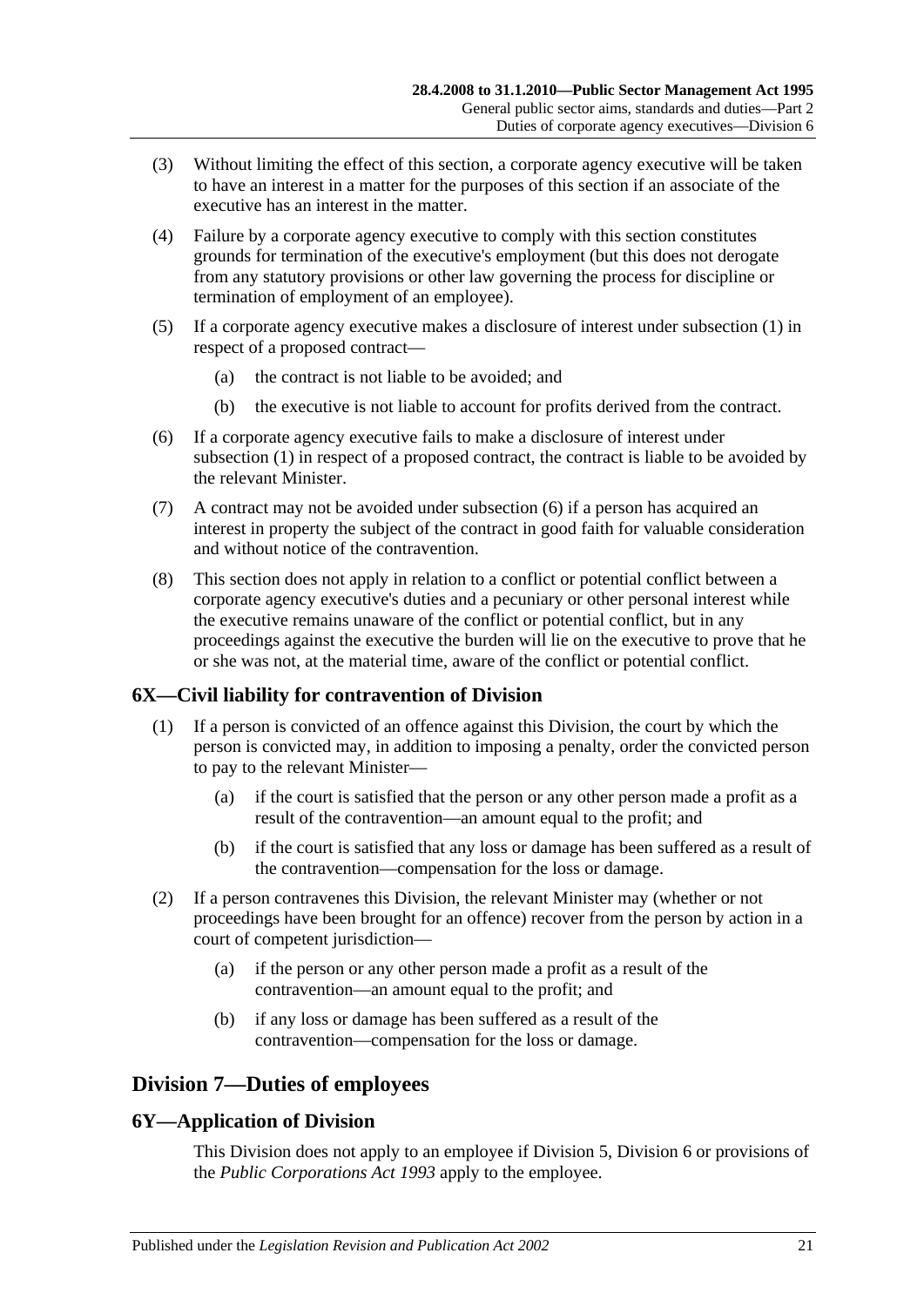## <span id="page-21-2"></span><span id="page-21-0"></span>**6Z—Duty of employees to act honestly**

(1) A public sector employee must at all times act honestly in the performance of his or her duties, whether within or outside the State.

Penalty: Division 4 fine or division 4 imprisonment, or both.

(2) [Subsection](#page-21-2) (1) does not apply to conduct that is merely of a trivial character and does not result in significant detriment to the public interest.

#### <span id="page-21-3"></span><span id="page-21-1"></span>**6ZA—Duty of employees with respect to conflict of interest**

- (1) If a public sector employee has a pecuniary or other personal interest that conflicts or may conflict with the employee's duties, the employee must disclose in writing to the relevant authority the nature of the interest and the conflict or potential conflict.
- (2) A public sector employee must comply with any written directions given by the relevant authority to resolve a conflict between the employee's duties and a pecuniary or other personal interest.
- (3) Without limiting the effect of this section, a public sector employee will be taken to have an interest in a matter for the purposes of this section if an associate of the employee has an interest in the matter.
- (4) Failure by an employee to comply with this section constitutes grounds for termination of the employee's employment (but this does not derogate from any statutory provisions or other law governing the process for discipline or termination of employment of an employee).
- (5) If an employee makes a disclosure of interest under [subsection](#page-21-3) (1) in respect of a proposed contract—
	- (a) the contract is not liable to be avoided; and
	- (b) the employee is not liable to account for profits derived from the contract.
- <span id="page-21-4"></span>(6) If an employee fails to make a disclosure of interest under [subsection](#page-21-3) (1) in respect of a proposed contract, the contract is liable to be avoided by the relevant Minister.
- (7) A contract may not be avoided under [subsection](#page-21-4) (6) if a person has acquired an interest in property the subject of the contract in good faith for valuable consideration and without notice of the contravention.
- (8) This section does not apply in relation to a conflict or potential conflict between an employee's duties and a pecuniary or other personal interest while the employee remains unaware of the conflict or potential conflict, but in any proceedings against the employee the burden will lie on the employee to prove that he or she was not, at the material time, aware of the conflict or potential conflict.
- (9) In this section—

*relevant authority* means—

- (a) in relation to an employee employed by or in a public sector agency with a chief executive (or acting chief executive)—the chief executive (or acting chief executive) of the agency; or
- (b) in any other case—the relevant Minister or the nominee of the relevant Minister.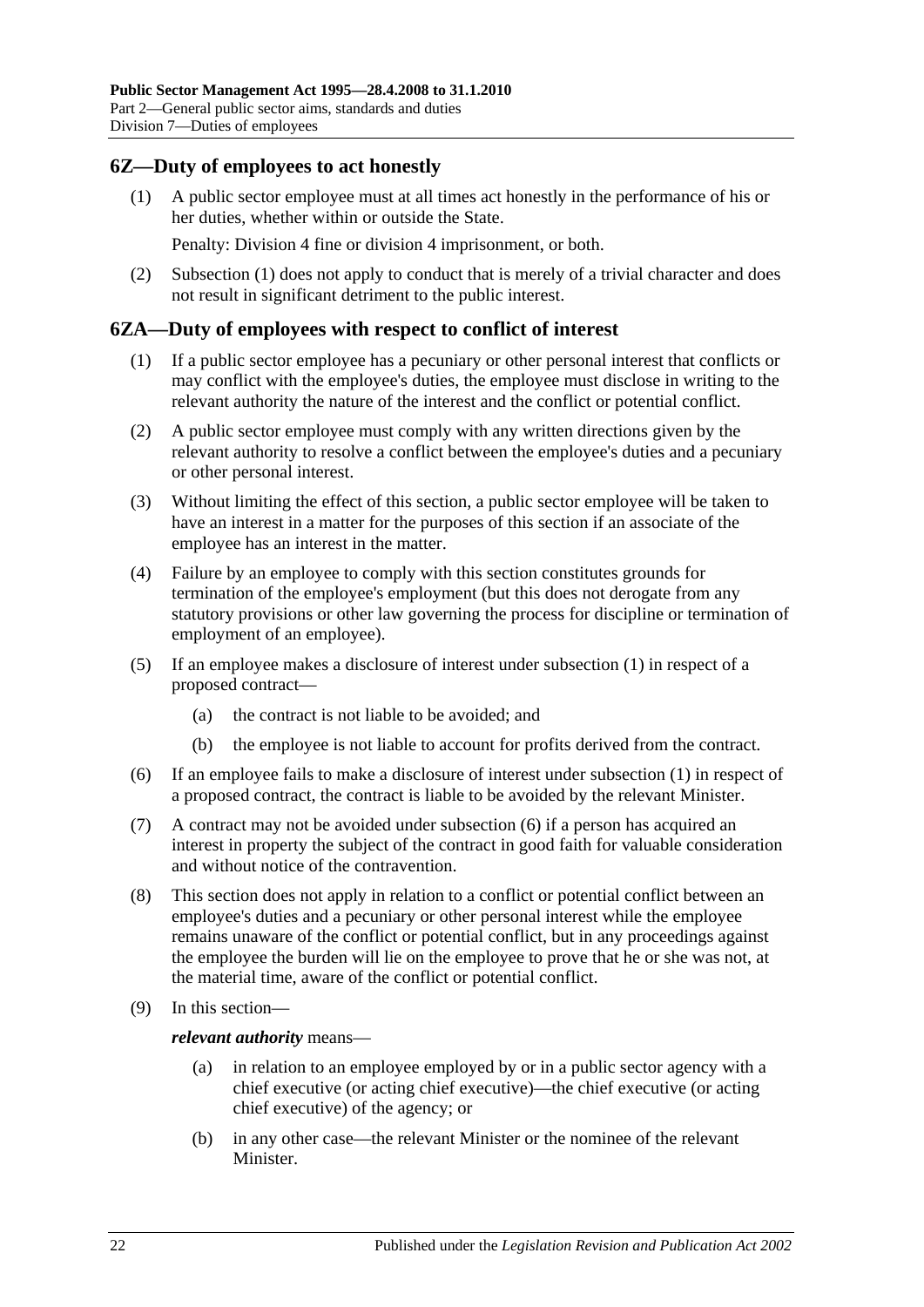## <span id="page-22-0"></span>**6ZB—Civil liability for contravention of Division**

- (1) If a person is convicted of an offence against this Division, the court by which the person is convicted may, in addition to imposing a penalty, order the convicted person to pay to the relevant Minister—
	- (a) if the court is satisfied that the person or any other person made a profit as a result of the contravention—an amount equal to the profit; and
	- (b) if the court is satisfied that any loss or damage has been suffered as a result of the contravention—compensation for the loss or damage.
- (2) If a person contravenes this Division, the relevant Minister may (whether or not proceedings have been brought for an offence) recover from the person by action in a court of competent jurisdiction—
	- (a) if the person or any other person made a profit as a result of the contravention—an amount equal to the profit; and
	- (b) if any loss or damage has been suffered as a result of the contravention—compensation for the loss or damage.

## <span id="page-22-1"></span>**Division 8—Duties of persons performing contract work**

## <span id="page-22-4"></span><span id="page-22-2"></span>**6ZC—Duty of persons performing contract work to act honestly**

(1) A person performing contract work for a public sector agency or the Crown must at all times act honestly in the performance of that work, whether within or outside the State.

Penalty: Division 4 fine or division 4 imprisonment, or both.

(2) [Subsection](#page-22-4) (1) does not apply to conduct that is merely of a trivial character and does not result in significant detriment to the public interest.

## <span id="page-22-3"></span>**6ZD—Duty of persons performing contract work with respect to conflict of interest**

- <span id="page-22-5"></span>(1) If a person performing contract work for a public sector agency or the Crown has a pecuniary or other personal interest that conflicts or may conflict with duties that the person has in that capacity and the conflict relates to a contract or proposed contract binding the agency or the Crown (other than the contract for the performance of the contract work), the person must—
	- (a) disclose in writing to the relevant authority the nature of the interest and the conflict or potential conflict; and
	- (b) not take action or further action in relation to the matter except as authorised in writing by the relevant authority.

Penalty: Division 4 fine.

(2) Without limiting the effect of this section, a person will be taken to have an interest in a matter for the purposes of this section if an associate of the person has an interest in the matter.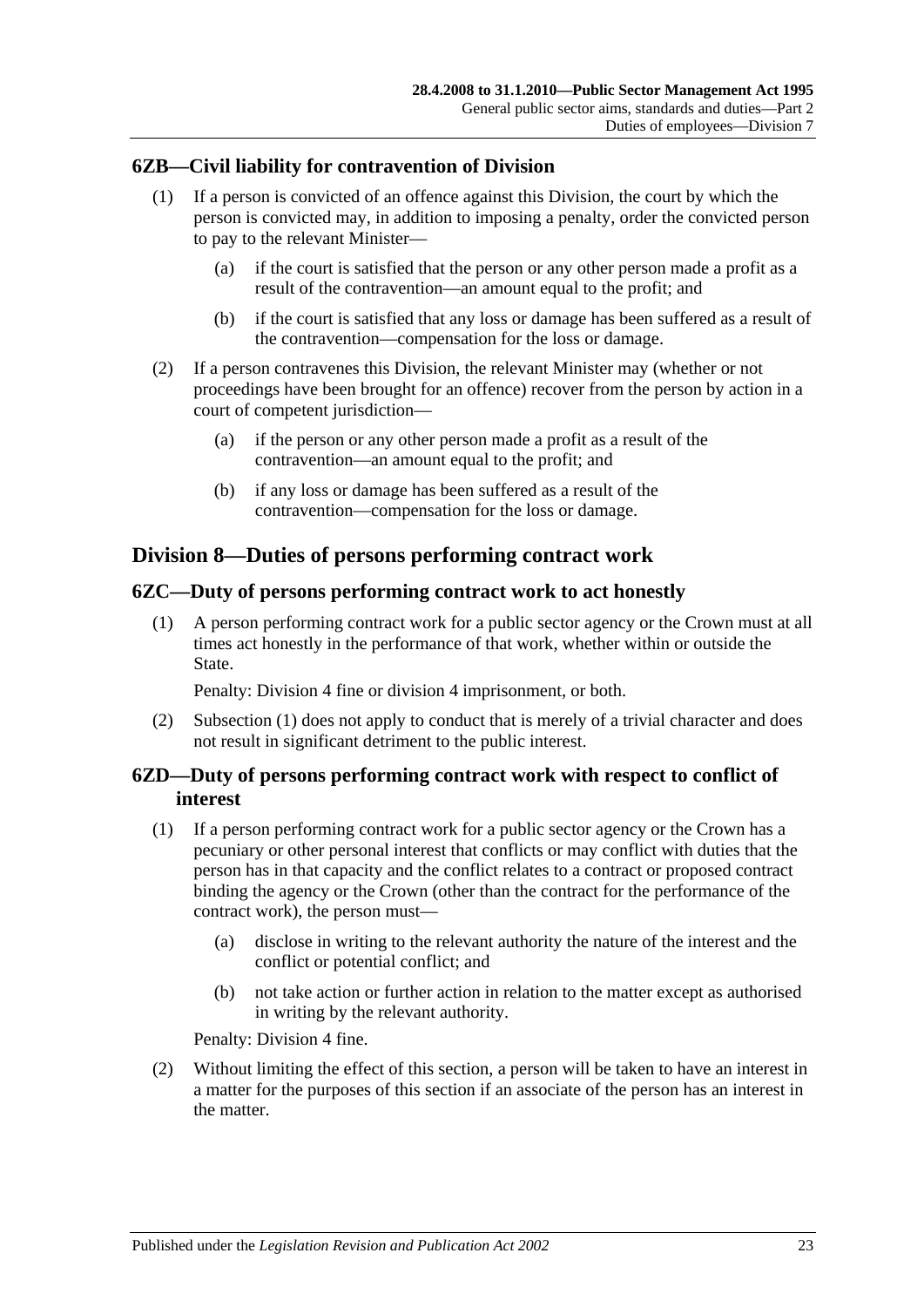- (3) If a person performing contract work for a public sector agency or the Crown makes a disclosure of interest under [subsection](#page-22-5) (1) in respect of a proposed contract—
	- (a) the contract is not liable to be avoided; and
	- (b) the person is not liable to account for profits derived from the contract.
- <span id="page-23-1"></span>(4) If a person performing contract work for a public sector agency or the Crown fails to make a disclosure of interest under [subsection](#page-22-5) (1) in respect of a proposed contract, the contract is liable to be avoided by the relevant Minister.
- (5) A contract may not be avoided under [subsection](#page-23-1) (4) if a person has acquired an interest in property the subject of the contract in good faith for valuable consideration and without notice of the contravention.
- (6) This section does not apply in relation to a conflict or potential conflict between a person's duties and a pecuniary or other personal interest while the person remains unaware of the conflict or potential conflict, but in any proceedings against the person the burden will lie on the person to prove that he or she was not, at the material time, aware of the conflict or potential conflict.
- (7) In this section—

#### *relevant authority* means—

- (a) in relation to a person performing contract work for a public sector agency with a chief executive (or acting chief executive)—the chief executive (or acting chief executive) of the agency; or
- (b) in any other case—the relevant Minister or the nominee of the relevant Minister.

#### <span id="page-23-0"></span>**6ZE—Civil liability for contravention of Division**

- (1) If a person is convicted of an offence against this Division, the court by which the person is convicted may, in addition to imposing a penalty, order the convicted person to pay to the relevant Minister—
	- (a) if the court is satisfied that the person or any other person made a profit as a result of the contravention—an amount equal to the profit; and
	- (b) if the court is satisfied that any loss or damage has been suffered as a result of the contravention—compensation for the loss or damage.
- (2) If a person contravenes this Division, the relevant Minister may (whether or not proceedings have been brought for the offence) recover from the person by action in a court of competent jurisdiction—
	- (a) if the person or any other person made a profit as a result of the contravention—an amount equal to the profit; and
	- (b) if any loss or damage has been suffered as a result of the contravention—compensation for the loss or damage.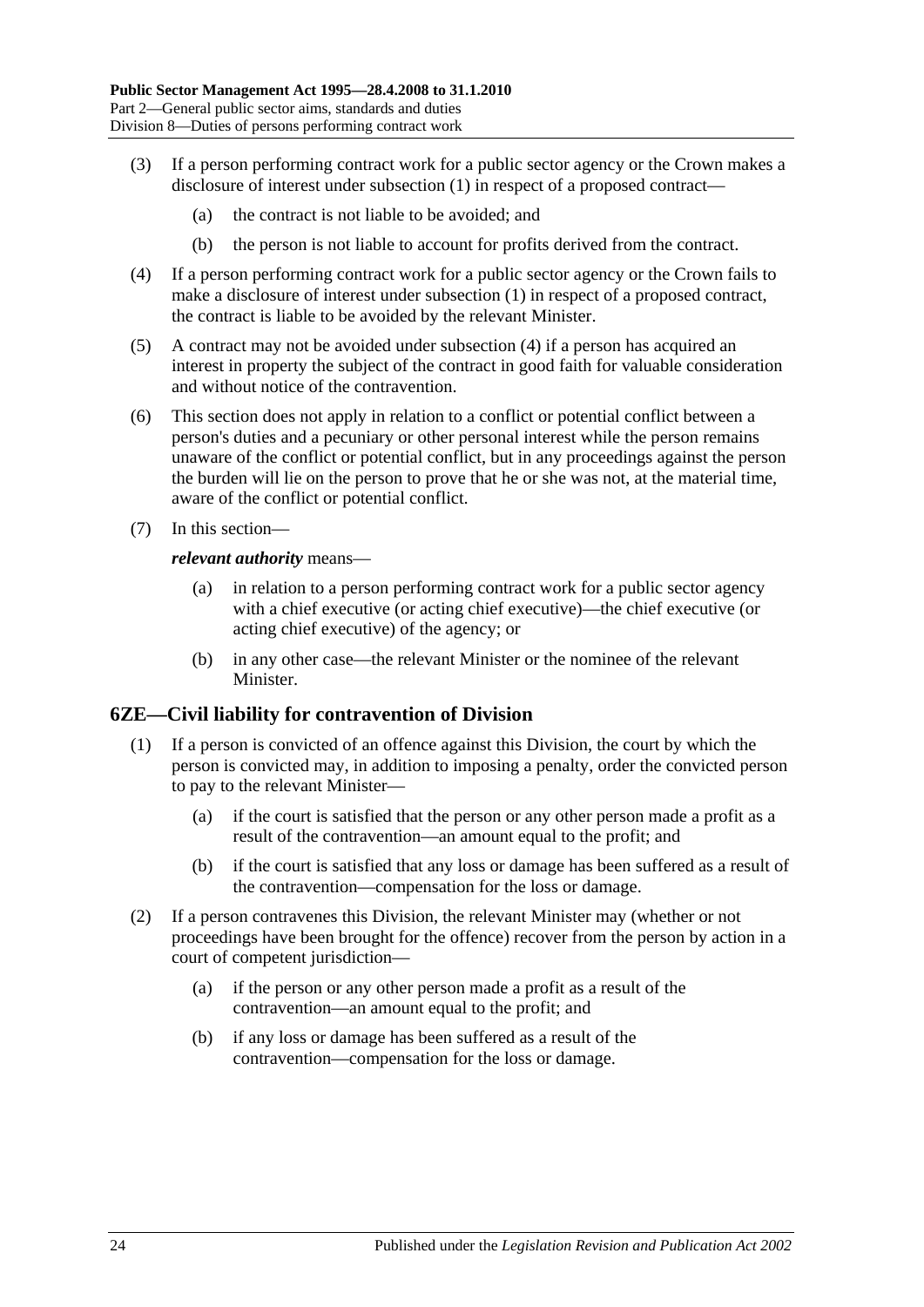## <span id="page-24-0"></span>**Division 9—Exemptions**

## <span id="page-24-1"></span>**6ZF—Exemptions**

The Governor may, by regulation, exempt a person or class of persons, conditionally or unconditionally, from the application of a provision of this Part other than a provision of [Division 1](#page-10-1) or [2.](#page-11-0)

# <span id="page-24-2"></span>**Part 3—Public Service structure**

## <span id="page-24-3"></span>**7—Public Service structure**

- (1) The Public Service consists of administrative units established under this Act.
- (2) The Governor may, by proclamation—
	- (a) establish an administrative unit and assign a title to it; and
	- (b) alter the title of an administrative unit; and
	- (c) abolish an administrative unit.
- <span id="page-24-4"></span>(3) The Governor may, by the same or a separate proclamation—
	- (a) transfer particular employees or classes of employees from an administrative unit to another administrative unit; and
	- (b) incorporate particular public sector employees or classes of public sector employees (not forming part of the Public Service) into an administrative unit; and
	- (c) exclude from the Public Service particular public sector employees or classes of public sector employees previously incorporated into an administrative unit; and
	- (d) make any appointment or transitional or ancillary provision that may be necessary or expedient in the circumstances.
- (4) The Governor may, by proclamation, vary or revoke a proclamation under this section.
- (5) If a proclamation abolishing an administrative unit makes no provision for the transfer of employees in the administrative unit, the employees become employees in an administrative unit designated by the Commissioner.
- (6) Before a recommendation is made to the Governor as to a matter referred to in [subsection](#page-24-4) (3) that will affect a significant number of employees, the Minister must, so far as is practicable—
	- (a) give notice of the proposed recommendation—
		- (i) to the employees; and
		- (ii) if a significant number of the members of a recognised organisation will be affected by the proposed recommendation—to the organisation; and
	- (b) hear any representations or argument that representatives of the employees or the organisation may wish to present in relation to the proposed recommendation.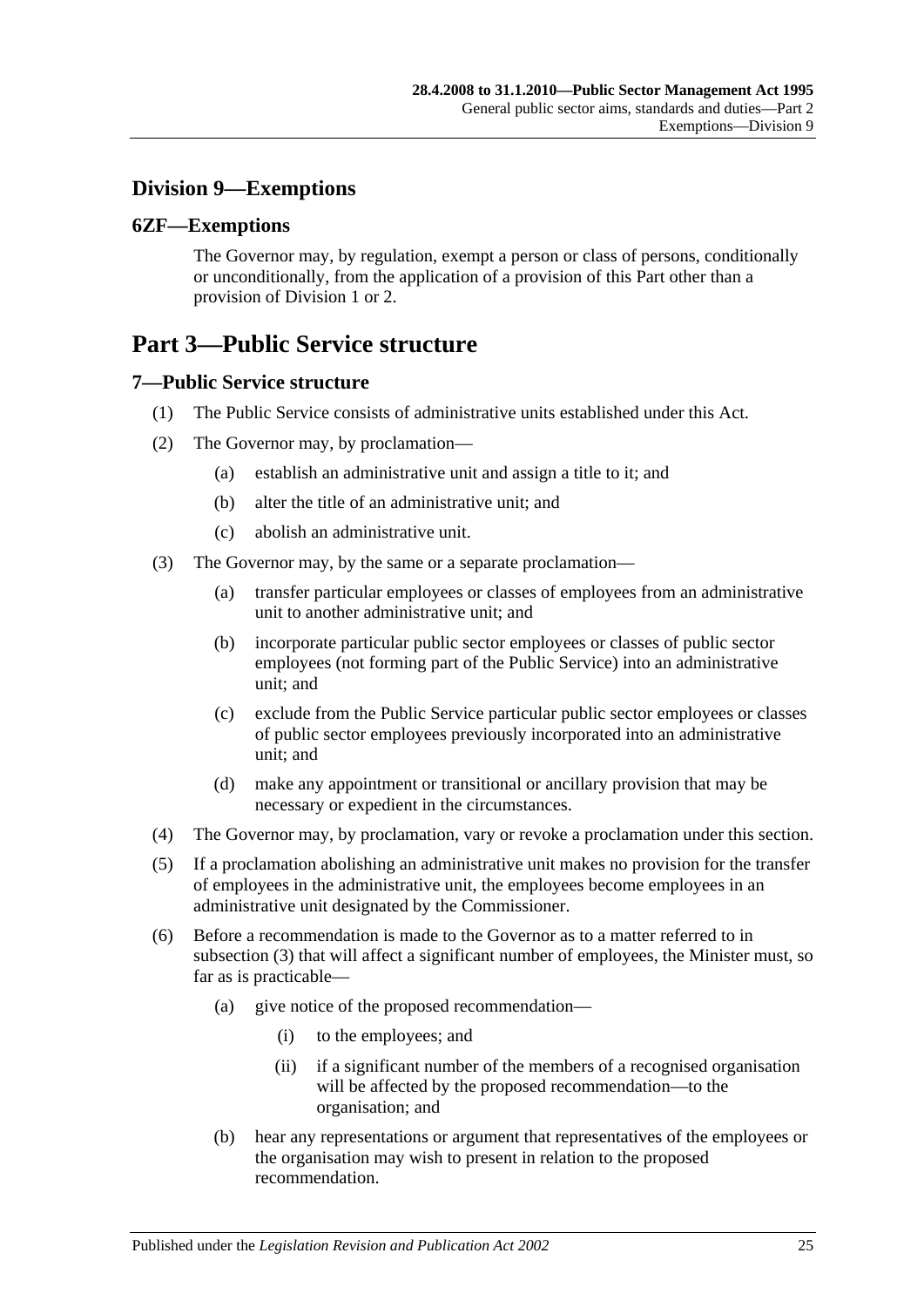(7) A proclamation under this section has effect according to its terms and despite any other Act.

## <span id="page-25-0"></span>**8—Crown employees to be employed in Public Service**

Subject to [Schedule 1,](#page-58-0) all persons employed by or on behalf of the Crown must be employed in the Public Service under this Act.

# <span id="page-25-1"></span>**Part 4—Chief Executives**

#### <span id="page-25-2"></span>**9—Administrative units to have Chief Executives**

- (1) There is to be a Chief Executive of each administrative unit.
- (2) A Chief Executive is to be appointed by the Governor.
- (3) The Governor may assign a title to a position of Chief Executive and may subsequently alter the title.
- (4) When—
	- (a) there is a temporary vacancy in the position of Chief Executive of an administrative unit; or
	- (b) the Chief Executive is absent from, or unable to discharge, official duties,

the Minister may assign an employee to act in the position or the Minister responsible for the unit may assign an employee in the unit to act in the position.

## <span id="page-25-3"></span>**10—Conditions of Chief Executive's appointment**

- (1) The conditions of appointment to a position of Chief Executive of an administrative unit are to be subject to a contract made between the Chief Executive and the Premier in consultation with the Minister responsible for the unit.
- (2) The contract must specify—
	- (a) that the Chief Executive is appointed for a term not exceeding five years specified in the contract and is eligible for reappointment; and
	- (b) that the Chief Executive is to meet performance standards as set from time to time by the Premier and the Minister responsible for the administrative unit; and
	- (c) that the Chief Executive is entitled to remuneration and other benefits specified in the contract; and
	- (d) the sums representing the values of the benefits (other than remuneration); and
	- (e) the total remuneration package value of the position under the contract.
- (3) The decision whether to reappoint to the position at the end of a term of appointment must be made and notified to the Chief Executive not less than three months before the end of the term.
- (4) If the contract so provides, the Chief Executive will be entitled to some other specified appointment in the Public Service (without any requirement for selection processes to be conducted) in the event that he or she is not reappointed at the end of a term of appointment or in other circumstances specified in the contract.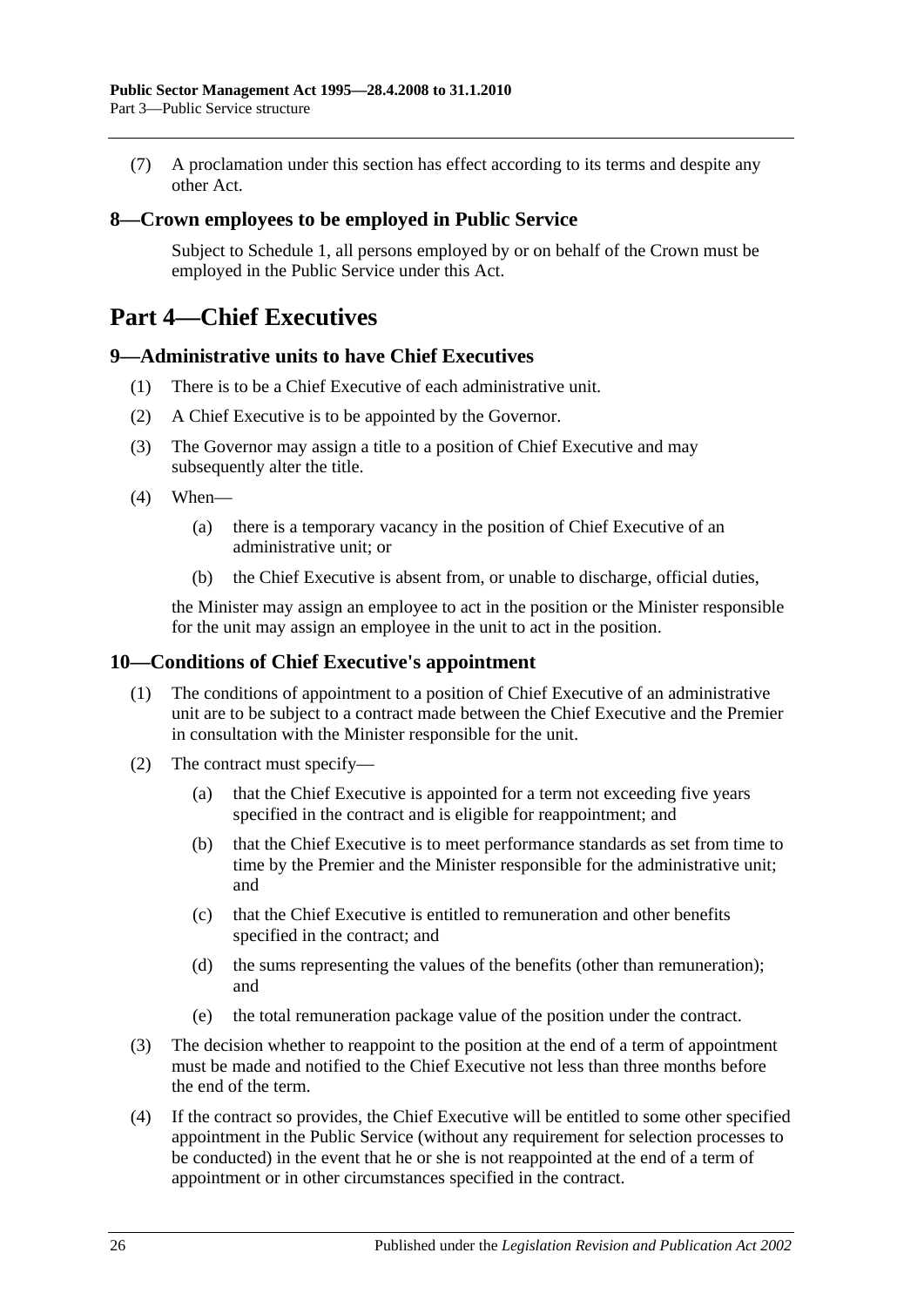## <span id="page-26-0"></span>**11—Contract overrides other provisions**

- (1) The contract relating to a Chief Executive's appointment may make any other provision considered appropriate, including provision excluding or modifying a provision of this Act (other than this Part).
- (2) The contract will prevail, to the extent of any inconsistency, over the provisions of this Act (other than this Part).

## <span id="page-26-1"></span>**12—Termination of Chief Executive's appointment**

- (1) A Chief Executive's appointment may be terminated by the Governor—
	- (a) on the ground that the Chief Executive—
		- (i) has been guilty of misconduct; or
		- (ii) has been convicted of an offence against this Act or an offence punishable by imprisonment; or
		- (iii) has engaged in any remunerative employment, occupation or business outside the duties of the position without the consent of the Minister responsible for the administrative unit; or
		- (iv) has become bankrupt or has applied to take the benefit of a law for the relief of insolvent debtors; or
		- (v) has, because of mental or physical incapacity, failed to carry out duties of the position satisfactorily or to the performance standards set from time to time by the Premier and the Minister responsible for the administrative unit under the contract relating to his or her appointment; or
		- (vi) has, for any other reason, in the opinion of the Premier and the Minister responsible for the administrative unit, failed to carry out duties of the position satisfactorily or to the performance standards set from time to time by the Premier and the Minister under the contract relating to his or her appointment; or
	- (b) by not less than three months notice in writing to the Chief Executive.
- <span id="page-26-2"></span>(2) A Chief Executive's appointment is terminated if the Chief Executive—
	- (a) becomes a member, or a candidate for election as a member, of the Parliament of the State or the Commonwealth; or
	- (b) is sentenced to imprisonment for an offence.
- (3) A Chief Executive may resign from the position by not less than three months notice in writing to the Minister responsible for the administrative unit (unless notice of a shorter period is accepted by that Minister).
- (4) Subject to this section and any provision in the contract relating to the Chief Executive's appointment, if a Chief Executive's appointment is terminated by the Governor by notice under [subsection](#page-26-2) (1)(b), the Chief Executive is entitled to a termination payment of an amount equal to three months remuneration (as determined for the purposes of this subsection under the contract) for each uncompleted year of the term of appointment (with a *pro rata* adjustment in relation to part of a year) up to a maximum of 12 months remuneration (as so determined).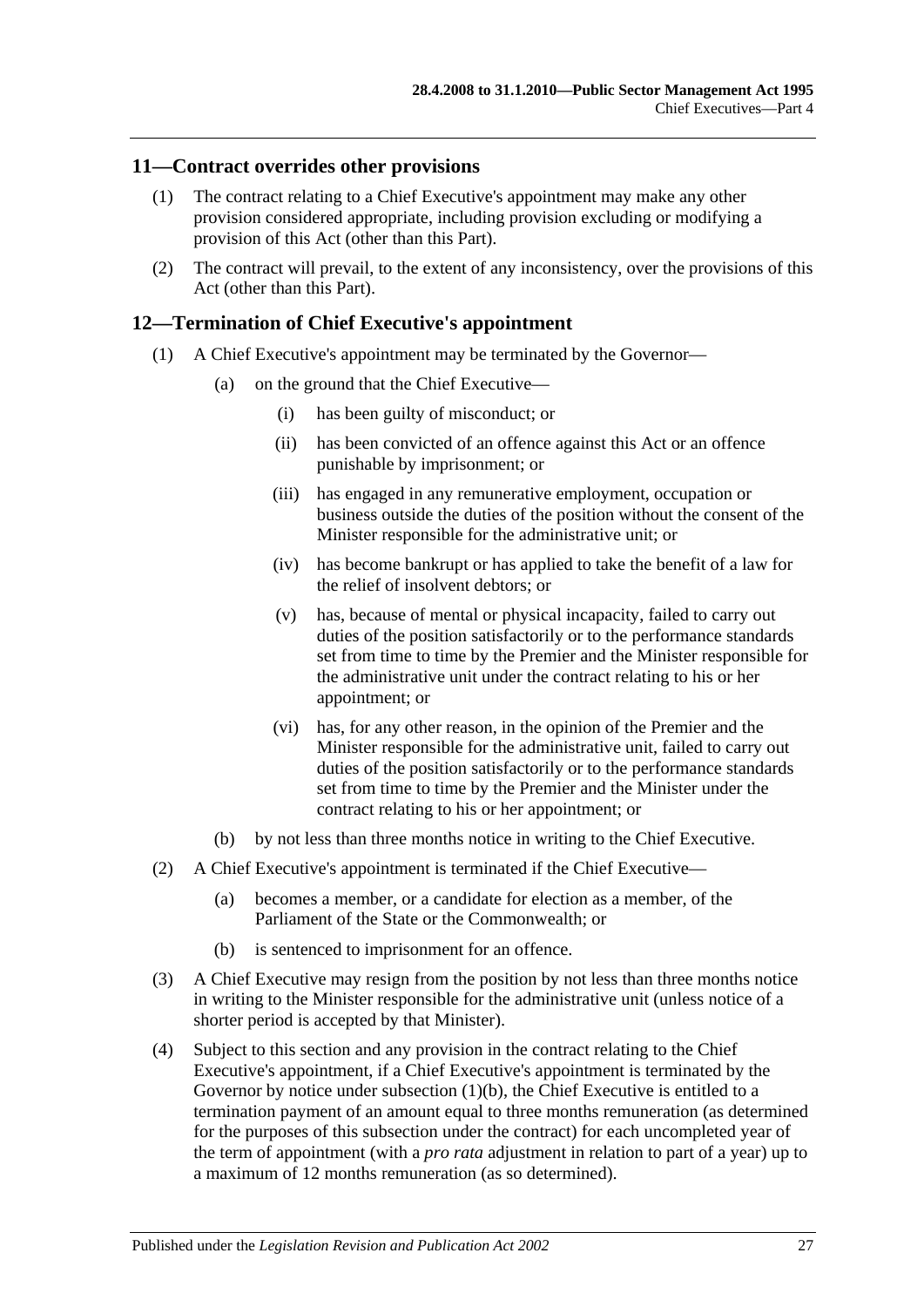(5) A Chief Executive is not entitled to a termination payment if the Chief Executive is appointed to some other position in the Public Service in accordance with the contract relating to his or her appointment.

## <span id="page-27-0"></span>**13—Provision for statutory office holder to have powers etc of Chief Executive**

Despite the preceding provisions of this Part, the Minister may, by notice published in the Gazette—

- (a) declare that the person for the time being holding or acting in a specified statutory office established under an Act will have the powers and functions of Chief Executive in relation to an administrative unit; and
- (b) revoke a declaration under this section.

#### <span id="page-27-1"></span>**14—Chief Executive's general responsibilities**

The Chief Executive of an administrative unit is responsible to the Premier and the Minister responsible for the unit for—

- (a) ensuring that the unit makes an effective contribution to the attainment of the whole-of-Government objectives that are from time to time communicated in writing to the Chief Executive of the unit by the Premier or the Minister responsible for the unit and relate to the functions or operations of the unit; and
- (b) the effective management of the unit and the general conduct of its employees; and
- (c) the attainment of the performance standards set from time to time by the Premier and the Minister responsible for the unit under the contract relating to the Chief Executive's appointment; and
- (d) ensuring the observance within the unit of the aims and standards contained in Part 2.

#### <span id="page-27-2"></span>**15—Extent to which Chief Executive is subject to Ministerial direction**

- (1) Subject to this section, the Chief Executive of an administrative unit is subject to direction—
	- (a) by the Premier with respect to matters concerning the attainment of whole-of-Government objectives; and
	- (b) by the Minister responsible for the unit.
- (2) No Ministerial direction may be given to a Chief Executive relating to the appointment, assignment, transfer, remuneration, discipline or termination of a particular person.

## <span id="page-27-3"></span>**16—Right of employee representatives and recognised organisations to make representations**

- (1) Before making a decision, or taking action, that will affect a significant number of employees, a Chief Executive must, so far as is practicable—
	- (a) give notice of the proposed decision or action—
		- (i) to the employees; and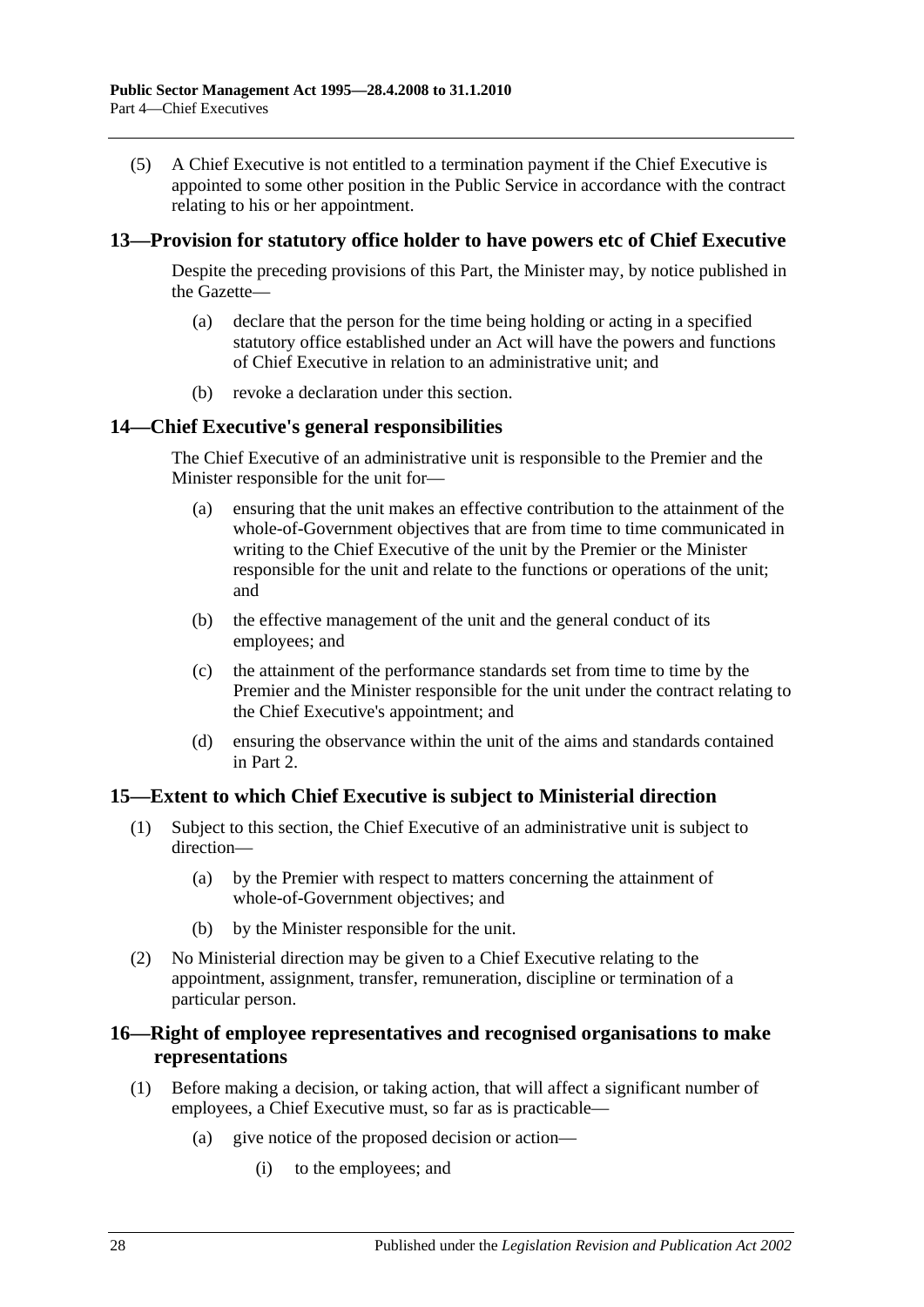- (ii) if a significant number of the members of a recognised organisation will be affected by the proposed decision or action—to the organisation; and
- (b) hear any representations or argument that representatives of the employees or the organisation may wish to present in relation to the proposed decision or action.
- (2) Nothing in this section limits or restricts the carrying out of a function or exercise of a power by a Chief Executive under this Act.

## <span id="page-28-0"></span>**17—Delegation**

- (1) The Chief Executive of an administrative unit may, by instrument in writing, delegate a power or function under this Act—
	- (a) to a particular person or committee; or
	- (b) to the person for the time being occupying a particular position.
- (2) A power or function delegated under this section may, if the instrument of delegation so provides, be further delegated.
- (3) A delegation—
	- (a) may be absolute or conditional; and
	- (b) does not derogate from the power of the delegator to act personally in a matter; and
	- (c) is revocable at will.

# <span id="page-28-1"></span>**Part 5—Commissioner for Public Employment**

## <span id="page-28-2"></span>**19—Commissioner for Public Employment**

- (1) There is to be a *Commissioner for Public Employment*.
- (2) The Commissioner is to be appointed by the Governor.
- (3) There is to be a *Deputy Commissioner for Public Employment* who is also to be appointed by the Governor.
- (4) The Deputy Commissioner is to act as Commissioner—
	- (a) during a vacancy in the position of the Commissioner; or
	- (b) when the Commissioner is absent from, or unable to discharge, official duties.

## <span id="page-28-3"></span>**20—Conditions of Commissioner's appointment**

- (1) The Commissioner is to be appointed for a term not exceeding five years and on conditions determined by the Governor.
- (2) The Commissioner is, at the end of a term of appointment, eligible for reappointment.

## <span id="page-28-4"></span>**21—Termination of Commissioner's appointment**

- (1) The Commissioner's appointment may be terminated by the Governor on the ground that the Commissioner—
	- (a) has been guilty of misconduct; or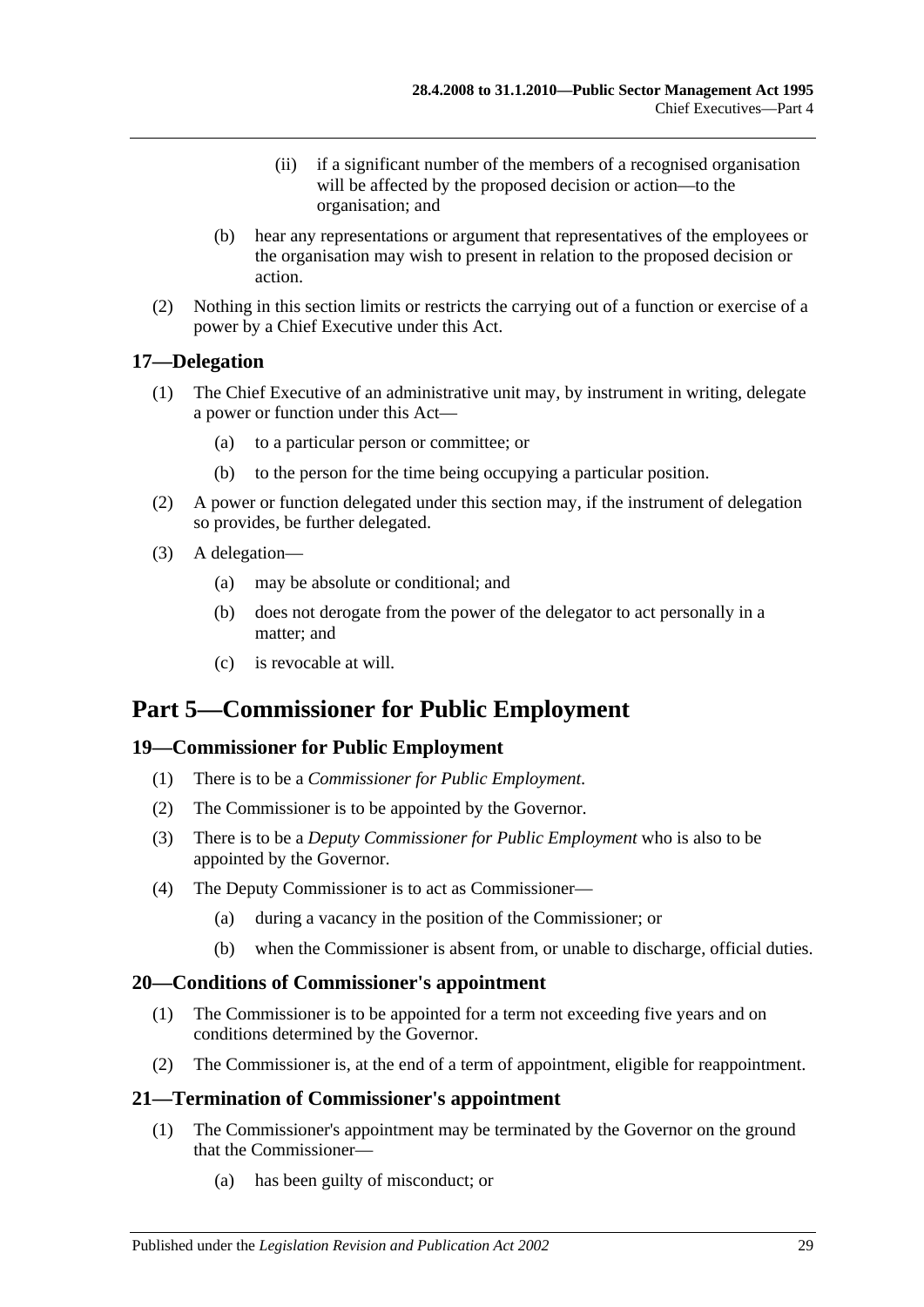- (b) has been convicted of an offence against this Act or an offence punishable by imprisonment; or
- (c) has engaged in any remunerative employment, occupation or business outside the duties of the position without the consent of the Minister; or
- (d) has become bankrupt or has applied to take the benefit of a law for the relief of insolvent debtors; or
- (e) has, because of mental or physical incapacity, failed to carry out duties of the position satisfactorily; or
- (f) is incompetent or has neglected the duties of the position.
- (2) The Commissioner's appointment is terminated if the Commissioner—
	- (a) becomes a member, or a candidate for election as a member, of the Parliament of the State or the Commonwealth; or
	- (b) is sentenced to imprisonment for an offence.
- (3) The Commissioner may resign from the position by not less than three months notice in writing to the Minister (unless notice of a shorter period is accepted by the Minister).

#### <span id="page-29-0"></span>**22—Functions of Commissioner**

- (1) The functions of the Commissioner are as follows:
	- (a) to develop and issue directions and guidelines relating to personnel management matters in the Public Service, including—
		- (i) appointment; and
		- (ii) deployment; and
		- (iii) termination of employment; and
		- (iv) merit and equity; and
		- (v) performance management; and
		- (vi) conduct, discipline and grievances;
	- (b) to provide advice on personnel management issues, including—
		- (i) conditions of employment; and
		- (ii) remuneration; and
		- (iii) selection and development of executives;
	- (c) to monitor and review personnel management and industrial relations practices, including—
		- (i) observance of the personnel management standards contained in [Part](#page-10-0) 2; and
		- (ii) observance of the directions and guidelines issued by the Commissioner; and
		- (iii) the resolution of grievances in respect of administrative decisions;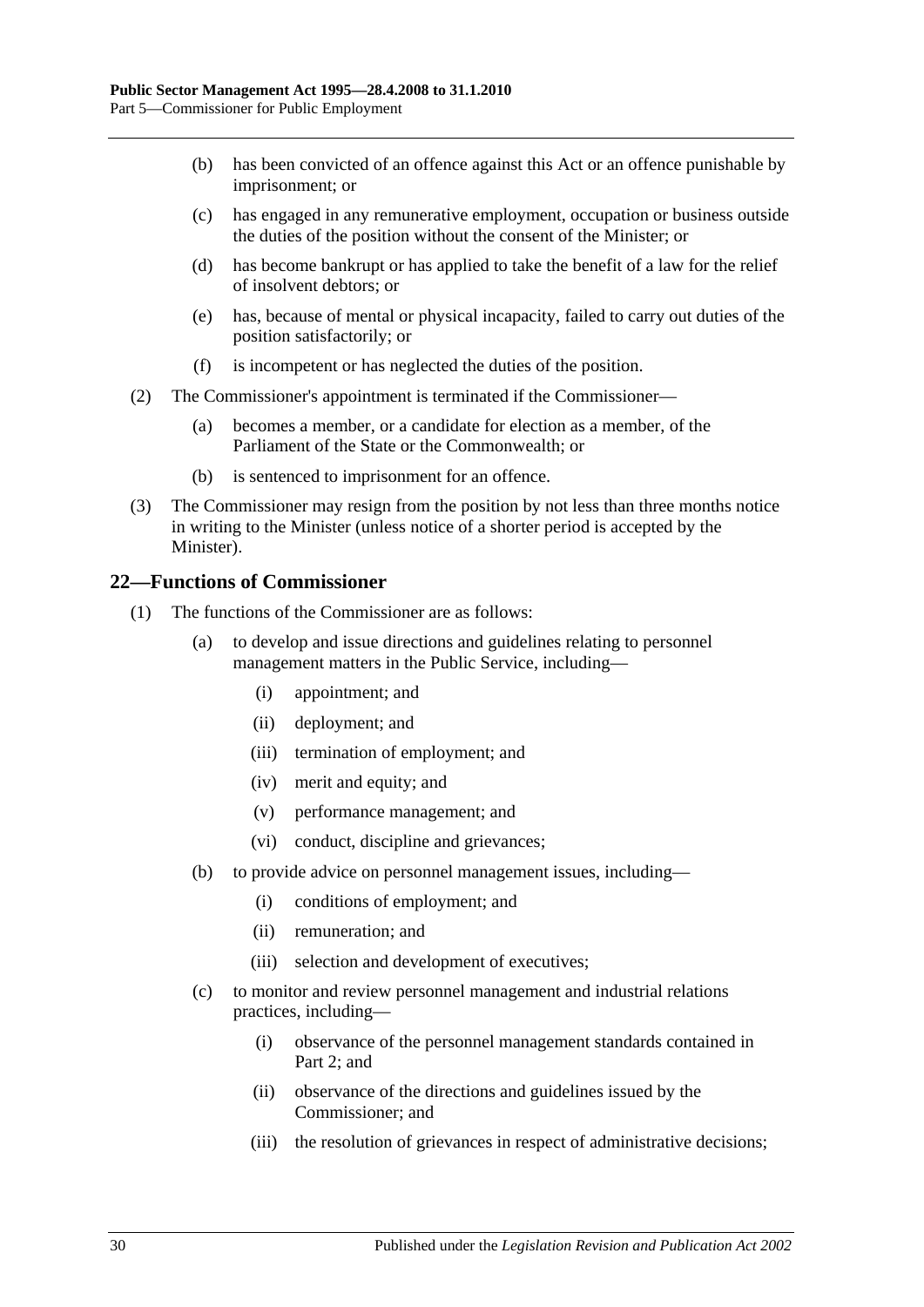- (d) to make binding determinations as to the cases or classes of cases in which selection processes will not be required to be conducted for appointments to positions in the Public Service;
- (e) to conduct reviews of personnel management or industrial relations practices as required by the Minister or on the Commissioner's own initiative;
- (f) to investigate or assist in the investigation of matters in connection with the conduct or discipline of employees;
- (g) to perform any other functions assigned to the Commissioner under this Act or by the Minister.
- (2) The Commissioner's directions—
	- (a) may be expressed to apply to all employees or particular employees or classes of employees (including statutory office holders with the powers and functions of a Chief Executive under this Act); and
	- (b) are binding on the persons to whom they are expressed to apply.

#### <span id="page-30-0"></span>**23—Extent to which Commissioner is subject to Ministerial direction**

- (1) Subject to this section, the Commissioner is subject to direction by the Minister.
- (2) No Ministerial direction may be given to the Commissioner—
	- (a) relating to the appointment, assignment, transfer, remuneration, discipline or termination of a particular person; or
	- (b) requiring that material be included in, or excluded from, a report that is to be laid before Parliament; or
	- (c) requiring the Commissioner to refrain from making a particular review or investigation; or
	- (d) requiring the Commissioner to declare, or refrain from declaring, a particular association to be a recognised organisation or to revoke, or refrain from revoking, such a declaration.
- (3) A Ministerial direction to the Commissioner—
	- (a) must be communicated to the Commissioner in writing; and
	- (b) must be included in the annual report of the Commissioner.

## <span id="page-30-1"></span>**24—Recognised organisations and right of employee representatives and organisations to make representations**

- <span id="page-30-2"></span>(1) If the Commissioner is of the opinion that an association registered under the *[Industrial and Employee Relations Act](http://www.legislation.sa.gov.au/index.aspx?action=legref&type=act&legtitle=Industrial%20and%20Employee%20Relations%20Act%201994) 1994* or under the *Industrial Relations Act 1988* of the Commonwealth represents the interests of a significant number of employees, the Commissioner must, by notice published in the Gazette, declare the association to be a recognised organisation for the purposes of this Act.
- (2) If the Commissioner is of the opinion that a recognised organisation has ceased to represent the interests of a significant number of employees, the Commissioner must, by notice published in the Gazette, revoke a declaration under [subsection](#page-30-2) (1).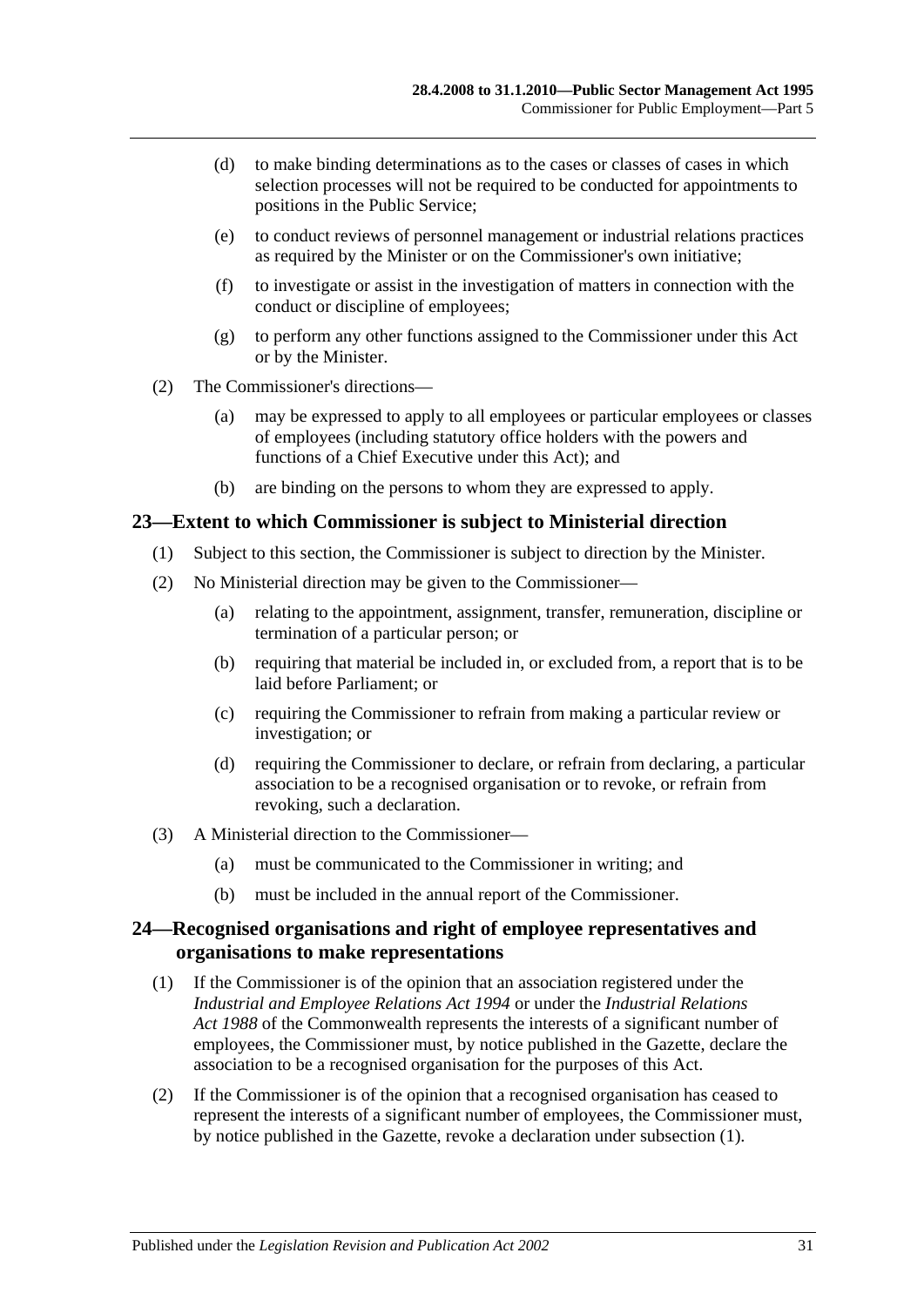- (3) Before making a decision or determination, or taking action, that will affect a significant number of employees, the Commissioner must, so far as is practicable—
	- (a) give notice of the proposed decision, determination or action—
		- (i) to the employees; and
		- (ii) if a significant number of the members of a recognised organisation will be affected by the proposed decision, determination or action—to the organisation; and
	- (b) hear any representations or argument that representatives of the employees or the organisation may wish to present in relation to the proposed decision, determination or action.
- (4) Nothing in this section limits or restricts the carrying out of a function or exercise of a power by the Commissioner under this Act.

#### <span id="page-31-0"></span>**25—Investigative powers of Commissioner**

- (1) The powers conferred by this section—
	- (a) may be exercised as reasonably required for the purposes of—
		- (i) the Commissioner's function of reviewing personnel management or industrial relations practices; or
		- (ii) the Commissioner's function of investigating matters in connection with the conduct or discipline of employees; or
		- (iii) a disciplinary inquiry under [Division 8](#page-47-4) of [Part 8;](#page-42-0)
	- (b) may (without limiting the Commissioner's power of delegation) be delegated by the Commissioner to a Chief Executive or a person conducting such a review, investigation or inquiry.
- (2) The Commissioner may—
	- (a) by notice in writing—
		- (i) require a public sector employee or former public sector employee to appear at a specified time and place for examination; or
		- (ii) require a public sector employee or former public sector employee to produce a specified record or object that is relevant to the subject matter of the review, investigation or inquiry; and
	- (b) require a public sector employee or former public sector employee to answer truthfully questions that are relevant to the subject matter of the review, investigation or inquiry; and
	- (c) enter and inspect premises occupied by the Crown or a public sector agency.
- (3) A public sector employee or former public sector employee who fails to comply with a requirement under this section or hinders the exercise of powers under this section is—
	- (a) in the case of a public sector employee—liable to disciplinary action (whether under this Act or otherwise, as the case requires); or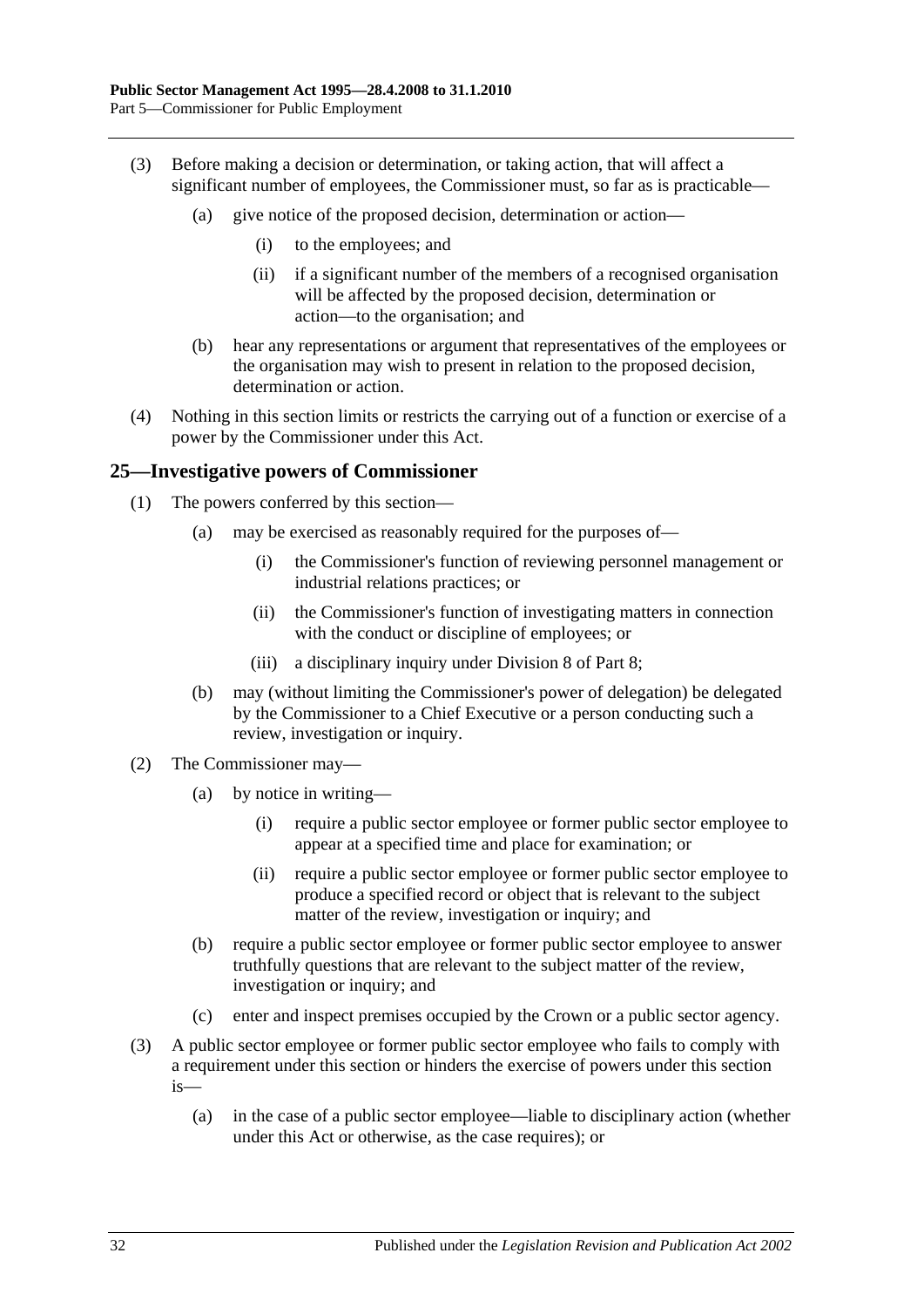(b) in the case of a former public sector employee—guilty of an offence.

Penalty: Division 7 fine.

(4) A person is not obliged to answer a question or to produce a record or object (other than a record or object of the Government) under this section if to do so would tend to incriminate the person of an offence.

## <span id="page-32-0"></span>**26—Delegation by Commissioner**

- (1) The Commissioner may, by instrument in writing, delegate a power or function under this Act—
	- (a) to a particular person or committee; or
	- (b) to the person for the time being occupying a particular position.
- (2) A power or function delegated under this section may, if the instrument of delegation so provides, be further delegated.
- (3) A delegation—
	- (a) may be absolute or conditional; and
	- (b) does not derogate from the power of the delegator to act personally in a matter; and
	- (c) is revocable at will.

#### <span id="page-32-1"></span>**28—Annual report**

- (1) The Commissioner must, before 30 September in each year, present a report to the Minister on personnel management and industrial relations in the Public Service during the preceding financial year.
- (2) The report must—
	- (a) describe the extent of observance within the Public Service of—
		- (i) the personnel management standards contained in [Part 2;](#page-10-0) and
		- (ii) the personnel management guidelines and directions issued by the Commissioner,

and measures taken to ensure observance of those standards, guidelines and directions; and

- (b) describe measures taken to improve personnel management in the various administrative units; and
- (c) describe any determinations made by the Commissioner that selection processes are not required to be conducted for appointments to positions in the Public Service; and
- (d) describe the extent to which disciplinary procedures were invoked in the Public Service; and
- (e) deal with any other matters stipulated by the regulations.
- (3) The Minister must, within 12 sitting days after receipt of a report under this section, cause copies of the report to be laid before each House of Parliament.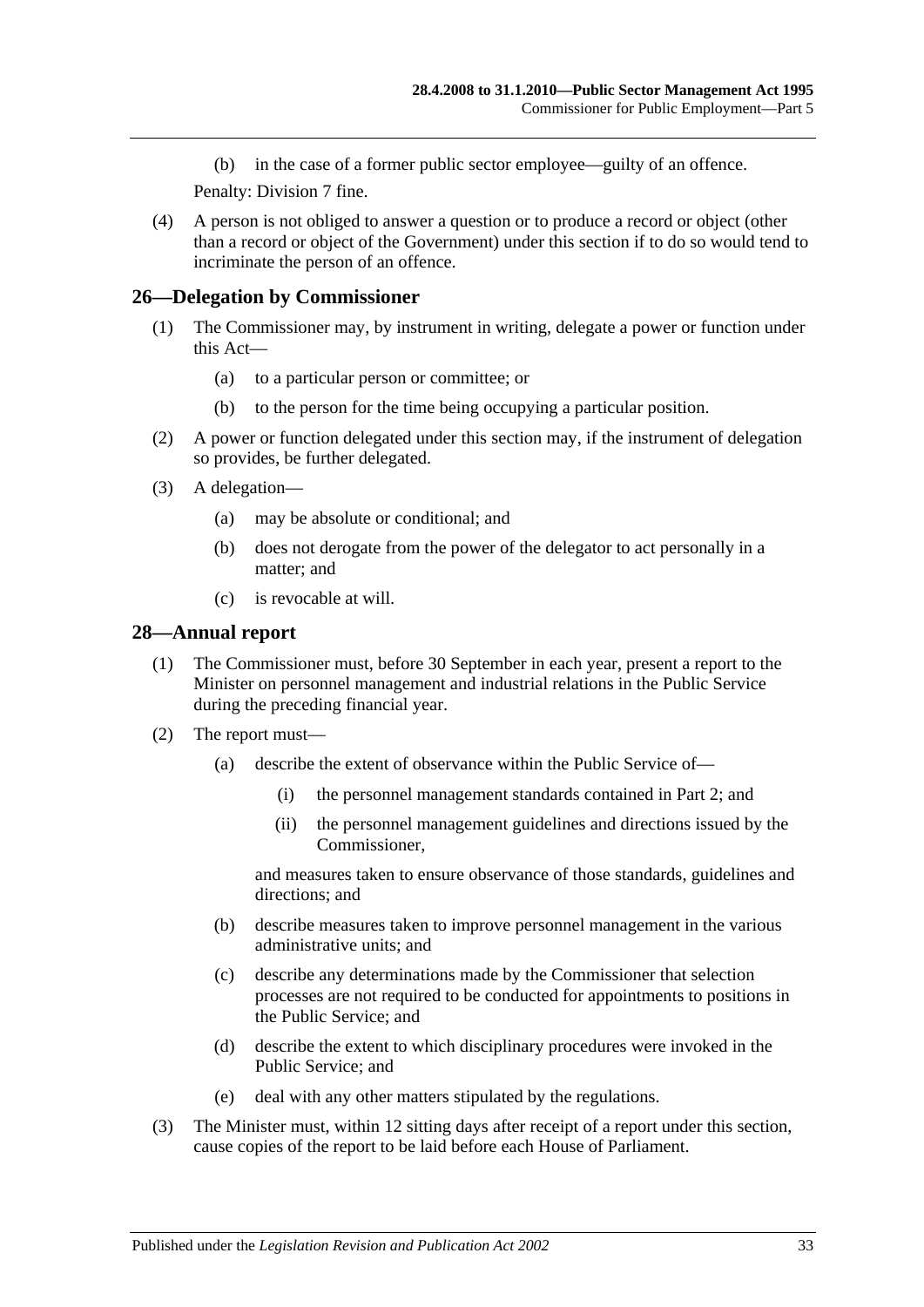## <span id="page-33-0"></span>**29—Special reports**

- (1) The Commissioner may at any time submit a special report to the Minister on matters relating to personnel management or industrial relations in the Public Service or a part of the Public Service.
- <span id="page-33-3"></span>(2) If the Commissioner becomes aware that significant breaches or evasions of—
	- (a) the personnel management standards contained in [Part 2;](#page-10-0) or
	- (b) the personnel management guidelines or directions issued by the Commissioner,

have occurred in an administrative unit, the Commissioner must make a special report to the Minister describing the breaches or evasions.

- <span id="page-33-4"></span>(3) On receipt of a special report under [subsection](#page-33-3) (2), the Minister must obtain a report from the Minister responsible for the administrative unit dealing with the matters raised by the Commissioner and describing any corrective measures taken by the Chief Executive of the administrative unit.
- (4) The Minister must, within 12 sitting days after receipt of a special report under this section, cause copies of the report (together with any further report obtained under [subsection](#page-33-4) (3)) to be laid before each House of Parliament.

# <span id="page-33-1"></span>**Part 6—General employment determinations and positions**

#### <span id="page-33-2"></span>**30—General employment determinations**

- (1) The Commissioner may determine—
	- (a) structures in accordance with which remuneration levels may be fixed for positions in the Public Service; and
	- (b) conditions of employment other than remuneration; and
	- (c) processes to be followed in fixing remuneration levels and other employment conditions for positions; and
	- (d) classes of positions that are to be executive positions for the purposes of this Act; and
	- (e) allowances payable to employees and the circumstances in which they are payable; and
	- (f) charges payable by employees in respect of accommodation, services, goods or other benefits provided to them in connection with their employment.
- (2) A determination by the Commissioner—
	- (a) may be varied or revoked by subsequent determination; and
	- (b) must be published in accordance with the regulations; and
	- (c) is binding on Chief Executives and other employees; and
	- (d) has effect from a date fixed by the Commissioner which may be a date earlier than the date of the determination.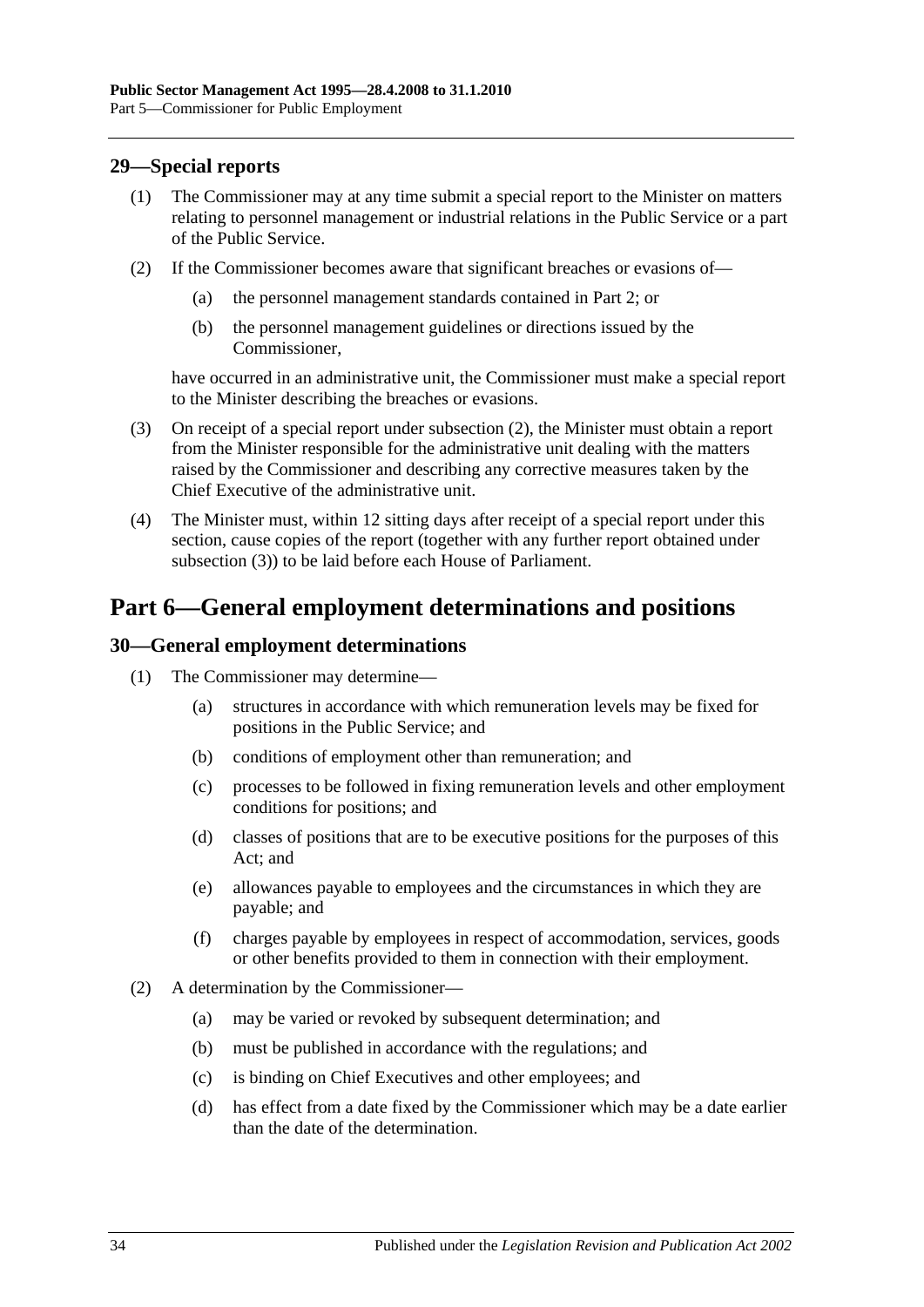#### <span id="page-34-0"></span>**31—Positions**

- (1) The Chief Executive of an administrative unit may fix or vary the duties, titles and remuneration levels of positions in the unit.
- (2) The remuneration level of a position may be varied at the initiative of the Chief Executive or on application made in accordance with the regulations by the employee occupying the position.
- (3) A variation of the remuneration level of a position has effect from a date determined by the Chief Executive which may be a date earlier than the date of the decision to vary the level.
- (4) No position may—
	- (a) be abolished while the position is occupied by an employee; or
	- (b) have its remuneration level reduced while the position is occupied by an employee except—
		- (i) with the employee's consent; or
		- (ii) in order to correct a clerical error made in the course of the process of fixing or varying the remuneration level of the position.

#### <span id="page-34-1"></span>**32—Review of remuneration level of position**

- (1) The Commissioner may establish review panels for the purposes of this section.
- <span id="page-34-2"></span>(2) A review panel is to consist of—
	- (a) the Commissioner or a delegate of the Commissioner; and
	- (b) an employee selected by the Commissioner from a panel of employees nominated by recognised organisations; and
	- (c) an employee selected by the Commissioner from a panel of employees nominated by the Commissioner.
- <span id="page-34-3"></span>(3) The Minister may from time to time invite the recognised organisations to nominate employees to constitute the panel referred to in [subsection](#page-34-2) (2)(b).
- (4) If a recognised organisation fails to make a nomination in response to an invitation under [subsection](#page-34-3) (3) within the time allowed in the invitation, the Minister may choose employees instead of nominees of the recognised organisation and any employees so chosen are to be taken to have been nominated to the relevant panel.
- (5) A person ceases to be a member of a panel if the person—
	- (a) ceases to be an employee; or
	- (b) resigns by notice in writing addressed to the Minister; or
	- (c) is removed from the panel by the Minister on the ground of misconduct, neglect of duty, incompetence or mental or physical incapacity to carry out official duties; or
	- (d) has completed a period of two years as a member of the panel since being nominated, or last renominated, as a member of the panel, and is not renominated to the panel.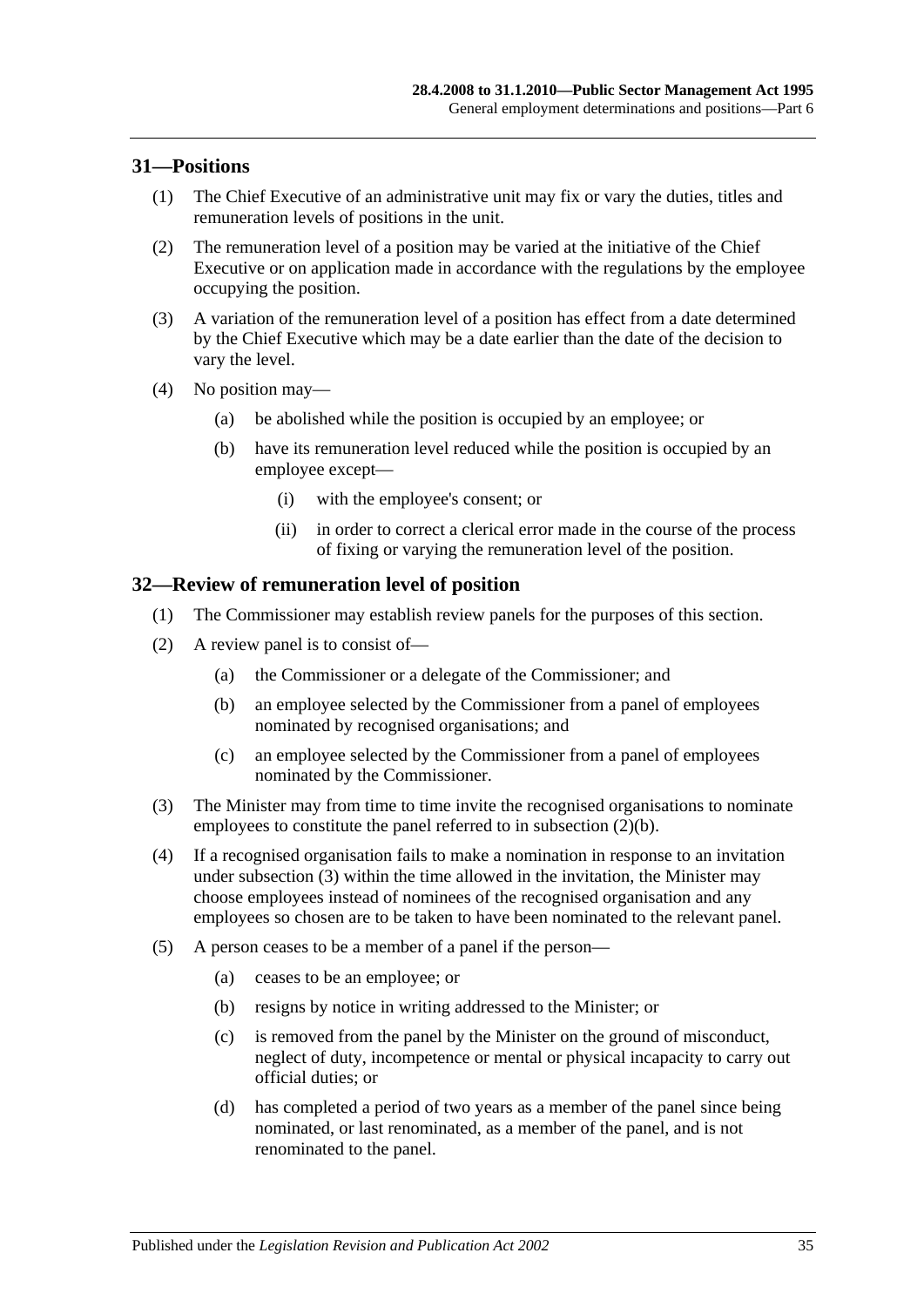- (6) Subject to [subsection](#page-35-3) (7), an employee who—
	- (a) has made an application under this Part for variation of the remuneration level of the employee's position; and
	- (b) is dissatisfied with the decision on the application,

may, within 30 days after receiving notice of the decision, apply to the Commissioner for a review of the remuneration level of the employee's position.

- <span id="page-35-3"></span>(7) An application for review may not be made—
	- (a) by an executive or any employee whose employment is subject to a contract under [Part 7;](#page-35-0) or
	- (b) in a case of a kind excluded by the regulations.
- (8) On an application for review, the Commissioner must refer the application to a review panel.
- (9) A review panel to which an application for review is referred must afford—
	- (a) the applicant; and
	- (b) the Chief Executive, or a nominee of the Chief Executive of the administrative unit in which the applicant is employed,

a reasonable opportunity to make submissions orally or in writing to the panel on the questions raised by the application.

- (10) If an applicant wishes to make oral submissions, the applicant may appear before the panel personally or by a representative (who may not be a legal practitioner).
- (11) On completion of a review, the review panel may—
	- (a) confirm the existing remuneration level of the applicant's position; or
	- (b) determine that the remuneration level of the position should be varied with effect from a date determined by the panel (which may not be earlier than the date of the application for review nor later than three months from the date of that application).
- (13) A decision in which any two or more members of a review panel concur is a decision of the panel.
- (14) If a review panel determines that the remuneration level of a position should be varied, the Chief Executive must vary the remuneration level of the position in accordance with the determination.

# <span id="page-35-0"></span>**Part 7—Public Service appointments (apart from Chief Executives)**

## <span id="page-35-1"></span>**Division 1—Executive positions**

#### <span id="page-35-2"></span>**33—Appointment of executives**

(1) The Chief Executive of an administrative unit may appoint persons as executives of the unit.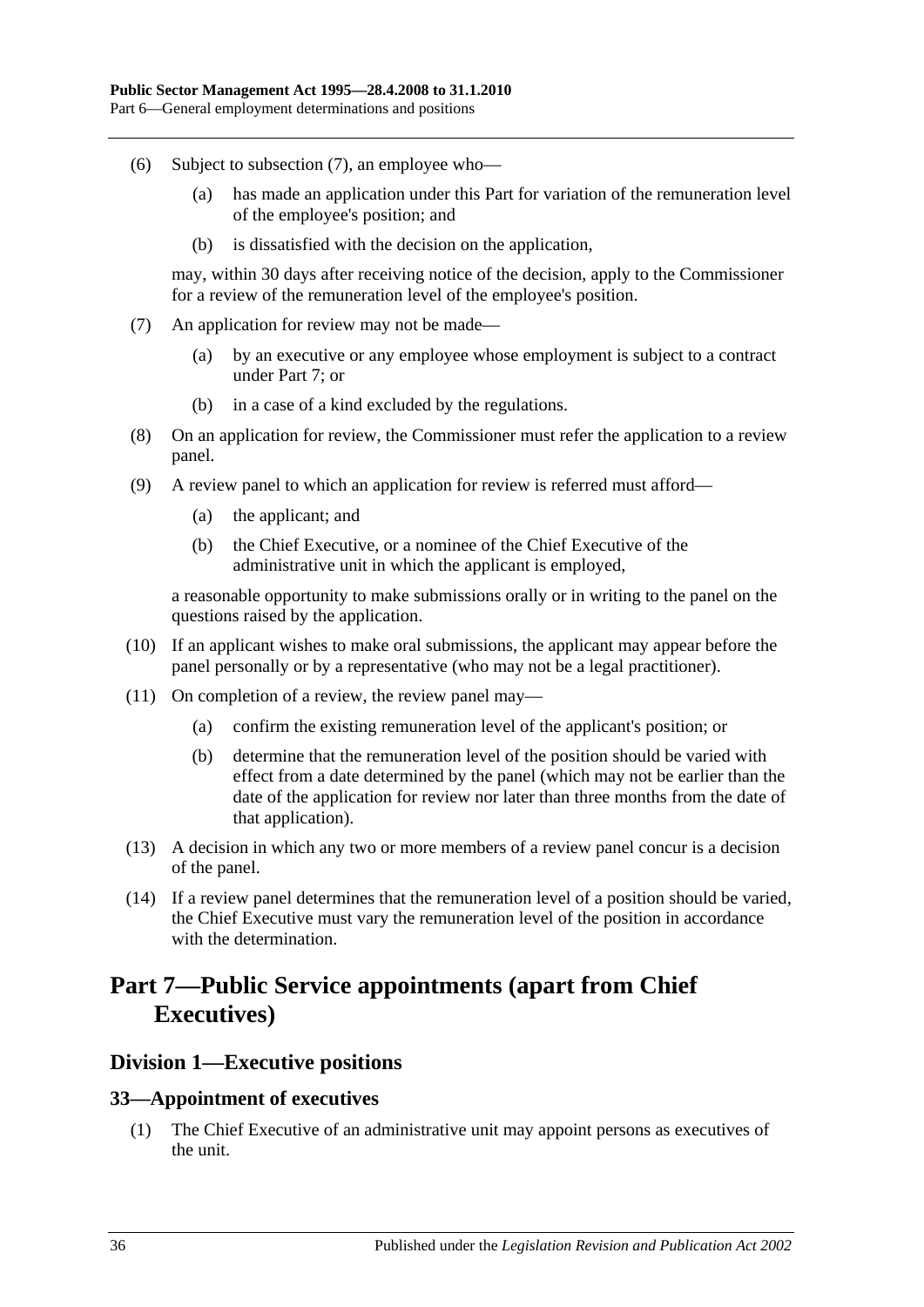(2) Subject to a determination of the Commissioner under [Part 5,](#page-28-0) an appointment to an executive position may only be made as a consequence of selection processes conducted on the basis of merit in accordance with the regulations.

#### **34—Conditions of executive's employment**

- (1) The conditions of employment in an executive position are to be subject to a contract made between the executive and the Chief Executive.
- (2) The contract must specify—
	- (a) that the executive is employed for a term not exceeding five years specified in the contract and is eligible for reappointment to the position; and
	- (b) that the executive is to meet performance standards as set from time to time by the Chief Executive; and
	- (c) that the executive is entitled to remuneration and other benefits specified in the contract; and
	- (d) the sums representing the values of the benefits (other than remuneration); and
	- (e) the total remuneration package value of the position under the contract; and
	- (f) that the executive may resign from the Public Service by not less than three months notice in writing to the Chief Executive (unless notice of a shorter period is accepted by the Chief Executive).
- (3) The decision whether to reappoint to the position at the end of a term of employment must be made and notified to the executive not less than three months before the end of the term.
- (4) If the contract so provides, the executive will be entitled to some other specified appointment in the Public Service (without any requirement for selection processes to be conducted) in the event that he or she is not reappointed to the position at the end of a term of employment or in other circumstances specified in the contract.
- <span id="page-36-0"></span> $(5)$  If—
	- (a) the executive is not reappointed to the position at the end of a term of employment; and
	- (b) the contract does not provide that he or she is entitled to some other specified appointment in that event; and
	- (c) immediately before the executive was first appointed to any executive position under this Act, he or she was employed in the Public Service (but not under a contract for a fixed term with no entitlement to employment in another position at the end of the fixed term); and
	- (d) the contract does not exclude the operation of this subsection,

the executive is entitled to be appointed (without any requirement for selection processes to be conducted) to a position in the Public Service with a remuneration level the same as, or at least equivalent to, that of the position he or she occupied immediately before the commencement of his or her first term of employment in the position to which he or she is not being reappointed.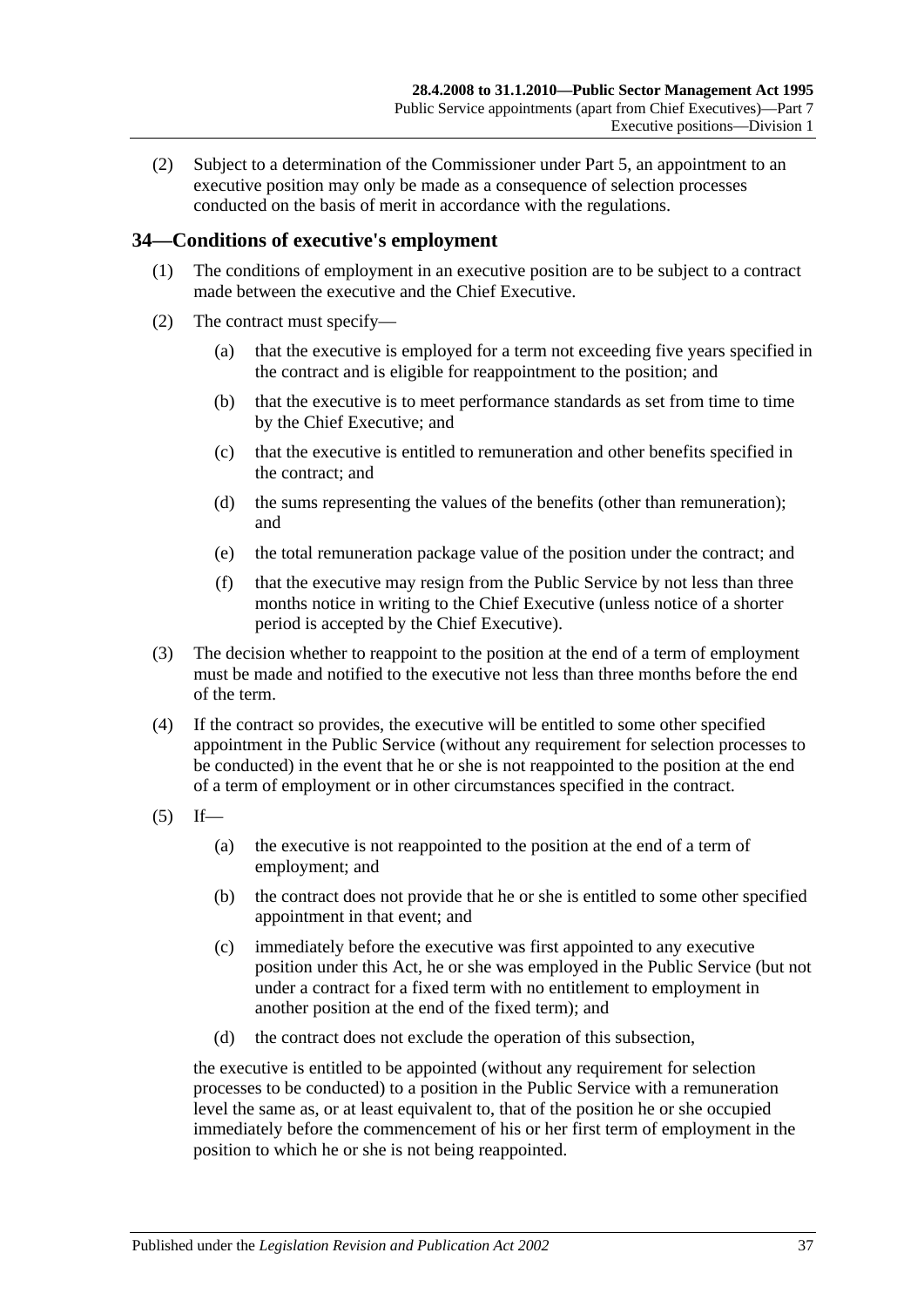- (6) If an employee is appointed as required by [subsection](#page-36-0) (5) to a position that is an executive position, the conditions of his or her employment will not be required to be subject to a contract under this section (except in the event that he or she is appointed to another executive position).
- (7) This section does not apply to an employee who is an executive as a result of assignment from a position other than an executive position.

#### **35—Contract overrides other provisions**

- (1) The contract relating to an executive's employment may make any other provision considered appropriate, including provision excluding or modifying a provision of this Act (other than this Division).
- (2) The contract will prevail, to the extent of any inconsistency, over the provisions of this Act (other than [Part 2](#page-10-0) and this Division).

#### **36—Termination of executive's employment by notice**

- (1) This section applies only to an executive whose conditions of employment are subject to a contract under this Division.
- (2) The Chief Executive of the administrative unit in which an executive is employed may, with the approval of the Commissioner, terminate the executive's employment by not less than three months notice in writing to the executive.
- <span id="page-37-0"></span>(3) If an executive's employment is terminated by the Chief Executive by notice under this section, the following provisions apply:
	- $(a)$  if—
		- (i) the contract relating to the executive's employment does not provide that he or she is entitled to some other specified appointment in the event of such termination; and
		- (ii) immediately before the executive was first appointed to any executive position under this Act, he or she was employed in the Public Service (but not under a contract for a fixed term containing provision for termination of his or her employment by notice in writing of a specified period); and
		- (iii) the contract does not exclude the operation of this paragraph,

the executive is entitled to be appointed (without any requirement for selection processes to be conducted) to a position in the Public Service with a remuneration level the same as, or at least equivalent to, that of the position he or she occupied immediately before the commencement of his or her first term of employment in the position occupied at the time of termination;

(b) in any other case—the executive is, subject to any provision in the contract, entitled to a termination payment of an amount equal to three months remuneration (as determined for the purposes of this subsection under the contract) for each uncompleted year of the term of employment (with a *pro rata* adjustment in relation to part of a year) up to a maximum of 12 months remuneration (as so determined).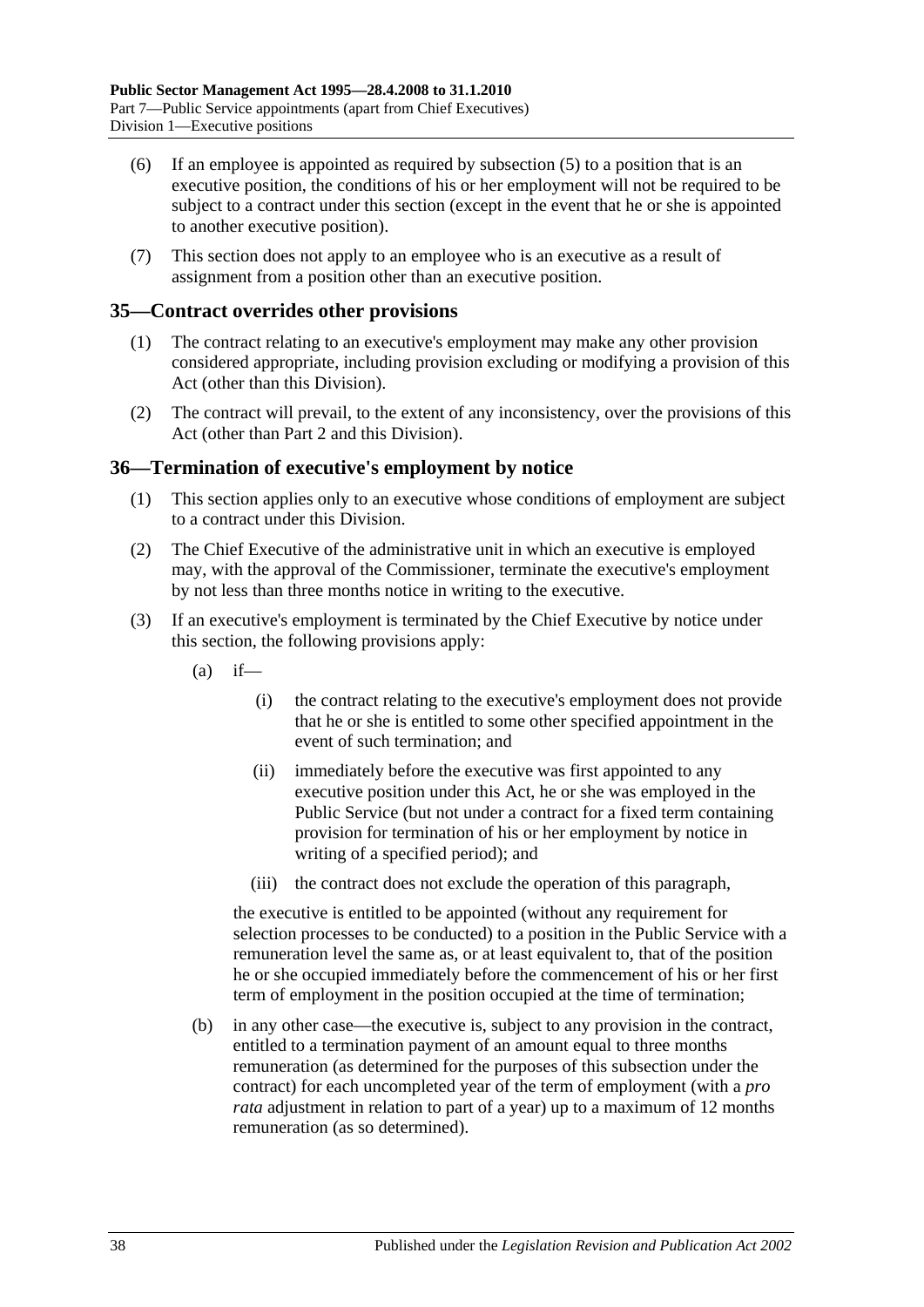- (4) If an employee is appointed as required by [subsection](#page-37-0) (3)(a) to a position that is an executive position, the conditions of his or her employment will not be required to be subject to a contract under this Division (except in the event that he or she is appointed to another executive position).
- (5) Nothing in this section prevents termination of an executive's employment by a shorter period of notice than three months provided that a payment is made to the executive in lieu of notice of an amount equal to the salary and allowances (if any) that the executive would have been entitled to receive during the balance of the period of three months less, in the case of an executive appointed to another position under [subsection](#page-37-0) (3)(a), the salary and allowances (if any) payable in respect of employment in that position during the balance of the period of three months.
- (6) The provisions of [Part 8](#page-42-0) relating to termination of an employee's employment apply to an executive in addition to this section but subject to any provision in the contract relating to the executive's employment.

## **37—Executive's general responsibilities**

An executive is responsible to the Chief Executive of the administrative unit in which he or she is employed for—

- (a) the efficient and effective management of the resources under his or her control; and
- (b) the attainment of the performance standards set from time to time under the contract relating to his or her employment; and
- (c) ensuring the observance within the areas under his or her control of the aims and standards contained in [Part 2;](#page-10-0) and
- (d) contributing to the attainment of the Government's overall objectives consistently with legislative requirements.

## **Division 2—Other positions**

#### **38—Division applies to positions other than executive positions**

This Division applies to positions other than executive positions.

#### **39—Appointment**

- (1) The Chief Executive of an administrative unit may appoint a person to a position in the unit.
- (2) Subject to a determination of the Commissioner under [Part 5](#page-28-0) and except in the case of appointment to a temporary or casual position, an appointment may only be made as a consequence of selection processes conducted on the basis of merit in accordance with the regulations.

#### **40—Conditions of employment**

- (1) The conditions of an employee's employment in a position in an administrative unit may—
	- (a) be left to be governed by the provisions of this Act; or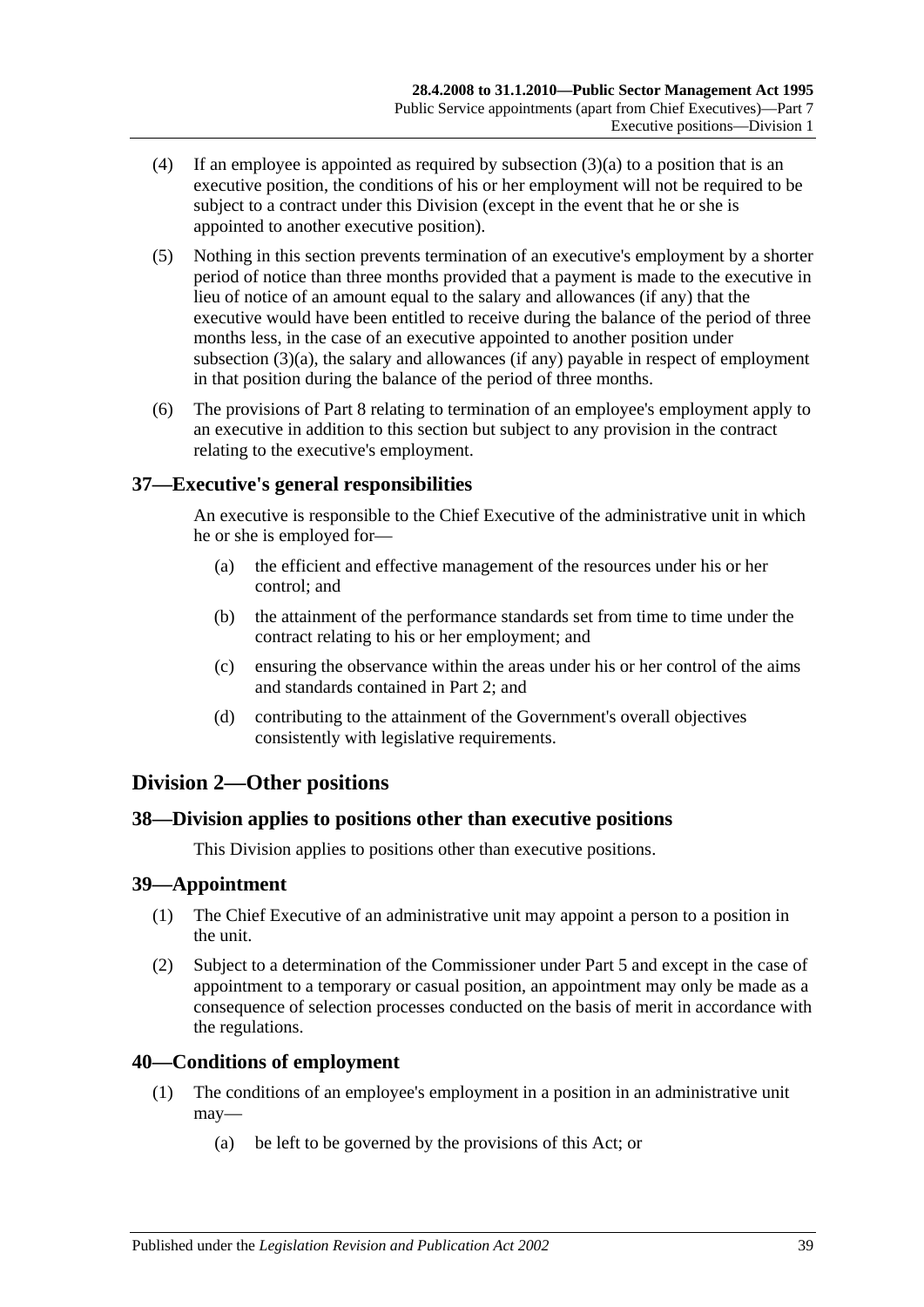- (b) subject to this section, be made subject to a contract between the employee and the Chief Executive of the administrative unit.
- <span id="page-39-0"></span>(2) A contract may do one or more of the following:
	- (a) provide that the employee is employed for a term of not less than 12 months (except in the case of a casual or temporary position) and not exceeding five years specified in the contract;
	- (b) provide that the employee is, at the end of a term of employment specified under [paragraph](#page-39-0) (a), eligible for reappointment, or entitled to some other appointment in the Public Service, without any requirement for selection processes to be conducted;
	- (c) provide that the employee is entitled to remuneration and other benefits specified in the contract;
	- (d) in the case of a temporary or casual position, provide that the Chief Executive may terminate the employee's employment at any time;
	- (e) make any other provision that the Chief Executive considers appropriate, including provision excluding or modifying a provision of this Act.
- (3) A contract will prevail, to the extent of any inconsistency, over the provisions of this Act (other than [Part 2\)](#page-10-0).
- <span id="page-39-1"></span>(4) Conditions of employment may not be made subject to a contract under this section except—
	- (a) in the case of a temporary or casual position; or
	- (b) with the Commissioner's approval—
		- (i) in the case of a position required for the carrying out of a project of a duration not exceeding five years; or
		- (ii) where special conditions need to be offered in respect of a position to secure or retain the services of a suitable person; or
		- (iii) in other cases of a special or exceptional kind prescribed by regulation.
- (5) The term of an employee's employment in a temporary position may be extended from time to time and an employee may be reappointed to a temporary position, but the aggregate period for which an employee continues in a temporary position may not exceed two years.
- (6) The Commissioner may give a general approval that will be sufficient for the purposes of [subsection](#page-39-1) (4)(b) in relation to a class of positions that the Commissioner is satisfied are required for the carrying out of projects of a duration not exceeding five years.

#### **41—Probation**

- (1) Unless the Chief Executive otherwise determines, a person who is not already employed in the Public Service is when appointed to a position in an administrative unit at first on probation.
- (2) The appointment of an employee who is on probation may be terminated by the Chief Executive at any time.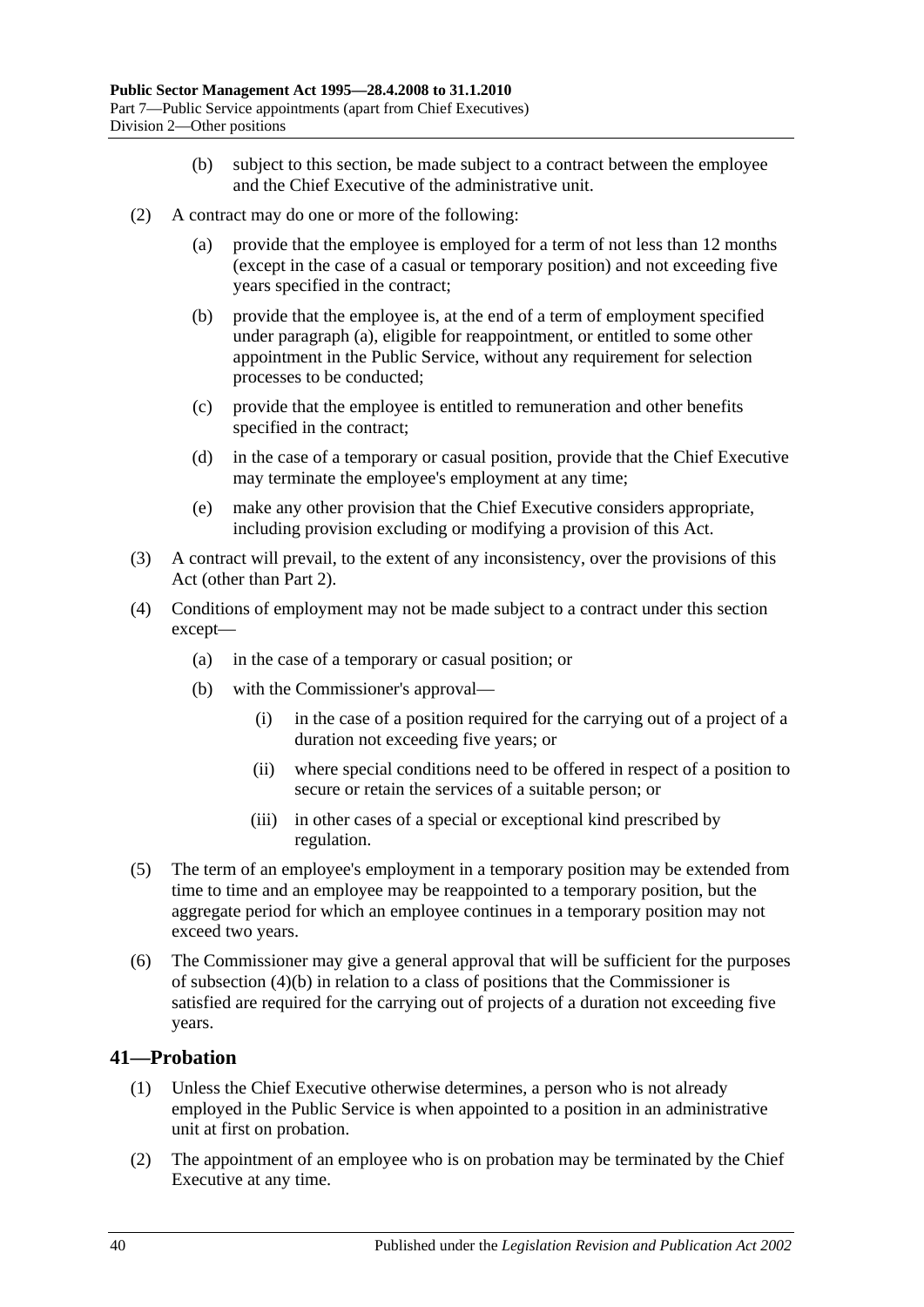- (3) If an employee has been on probation for six months or more, the Chief Executive may confirm the appointment and, in that event, the employee ceases to be on probation.
- (4) Unless the appointment is sooner confirmed or terminated, the employee ceases to be on probation at the end of a period of 12 months probationary service.
- (5) For the purposes of this section, probationary service does not include a period for which the employee has been absent on leave without pay.

## **Division 3—Appointment procedures and promotion appeals**

## **42—Appointment procedures**

- (1) This section applies to an appointment to a position that is required to be made as a consequence of selection procedures conducted on the basis of merit.
- (2) A Chief Executive may, for the purpose of filling a position—
	- (a) cause applications to be sought and an applicant selected on the basis of merit in accordance with the regulations; or
	- (b) if a pool of applicants has been established under [subsection](#page-40-0) (3) for the purpose of filling positions of a class to which the position belongs—cause an applicant to be selected on the basis of merit in accordance with the regulations from amongst applicants in the pool.
- <span id="page-40-0"></span>(3) A Chief Executive may, with the approval of the Commissioner, for the purpose of filling positions of a class prescribed by regulation—
	- (a) cause applications to be sought in accordance with the regulations; and
	- (b) cause selections to be made on the basis of merit in accordance with the regulations for the purpose of establishing a pool of applicants from which further selections may be made to fill positions of that class as from time to time required.
- (4) If an applicant selected for a position is not an employee, the Chief Executive may proceed directly to appoint the person to the position.
- (5) If an applicant selected for a position is an employee, then—
	- (a) in a case where no other employee applied for the position or the Chief Executive is authorised by the regulations to do so—the Chief Executive may proceed directly to appoint the person to the position;
	- (b) in any other case—the Chief Executive must first nominate the person for appointment to the position.
- (6) The Chief Executive may withdraw a nomination for appointment to a position at any time before appointment of the nominee if—
	- (a) the nominee requests in writing that the nomination be withdrawn; or
	- (b) the Commissioner approves withdrawal of the nomination,

and, in the event of such withdrawal, another applicant may be selected for appointment to the position.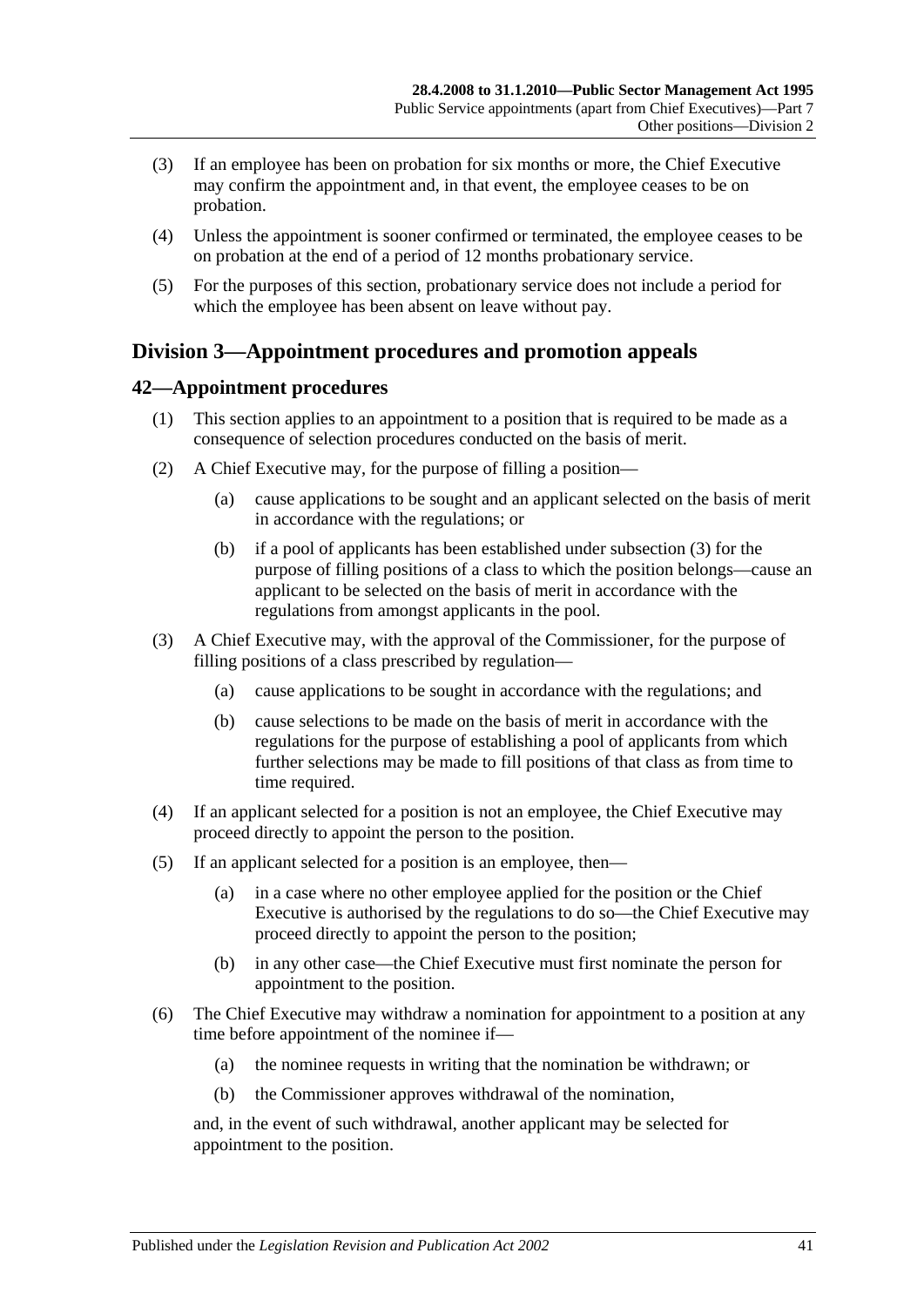## **43—Promotion appeals**

- (1) Where an employee has been nominated for appointment to a position, any other employee who applied for the position and is eligible for appointment to the position may, within seven days after the publication of the notice of nomination, appeal to the Promotion and Grievance Appeals Tribunal against the nomination.
- (2) An appeal against a nomination may only be made on one or more of the following grounds:
	- (a) that the employee nominated is not eligible for appointment to the position; or
	- (b) that the selection processes leading to the nomination were affected by nepotism or patronage or were otherwise not properly based on assessment of the respective merits of the applicants; or
	- (c) that there was some other serious irregularity in the selection processes,

and may not be made merely on the basis that the Tribunal should redetermine the respective merits of the appellant and the employee nominated.

- (3) The Tribunal may, if of the opinion that an appeal is frivolous or vexatious, decline to entertain the appeal.
- (4) Where, on an appeal under this section, the Tribunal is satisfied that there has been some serious irregularity in the selection processes leading to the nomination such that it would be unreasonable for the nomination to stand, the Tribunal may—
	- (a) set aside the nomination; and
	- (b) order that the selection processes be recommenced from the beginning or some later stage specified by the Tribunal.
- (5) For the purposes of this section—
	- (a) a person is not eligible for appointment to a position if the person does not have qualifications determined by the Commissioner to be essential in respect of the position; and
	- (b) a determination by the Chief Executive seeking to fill a position that specific qualifications, experience or other attributes are essential or desirable in respect of the position will be binding on the Tribunal.
- (6) Where an employee has been nominated for appointment to a position and no other employee is entitled to appeal or successfully appeals against the nomination, the nominee must be appointed to the position.
- (7) The regulations may make provision with respect to entitlement to appeal against a nomination under this section.
- (8) Nothing in this section prevents a Chief Executive or the Commissioner from attempting to resolve by conciliation a matter the subject of an appeal under this section prior to the commencement of the hearing of the appeal.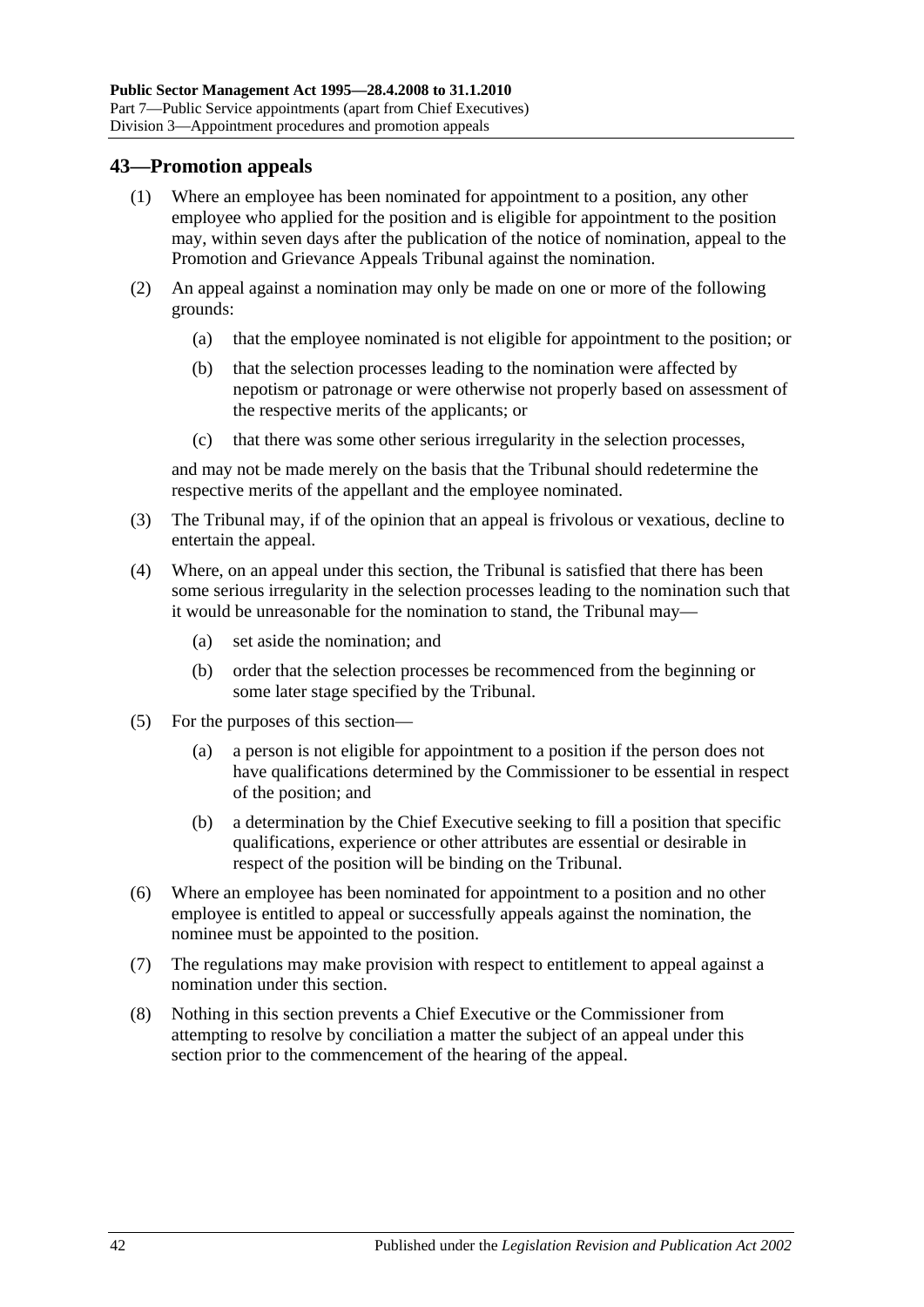# <span id="page-42-0"></span>**Part 8—General Public Service employment provisions**

## <span id="page-42-2"></span>**Division 1—Assignment between positions**

## **44—Assignment**

- (1) Subject to this section, the Chief Executive of an administrative unit may assign an employee from one position in the unit to another position in the unit.
- (2) Subject to this section, an employee may be assigned from a position in one administrative unit to a position in another administrative unit by the Commissioner in consultation with the Chief Executives of the units.
- <span id="page-42-1"></span>(3) Promotion of an employee to a higher remuneration level through assignment under this section—
	- (a) may be made only subject to conditions determined by the Commissioner; and
	- (b) may continue only for up to 12 months or such longer period not exceeding three years as the Commissioner may allow in a particular case.
- (4) An employee may not be assigned from a position to another position with a lower remuneration level except—
	- (a) with the employee's consent; or
	- (b) in order to return an employee to his or her former remuneration level as required for compliance with [subsection](#page-42-1) (3).
- (5) If an employee whose employment is subject to a contract is assigned to another position, the provisions of the contract continue to apply in relation to the employee's employment in the new position subject to any necessary modifications or further agreement between the employee and the Chief Executive.

## **Division 2—Remuneration**

#### **45—Remuneration**

- (1) Subject to this Act, an employee is entitled to remuneration at the rate appropriate to the remuneration level of the position occupied by the employee.
- (2) A deduction may be made from an employee's remuneration for any charge payable by the employee under a determination of the Commissioner under [Part 6](#page-33-0) in respect of accommodation, services, goods or any other benefit provided to the employee in connection with his or her employment.

## **46—Additional duties allowance**

- (1) The Chief Executive of an administrative unit may direct an employee in the unit to perform specified duties in addition to those on which the remuneration level of the employee's position is based.
- (2) If an employee performs duties in accordance with a direction under this section for a continuous period of more than one week, the Chief Executive may authorise payment to the employee of an allowance appropriate to the duties being performed.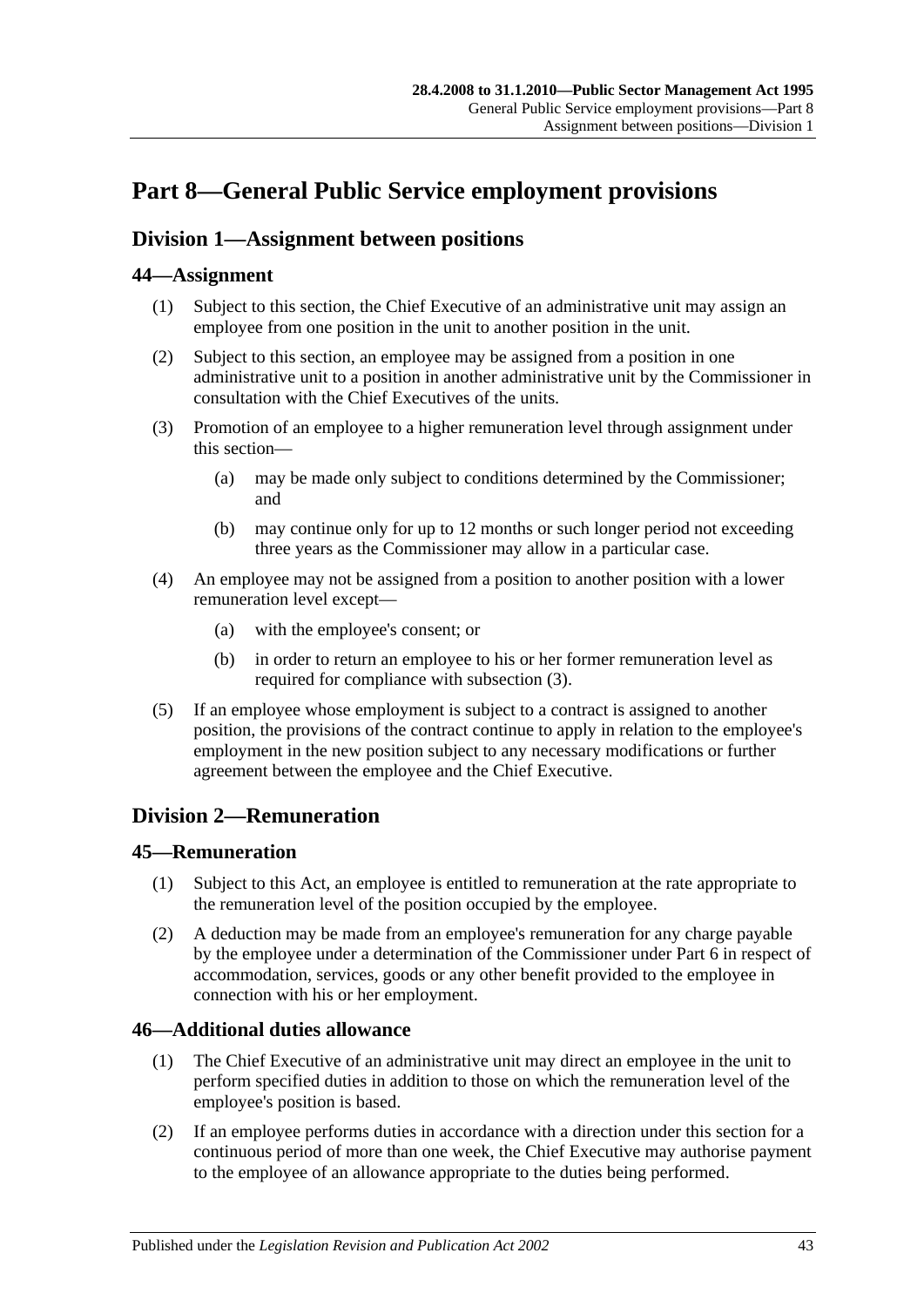#### **47—Reduction in salary arising from refusal or failure to carry out duties**

- (1) If, in consequence or furtherance of industrial action, an employee refuses or fails to carry out duties that the employee has been lawfully instructed to perform, the employee must not, if the Commissioner so directs, be paid salary for any day (or part of a day) on which the employee refuses or fails to carry out those duties.
- (2) A direction under this section is effective to prevent payment of salary to an employee despite the fact that, on any day (or part of a day) to which the direction relates, the employee performs some (but not all) of the duties that the employee has been lawfully instructed to perform.

#### **48—Payment of remuneration on death**

On the death of an employee, the Commissioner may, if of the opinion that it is appropriate to do so, direct that an amount payable in respect of the employee's remuneration be paid to dependants of the employee and not to the personal representative.

## **Division 3—Hours of duty and leave**

#### **49—Hours of duty and leave**

The hours of duty of an employee and the rights of an employee to holidays and leave are governed by [Schedule 2.](#page-59-0)

#### **Division 4—Excess employees**

#### <span id="page-43-0"></span>**50—Excess employees**

- <span id="page-43-1"></span>(1) If the Chief Executive of an administrative unit is satisfied—
	- (a) that—
		- (i) the services of an employee have become underutilised; or
		- (ii) an employee is no longer required to perform, or cannot perform, the duties of his or her position,

because of—

- (iii) changes in technology or work methods or in the organisation or nature or extent of operations of the administrative unit; or
- (iv) loss of a qualification that is necessary for the performance or proper performance of the duties; and
- (b) that it is not practicable to assign the employee under [Division 1](#page-42-2) to another position in the administrative unit,

the Chief Executive must refer the matter to the Commissioner.

- (2) If a matter is referred to the Commissioner under [subsection](#page-43-0) (1) and the Commissioner is satisfied
	- (a) as to the matters referred to in [subsection](#page-43-1)  $(1)(a)$ ; and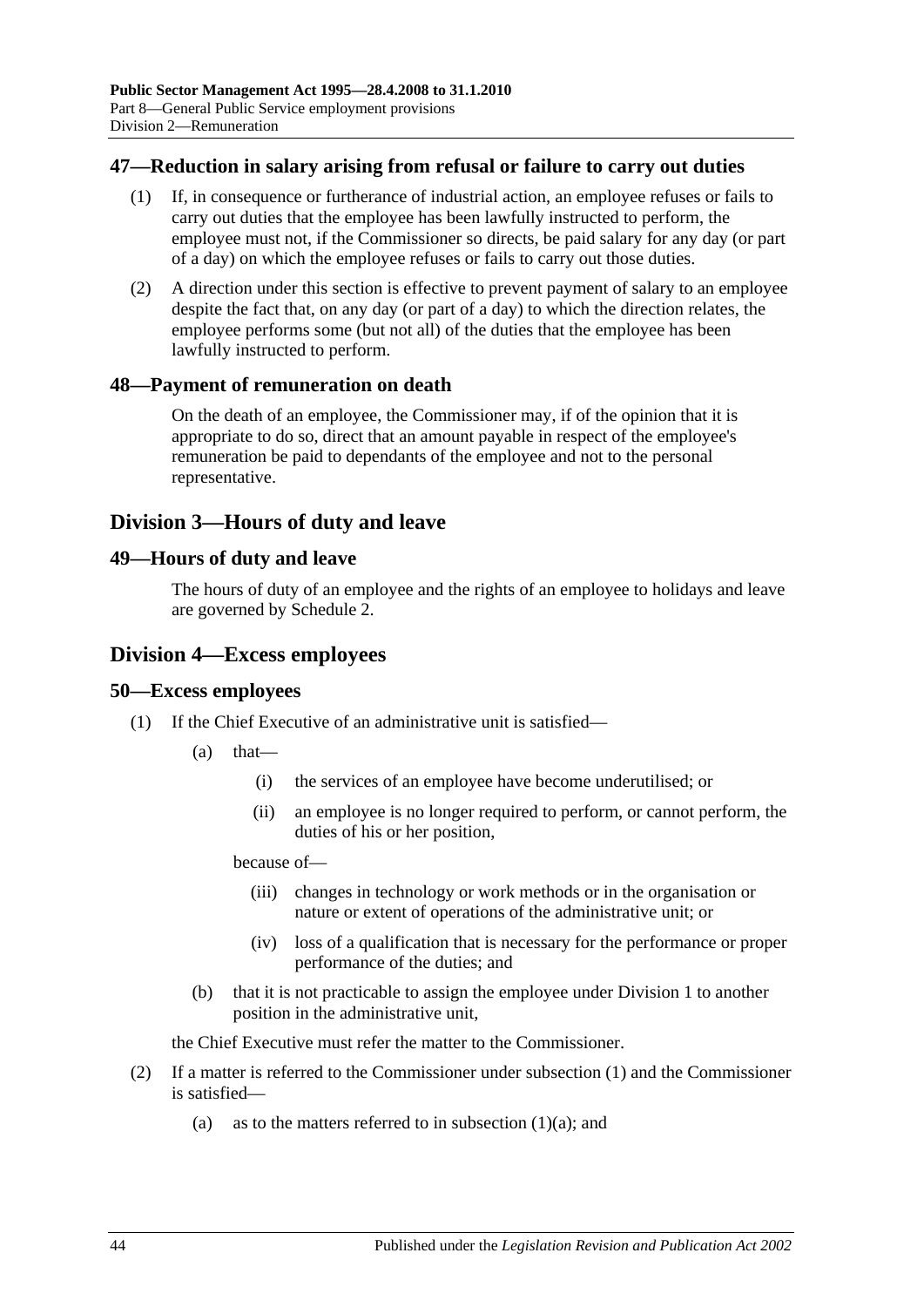- (b) that all reasonable endeavours have been made to assign the employee under [Division 1](#page-42-2) to another position in the Public Service (whether in the same or another administrative unit) but that it is not practicable to do so in the circumstances of the case; and
- (c) that reasonable consultations have taken place with the appropriate recognised organisation,

the Commissioner may—

- (d) transfer the employee to another position in the Public Service with a lower remuneration level; or
- (e) recommend to the Governor that the employee's employment in the Public Service be terminated.
- (3) The Governor may, on the recommendation of the Commissioner under this section, terminate an employee's employment in the Public Service.
- (4) If an employee is transferred under this section to a position with a lower remuneration level, the employee is entitled to supplementation of the employee's remuneration in accordance with the relevant provisions of an award or enterprise or industrial agreement or, if there is no award or enterprise or industrial agreement covering the matter, in accordance with a scheme prescribed by the regulations.

## **Division 5—Mental or physical incapacity**

## <span id="page-44-0"></span>**51—Mental or physical incapacity**

- $(1)$  If—
	- (a) the Chief Executive of an administrative unit is satisfied that an employee in the unit is not performing duties of his or her position satisfactorily; and
	- (b) it appears to the Chief Executive that the employee's unsatisfactory performance is caused by mental or physical illness or disability,

the Chief Executive may require the employee to undergo a medical examination by a medical practitioner selected by the employee from a panel of medical practitioners nominated by the Chief Executive.

- (2) If an employee refuses or fails, without reasonable excuse, to submit to a medical examination as required under [subsection](#page-44-0) (1), the Chief Executive may suspend the employee from duty in the Public Service (without remuneration and, as the Chief Executive thinks fit, with or without accrual of rights in respect of recreation leave and long service leave) until the employee submits to a medical examination as required by the Chief Executive.
- <span id="page-44-1"></span>(3) The Chief Executive must—
	- (a) furnish the employee with a copy of any report on the results of a medical examination required under this section; and
	- (b) before considering the report under [subsection](#page-45-0) (4), allow the employee a period of not less than 14 days from the date of the employee's receipt of the report to furnish the Chief Executive with any medical reports obtained by the employee on his or her mental or physical condition.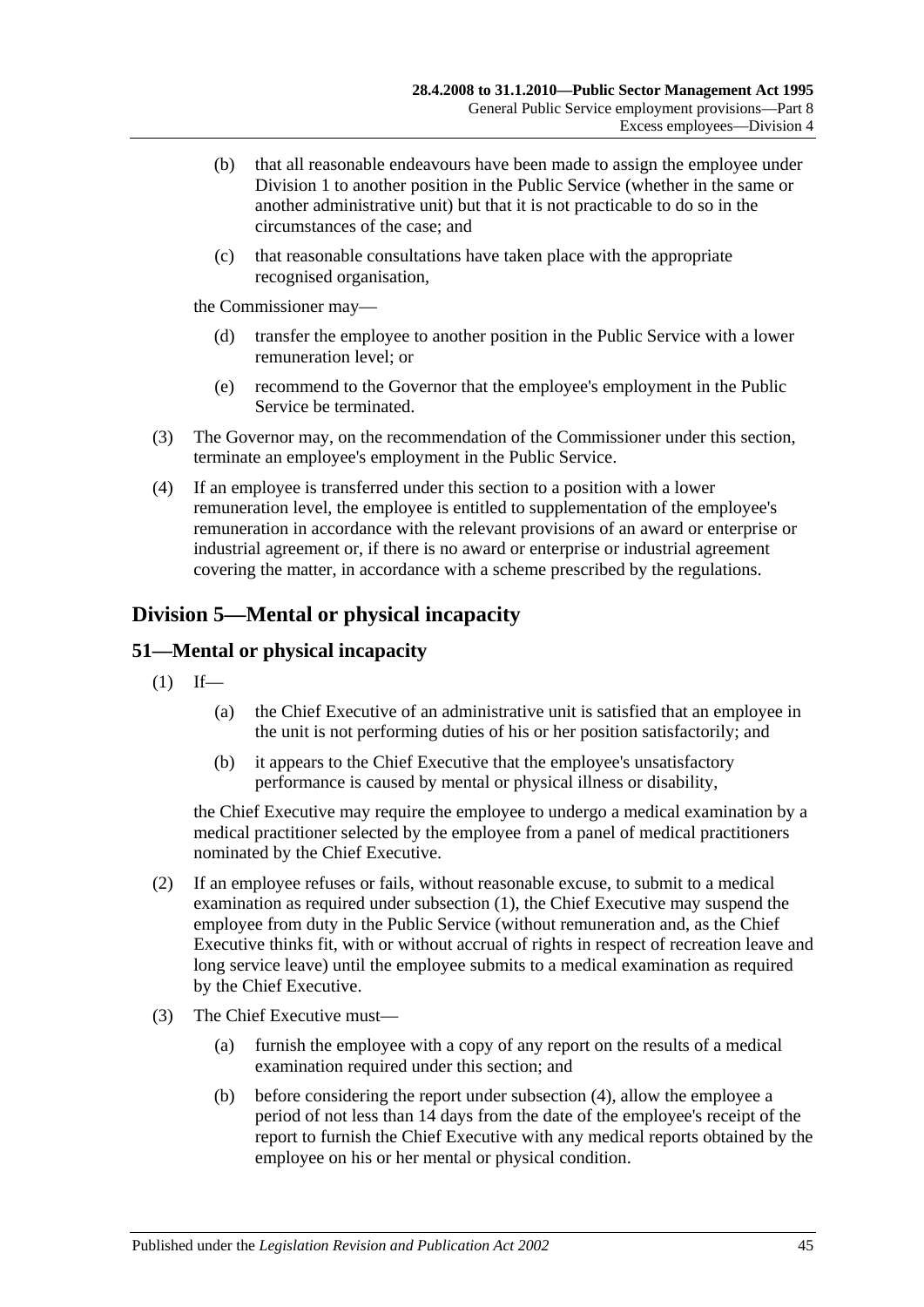- <span id="page-45-0"></span>(4) If the Chief Executive of an administrative unit is satisfied, after consideration of all relevant medical reports, that—
	- (a) an employee in the unit is not performing duties of his or her position satisfactorily; and
	- (b) the employee's unsatisfactory performance is caused by mental or physical illness or disability; and
	- (c) it is not practicable to assign the employee under [Division 1](#page-42-2) to another position (whether in the same or another administrative unit) with duties within the employee's capacity,

the Chief Executive must consult with the Commissioner about the matter.

- (5) If the Commissioner and the Chief Executive are both satisfied that it is not practicable to assign the employee under [Division 1](#page-42-2) to another position (whether in the same or another administrative unit), the following provisions apply:
	- (a) the Commissioner and the Chief Executive must examine whether it is practicable to transfer the employee to another position with a lower remuneration level (whether in the same or another administrative unit);
	- (b) if it is practicable to do so, the employee may be transferred by the Chief Executive to another position with a lower remuneration level in the same unit, or may be transferred to a position with a lower remuneration level in another unit by the Commissioner in consultation with the Chief Executive of the other unit;
	- (c) if the Commissioner and the Chief Executive are satisfied that it is not practicable to so transfer the employee, the Commissioner may recommend to the Governor that the employee's employment in the Public Service be terminated.
- (6) The Governor may, on the recommendation of the Commissioner under this section, terminate an employee's employment in the Public Service.
- (7) The termination of an employee's employment under this section may, with the consent of the employee, have effect from a date earlier than the date of the decision to terminate the employee's employment.
- (8) In this section—

*relevant medical report* means—

- (a) if a medical examination is required by the Chief Executive under [subsection](#page-44-0) (1)—
	- (i) the report on the results of that examination; and
	- (ii) any medical reports furnished to the Chief Executive by the employee before or within the period allowed under [subsection](#page-44-1) (3); or
- (b) in any other case—any medical report furnished to the Chief Executive by the employee.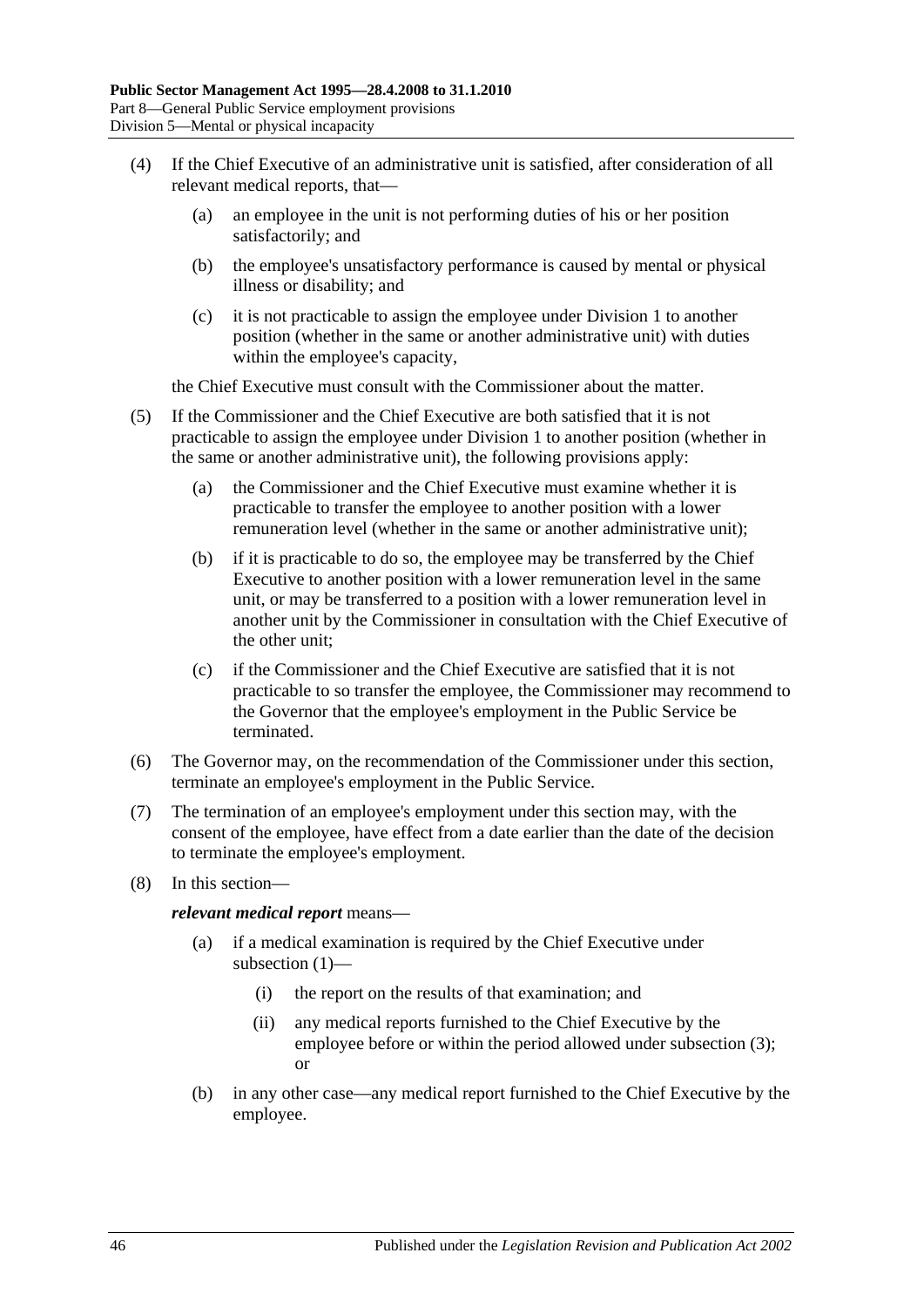## **Division 6—Unsatisfactory performance**

#### **52—Unsatisfactory performance**

- (1) If the Chief Executive of an administrative unit is satisfied that—
	- (a) an employee in the unit is not performing duties of his or her position satisfactorily or to performance standards specified in a contract relating to his or her employment; and
	- (b) it is not practicable to assign the employee under [Division 1](#page-42-2) to another position (whether in the same or another administrative unit) with duties suited to the employee's capabilities or qualifications,

the Chief Executive must consult with the Commissioner about the matter.

- (2) If the Commissioner and the Chief Executive are both satisfied that it is not practicable to assign the employee under [Division 1](#page-42-2) to another position (whether in the same or another administrative unit), the following provisions apply:
	- (a) the Commissioner and the Chief Executive must examine whether it is practicable to transfer the employee to another position with a lower remuneration level (whether in the same or another administrative unit);
	- (b) if it is practicable to do so, the employee may be transferred by the Chief Executive to another position with a lower remuneration level in the same unit, or may be transferred to a position with a lower remuneration level in another unit by the Commissioner in consultation with the Chief Executive of the other unit;
	- (c) if the Commissioner and the Chief Executive are satisfied that it is not practicable to so transfer the employee, the Commissioner may recommend to the Governor that the employee's employment in the Public Service be terminated.
- (3) The Chief Executive may not take action under this section on the ground that an employee is not performing duties satisfactorily or to applicable performance standards unless the employee has first been advised of his or her unsatisfactory performance and allowed a reasonable opportunity to improve.
- <span id="page-46-0"></span>(4) An employee must be given not less than 14 days notice in writing of a decision to transfer the employee or recommend that the employee's employment in the Public Service be terminated under this section.
- (5) If, within the period referred to in [subsection](#page-46-0) (4), the employee appeals to the Promotion and Grievance Appeals Tribunal against the decision, the decision is suspended until the determination of the appeal.
- (6) The Governor may, on the recommendation of the Commissioner under this section, terminate an employee's employment in the Public Service.
- (7) This section does not apply if an employee's unsatisfactory performance is due to mental or physical illness or disability.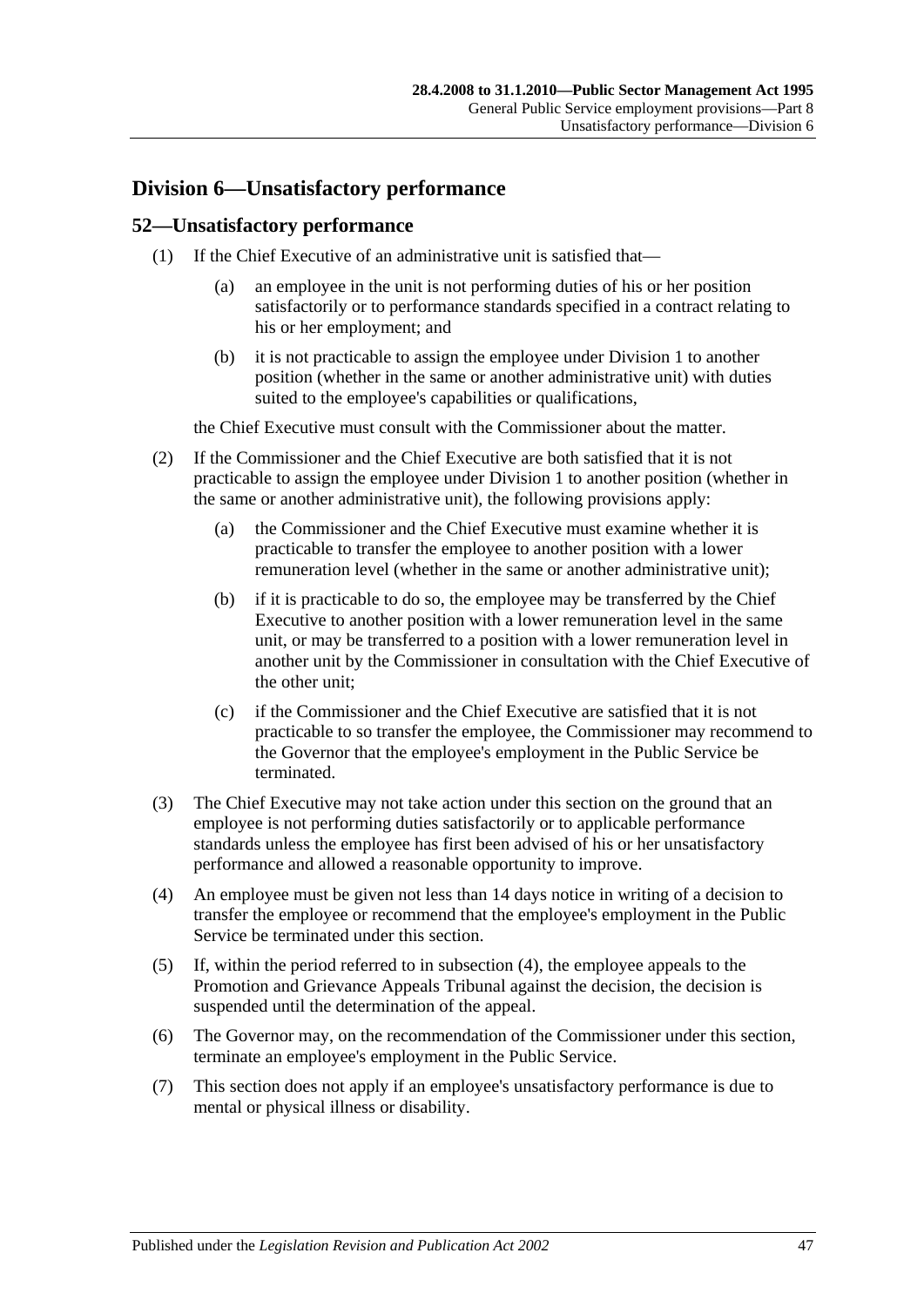## **Division 7—Resignation and retirement**

#### **53—Resignation**

- (1) An employee may resign from the Public Service by not less than 14 days notice in writing to the Chief Executive of the administrative unit in which the employee is employed (unless notice of a shorter period is accepted by the Chief Executive).
- (2) If an employee—
	- (a) is absent, without authority, from employment in the Public Service for a period of 10 working days; and
	- (b) gives no proper written explanation or excuse for the absence to the Chief Executive of the administrative unit in which the employee is employed before the end of that period,

the employee will, if the Chief Executive so determines, be taken to have resigned from the Public Service.

#### **54—Reappointment of employee who resigns to contest election**

- $(1)$  If—
	- (a) an employee resigns from the Public Service for the purpose of standing as a candidate for election to the Parliament of the State or the Commonwealth; and
	- (b) the resignation takes effect not more than one month before the issue of the writ for the election; and
	- (c) the former employee is not elected and applies for reappointment to the Public Service within two months after the return of the writ for the election,

the employee must be reappointed (without any requirement for selection processes and without probation) to his or her former position in the Public Service or a position with the same remuneration level as that position.

(2) For the purpose of determining the rights of an employee who is reappointed to the Public Service under this section, the period between the resignation and reappointment is to be taken to be leave without pay granted under this Act.

#### **55—Retirement**

An employee who has attained the age of 55 years is entitled to retire from the Public Service.

## **Division 8—Conduct and discipline**

#### **57—General rules of conduct**

An employee is liable to disciplinary action if the employee—

- (a) contravenes or fails to comply with—
	- (i) a provision of this Act; or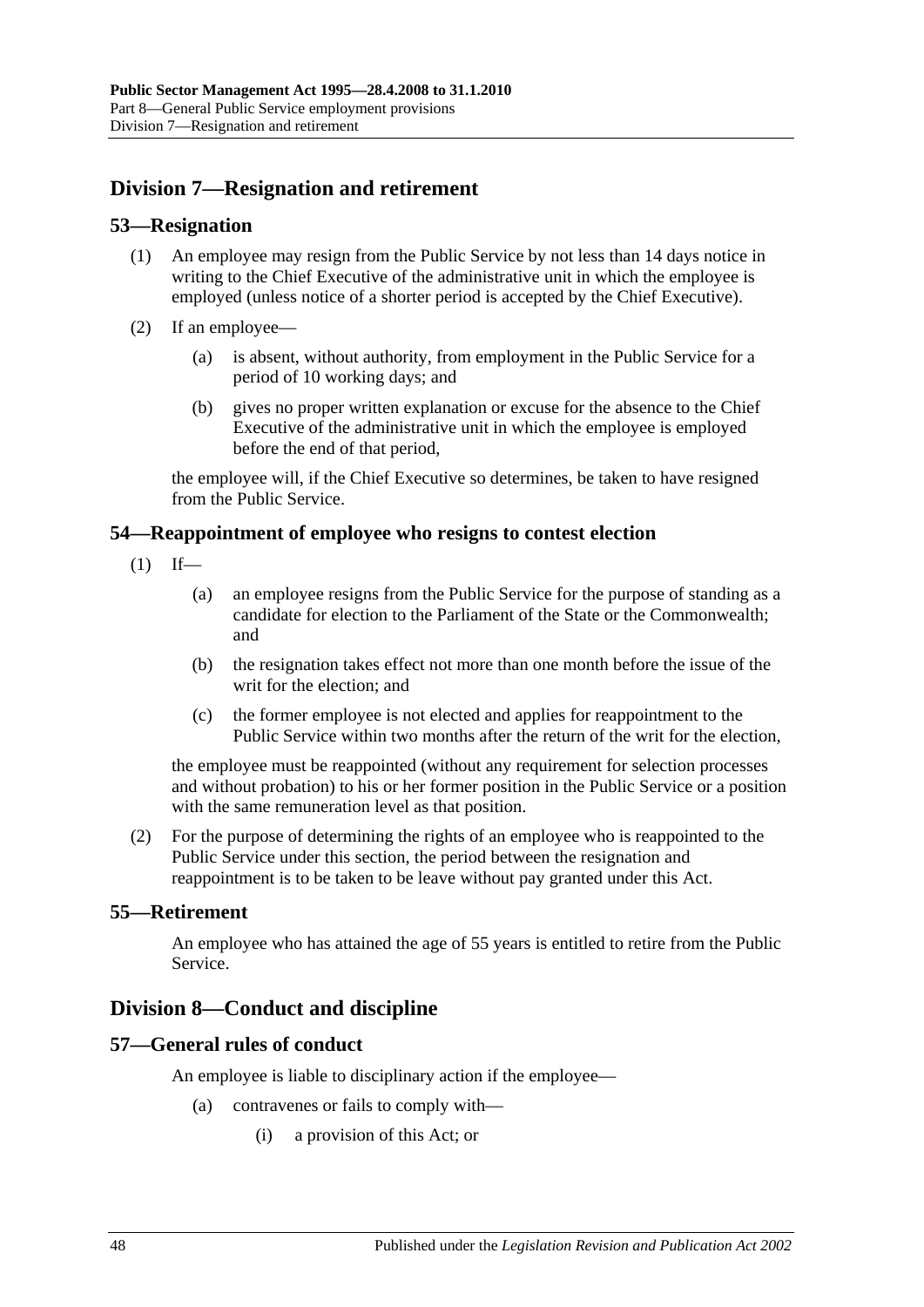- (ii) a direction given to the person as an employee by a person with authority to give that direction (whether the authority derives from this Act or otherwise); or
- (b) is negligent or indolent in the discharge of the duties of the employee's position; or
- (c) is absent from duty without reasonable excuse (proof of which lies on the employee); or
- (d) is guilty of disgraceful or improper conduct in an official capacity, or is guilty in a private capacity of disgraceful or improper conduct that reflects seriously and adversely on the Public Service; or
- (e) makes improper use of property of the Crown; or
- (f) except as authorised under the regulations, engages in any remunerative employment, occupation or business outside the Public Service; or
- (g) except as authorised under the regulations, discloses information gained in the employee's official capacity, or comments on any matter affecting the Public Service or the business of the Public Service.

#### **58—Inquiries and disciplinary action**

- (1) If the Chief Executive of an administrative unit suspects on reasonable grounds that an employee in the unit may be liable to disciplinary action, the Chief Executive may hold an inquiry to determine whether the employee is liable to disciplinary action.
- (2) Notice in writing of an inquiry under this section setting out the grounds on which the employee is suspected of being liable to disciplinary action must be given to the employee.
- (3) Nothing in this section prevents the making of any preliminary investigations prior to the holding of an inquiry or the giving of a notice of inquiry under this section.
- (4) The employee affected by an inquiry under this section—
	- (a) may be assisted or represented in the inquiry by another person; and
	- (b) must be afforded a reasonable opportunity—
		- (i) to be present throughout the course of the inquiry; and
		- (ii) to question persons making allegations against the employee or providing information in support of the allegations; and
		- (iii) to bring persons or documents before the Chief Executive to provide information in support of the employee; and
		- (iv) to make statements and representations to the Chief Executive.
- <span id="page-48-0"></span>(5) If, on an inquiry under this section, the Chief Executive is satisfied on the balance of probabilities that the employee is liable to disciplinary action, then the Chief Executive may do one or more of the following:
	- (a) reprimand the employee;
	- (b) order that the leave entitlement of the employee be reduced by a specified amount;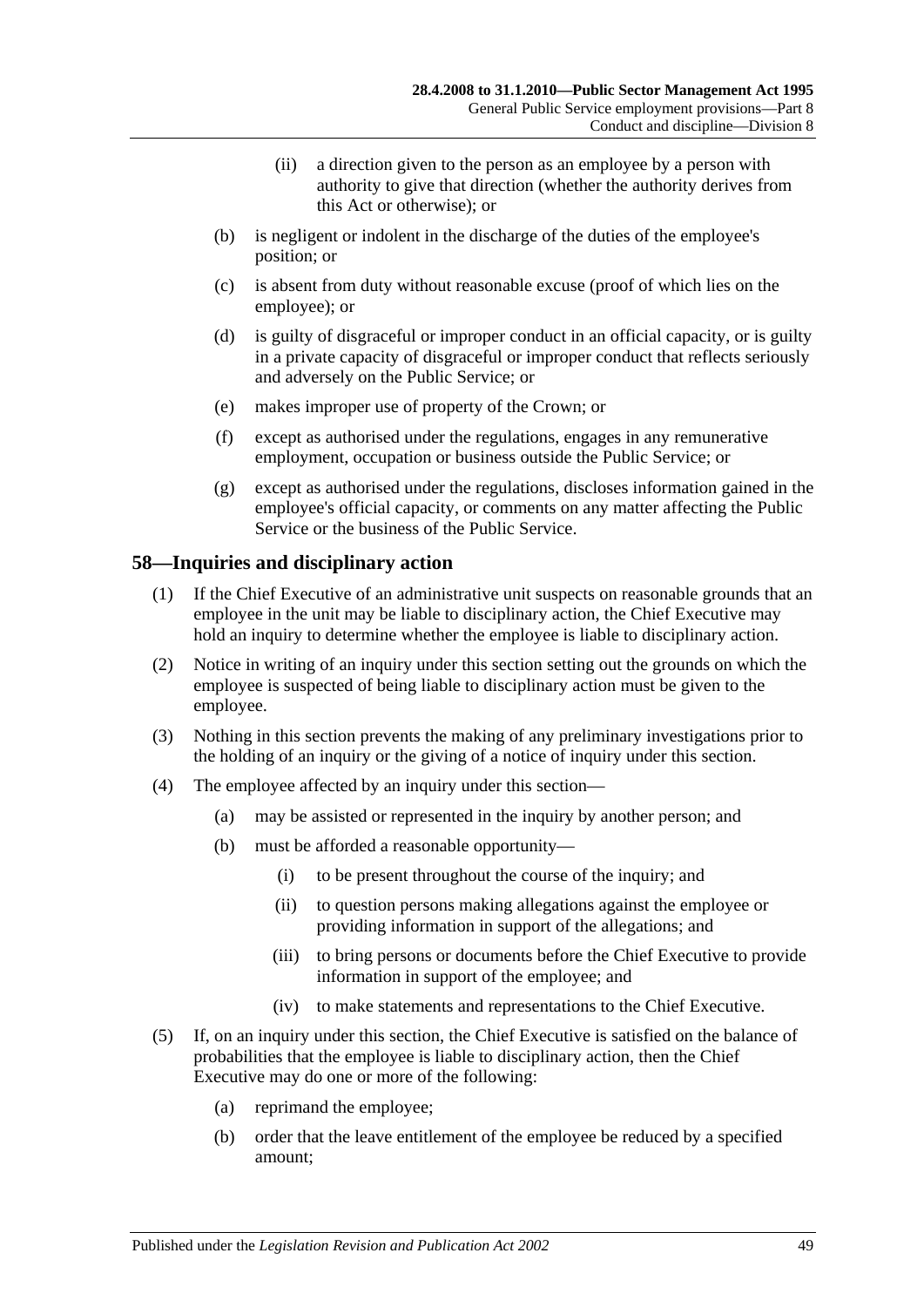- (c) order that the employee be suspended from duty in the Public Service for a specified period with or without remuneration and, as the Chief Executive thinks fit, with or without accrual of rights in respect of recreation leave and long service leave;
- (d) order that the salary of the employee be reduced by a specified amount for a specified period;
- (e) recommend to the Governor—
	- (i) that the employee be transferred to some other position in the Public Service with a lower remuneration level; or
	- (ii) that the employee's employment in the Public Service be terminated.
- (6) For the purposes of [subsection](#page-48-0) (5), a period of suspension may, if the Chief Executive thinks fit to so order, be comprised of or include the whole or part of any period for which the employee has been suspended without remuneration under another power conferred by this Division.
- (7) The Chief Executive may, if he or she thinks fit, suspend an order under [subsection](#page-48-0) (5) subject to compliance by the employee with conditions specified by the Chief Executive.
- (8) Before taking or recommending disciplinary action in respect of an employee under [subsection](#page-48-0) (5), the Chief Executive must give the employee at least 14 days notice in writing of his or her findings and of the disciplinary action (if any) that he or she proposes to take or recommend.
- (9) The holding of an inquiry under this section in respect of an employee must, if the employee is charged with an offence relating to a matter to which the inquiry relates, be suspended pending the determination of the proceedings in respect of the offence.
- (10) The Governor may, on the recommendation of the Chief Executive under this section—
	- (a) transfer an employee to some other position in the Public Service with a lower remuneration level; or
	- (b) terminate an employee's employment in the Public Service.

#### **59—Suspension or transfer where disciplinary inquiry or offence punishable by imprisonment charged**

- (1) If an employee—
	- (a) is charged with an offence punishable by imprisonment; or
	- (b) is given notice of a disciplinary inquiry under this Division,

the Chief Executive of the administrative unit in which the employee is employed may—

- (c) suspend the employee from duty in the Public Service (with or without remuneration and, as the Chief Executive thinks fit, with or without accrual of rights in respect of recreation leave and long service leave); or
- (d) transfer the employee from his or her position to some other position in the administrative unit with the same remuneration level; or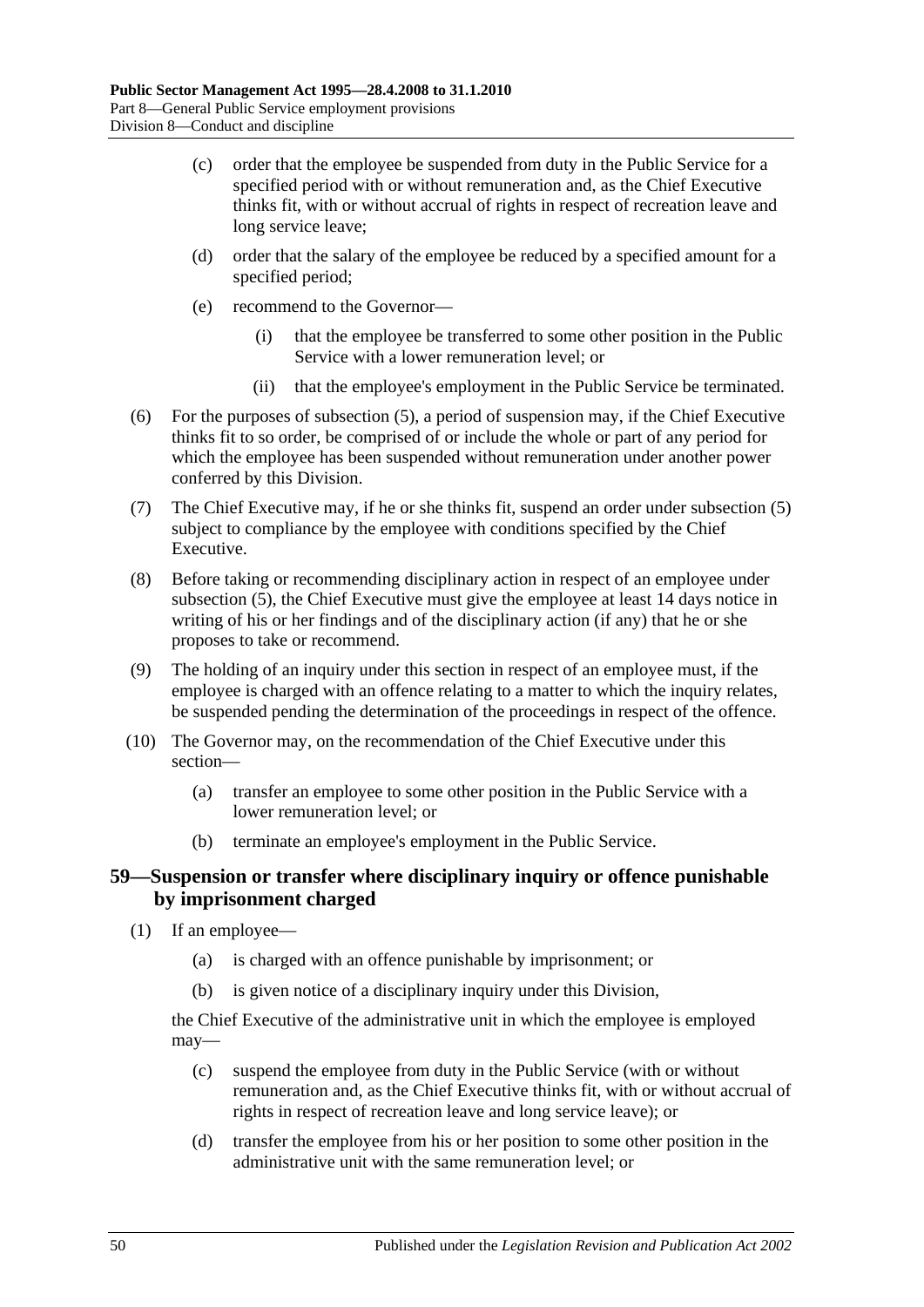- (e) recommend to the Commissioner that the employee be transferred to a position in another administrative unit with the same remuneration level.
- (2) An employee who is charged with an offence punishable by imprisonment must, as soon as practicable, notify the Chief Executive of the administrative unit in which he or she is employed of that fact.
- (3) The Commissioner may, on the recommendation of the Chief Executive under this section, transfer an employee to a position in another administrative unit with the same remuneration level.
- <span id="page-50-0"></span>(4) A suspension or transfer imposed under this section is revocable at any time and must be revoked by the Chief Executive—
	- (a) where the employee has been both charged with an offence (whether or not punishable by imprisonment) and given notice of a disciplinary inquiry under this Division relating to a matter to which the charge relates—if the employee is both acquitted of the charge and found not liable to disciplinary action on the inquiry; or
	- (b) in any other case—if the employee is acquitted of the charge, or found not liable to disciplinary action on the inquiry, in relation to which the suspension or transfer was imposed.
- (5) For the purposes of [subsection](#page-50-0) (4), if a charge against an employee is dismissed, lapses or is withdrawn, the employee will be taken to have been acquitted of the charge.
- (6) If a suspension imposed under this section is revoked, the employee is, subject to [subsection](#page-50-1) (7), entitled to any remuneration and accrual of leave rights withheld in consequence of the suspension and any additional payment approved by the Commissioner.
- <span id="page-50-1"></span>(7) If a suspension imposed under this section is revoked on the employee being convicted of an offence punishable by imprisonment or being found liable to disciplinary action, the employee will not, unless the Chief Executive so determines, be entitled to any remuneration or accrual of leave rights withheld in consequence of the suspension.
- (8) If a transfer imposed under this section is revoked, the employee must be transferred back to the employee's former position or, if that position is no longer available, to a position with the same remuneration level as the employee's former position.
- (9) Subject to [subsection](#page-50-2) (10), a decision to suspend or transfer an employee under this section is not subject to appeal or review under this Act or any other law.
- <span id="page-50-2"></span>(10) A decision that remuneration be withheld from a person suspended under this section may be the subject of an appeal under this Act.

## **60—Disciplinary action on conviction of an offence punishable by imprisonment**

- <span id="page-50-3"></span>(1) If an employee is convicted of an offence punishable by imprisonment, the Chief Executive of the administrative unit in which the employee is employed may recommend to the Governor—
	- (a) that the employee be transferred to some other position in the Public Service with a lower remuneration level; or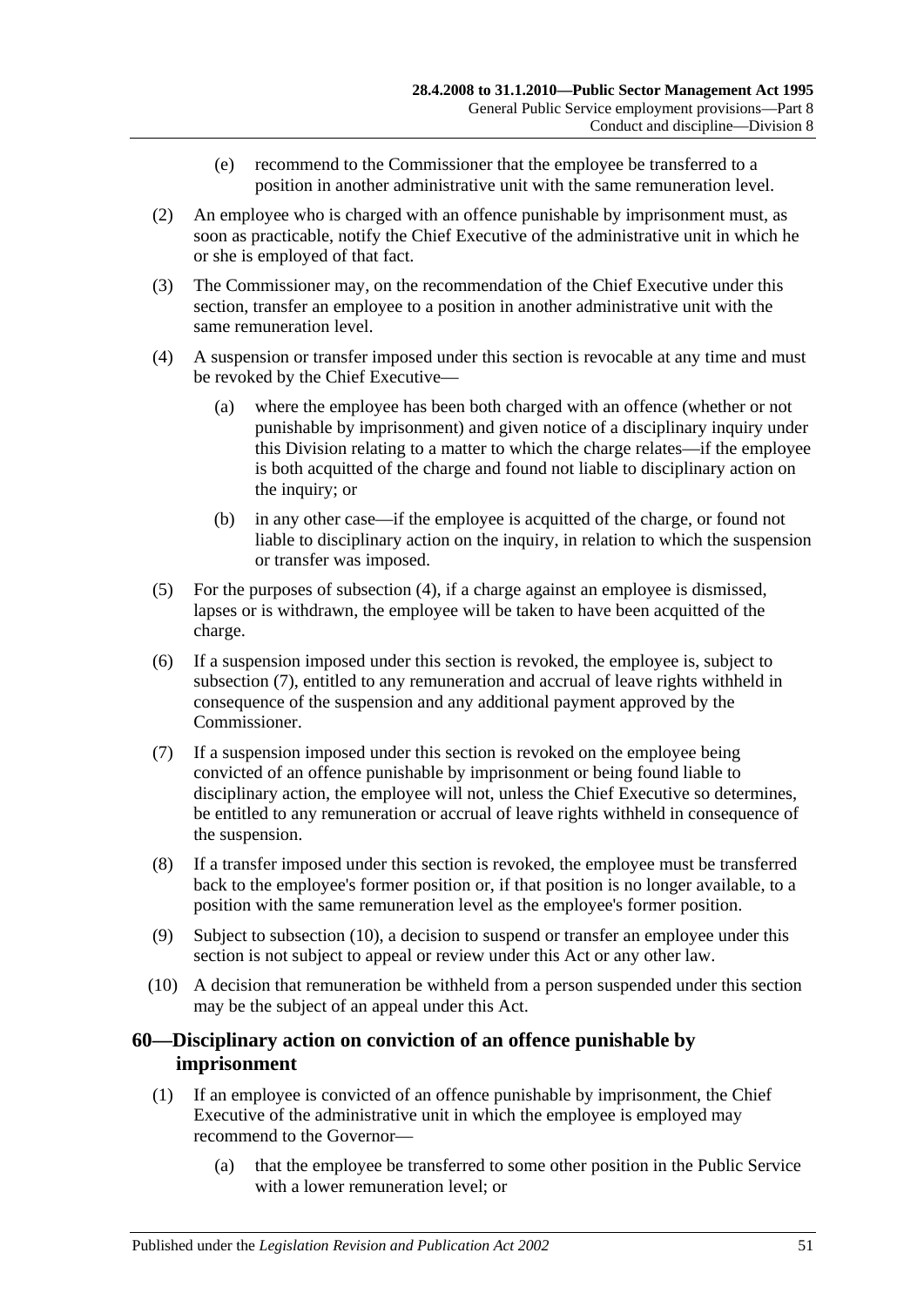- (b) that the employee's employment in the Public Service be terminated.
- (2) The Chief Executive must, before recommending any disciplinary action under [subsection](#page-50-3) (1) because an employee has been convicted of a summary offence, give the employee at least 14 days notice in writing of the disciplinary action that the Chief Executive proposes to recommend.
- (3) Disciplinary action must not be taken under this section on the basis of a conviction that is under appeal, or against which a right of appeal still lies.
- (4) The Governor may, on the recommendation of the Chief Executive under this section—
	- (a) transfer an employee to some other position in the Public Service with a lower remuneration level; or
	- (b) terminate an employee's employment in the Public Service.

#### **61—Disciplinary appeals**

- (1) An employee may, within 14 days after receiving notice of a decision that the employee is liable to disciplinary action or a decision as to disciplinary action to be taken or recommended in respect of the employee under this Division, appeal to the Disciplinary Appeals Tribunal against the decision.
- (2) The Tribunal may, on an appeal under this section—
	- (a) affirm the decision subject to the appeal;
	- (b) set aside the decision subject to the appeal and substitute a decision that should have been made in the first instance;
	- (c) make any consequential or ancillary orders.
- (3) If an appellant succeeds in an appeal under this section, the Tribunal may order costs against the Crown.
- (4) An employee does not have a right of appeal under this section against a decision recommending disciplinary action because the employee has been convicted of an indictable offence.

#### **62—Payments where employee has liability to Crown**

If an employee or former employee is alleged to have misappropriated or damaged property of the Crown or to have incurred any other liability to the Crown, a payment that would otherwise be required to be made to the person in respect of his or her employment in the Public Service—

- (a) may be withheld pending the determination of criminal or other proceedings in respect of the matter; and
- (b) may be applied in or towards satisfaction of any liability of the person to the Crown.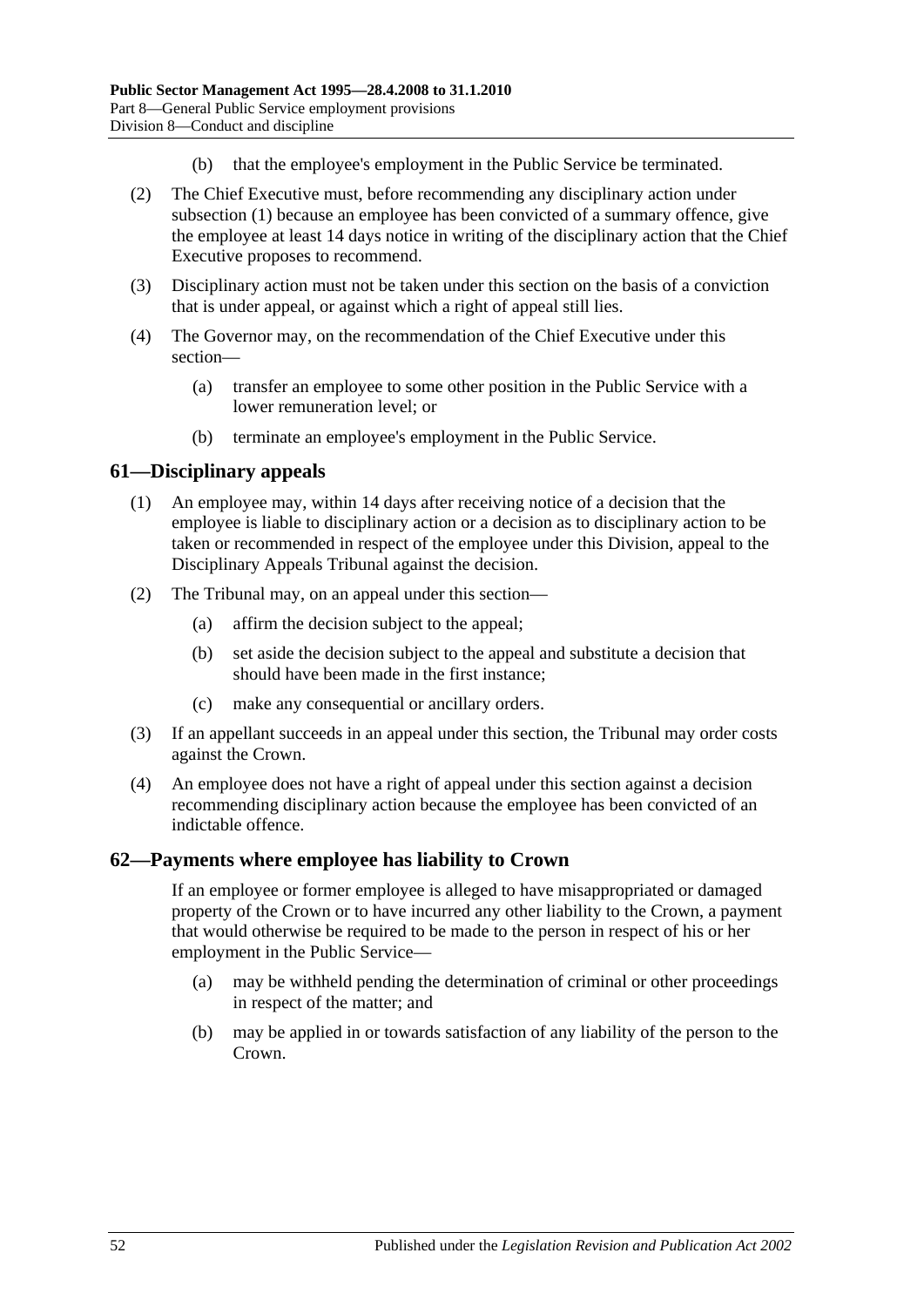## **Division 9—Appeal against administrative decisions**

## **63—Chief Executive's responsibility to conciliate grievances**

Despite the provisions of this Division, the Chief Executive of an administrative unit is required to endeavour to resolve by conciliation any grievance that an employee in the unit may have in respect of his or her employment.

#### **64—Grievance appeals**

- (1) An employee who is aggrieved by an administrative decision that directly affects the employee may appeal to the Promotion and Grievance Appeals Tribunal against the decision.
- (2) Nothing in this section prevents a Chief Executive or the Commissioner from attempting to resolve by conciliation a matter the subject of an appeal under this section prior to the commencement of the hearing of the appeal.
- (3) The Tribunal may, if of the opinion—
	- (a) that an appeal is frivolous or vexatious; or
	- (b) that an appellant has not fully explored avenues for review or redress available within the administrative unit in which the appellant is employed,

decline to entertain the appeal.

- (4) The Tribunal may, on an appeal under this section—
	- (a) affirm the decision subject to the appeal; or
	- (b) give any directions that are, in the opinion of the Tribunal, necessary or desirable to redress the grievance.
- (5) An employee does not have a right of appeal under this section against a decision—
	- (a) that is appealable under some other provision of this Act; or
	- (b) that is of a class excluded by regulation from appeal under this section.

## <span id="page-52-0"></span>**Part 9—Miscellaneous**

#### **65—Preservation of powers of Governor to appoint, transfer and dismiss**

- (1) Nothing in this Act is to be taken to abrogate or restrict a right or power that the Governor may otherwise have to appoint a person to, or dismiss a person from, a position in the Public Service.
- (2) The Governor may transfer an employee from a position in the Public Service to any other position in the Public Service with the same or a higher remuneration level.
- (3) An employee may be transferred to a position for a specified term and, in that event, the employee must, at the end of the term—
	- (a) be transferred back to the employee's former position; or
	- (b) if that position is no longer available—be transferred to some other position with the same remuneration level as, or a higher remuneration level than, that of the employee's former position.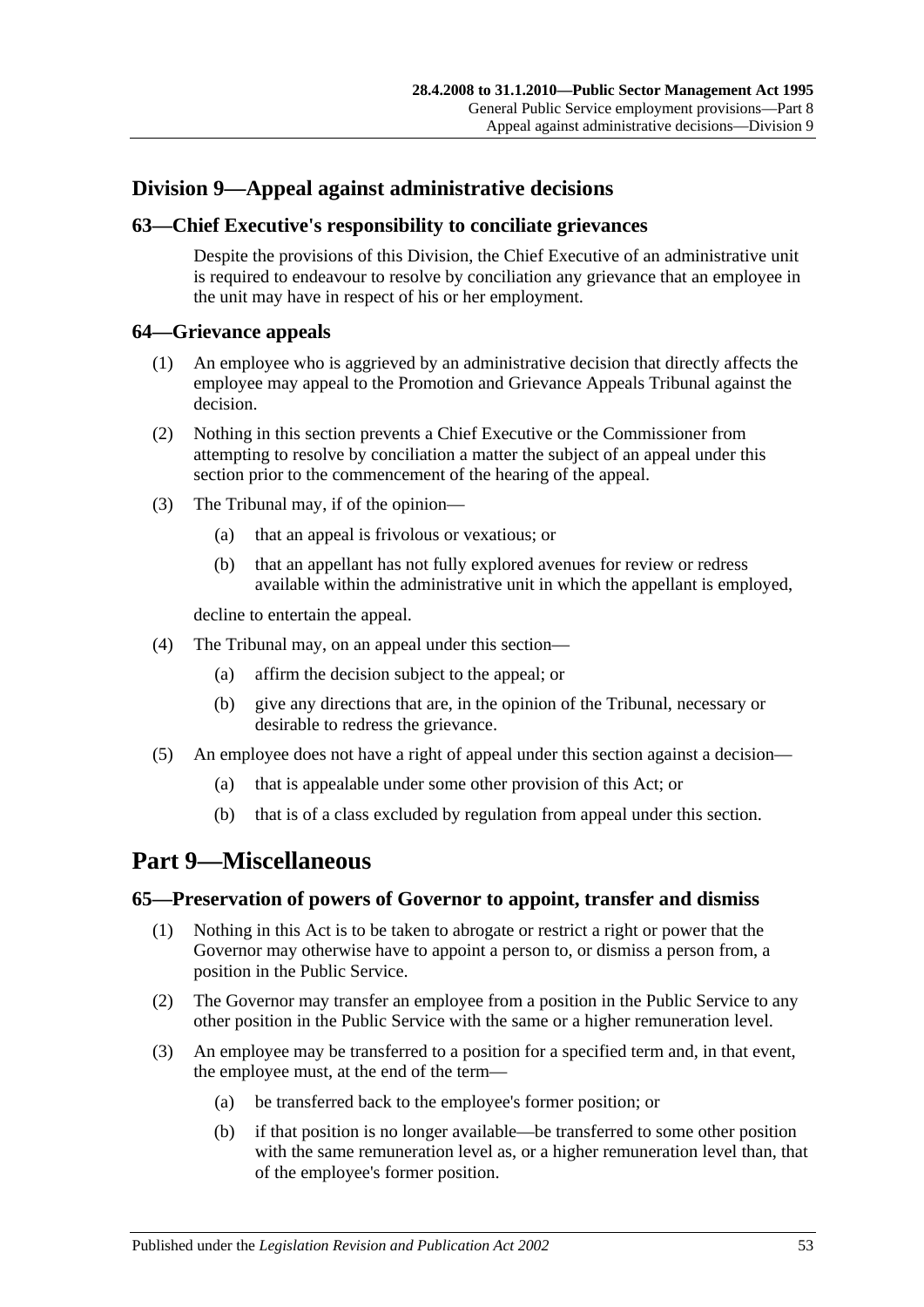#### **67—Equal employment opportunity programs**

- (1) The Minister may publish in the Gazette equal employment opportunity programs designed to ensure that persons of a defined class have equal opportunities in relation to employment in the public sector with persons not of that class.
- (2) The Minister may, in an equal employment opportunity program, make special provision—
	- (a) to assist persons of a defined class disproportionately represented amongst the unemployed to gain employment in the public sector; or
	- (b) to assist persons of a defined class employed in the public sector to compete for other positions or pursue careers in the public sector as effectively as persons not of that class,

and any such special provision will, despite the provisions of this or any other Act, be lawful.

(3) The Minister may, by notice published in the Gazette, vary or revoke an equal employment opportunity program.

#### **68—Transfers of employees within public sector**

- (1) If an employee is liable to be transferred under [Part 8](#page-42-0) to another position in the Public Service, the Commissioner may instead, if the Commissioner thinks fit, transfer the employee to a position in the employment of a public sector agency outside the Public Service.
- (2) If a public sector agency outside the Public Service determines that—
	- (a) a person employed by the agency is no longer required to perform the duties of his or her position, or cannot or is not performing the duties satisfactorily for health or other reasons; and
	- (b) it is not practicable to transfer the person to some other position in the employment of the agency,

the Commissioner may, if the Commissioner thinks fit, transfer the person to a position in the Public Service or in the employment of another public sector agency.

- <span id="page-53-0"></span>(3) A transfer under this section may be made on conditions as to—
	- (a) maintenance (whether complete or partial) of the person's remuneration and accrued and accruing rights in respect of superannuation; and
	- (b) maintenance of the person's accrued and accruing leave rights; and
	- (c) transfer of the person back to the person's former position or an equivalent position,

as determined by the Commissioner.

(4) Conditions determined by the Commissioner under [subsection](#page-53-0) (3) will have effect according to their terms and despite the provisions of this or any other Act.

#### **69—Appointment of Ministerial staff**

(1) The Premier may appoint a person as a member of a Minister's personal staff on conditions determined by the Premier.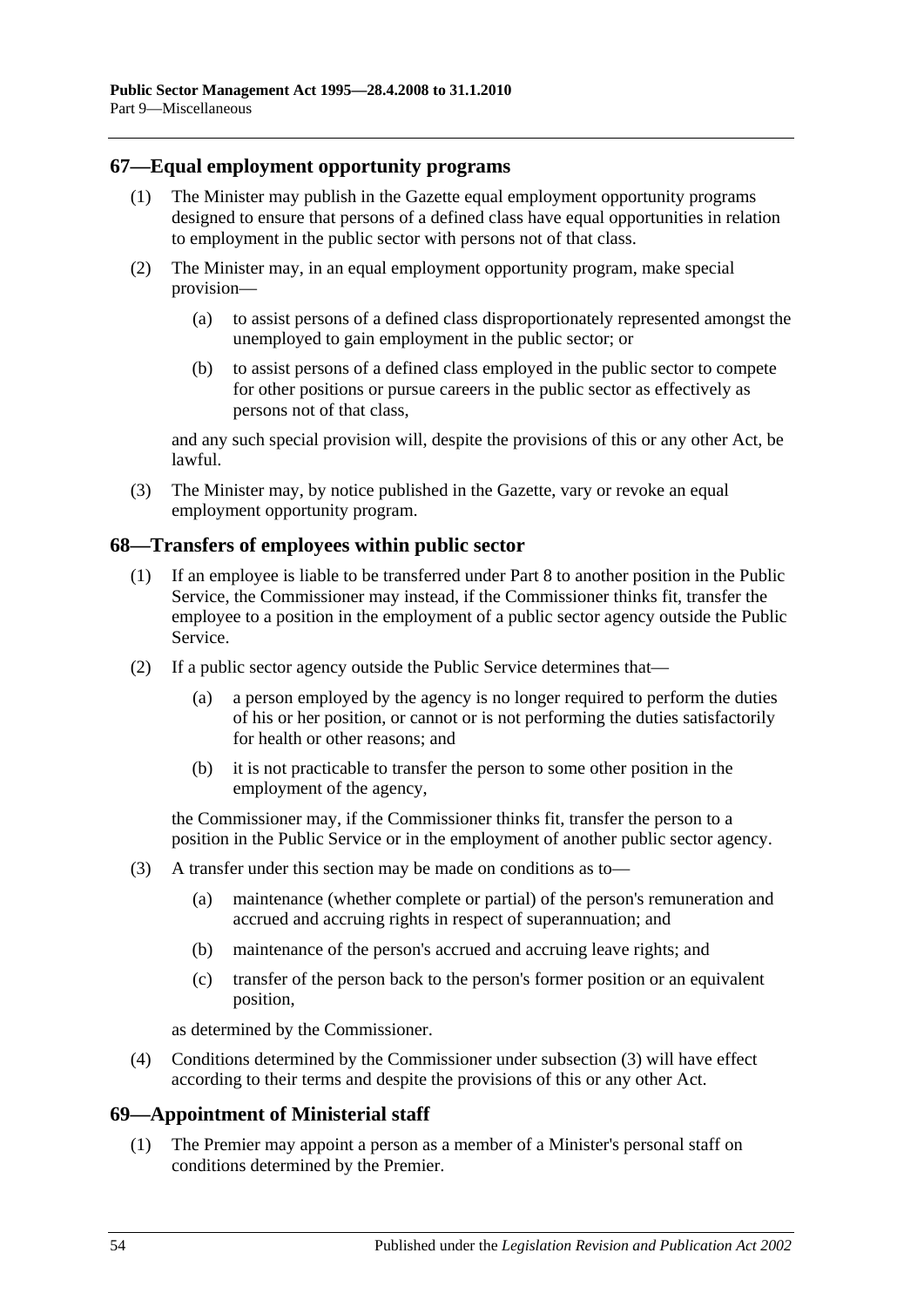- (2) A person appointed under this section is not an employee in the Public Service.
- (3) Appointments may not be made under this section so that at any time the number of persons so employed exceeds one per cent of all employees in the Public Service.
- (4) An appointment to a Minister's personal staff continues while the Minister continues to be a Minister (whether or not in the same Ministerial office) unless it sooner expires or is terminated under the conditions of appointment.
- <span id="page-54-0"></span>(5) The Premier must cause a report to be prepared not less frequently than once every 12 months setting out with respect to each Minister—
	- (a) details of all appointments made to the Minister's personal staff under this section (other than those described in previous reports under this section); and
	- (b) the number of persons for the time being employed on the Minister's personal staff under this section; and
	- (c) the remuneration and other conditions of appointment of each person for the time being employed on the Minister's personal staff under this section.
- (6) A report under [subsection](#page-54-0) (5) must—
	- (a) be published in the Gazette next issued after preparation of the report; and
	- (b) be laid before each House of Parliament within six sitting days after preparation of the report.

#### **70—Commissioner may approve arrangements for multiple appointments etc**

The Commissioner may approve, on conditions determined by the Commissioner, arrangements under which—

- (a) a person may be appointed to and employed in the Public Service for a period during which the person continues to hold or remains in some other office or employment outside the Public Service; or
- (b) a person who is employed in the Public Service may remain in that employment for a period during which the person holds or is engaged in some other office or employment outside the Public Service,

and any such arrangements will have effect according to their terms and despite the provisions of this or any other Act.

#### **70A—Incompatible public offices**

- (1) If a person holding an office is or has been appointed to a further office, he or she is not to be taken to have vacated the firstmentioned office or to have been invalidly appointed to the further office because—
	- (a) the potential exists or has existed for the duties of the offices to be in conflict; or
	- (b) the duties of either one or more of the offices require, by implication, the person's full time attention.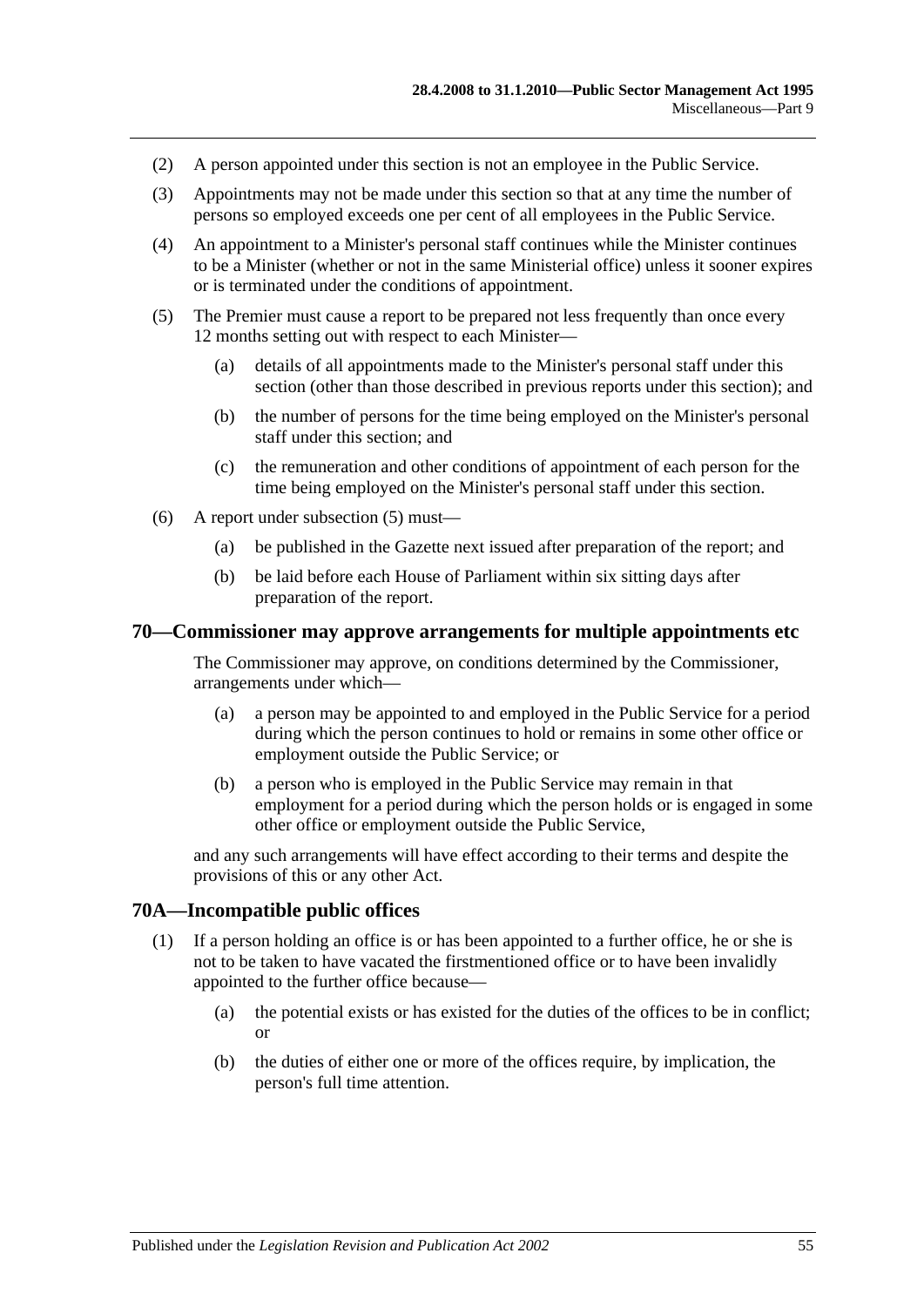- (2) The Governor may give directions in relation to an actual or potential conflict of duty and duty between offices held concurrently, or in relation to some other incompatibility between offices held concurrently, and, if the office holder concerned complies with those directions, he or she is excused from any breach that would otherwise have occurred.
- (3) In this section—

*office* means—

- (a) a public office; or
- (b) any position or employment in the public sector.

#### **71—Extension of operation of certain provisions of Act**

- (1) The Governor may, by proclamation—
	- (a) extend the operation of specified provisions of this Act, subject to such modifications (if any) as may be specified in the proclamation, to any specified class of public sector employees to whom those provisions do not apply of their own force; or
	- (b) vary or revoke a proclamation previously made under this subsection.
- <span id="page-55-1"></span>(2) Subject to [subsection](#page-55-0) (3), the provisions of [Schedule 2](#page-59-0) relating to long service leave apply to all public sector employees who—
	- (a) are remunerated at hourly, daily, weekly or fortnightly rates of payment; and
	- (b) are assigned to duties that form part of the operations of an administrative unit; and
	- (c) are, in the performance of the duties, subject to direction by the Chief Executive of the administrative unit.
- <span id="page-55-0"></span>(3) The Governor may, by proclamation—
	- (a) declare that the provisions of [Schedule 2](#page-59-0) relating to long service leave do not apply to a class of employees referred to in [subsection](#page-55-1) (2); or
	- (b) vary or revoke a proclamation previously made under this subsection.
- (4) A proclamation under this section may, if it so provides, have effect from a date specified in the proclamation that is earlier than the date of the proclamation.

#### **72—Operation of Industrial and Employee Relations Act**

A determination or decision under this Act affecting remuneration or conditions of employment is subject to an award, determination or enterprise or industrial agreement in force under the *Industrial [and Employee Relations Act](http://www.legislation.sa.gov.au/index.aspx?action=legref&type=act&legtitle=Industrial%20and%20Employee%20Relations%20Act%201994) 1994*.

#### **73—Freedom of association for employees**

- (1) No employee may be compelled to become, or remain, a member of an industrial or professional association.
- (2) No employee who is eligible for membership of an industrial or professional association may be prevented (except by the association itself acting in accordance with its rules) from becoming or remaining a member of the association.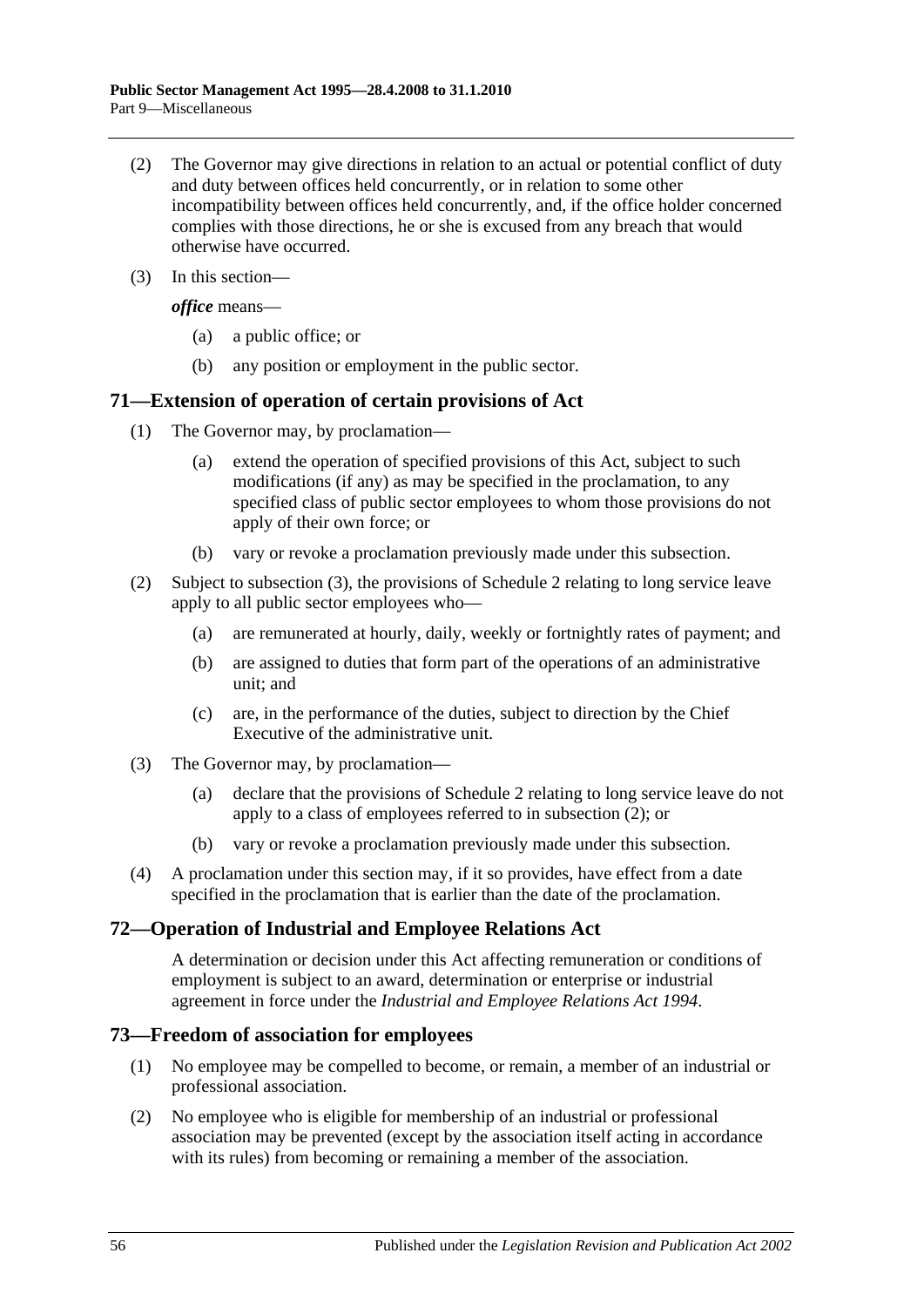## **74—Immunity of public sector employees, office holders and advisory body members**

- <span id="page-56-0"></span>(1) Subject to this Act, no civil liability attaches to a public sector employee, a person holding an office or position under this Act, a corporate agency member or an advisory body member for an act or omission in the exercise or purported exercise of official powers or functions.
- (2) An action that would, but for [subsection](#page-56-0) (1), lie against a person lies instead against the Crown, except in the case of a corporate agency member or an employee of a body corporate, in which case it lies instead against the body corporate.
- (3) This section does not prejudice rights of action of the Crown or the body corporate or employer in respect of an act or omission not in good faith.
- (4) This section does not apply to a corporate agency member if provisions of the *[Public](http://www.legislation.sa.gov.au/index.aspx?action=legref&type=act&legtitle=Public%20Corporations%20Act%201993)  [Corporations Act](http://www.legislation.sa.gov.au/index.aspx?action=legref&type=act&legtitle=Public%20Corporations%20Act%201993) 1993* apply to the body corporate.

#### **75—Temporary exercise of statutory powers**

- $(1)$  If—
	- (a) a statutory power or function is exercisable by an employee in an administrative unit; and
	- (b) the employee is absent or is for any reason unable to exercise the power or function,

the power or function may be exercised by the Chief Executive of the administrative unit or some other employee nominated by the Chief Executive by instrument in writing.

(2) An apparently genuine document purporting to be a copy of an instrument of nomination under this section will be accepted in any legal proceedings, in the absence of proof to the contrary, as proof that the employee referred to as the nominee was duly authorised to exercise the power or function referred to in the instrument.

#### **76—Obsolete references**

- (1) If the title of an administrative unit or position in the Public Service is altered, a reference in an Act or statutory instrument to the administrative unit or position under an earlier title is, unless the contrary intention appears, to be read as a reference to the administrative unit or position under its new title.
- <span id="page-56-1"></span>(2) The Governor may, by proclamation, direct that a reference in an Act or statutory instrument to an administrative unit or position in the Public Service be read as a reference to some other administrative unit or position in the Public Service.
- (3) In [subsection](#page-56-1) (2)—

*administrative unit* includes an administrative unit or department established under a repealed Act;

*position* includes a position or office in the Public Service created under a repealed Act.

(4) The Governor may, by proclamation, vary or revoke a proclamation under this section.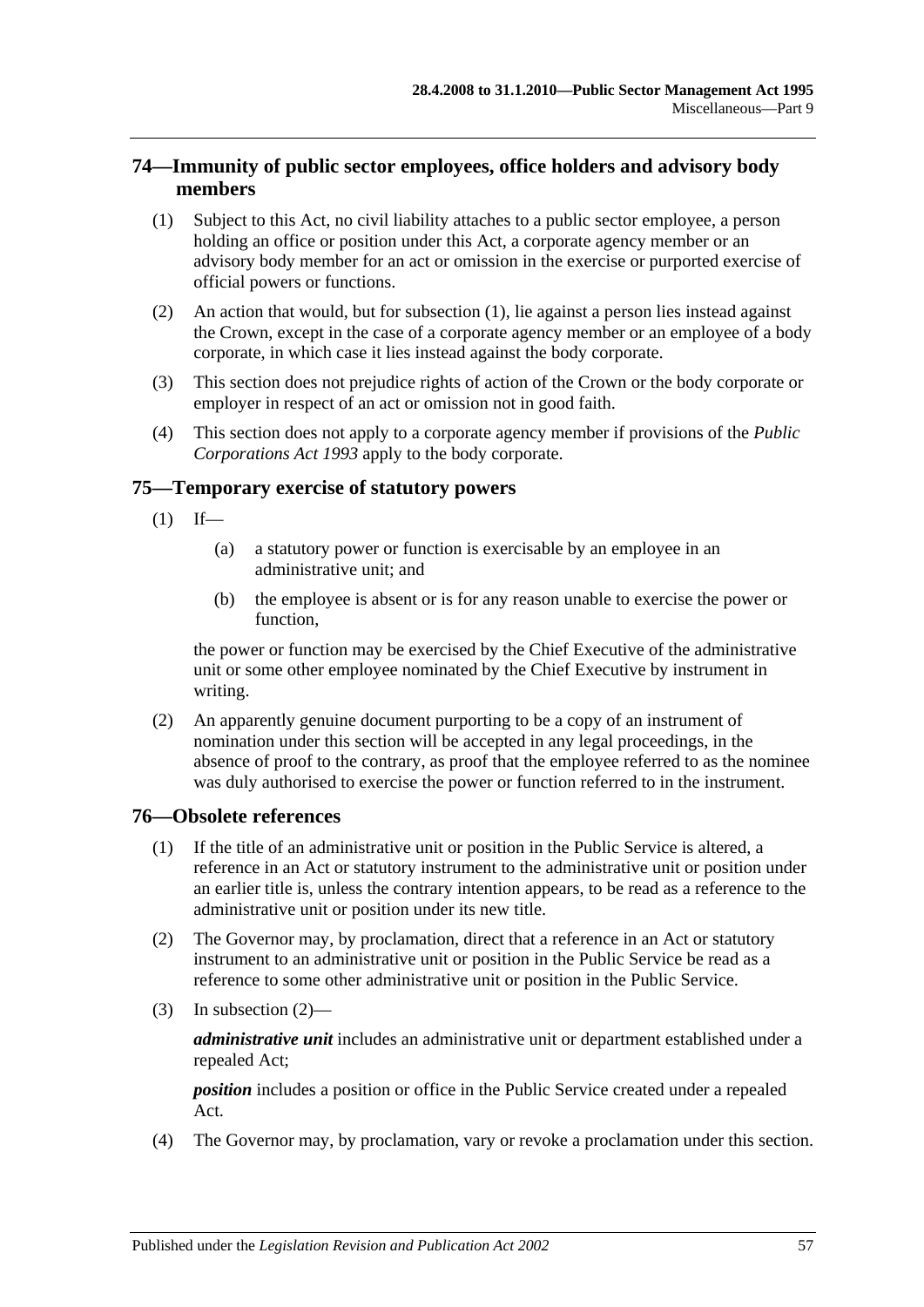## **77—Evidentiary provision**

- (1) A certificate signed by the Commissioner certifying
	- that an administrative unit referred to in the certificate existed as an administrative unit of the Public Service at a time or over a period referred to in the certificate; or
	- (b) that a person named in the certificate occupied a specified position in the Public Service at a time or over a period referred to in the certificate,

will be accepted in any legal proceedings, in the absence of proof to the contrary, as proof of the matter so certified.

(2) An apparently genuine document purporting to be a certificate under this section will be accepted in any legal proceedings, in the absence of proof to the contrary, as such a certificate.

## **78—War Service (Preference in Employment) Act**

Nothing in this Act derogates from the *[War Service \(Preference in Employment\)](http://www.legislation.sa.gov.au/index.aspx?action=legref&type=act&legtitle=War%20Service%20(Preference%20in%20Employment)%20Act%201943)  Act [1943](http://www.legislation.sa.gov.au/index.aspx?action=legref&type=act&legtitle=War%20Service%20(Preference%20in%20Employment)%20Act%201943)*.

#### **79—Service of notices**

A notice or document required or authorised by this Act to be given to or served on an employee may be given to or served on the employee personally or by post addressed to the employee at the address last notified by the employee in accordance with the regulations.

#### **79A—Proceedings for offences**

- (1) Proceedings may not be brought for an offence against this Act except with the consent of the Director of Public Prosecutions.
- (2) Notwithstanding any other Act, proceedings for a summary offence against this Act may be brought within the period of three years after the date on which the offence is alleged to have been committed or, with the consent of the Director of Public Prosecutions, at any later time.
- (3) A document purporting to be a consent of the Director of Public Prosecutions given under this section is, in the absence of proof to the contrary, proof of the consent.

#### **80—Regulations**

- (1) The Governor may make such regulations as are contemplated by this Act, or as are necessary or expedient for the purposes of this Act.
- (2) A regulation—
	- (a) may be of general or limited application and may vary in operation according to factors stated in the regulation; and
	- (b) may leave a matter or thing to be determined, dispensed with, regulated or prohibited according to the discretion of the Minister, the Commissioner or a Chief Executive, either generally or in particular case or class of cases; and
	- (c) may impose a penalty not exceeding a Division 8 fine for contravention of, or non-compliance with, the regulation.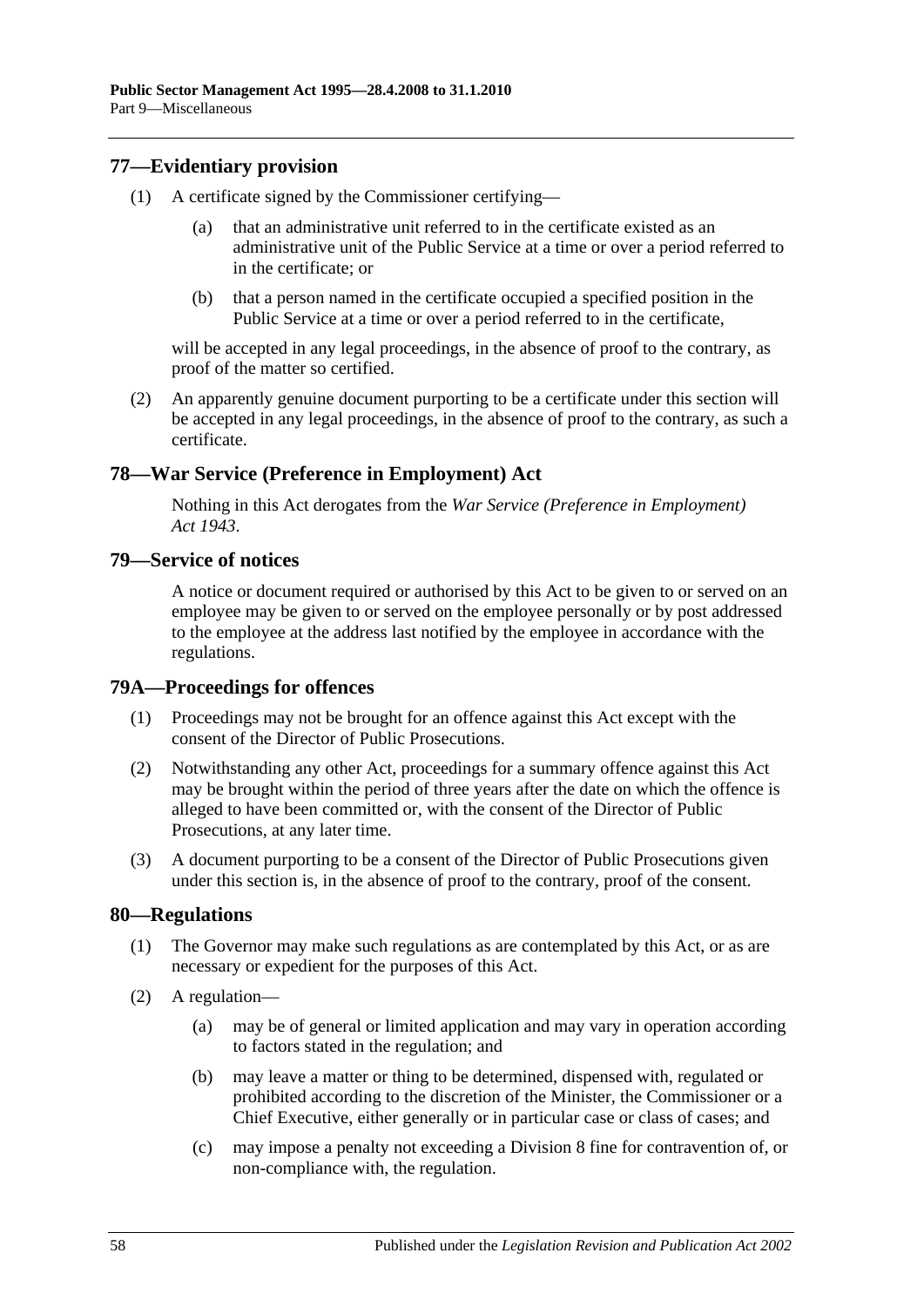## **Schedule 1—Persons excluded from Public Service**

- <span id="page-58-0"></span>1 (1) The following persons are excluded from the Public Service:
	- (a) members of the judiciary;
	- (b) members of the police force;
	- (ba) protective security officers appointed under the *[Protective Security Act](http://www.legislation.sa.gov.au/index.aspx?action=legref&type=act&legtitle=Protective%20Security%20Act%202007) 2007*;
	- (c) the Auditor-General;
	- (d) the Ombudsman;
	- (e) the Police Complaints Authority;
	- (f) the Electoral Commissioner and the Deputy Electoral Commissioner;
	- (g) an officer of either House of Parliament or a person under the separate control of the President of the Legislative Council or the Speaker of the House of Assembly or a member of the joint parliamentary service;
	- (h) the Commissioner;
	- (i) an officer or employee appointed by the employing authority under the *[Education Act](http://www.legislation.sa.gov.au/index.aspx?action=legref&type=act&legtitle=Education%20Act%201972) 1972*;
	- (j) an officer or employee appointed by the employing authority under the *[Technical and Further Education Act](http://www.legislation.sa.gov.au/index.aspx?action=legref&type=act&legtitle=Technical%20and%20Further%20Education%20Act%201975) 1975*;
	- (k) a person appointed by the Premier to a Minister's personal staff under [Part 9;](#page-52-0)
	- (l) subject to a proclamation under [Part 3—](#page-24-0)
		- (i) an officer or employee who is remunerated solely by fees, allowances or commission;
		- (ii) an employee who is remunerated at hourly, daily, weekly or piece-work rates of payment (other than a person appointed under [Part 7](#page-35-0) to a casual position);
		- (iii) an officer or employee who is excluded under any other Act from the Public Service or whose terms and conditions of appointment are under another Act to be determined by the Governor, a Minister or any specified person or body;
	- (m) an officer or employee excluded from the Public Service by proclamation under [subclause](#page-58-0) (2).
	- (2) The Governor may, by proclamation—
		- (a) exclude an officer or employee or class of officers or employees from the Public Service; or
		- (b) vary or revoke a proclamation under this subclause.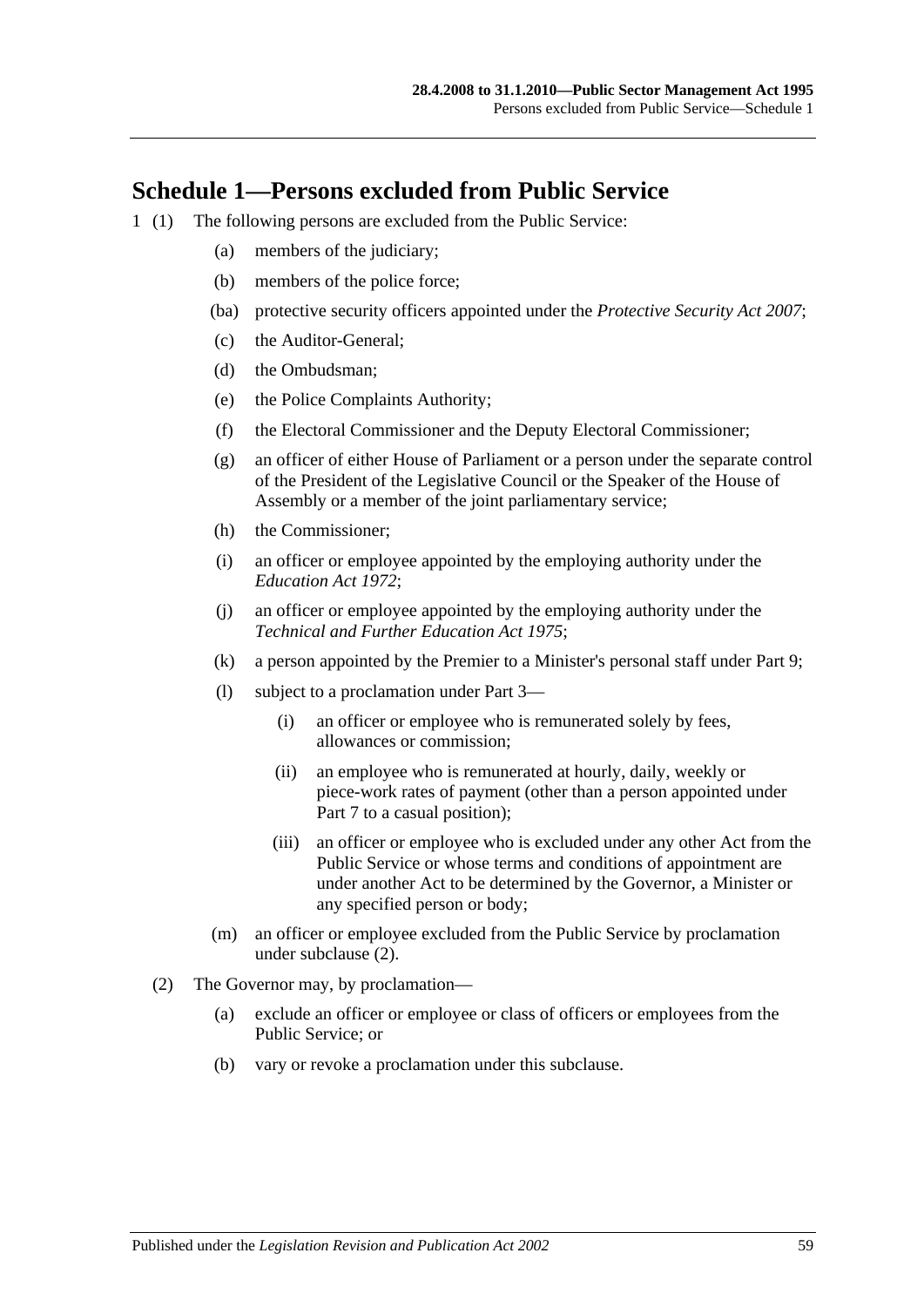# <span id="page-59-0"></span>**Schedule 2—Hours of attendance, holidays and leave of absence Part 1—Hours of attendance**

## **1—Hours of attendance**

- (1) Subject to this clause and any direction of the Chief Executive of the relevant administrative unit, an employee is obliged to attend at the employee's place of employment throughout the hours fixed by the regulations as ordinary business hours in relation to the Public Service.
- (2) The Chief Executive of an administrative unit may, at the request and with the consent of an employee occupying a position in the unit, determine that the duties of the position be performed on a part-time basis, and, in that event, the employee is not required to attend at his or her place of employment except according to the basis determined by the Chief Executive.
- (3) An employee is entitled to be absent from the employee's place of employment if the absence is authorised by or under a flexi-time scheme adopted by the Chief Executive of the relevant administrative unit.

#### **2—Directions relating to part-time employment**

- (1) The Commissioner may issue directions with respect to employment in the Public Service on a part-time basis.
- (2) The directions issued by the Commissioner under this section will have effect according to their terms and despite the other provisions of this Act.

## **Part 2—Holidays and closure of offices**

## **3—Public Service holidays**

- (1) Subject to [subclause](#page-59-1) (2), the following days are to be observed as holidays in the Public Service:
	- (a) all public holidays;
	- (b) any other days declared by proclamation to be holidays in the Public Service.
- <span id="page-59-1"></span>(2) The Chief Executive of an administrative unit may require employees employed in that administrative unit to attend for duty on a holiday.

#### <span id="page-59-2"></span>**4—Closure of offices etc**

- (1) The Minister may direct—
	- (a) that all or any of the offices of an administrative unit be closed; and
	- (b) that specified classes of employees be not required to work,

on a specified day or days.

<span id="page-59-3"></span>(2) If an employee is not required to work on a particular day because of a direction under [subclause](#page-59-2) (1) then, subject to [subclause](#page-60-0) (3), the employee is to be taken to have been granted recreation leave on that day or those days.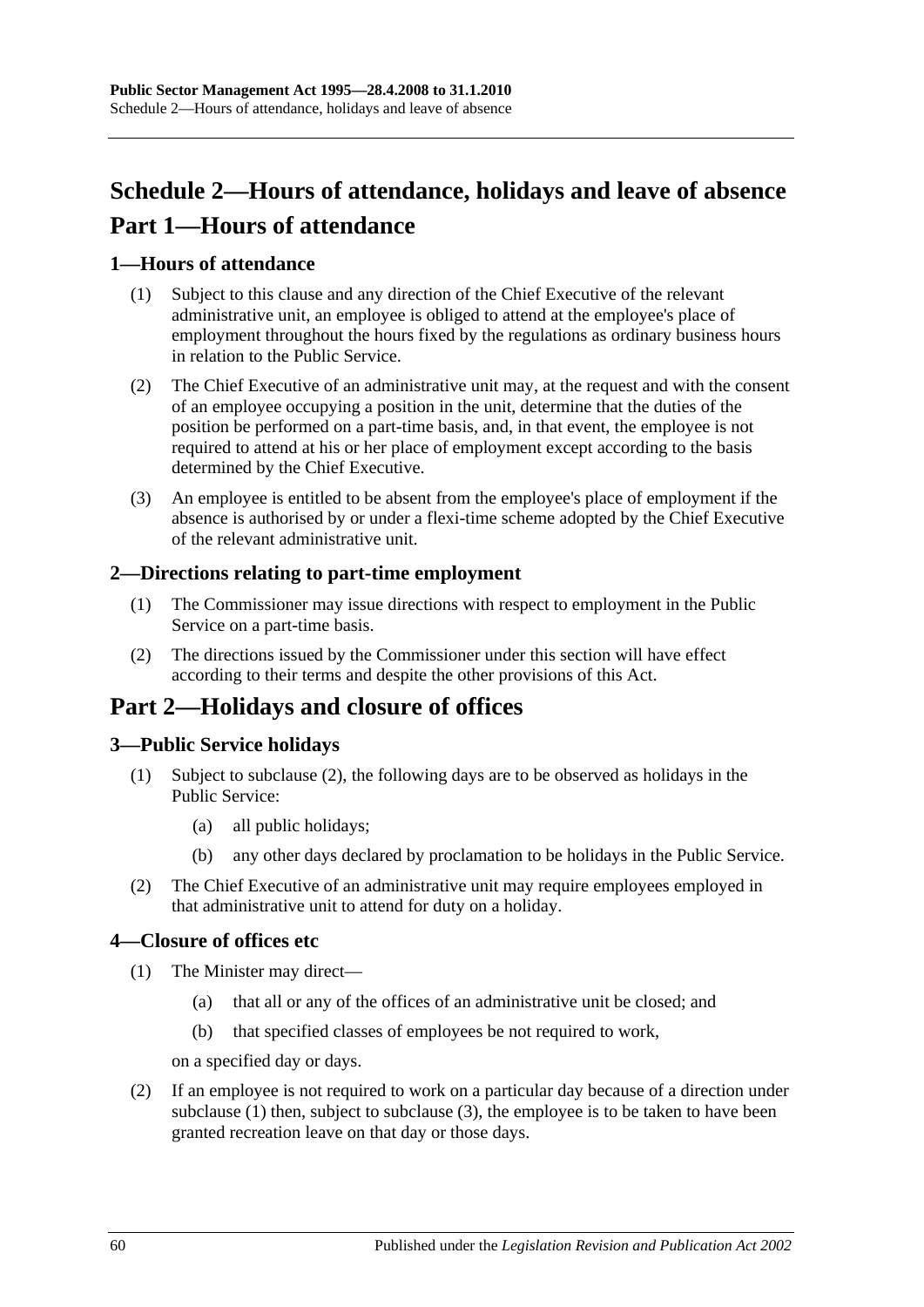<span id="page-60-0"></span>(3) An employee who is not required to work on a day by reason of a direction under [subclause](#page-59-2) (1) must if, the employee would, but for [subclause](#page-59-3) (2), have been entitled to sick leave on that day, be granted the sick leave, and, in that event, the employee is to be taken not to have been granted recreation leave on that day.

## **Part 3—Recreation leave**

- 5 (1) Subject to this clause and the regulations, an employee is entitled to 1⅔ days recreation leave for each completed month of the employee's service.
	- (2) If an employee performs the duties of a position on a part-time basis, the period of the employee's service for the purposes of this clause is to be determined in accordance with the regulations and any directions of the Commissioner.
	- (3) The Commissioner may, in appropriate cases, increase the entitlement to recreation leave of a particular employee or employees of a particular class.
	- (4) Recreation leave must be granted by the Chief Executive in accordance with the regulations and any directions of the Commissioner.
	- (5) Recreation leave may, in accordance with the regulations and any directions of the Commissioner, be taken in anticipation of the entitlement to that recreation leave accruing to the employee.
	- (6) If an employee who is entitled to recreation leave dies or ceases for any reason to be an employee, the employee, or the employee's personal representative, as the case requires, must, unless the Commissioner otherwise directs, be paid a sum calculated in accordance with the directions of the Commissioner as being the monetary value of the leave.
	- $(7)$  If—
		- (a) an employee has taken recreation leave in anticipation of the entitlement to that leave accruing to the employee; and
		- (b) before the entitlement to the leave accrues to the employee, the employee ceases for any reason to be an employee,

then, unless the Commissioner otherwise directs, a sum equal to the sum paid to the employee in respect of that leave is payable to the Treasurer as a debt by the employee.

(8) This clause does not apply to an employee employed in a casual position.

## **Part 4—Sick leave**

#### **6—Sick leave etc**

- (1) An employee is, subject to the regulations, entitled to take sick leave not exceeding the amount of sick leave standing to the credit of the employee.
- (2) Sick leave must be credited to an employee as follows:
	- (a) on the commencement of the employee's employment, six days sick leave must be credited to the employee;
	- (b) if an employee's employment commenced after 30 June in any year but before 1 January in the next year, then on 1 January a further six days sick leave must be credited to the employee;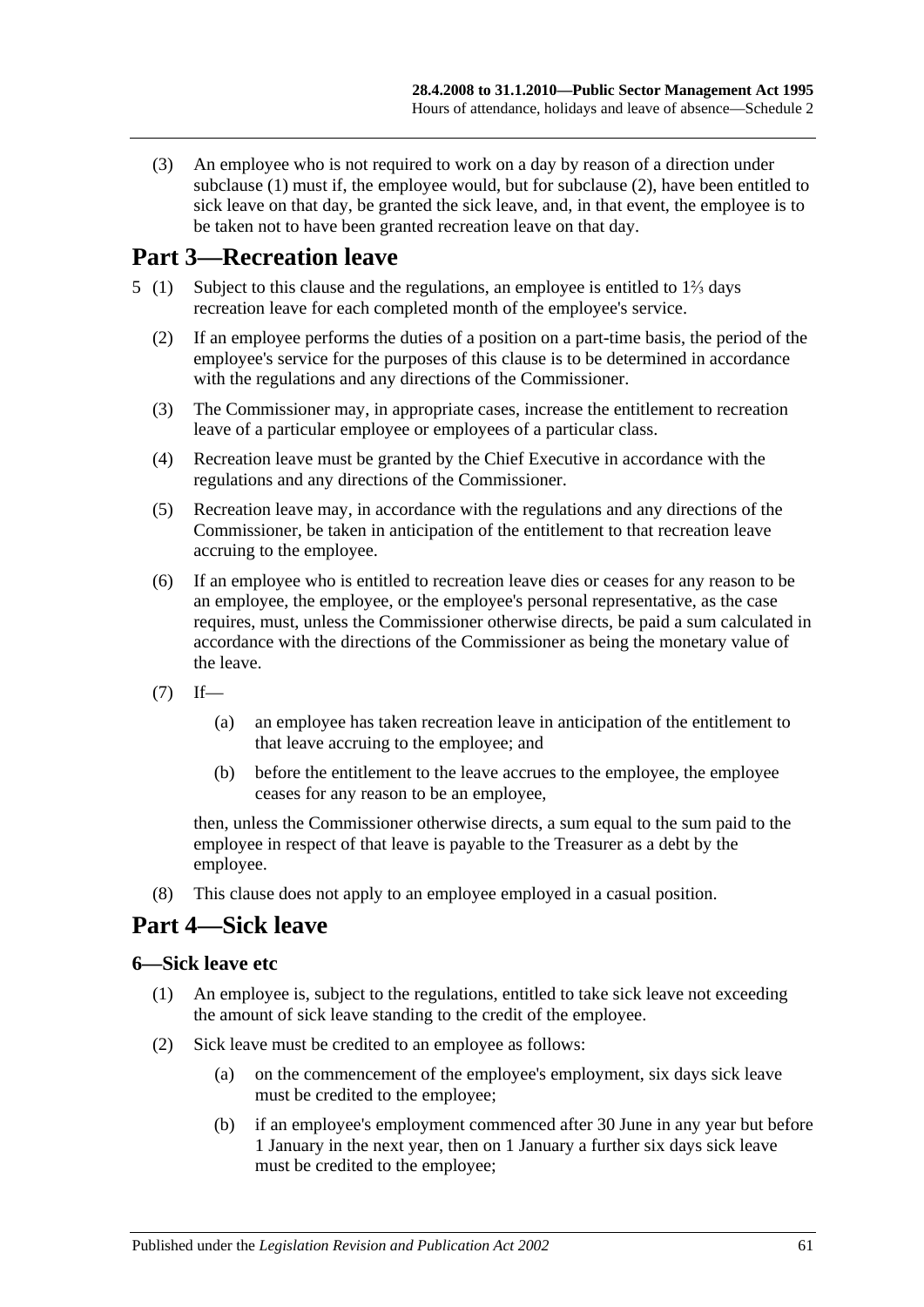- (c) on 1 July after the commencement of an employee's employment and on each succeeding 1 July, a further 12 days sick leave must be credited to the employee.
- (3) Despite the other provisions of this clause—
	- (a) an employee is not entitled to take—
		- (i) more than six days sick leave during the first six months of the employee's employment; or
		- (ii) more than 12 days sick leave during the first 12 months of the employee's employment; and
	- (b) the sick leave to be credited to an employee must—
		- (i) if an employee is employed on a part-time basis for any period; or
		- (ii) if an employee is absent for any period on leave without pay,

be reduced in accordance with the regulations and any directions of the Commissioner; and

- (c) the Commissioner may, in appropriate cases, increase the entitlement to sick leave of a particular employee or employees of a particular class; and
- (d) the Commissioner may approve a scheme in relation to a class of employees under which this clause will apply in a modified way in relation to employees of that class who individually apply to come under the scheme.
- (4) This clause does not apply to an employee employed in a casual position.

# **Part 5—Special leave**

#### **7—Special leave**

- (1) Special leave with pay may be granted for purposes prescribed by regulation.
- (2) The Chief Executive of the administrative unit in which an employee is employed may, subject to the directions of the Commissioner, grant to the employee special leave with pay—
	- (a) for a period determined in accordance with the regulations and the directions of the Commissioner in relation to the purpose for which special leave is to be taken; or
	- (b) for such other period as may be authorised, in the particular circumstances, by the Minister.
- (3) The Chief Executive of the administrative unit in which an employee is employed—
	- (a) must, subject to the directions of the Commissioner, grant to the employee special leave without pay for a period determined in accordance with the regulations and the directions of the Commissioner if the employee applies for special leave on the ground that—
		- (i) the employee is pregnant; or
		- (ii) the employee requires the leave to undertake the care of a young child not of school age of whom the employee is a parent; and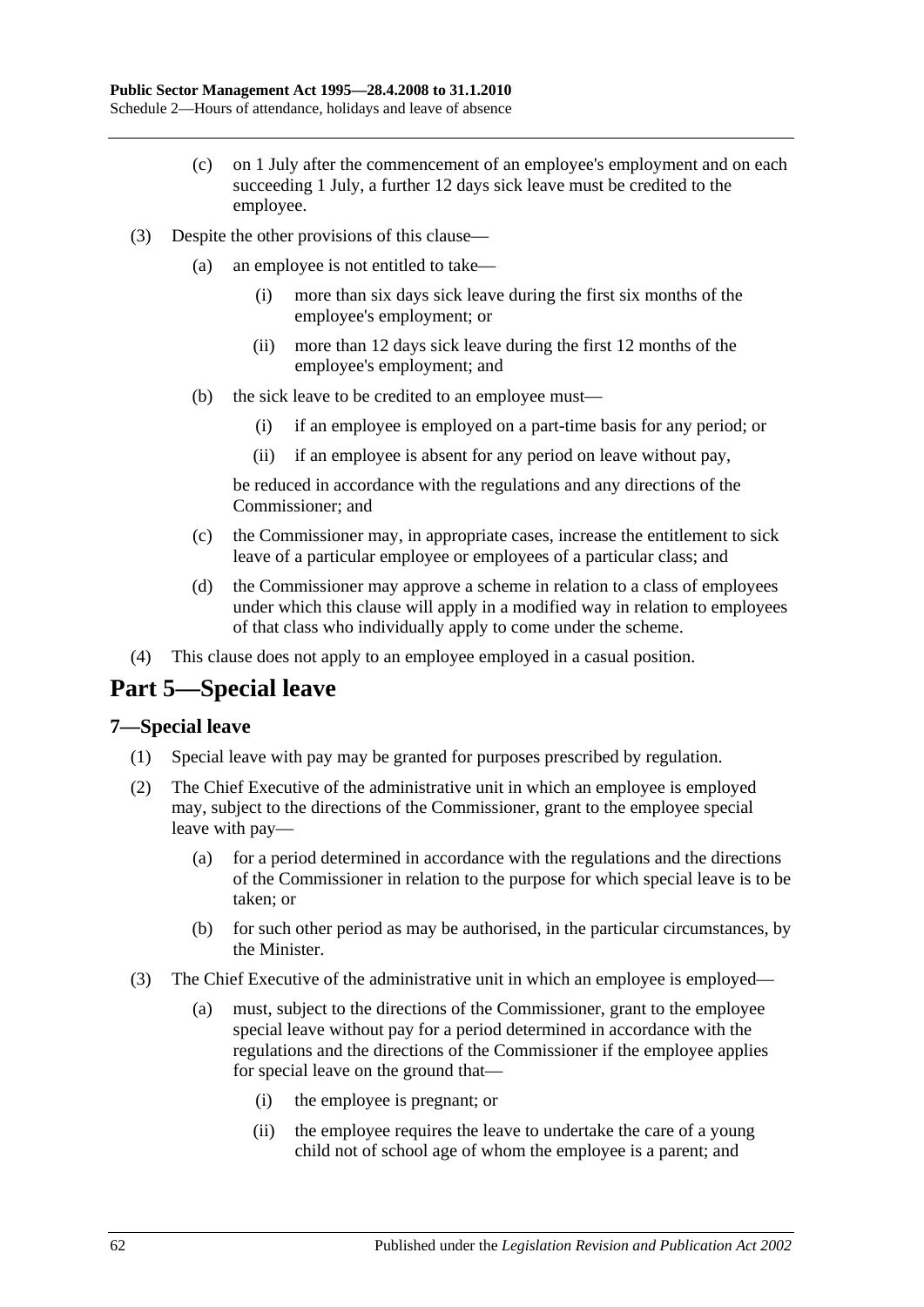- (b) may, subject to the directions of the Commissioner, grant to the employee special leave without pay for such other reason and such period as appears to the Chief Executive to be reasonable in the particular circumstances.
- (4) The granting of special leave under this clause is to be on such conditions as the Chief Executive may, subject to the directions of the Commissioner, determine.
- (5) The Chief Executive must, subject to the directions of the Commissioner, determine for what purposes (if any) and to what extent (if any) special leave without pay granted by the Chief Executive is to be counted as service or effective service for the purposes of this Act.

## **Part 6—Long service leave**

## **8—Long service leave**

- (1) An employee who has 10 years or more effective service is entitled to the following long service leave:
	- (a) 90 days in respect of the first 10 years of effective service;
	- (b) nine days in respect of each subsequent year of effective service;
	- (c) 15 days in respect of the sixteenth and each subsequent year of effective service.
- (2) If an employee performs the duties of a position on a part-time basis, the employee's effective service is to be determined in accordance with the regulations and any directions of the Commissioner.
- (3) Every day occurring during a period of long service leave is (whether it is a working day or not) to be regarded as a day of that leave.
- (4) Where long service leave has been taken by an employee or a payment in lieu of long service leave has been made to an employee (either before or after the commencement of this Act), the employee's entitlement to long service leave is reduced accordingly.

## **9—Time and manner in which long service leave is to be taken**

- (1) Subject to the regulations and the directions of the Commissioner, long service leave must be taken at times and for periods agreed on by the employee entitled to the leave and the Chief Executive of the administrative unit in which the employee is employed.
- (2) Subject to the regulations, the Chief Executive may permit an employee who has not less than seven years effective service to take *pro rata* long service leave in respect of that effective service.

#### **10—Long service leave to be on full pay**

- (1) Subject to this clause, the salary to which an employee is entitled during long service leave is—
	- (a) the salary appropriate to the remuneration level of the employee's position during that leave; and
	- (b) subject to the regulations, if the employee was employed at a higher remuneration level (either before or after the commencement of this Act) during part of the employee's effective service, additional salary as determined by the Commissioner.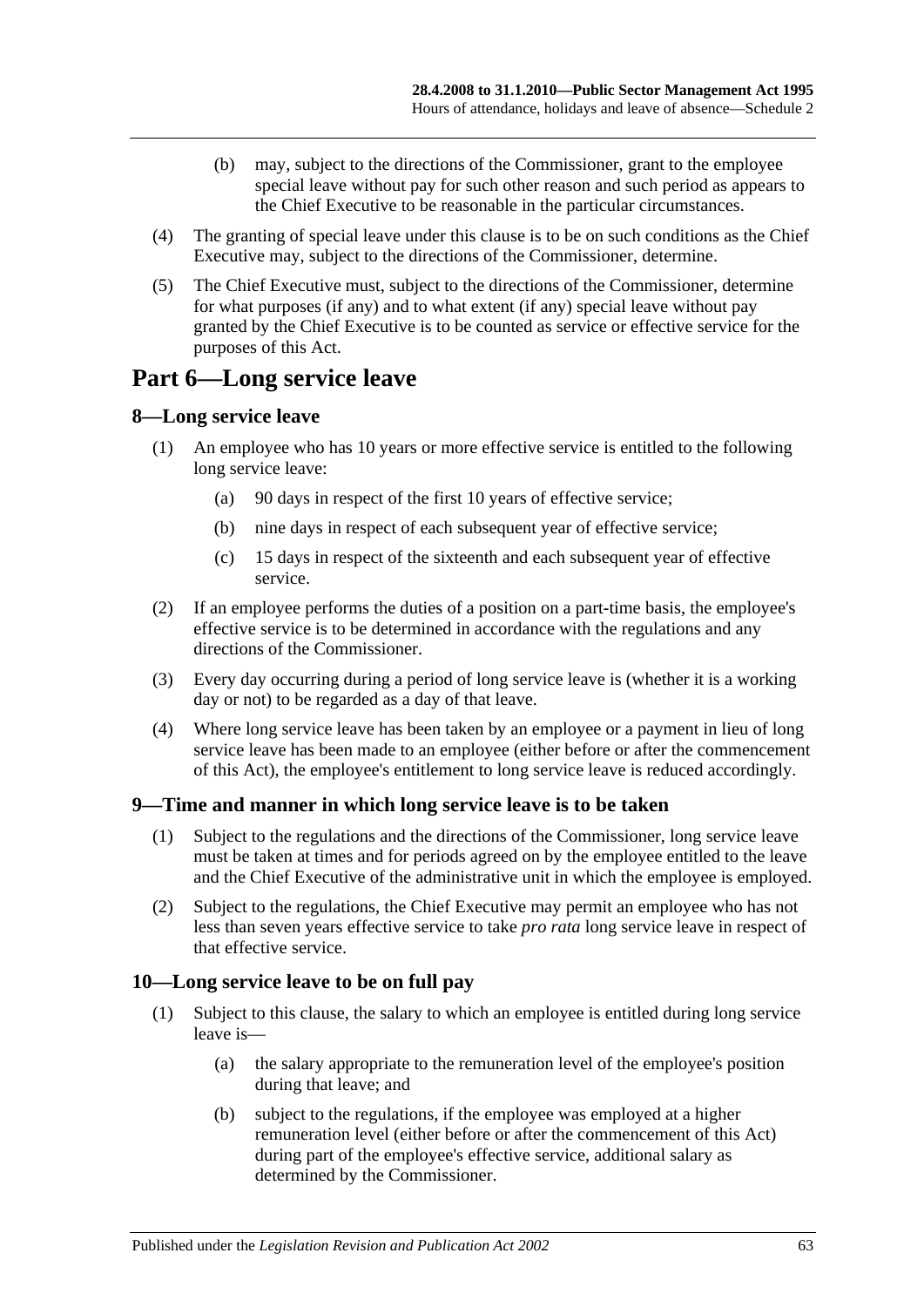- (2) If the effective service of an employee consists in whole or in part of part-time service or service in a casual position, the salary to which the employee is entitled during long service leave is to be as determined by the Commissioner by reference to the rate of remuneration applying to the employee's position during the period of the leave and the extent to which the employee's effective service was part-time or in a casual position.
- (3) An employee may elect to take long service leave on half salary, and in that event—
	- (a) the period of leave is to be twice the period to which the employee would otherwise have been entitled; and
	- (b) the first half of the leave is to be on full pay; and
	- (c) the second half of the leave is to be taken to be leave without pay.
- (4) An employee is, while on long service leave, entitled to receive, in addition to salary, the allowances (if any) determined by the Commissioner.

#### **11—Payment in lieu of long service leave**

- (1) The Minister may, on application by a Chief Executive, and the Chief Executive of an administrative unit may, on application by an executive in the unit, authorise that the Chief Executive or executive be paid, in lieu of a period of long service leave to which the person has accrued an entitlement, an amount equal to the salary and allowances (if any) that the person would have been entitled to receive during such a period of leave.
- (2) If an employee—
	- (a) who is entitled to long service leave; or
	- (b) to whom *pro rata* long service leave could have been granted,

dies or ceases for any reason to be an employee, then—

- (c) in the case of death—the employee's personal representative; or
- (d) in the case of cessation of service for any other reason—the employee,

must be paid a sum determined as follows:

- (e) in the case of an employee who was entitled to long service leave—the salary that would have been payable if the long service leave had commenced on the day of cessation of service;
- (f) in the case of an employee to whom *pro rata* long service leave could have been granted—the salary that would have been payable if *pro rata* long service leave had been granted in respect of all the employee's effective service and that leave had commenced on the day of cessation of service;
- (g) in either case—
	- (i) if the employee's service ceases during a year of service—a sum that bears to the salary that would have been payable in respect of long service leave for that year of service if it had been completed the same proportion as the number of complete months served in that year bears to 12; and
	- (ii) the allowances (if any) determined by the Commissioner.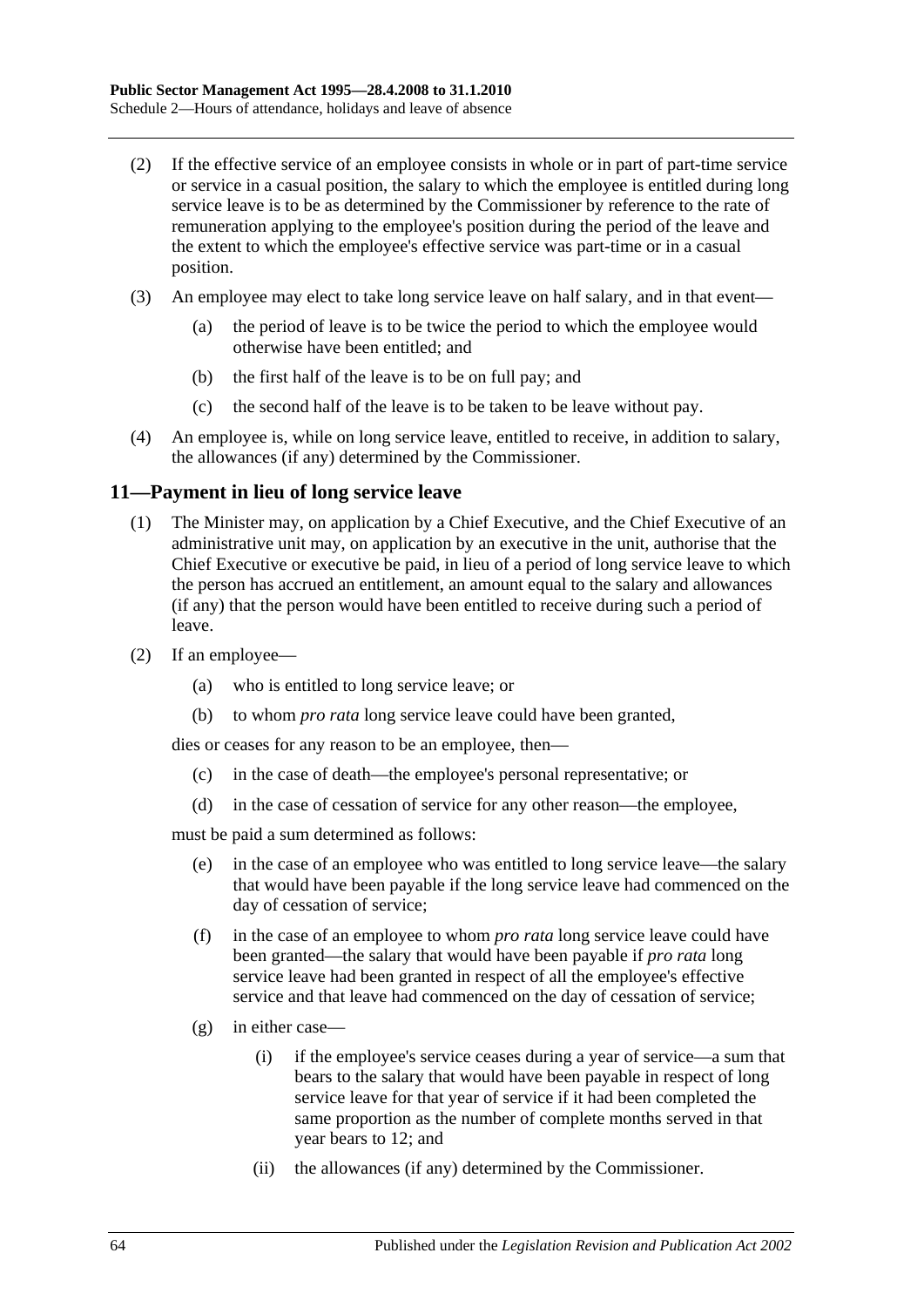(3) In determining a sum payable under this clause, no allowance may be made for an increase in salary granted or payable after the date of the payment.

## **Part 7—Adjustment to leave rights based on prior service**

#### **12—Adjustment to leave rights based on prior service**

If a person becomes an employee within three months after ceasing to be—

- (a) an officer or employee of the Crown in right of this State, the Commonwealth or another State or Territory of the Commonwealth; or
- (b) an officer or employee of a prescribed class,

then, for the purpose of determining the person's entitlement to recreation leave, sick leave or long service leave, the period of the person's service in that capacity is, to the extent determined by the Commissioner and subject to the conditions (if any) imposed by the Commissioner, to be counted as service or effective service for the purposes of this Act.

## **Part 8—Payments on death**

#### **13—Payment in respect of leave on death**

Despite any other provisions of this Schedule, the Chief Executive of an administrative unit may, if of the opinion that it is appropriate to do so, direct that a sum payable in respect of leave on the death of an employee in the unit be paid to dependants of the employee and not to the personal representative.

## **Schedule 3—Promotion and Grievance Appeals Tribunal and Disciplinary Appeals Tribunal**

## **1—Promotion and Grievance Appeals Tribunal and Disciplinary Appeals Tribunal**

- (1) The following Tribunals are established:
	- (a) the *Promotion and Grievance Appeals Tribunal*; and
	- (b) the *Disciplinary Appeals Tribunal*.
- (2) Except where the contrary intention appears, the remaining provisions of this Schedule apply in relation to both the Promotion and Grievance Appeals Tribunal and the Disciplinary Appeals Tribunal.

#### <span id="page-64-0"></span>**2—Appointment of Presiding Officer and Deputy Presiding Officer**

- (1) The Governor may appoint—
	- (a) a suitable person to be Presiding Officer of the Tribunal; and
	- (b) a suitable person to be Deputy Presiding Officer of the Tribunal.
- (2) Before the Governor makes an appointment under [subclause](#page-64-0) (1), the Minister must invite representations from recognised organisations on the proposed appointment.
- (3) A person is not eligible to be appointed as Presiding Officer or Deputy Presiding Officer of the Disciplinary Appeals Tribunal unless that person is a member or a former member of the judiciary of the State or the Commonwealth.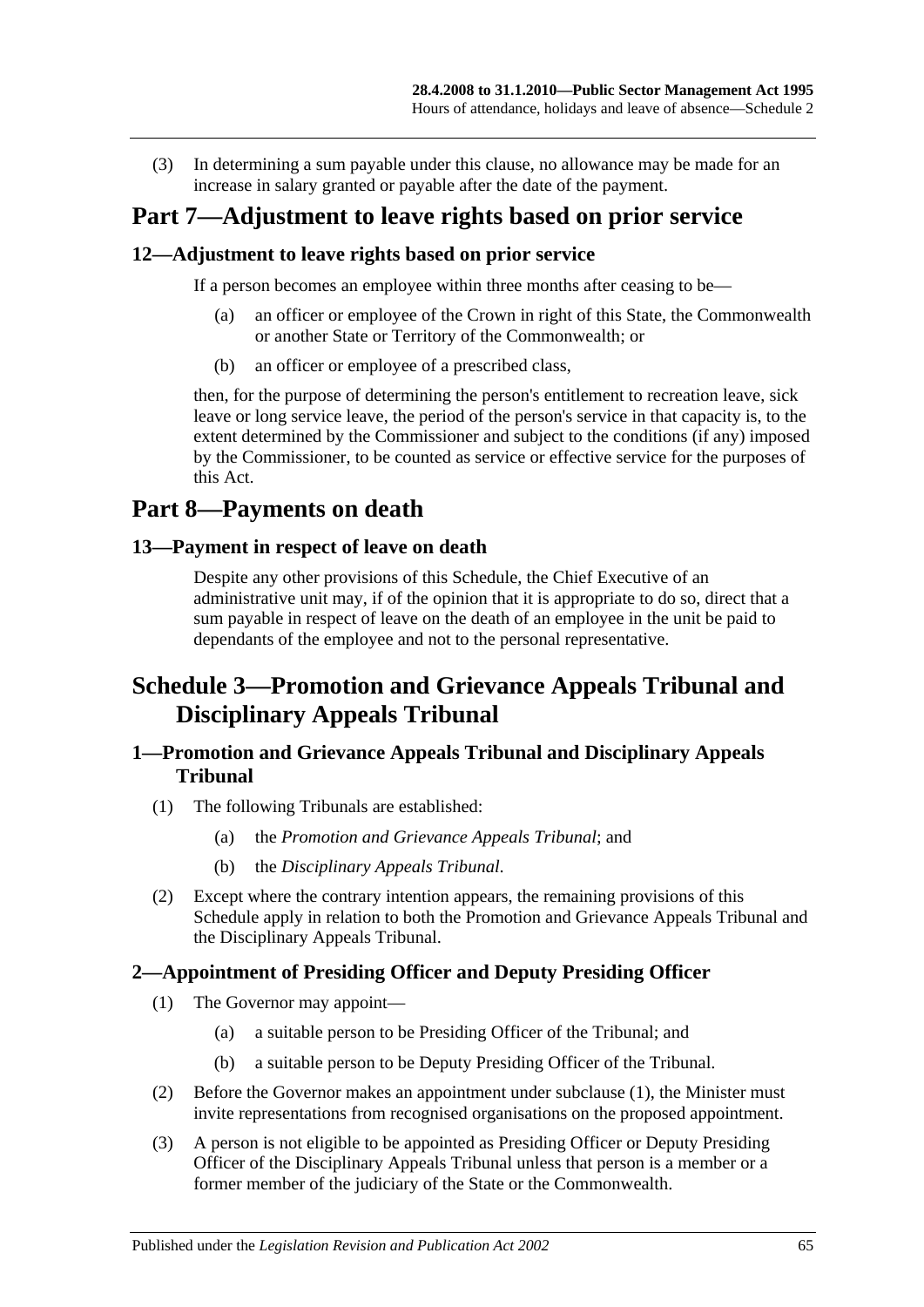- (4) A person is not eligible to be appointed as Presiding Officer or Deputy Presiding Officer of the Promotion and Grievance Appeals Tribunal—
	- (a) if the person is an employee; or
	- (b) unless the person has, in the opinion of the Governor, appropriate knowledge and experience of principles and practices of personnel management in the public sector.
- (5) In the absence of the Presiding Officer of the Tribunal, or if there is temporarily no Presiding Officer of the Tribunal, the Deputy Presiding Officer has all the powers and functions of the Presiding Officer.
- (6) A Presiding Officer or Deputy Presiding Officer of the Tribunal is to be appointed for a term of office (not exceeding five years) determined by the Governor and specified in the instrument of appointment and, at the end of a term of office, is eligible for reappointment.
- (7) A person ceases to be Presiding Officer or Deputy Presiding Officer of the Promotion and Grievance Appeals Tribunal if the person—
	- (a) completes a term of office and is not reappointed; or
	- (b) resigns by written notice addressed to the Minister; or
	- (c) is removed from office by the Governor on the ground of—
		- (i) misconduct; or
		- (ii) neglect of duties; or
		- (iii) incompetence; or
		- (iv) mental or physical incapacity to carry out official duties; or
	- (d) is convicted of an offence punishable by imprisonment; or
	- (e) becomes a member, or a candidate for election as a member, of the Parliament of the State or the Commonwealth.
- (8) A person ceases to be Presiding Officer or Deputy Presiding Officer of the Disciplinary Appeals Tribunal if the person—
	- (a) completes a term of office and is not reappointed; or
	- (b) resigns by written notice addressed to the Minister; or
	- (c) ceases to be a member of the judiciary.
- (9) A person who ceases to be Presiding Officer or Deputy Presiding Officer of the Tribunal on completion of a term of office, on resignation under this clause, or on retirement or resignation as a member of the judiciary, may continue to act in the relevant office for the purpose of completing the hearing and determination of proceedings part-heard at the completion of the term of office, or at the time of the retirement or resignation.

#### **3—Panels of nominees**

- <span id="page-65-0"></span>(1) For the purpose of constituting the Tribunal there is to be—
	- (a) a panel of employees nominated by the Commissioner; and
	- (b) a panel of employees nominated by recognised organisations.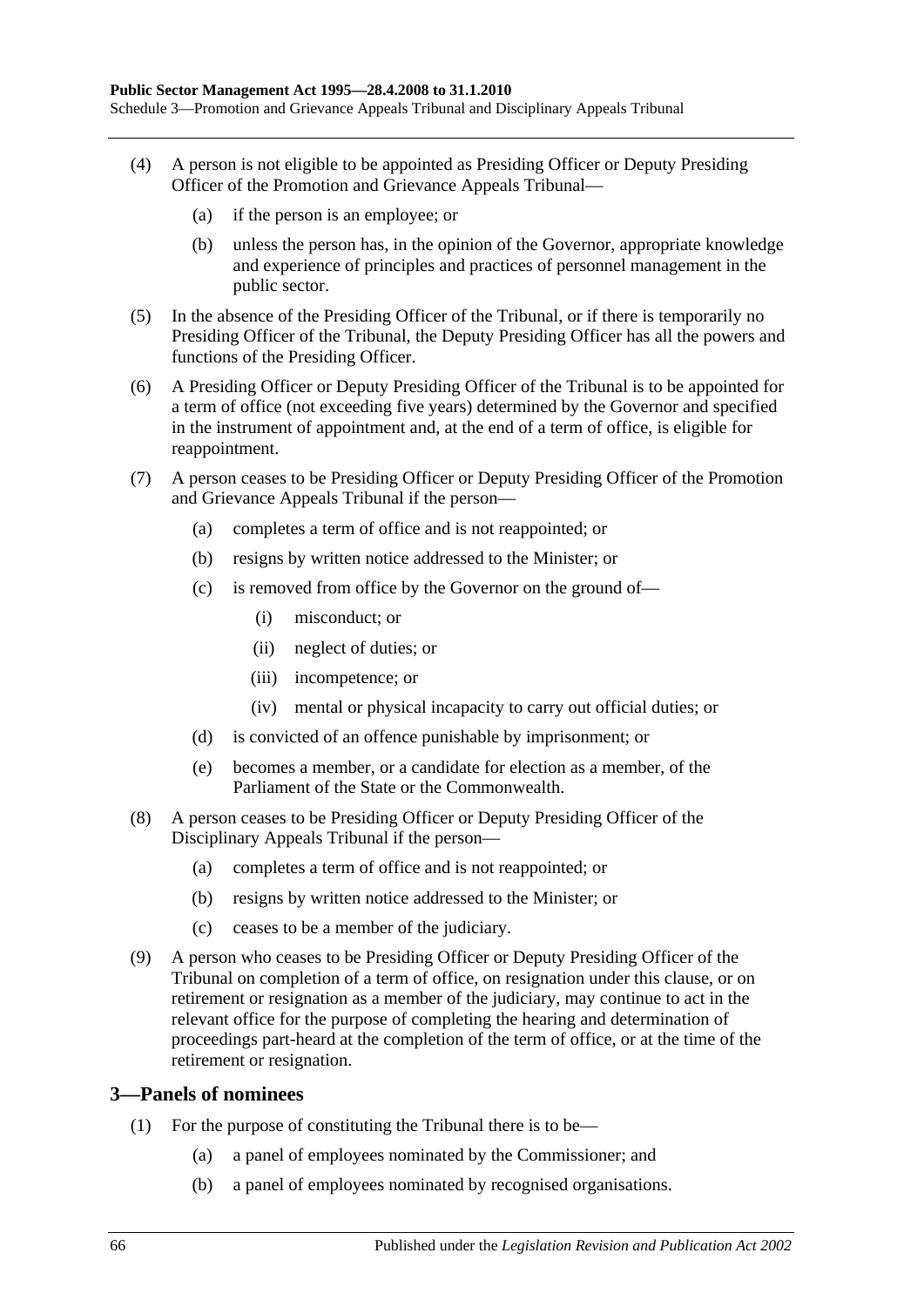- <span id="page-66-0"></span>(2) The Minister may from time to time invite the recognised organisations to nominate employees to constitute the panel referred to in [subclause](#page-65-0) (1)(b).
- (3) If a recognised organisation fails to make a nomination in response to an invitation under [subclause](#page-66-0) (2) within the time allowed in the invitation, the Minister may choose employees instead of nominees of the recognised organisation and any employees so chosen are to be taken to have been nominated to the relevant panel.
- (4) A person ceases to be a member of a panel if the person—
	- (a) ceases to be an employee; or
	- (b) resigns by notice in writing addressed to the Minister; or
	- (c) is removed from the panel by the Minister on the ground of misconduct, neglect of duty, incompetence or mental or physical incapacity to carry out official duties; or
	- (d) has completed a period of two years as a member of the panel since being nominated, or last renominated, as a member of the panel, and is not renominated to the panel.
- (5) A person who ceases to be a member of a panel on retirement or resignation from the Public Service, on resignation under this clause, or on completion of a period of two years as a member of the panel, may continue as a member of the panel for the purpose of completing the hearing and determination of proceedings of the Tribunal part-heard at the completion of the period as a member, or at the time of the retirement or resignation.

#### <span id="page-66-1"></span>**4—Constitution of Tribunal and divisions of Tribunal**

- (1) For the purpose of hearing and determining any proceedings, the Tribunal is to be constituted of—
	- (a) the Presiding Officer or Deputy Presiding Officer of the Tribunal; and
	- (b) a member of the panel of nominees of the Commissioner selected by the Presiding Officer for the purpose of those proceedings; and
	- (c) a member of the panel of nominees of recognised organisations selected for the purpose of those proceedings—
		- (i) by the appellant; or
		- (ii) if there are two or more appellants and they do not agree on the selection of a nominee—by the Presiding Officer.
- (2) The Presiding Officer, if of the opinion that it is expedient that separate divisions of the Tribunal should be constituted, may direct that the Tribunal sit in separate divisions.
- (3) A division of the Tribunal is to be constituted in accordance with [subclause](#page-66-1) (1).
- (4) Separate divisions of the Tribunal may sit contemporaneously to hear separate proceedings.

#### **5—Procedure at meetings of Tribunal**

(1) The Presiding Officer or Deputy Presiding Officer of the Tribunal must preside at the hearing of any proceedings by the Tribunal.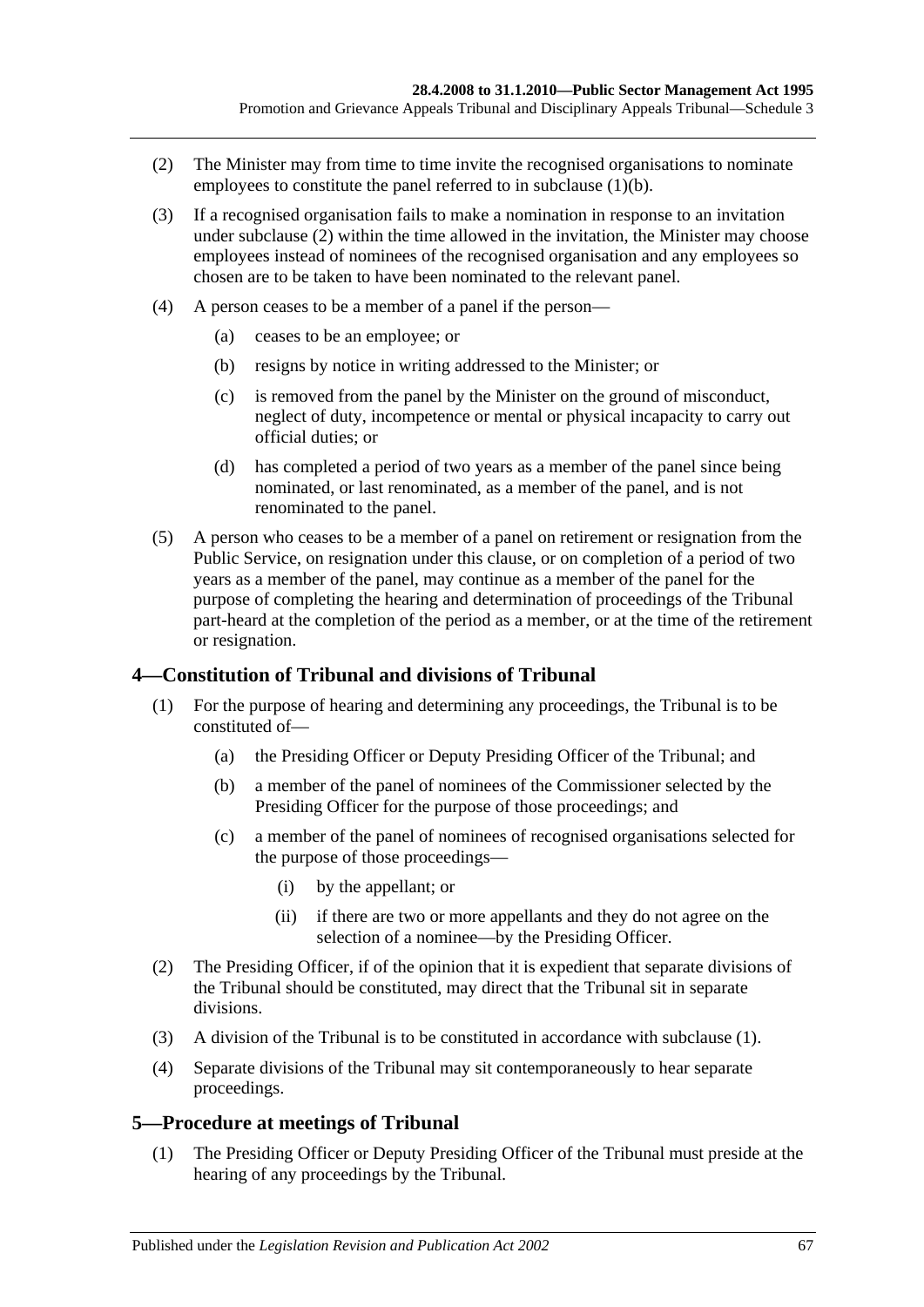- (2) The Presiding Officer or Deputy Presiding Officer of the Disciplinary Appeals Tribunal must decide any question of law arising in proceedings before that Tribunal but any other decision in which any two or more members of the Tribunal concur is a decision of the Tribunal.
- (3) A decision in which any two or more members of the Promotion and Grievance Appeals Tribunal concur is a decision of that Tribunal.

#### **6—Employee not subject to direction**

A member of the Tribunal who is an employee is not subject to direction as an employee in respect of the performance of duties as a member of the Tribunal.

#### **7—Secretary to Tribunal**

There is to be a Secretary to the Tribunal.

#### **8—Principles on which Promotion and Grievance Appeals Tribunal is to act**

In proceedings under this Act, the Promotion and Grievance Appeals Tribunal—

- (a) is to act according to equity, good conscience and the substantial merits of the case without regard to technicalities and legal forms; and
- (b) is not bound by any rules of evidence, but may inform itself on any matter in such manner as it thinks fit.

#### **9—Notice of proceedings etc**

- (1) The Presiding Officer or the Secretary to the Tribunal must give a party to proceedings before the Tribunal reasonable notice of the time and place at which the Tribunal is to hear those proceedings.
- (2) The Commissioner is to be treated as a party to all proceedings before the Tribunal.
- (3) A party must be afforded a reasonable opportunity to call or give evidence, to examine or cross-examine witnesses, and to make submissions to the Tribunal.
- (4) If a party does not attend at the time and place fixed by the notice, the Tribunal may hear the proceedings in the absence of that party.

#### **10—Representation**

- (1) Subject to [subclause](#page-67-0) (2), a person is entitled to appear personally, or by representative, in proceedings before the Tribunal.
- <span id="page-67-0"></span>(2) A person is not entitled to be represented by a legal practitioner except in proceedings before the Disciplinary Appeals Tribunal.

#### **11—Powers of Tribunal**

- (1) In the exercise of its powers or functions under this Act, the Tribunal may—
	- (a) by summons signed on behalf of the Tribunal by a member of the Tribunal, or the Secretary to the Tribunal, require the attendance before the Tribunal of any person; and
	- (b) by summons signed on behalf of the Tribunal by a member of the Tribunal, or the Secretary to the Tribunal, require the production of any record or object; and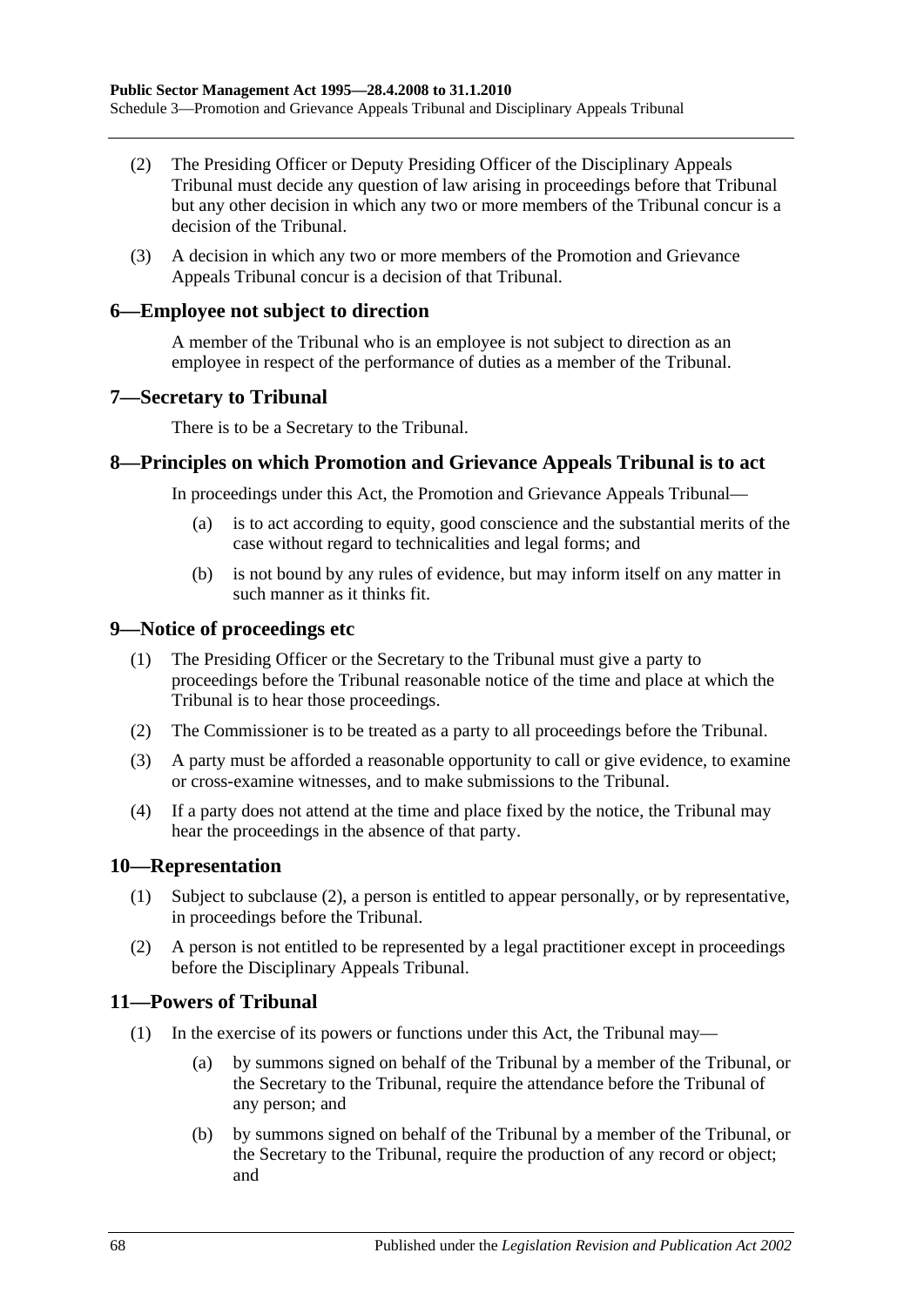- (c) require a person to make an oath or affirmation to answer truthfully all questions put by the Tribunal, or a person appearing before the Tribunal; and
- (d) require a person appearing before the Tribunal to answer relevant questions put by a member of the Tribunal or by a person appearing before the Tribunal.
- (2) Subject to [subclause](#page-68-0) (3), if a person—
	- (a) who has been served with a summons to attend before the Tribunal fails without reasonable excuse to attend in obedience to the summons; or
	- (b) who has been served with a summons to produce a record or object fails without reasonable excuse to comply with the summons; or
	- (c) misbehaves before the Tribunal, wilfully insults the Tribunal or a member of the Tribunal or interrupts the proceedings of the Tribunal; or
	- (d) refuses to be sworn or to affirm, or to answer a relevant question when required to do so by the Tribunal,

the person is guilty of an offence.

Penalty: Division 6 fine.

- <span id="page-68-0"></span>(3) A person is not obliged to answer a question or to produce a record or object (other than a record or object of the Government) under this clause if to do so would tend to incriminate the person of an offence.
- (4) In the course of proceedings, the Tribunal may—
	- (a) receive in evidence a transcript of evidence in proceedings before a court or tribunal and draw any conclusions of fact from the evidence that it considers proper; or
	- (b) adopt any findings, decision or judgment of a court or tribunal that may be relevant to the proceedings.

#### **12—Witness fees**

A person who appears as a witness in proceedings before the Tribunal is entitled to reimbursement of expenses in accordance with the regulations.

#### **13—Reasons for decision**

At the conclusion of an appeal, the Tribunal must, at the request of a party to the appeal, furnish the party with a statement of the reasons for the Tribunal's decision on the appeal.

#### **14—Report on proceedings of Tribunal**

- (1) The Presiding Officer of the Tribunal must, within three months after the end of each financial year, report to the Minister on the work of the Tribunal during that financial year.
- (2) The Minister must, within 12 sitting days after receipt of a report under this clause, cause copies of the report to be laid before each House of Parliament.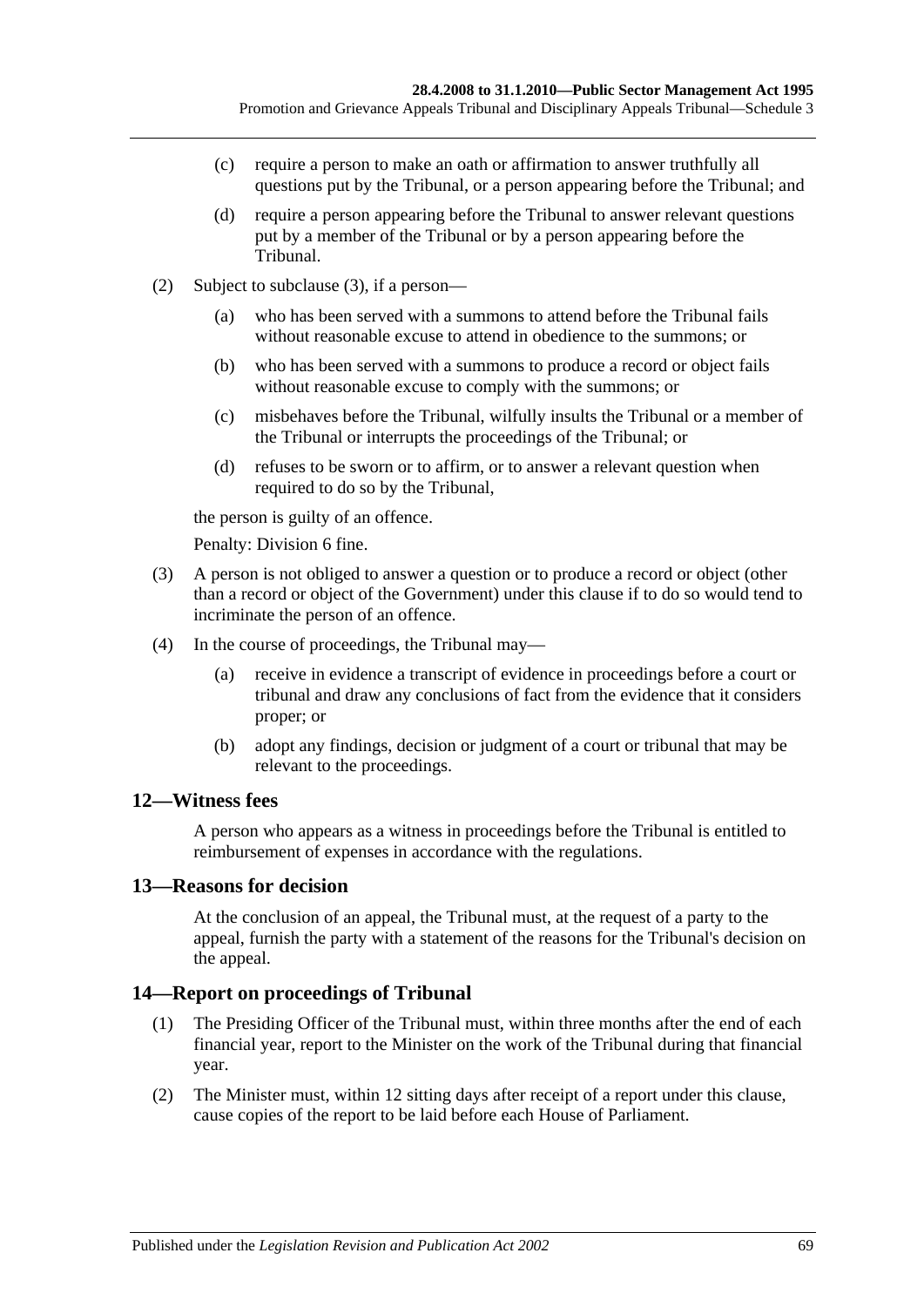# **Schedule 4—Repeal and transitional provisions**

## **1—Repeal**

The *[Government Management and Employment Act](http://www.legislation.sa.gov.au/index.aspx?action=legref&type=act&legtitle=Government%20Management%20and%20Employment%20Act%201985) 1985* is repealed.

#### **2—Commissioner**

- (1) The person holding office as Commissioner under the repealed Act immediately before the commencement of this Act continues as the Commissioner subject to this Act.
- (2) Any entitlement of the Commissioner under the repealed Act to employment in a position in the Public Service at the end of a term of appointment continues to apply subject to any agreement made between the Commissioner and the Minister after the commencement of this Act.

## **3—Administrative units continued**

The administrative units of the Public Service in existence under the repealed Act immediately before the commencement of this Act continue in existence subject to this Act.

## **4—Positions continued**

- (1) The Public Service positions in existence under the repealed Act immediately before the commencement of this Act continue in existence as positions in the same administrative units subject to this Act.
- (2) A position classified as a senior position under the repealed Act immediately before the commencement of this Act continues as an executive position subject to this Act.

## **5—Employees continued in positions**

The persons employed in the Public Service under the repealed Act immediately before the commencement of this Act continue to be employed in the same positions in the Public Service subject to this Act.

#### **6—Basis of employment**

- (1) A person employed on probation under the repealed Act immediately before the commencement of this Act continues to be employed on probation subject to this Act.
- (2) A person employed in the Public Service on a temporary basis under the repealed Act immediately before the commencement of this Act is to be taken to be employed subject to a contract (which may be modified by agreement) between the employee and the relevant Chief Executive under which the employee's employment may be terminated by the Chief Executive at any time.
- (3) A person employed in the Public Service on a casual basis under the repealed Act immediately before the commencement of this Act is to be taken to be employed subject to a contract (which may be modified by agreement) between the employee and the relevant Chief Executive under which—
	- (a) the same conditions continue to apply in relation to the employment; and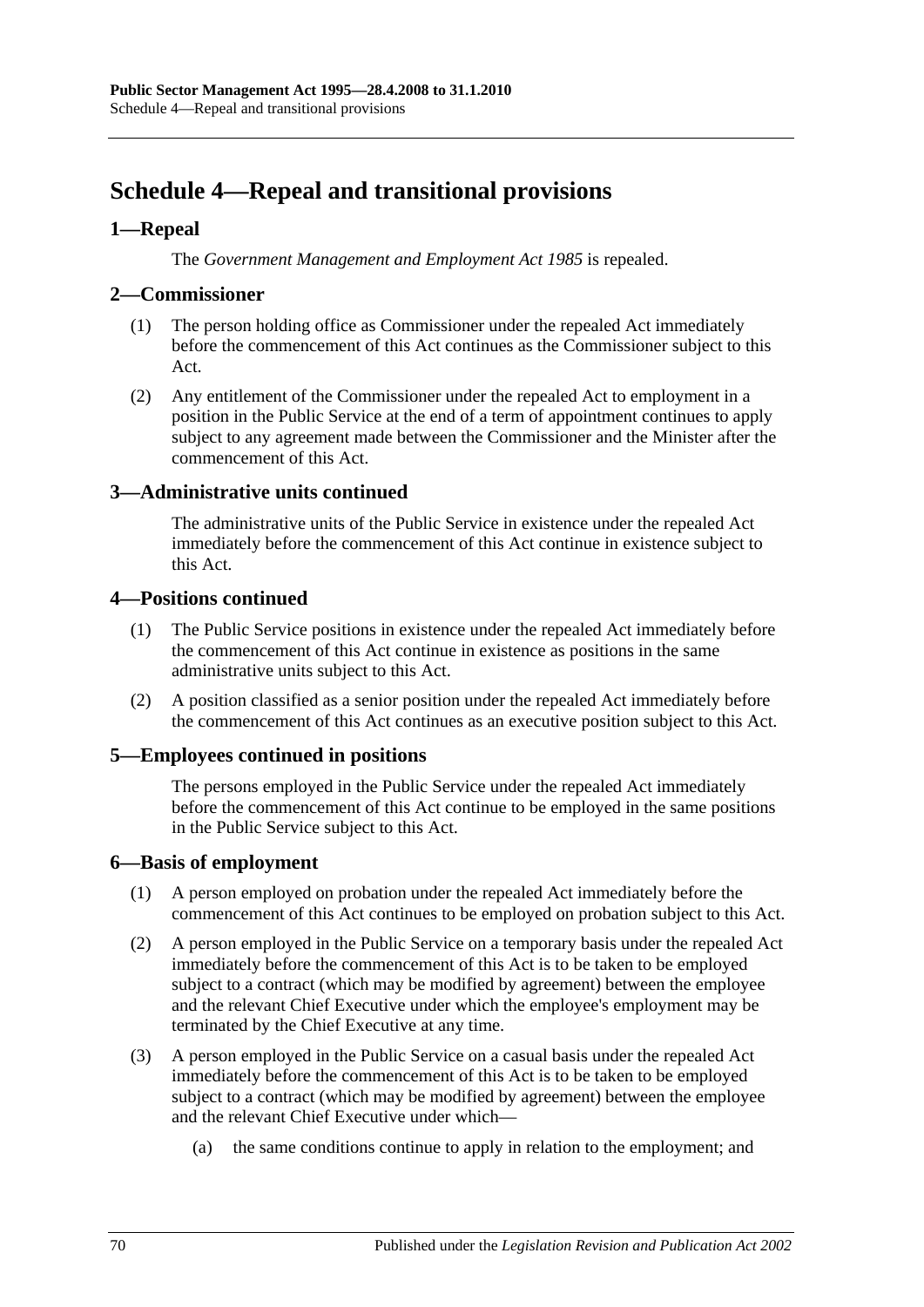- (b) the employee's employment may be terminated by the Chief Executive at any time.
- (4) A person employed in the Public Service for a fixed term under the repealed Act immediately before the commencement of this Act is to be taken to be employed subject to a contract (which may be modified by agreement) between the employee and the relevant Chief Executive under which—
	- (a) the same fixed term continues to apply in relation to the employment; and
	- (b) any entitlement of the employee under the repealed Act to employment in another position in the Public Service at the end of the fixed term continues to apply in relation to the employment.
- (5) A person employed in the Public Service for a fixed term and subject to negotiated conditions under the repealed Act immediately before the commencement of this Act is to be taken to be employed subject to a contract (which may be modified by agreement) between the employee and the relevant Chief Executive under which the same fixed term and conditions continue to apply in relation to the employment.

#### **7—Executives**

- <span id="page-70-0"></span>(1) The following provisions apply to an employee occupying a senior position under the repealed Act immediately before the commencement of this Act:
	- (a) despite [Division 1](#page-35-1) of [Part 7,](#page-35-0) the conditions of the person's employment as an executive need not, but may, if the parties so choose, be made subject to a contract under that Division between the employee and the relevant Chief Executive;
	- (b) [paragraph](#page-70-0) (a) ceases to apply to the employee—
		- (i) if the employee applies for and is appointed to an executive position; or
		- (ii) once the employee becomes a party to a contract under [Division 1](#page-35-1) of [Part 7](#page-35-0) governing the conditions of his or her employment as an executive.
- (2) The remuneration and other benefits, or limits of remuneration and other benefits, that may be determined by the Commissioner under [Part 6](#page-33-0) in relation to executive positions at a particular remuneration level may vary according to whether the conditions of a person's employment in such a position are or are not subject to a contract under [Division 1](#page-35-1) of [Part 7.](#page-35-0)

#### **8—Chief Executives**

The following provisions apply to a Chief Executive occupying a position of Chief Executive Officer of an administrative unit under the repealed Act immediately before the commencement of this Act:

- (a) the conditions of appointment to the Chief Executive's position are to be taken to be subject to a contract under [Part 4;](#page-25-0)
- (b) the contract is to be taken to provide that—
	- (i) the Chief Executive's appointment is for the same term as applied to his or her appointment under the repealed Act; and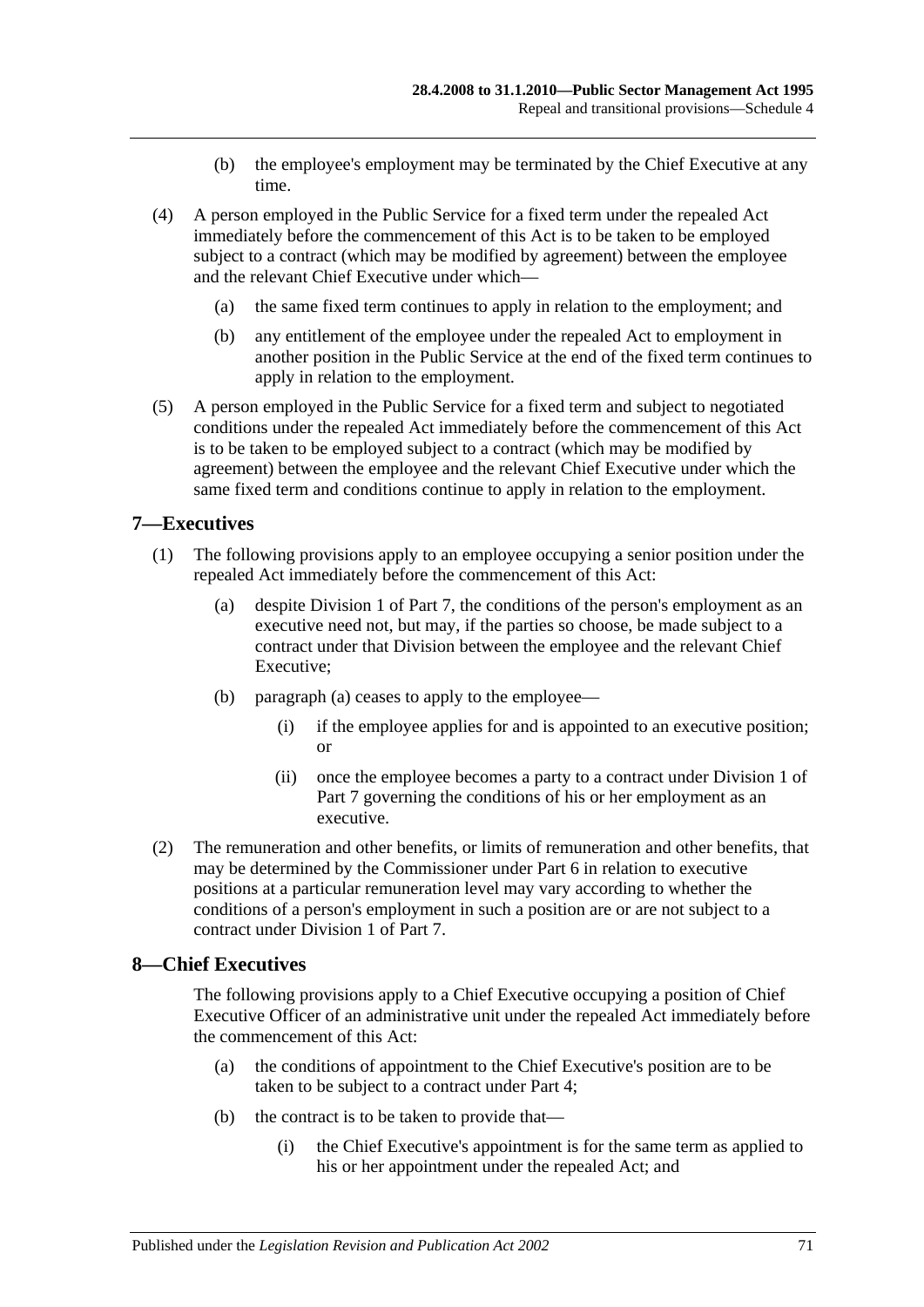- (ii) the Chief Executive is to meet performance standards as set from time to time by the Premier and the Minister responsible for the administrative unit; and
- (iii) the Chief Executive is entitled to the same remuneration and other benefits as applied to his or her appointment under the repealed Act; and
- (iv) any entitlement of the Chief Executive under the repealed Act to subsequent employment in a position in the Public Service continues to apply to his or her appointment in the event that—
	- (A) the Chief Executive is not reappointed at the end of a term of appointment; or
	- (B) the Chief Executive ceases to occupy the position before the end of a term of appointment otherwise than as a result of
		- resignation or retirement; or
		- termination by the Governor on the ground that the Chief Executive has, because of mental or physical incapacity, failed to carry out duties of the position satisfactorily or to the performance standards specified under the contract; or
		- termination by the Governor on the ground that the Chief Executive has been guilty of misconduct; or
		- termination by the Governor on the ground that the Chief Executive has been convicted of an offence punishable by imprisonment; or
		- termination by the Governor on the ground that the Chief Executive has engaged in any remunerative employment, occupation or business outside the duties of the position without the consent of the Minister responsible for the administrative unit; or
		- termination by the Governor on the ground that the Chief Executive has become bankrupt or applied to take the benefit of a law for the relief of insolvent debtors; or
		- termination because the Chief Executive becomes a member of the Parliament of the State or the Commonwealth or is sentenced to imprisonment for an offence;
- (c) the contract is subject to modification by agreement;
- (d) the provisions of [Part 4,](#page-25-0) including the provisions for termination by not less than three months notice and for a resulting termination payment, apply in relation to the Chief Executive;
- (e) the Chief Executive is not entitled to any payment as provided by section  $37(1)(d)(ii)$  of the repealed Act.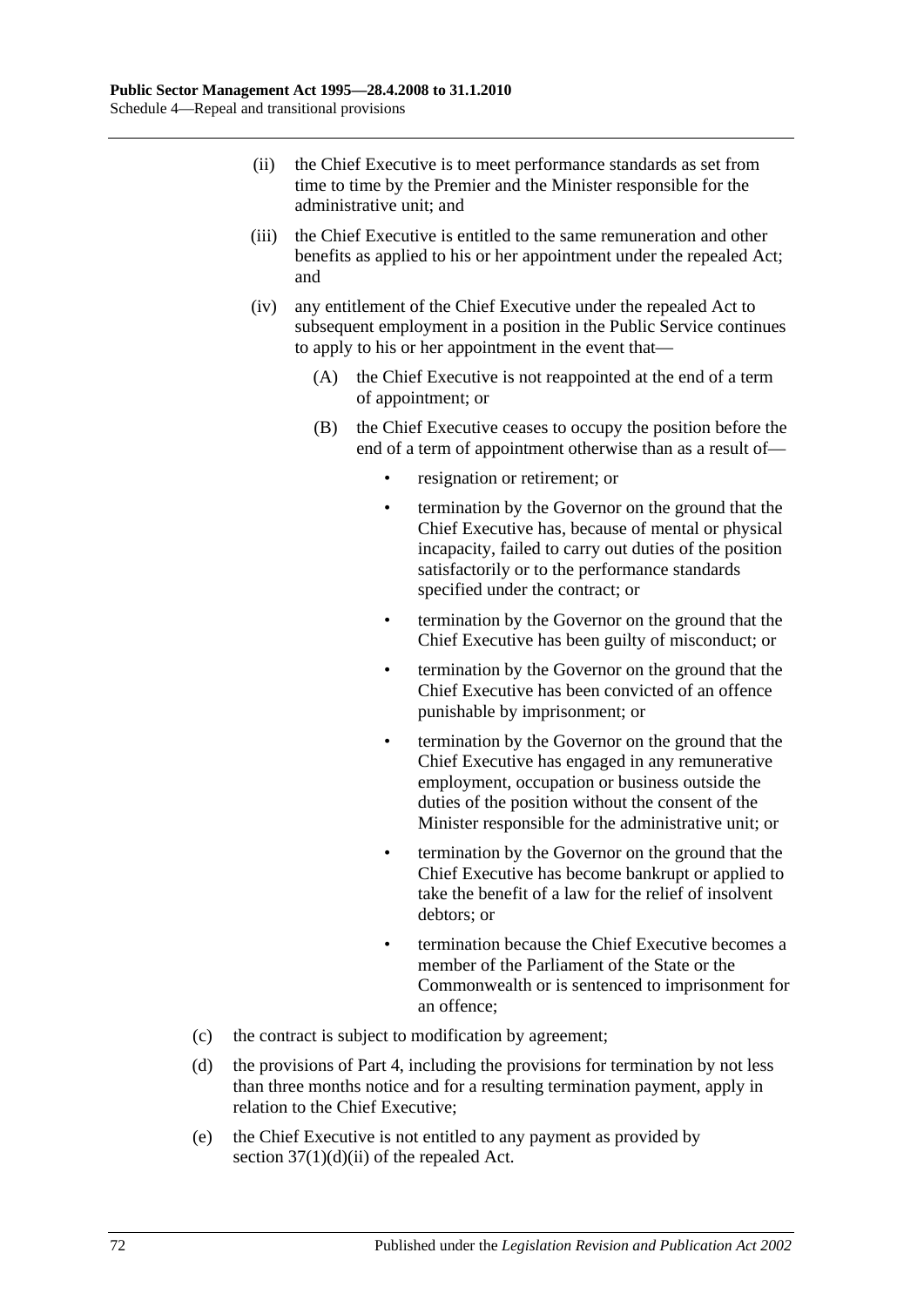### **9—Temporary promotional reassignments**

An employee occupying a position as a result of a temporary promotional reassignment under the repealed Act continues to occupy the position subject to the requirement that the employee must, within three years from the date of the temporary promotional reassignment, be assigned back to the employee's former position or, if that position is no longer available, to a position with a remuneration level that corresponds to the classification level of the employee's former position.

### **10—Classification and remuneration levels of positions**

The classification levels of positions in the Public Service under the repealed Act immediately before the commencement of this Act continue as the remuneration levels of the positions subject to this Act.

### **11—Tribunals continued**

The Disciplinary Appeals Tribunal and the Promotion and Grievance Appeals Tribunal as constituted under the repealed Act immediately before the commencement of this Act continue as the same Tribunals subject to this Act.

### **12—Leave rights**

Subject to this Act, existing and accruing rights in respect of leave of employees continued in employment under this Act remain in full force and effect.

#### **13—Directions etc continued**

A direction, instruction, determination or decision issued or made under a provision of the repealed Act and in force under the repealed Act immediately before the commencement of this Act continues in force subject to this Act as if issued or made under the corresponding provision of this Act.

### **14—Acts Interpretation Act applies**

The *[Acts Interpretation Act](http://www.legislation.sa.gov.au/index.aspx?action=legref&type=act&legtitle=Acts%20Interpretation%20Act%201915) 1915* applies, except to the extent of any inconsistency with the provisions of this Schedule, to the repeal effected by this Act.

#### **15—Interaction with Superannuation legislation**

- (1) Termination of an employee's employment in the Public Service under [Division 4](#page-43-0) of [Part 8](#page-42-0) is to be taken to constitute retrenchment for the purposes of the *[Superannuation](http://www.legislation.sa.gov.au/index.aspx?action=legref&type=act&legtitle=Superannuation%20Act%201988)  Act [1988](http://www.legislation.sa.gov.au/index.aspx?action=legref&type=act&legtitle=Superannuation%20Act%201988)*, the *[Superannuation \(Benefit Scheme\) Act](http://www.legislation.sa.gov.au/index.aspx?action=legref&type=act&legtitle=Superannuation%20(Benefit%20Scheme)%20Act%201992) 1992* and the *[Southern State](http://www.legislation.sa.gov.au/index.aspx?action=legref&type=act&legtitle=Southern%20State%20Superannuation%20Act%201994)  [Superannuation Act](http://www.legislation.sa.gov.au/index.aspx?action=legref&type=act&legtitle=Southern%20State%20Superannuation%20Act%201994) 1994*.
- (2) Termination of an employee's employment in the Public Service under [Division 5](#page-44-0) of [Part 8](#page-42-0) is to be taken to constitute termination on account of or on the ground of invalidity for the purposes of the *[Superannuation Act](http://www.legislation.sa.gov.au/index.aspx?action=legref&type=act&legtitle=Superannuation%20Act%201988) 1988*, the *[Superannuation](http://www.legislation.sa.gov.au/index.aspx?action=legref&type=act&legtitle=Superannuation%20(Benefit%20Scheme)%20Act%201992) [\(Benefit Scheme\) Act](http://www.legislation.sa.gov.au/index.aspx?action=legref&type=act&legtitle=Superannuation%20(Benefit%20Scheme)%20Act%201992) 1992* and the *[Southern State Superannuation Act](http://www.legislation.sa.gov.au/index.aspx?action=legref&type=act&legtitle=Southern%20State%20Superannuation%20Act%201994) 1994*.
- (3) Termination of employee's employment in the Public Service under [Division 6](#page-46-0) of [Part](#page-42-0) 8 is to be taken to constitute termination on the ground of incompetence for the purposes of the *[Superannuation Act](http://www.legislation.sa.gov.au/index.aspx?action=legref&type=act&legtitle=Superannuation%20Act%201988) 1988*.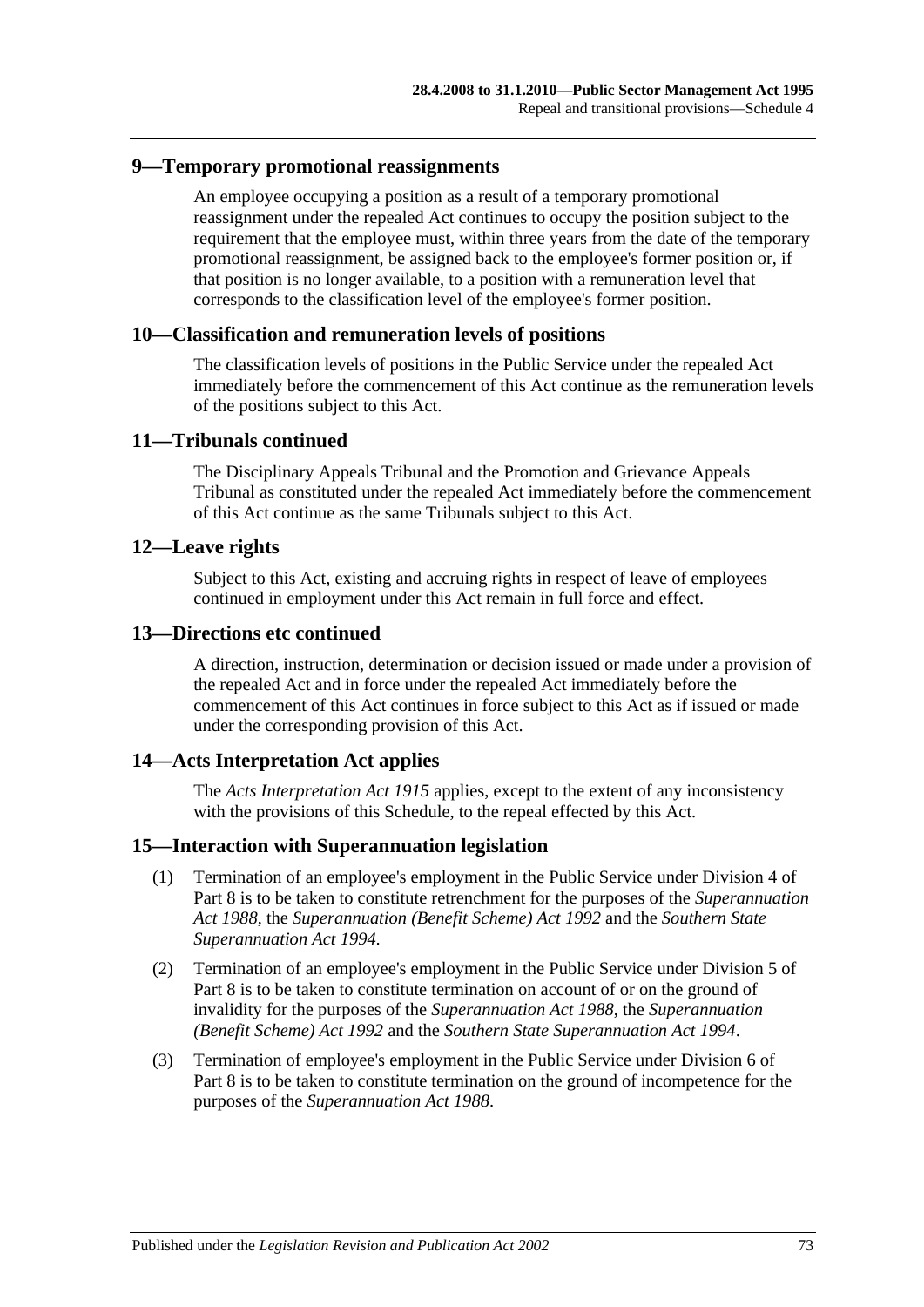# **Legislative history**

### **Notes**

- Amendments of this version that are uncommenced are not incorporated into the text.
- Please note—References in the legislation to other legislation or instruments or to titles of bodies or offices are not automatically updated as part of the program for the revision and publication of legislation and therefore may be obsolete.
- Earlier versions of this Act (historical versions) are listed at the end of the legislative history.
- For further information relating to the Act and subordinate legislation made under the Act see the Index of South Australian Statutes or www.legislation.sa.gov.au.

## **Legislation amended by principal Act**

The *Public Sector Management Act 1995* amended the following:

*Industrial and Employee Relations Act 1994*

## **Principal Act and amendments**

New entries appear in bold.

| Year | N <sub>0</sub> | Title                                                                                                    | Assent     | Commencement                                                                                                                                                             |
|------|----------------|----------------------------------------------------------------------------------------------------------|------------|--------------------------------------------------------------------------------------------------------------------------------------------------------------------------|
| 1995 | 39             | Public Sector Management Act 1995                                                                        | 4.5.1995   | 17.7.1995 (Gazette 13.7.1995 p54)                                                                                                                                        |
| 1998 | 17             | <b>Public Sector Management</b><br>(Incompatible Public Offices)<br>Amendment Act 1998                   | 2.4.1998   | 30.4.1998 (Gazette 30.4.1998 p2022)                                                                                                                                      |
| 2003 | 36             | <b>Statutes Amendment (Honesty and</b><br>Accountability in Government) Act<br>2003                      | 31.7.2003  | Pt 5 (ss $18-29-29.4.2004$ (Gazette<br>29.4.2004 p1173) except new ss 6H & 6L<br>(as inserted by $s$ 21) and $s$ 28–31.7.2005<br>$(s 7(5)$ Acts Interpretation Act 1915) |
| 2003 | 44             | <b>Statute Law Revision Act 2003</b>                                                                     | 23.10.2003 | Sch 1-24.11.2003 (Gazette 13.11.2003<br><i>p4048</i> )                                                                                                                   |
| 2005 | 25             | <b>Public Sector Management (Chief</b><br><i>Executive Accountability</i> ) <i>Amendment</i><br>Act 2005 | 9.6.2005   | 9.6.2005                                                                                                                                                                 |
| 2006 | 41             | <b>Statutes Amendment (Public Sector</b><br>Employment) Act 2006                                         | 14.12.2006 | Pt 16 (s 73)-1.4.2007 (Gazette<br>29.3.2007 p930)                                                                                                                        |
| 2006 | 43             | <b>Statutes Amendment (Domestic</b><br>Partners) Act 2006                                                | 14.12.2006 | Pt 71 (s 181)-1.6.2007 (Gazette<br>26.4.2007 p1352)                                                                                                                      |
| 2007 | 25             | <b>Protective Security Act 2007</b>                                                                      | 26.7.2007  | Sch 1 (cl 30)-28.4.2008 (Gazette<br>3.4.2008 p1183)                                                                                                                      |
| 2009 | 38             | <b>Public Sector Management</b><br>(Consequential) Amendment Act 2009                                    | 23.7.2009  | 1.2.2010 (Gazette 28.1.2010 p319)                                                                                                                                        |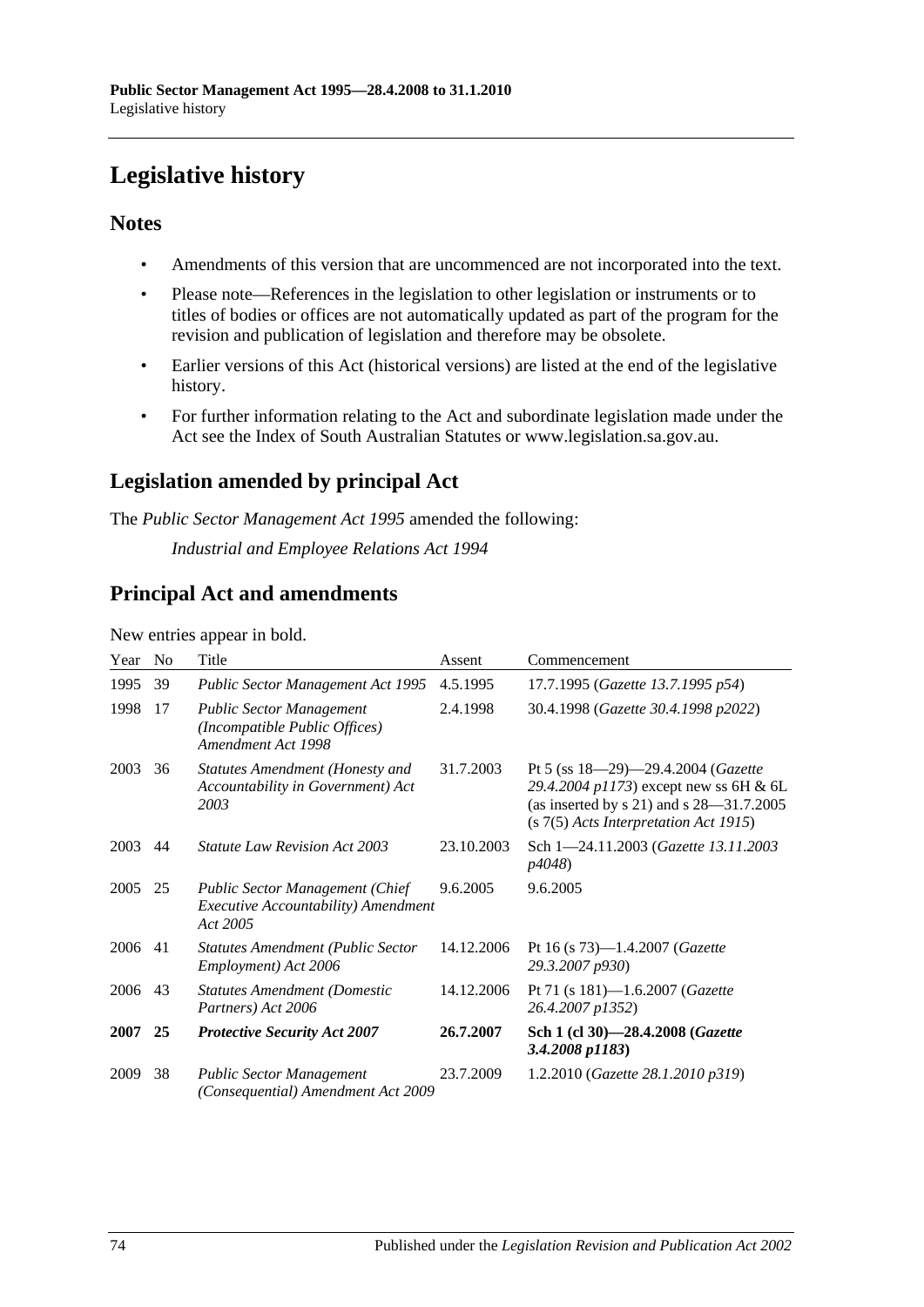## **Provisions amended**

New entries appear in bold.

Entries that relate to provisions that have been deleted appear in italics.

| Provision                     | How varied                                          | Commencement                       |  |
|-------------------------------|-----------------------------------------------------|------------------------------------|--|
| Long title                    | amended by 44/2003 s 3(1) (Sch 1)                   | 24.11.2003                         |  |
| Pt1                           |                                                     |                                    |  |
| s <sub>2</sub>                | deleted by $44/2003$ s $3(1)$ (Sch 1)               | 24.11.2003                         |  |
| s 3                           |                                                     |                                    |  |
| $s \; 3(1)$                   |                                                     |                                    |  |
| administrative<br>decision    | amended by $36/2003$ s $18(a)$                      | 29.4.2004                          |  |
| advisory body                 | inserted by $36/2003$ s $18(b)$                     | 29.4.2004                          |  |
| beneficiary                   | inserted by $36/2003$ s $18(b)$                     | 29.4.2004                          |  |
| contractor                    | inserted by $36/2003$ s $18(c)$                     | 29.4.2004                          |  |
| contract work                 | inserted by $36/2003$ s $18(c)$                     | 29.4.2004                          |  |
| corporate agency<br>executive | inserted by $36/2003$ s $18(c)$                     | 29.4.2004                          |  |
| corporate agency<br>member    | inserted by $36/2003$ s $18(c)$                     | 29.4.2004                          |  |
| debenture                     | inserted by $36/2003$ s $18(c)$                     | 29.4.2004                          |  |
| domestic partner              | inserted by 43/2006 s 181(1)                        | 1.6.2007                           |  |
| managed<br>investment scheme  | inserted by $36/2003$ s $18(d)$                     | 29.4.2004                          |  |
|                               | public sector agencyamended by 36/2003 s 18(e), (f) | 29.4.2004                          |  |
| relative                      | inserted by $36/2003$ s $18(g)$                     | 29.4.2004                          |  |
|                               | amended by 43/2006 s 181(2)                         | 1.6.2007                           |  |
| relevant interest             | inserted by $36/2003$ s $18(g)$                     | 29.4.2004                          |  |
| relevant Minister             | inserted by $36/2003$ s $18(g)$                     | 29.4.2004                          |  |
| senior official               | inserted by 36/2003 s 18(h)                         | 29.4.2004                          |  |
| spouse                        | inserted by $36/2003$ s $18(h)$                     | 29.4.2004                          |  |
|                               | substituted by $43/2006$ s $181(3)$                 | 1.6.2007                           |  |
| subsidiary                    | inserted by $36/2003$ s $18(h)$                     | 29.4.2004                          |  |
| nt objectives                 | whole-of-governme inserted by 25/2005 s 3           | 9.6.2005                           |  |
| $s \cdot 3(1a)$               | inserted by $36/2003$ s $18(i)$                     | 29.4.2004                          |  |
|                               | amended by 43/2006 s 181(4)                         | 1.6.2007                           |  |
| s(2)                          | amended by 36/2003 s 18(j)                          | 29.4.2004                          |  |
| Pt 2                          | heading substituted by 36/2003 s 19                 | 29.4.2004                          |  |
| Pt 2 Div 1                    | heading inserted by 36/2003 s 19                    | 29.4.2004                          |  |
| s <sub>6</sub>                | amended by 36/2003 s 20                             | 29.4.2004                          |  |
| Pt 2 Div 2                    | inserted by 36/2003 s 21                            | 29.4.2004                          |  |
| Pt 2 Div 3                    | inserted by 36/2003 s 21                            | 29.4.2004 except<br>s 6H-31.7.2005 |  |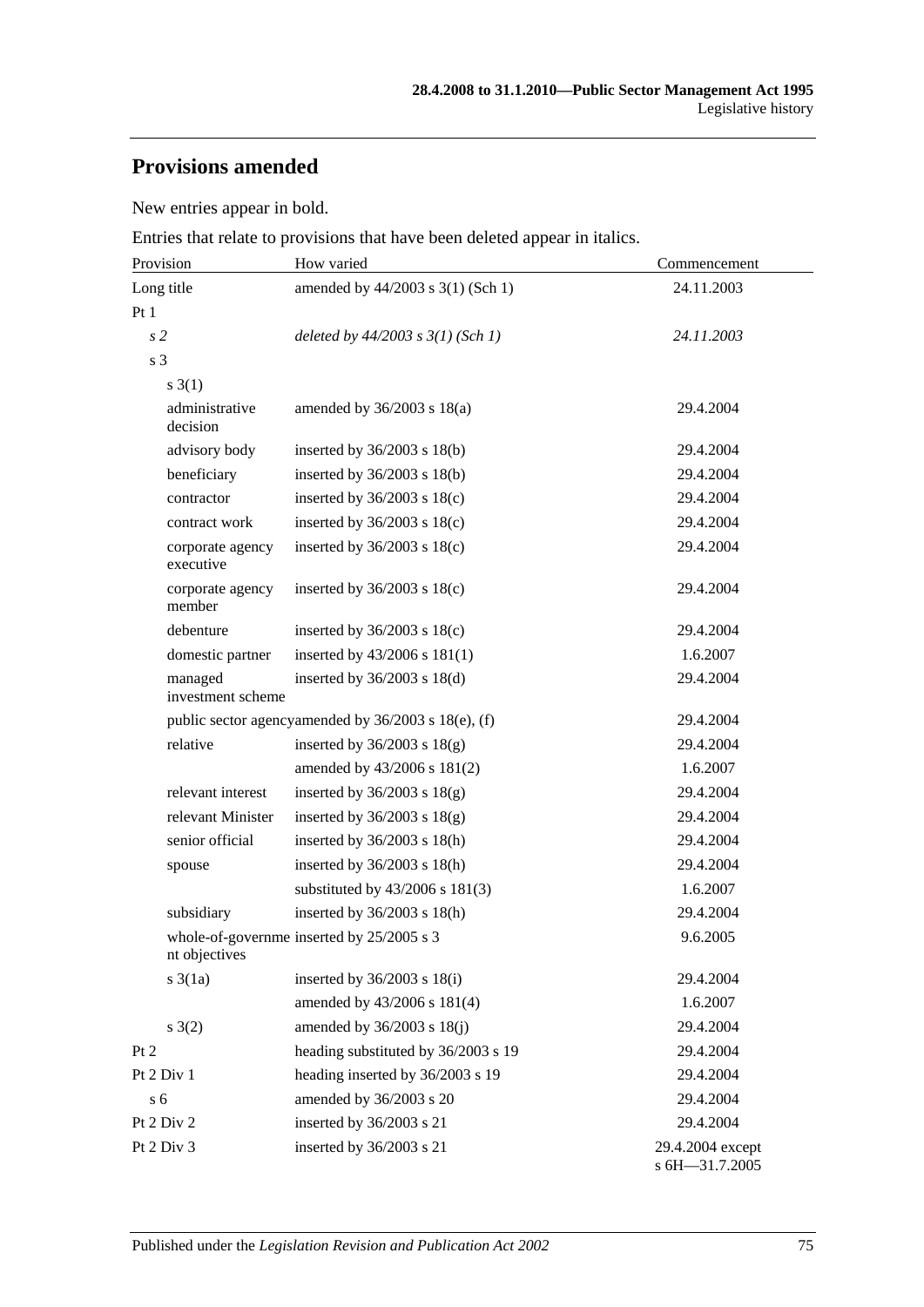| Pt 2 Div 4      | inserted by 36/2003 s 21                                                              | 29.4.2004 except<br>s 6L-31.7.2005 |
|-----------------|---------------------------------------------------------------------------------------|------------------------------------|
| Pt 2 Div 5      | inserted by 36/2003 s 21                                                              | 29.4.2004                          |
| Pt 2 Div 6      | inserted by 36/2003 s 21                                                              | 29.4.2004                          |
| Pt 2 Div 7      | inserted by 36/2003 s 21                                                              | 29.4.2004                          |
| Pt 2 Div 8      | inserted by 36/2003 s 21                                                              | 29.4.2004                          |
| Pt 2 Div 9      | inserted by 36/2003 s 21                                                              | 29.4.2004                          |
| Pt 4            |                                                                                       |                                    |
| s 12            |                                                                                       |                                    |
| s 12(1)         | amended by 36/2003 s 22                                                               | 29.4.2004                          |
|                 | amended by 25/2005 s 4(1), (2)                                                        | 9.6.2005                           |
| s 14            | substituted by 25/2005 s 5                                                            | 9.6.2005                           |
| s 15            |                                                                                       |                                    |
| s 15(1)         | substituted by 25/2005 s 6                                                            | 9.6.2005                           |
| $s$ 18          | deleted by 36/2003 s 23                                                               | 29.4.2004                          |
| Pt 5            |                                                                                       |                                    |
| s 21            |                                                                                       |                                    |
| $s \, 21(1)$    | amended by 36/2003 s 24                                                               | 29.4.2004                          |
| s <sub>27</sub> | deleted by 36/2003 s 25                                                               | 29.4.2004                          |
| Pt 8            |                                                                                       |                                    |
| s 56            | deleted by 36/2003 s 26                                                               | 29.4.2004                          |
| Pt 9            |                                                                                       |                                    |
| s 66            | deleted by 36/2003 s 27                                                               | 29.4.2004                          |
| s 70A           | inserted by 17/1998 s 3                                                               | 30.4.1998                          |
| s 74            |                                                                                       |                                    |
| $s \, 74(1)$    | amended by 36/2003 s 28(a), (b)                                                       | 31.7.2005                          |
| s74(2)          | amended by 36/2003 s 28(c), (d)                                                       | 31.7.2005                          |
| s74(3)          | amended by 36/2003 s 28(e)                                                            | 31.7.2005                          |
| s 74(4)         | inserted by $36/2003$ s $28(f)$                                                       | 31.7.2005                          |
| s 79A           | inserted by 36/2003 s 29                                                              | 29.4.2004                          |
| Sch 1           |                                                                                       |                                    |
| cl <sub>1</sub> |                                                                                       |                                    |
| cl $1(1)$       | amended by 41/2006 s 73(1), (2)                                                       | 1.4.2007                           |
|                 | amended by 25/2007 Sch 1 (cl 30)                                                      | 28.4.2008                          |
| Sch 2           |                                                                                       |                                    |
| Pt <sub>1</sub> | heading preceding cl 1 deleted and Pt 1 heading<br>inserted by 44/2003 s 3(1) (Sch 1) | 24.11.2003                         |
| Pt 2            | heading preceding cl 3 deleted and Pt 2 heading<br>inserted by 44/2003 s 3(1) (Sch 1) | 24.11.2003                         |
| Pt <sub>3</sub> | heading preceding cl 5 deleted and Pt 3 heading<br>inserted by 44/2003 s 3(1) (Sch 1) | 24.11.2003                         |
| Pt 4            | heading preceding cl 6 deleted and Pt 4 heading<br>inserted by 44/2003 s 3(1) (Sch 1) | 24.11.2003                         |